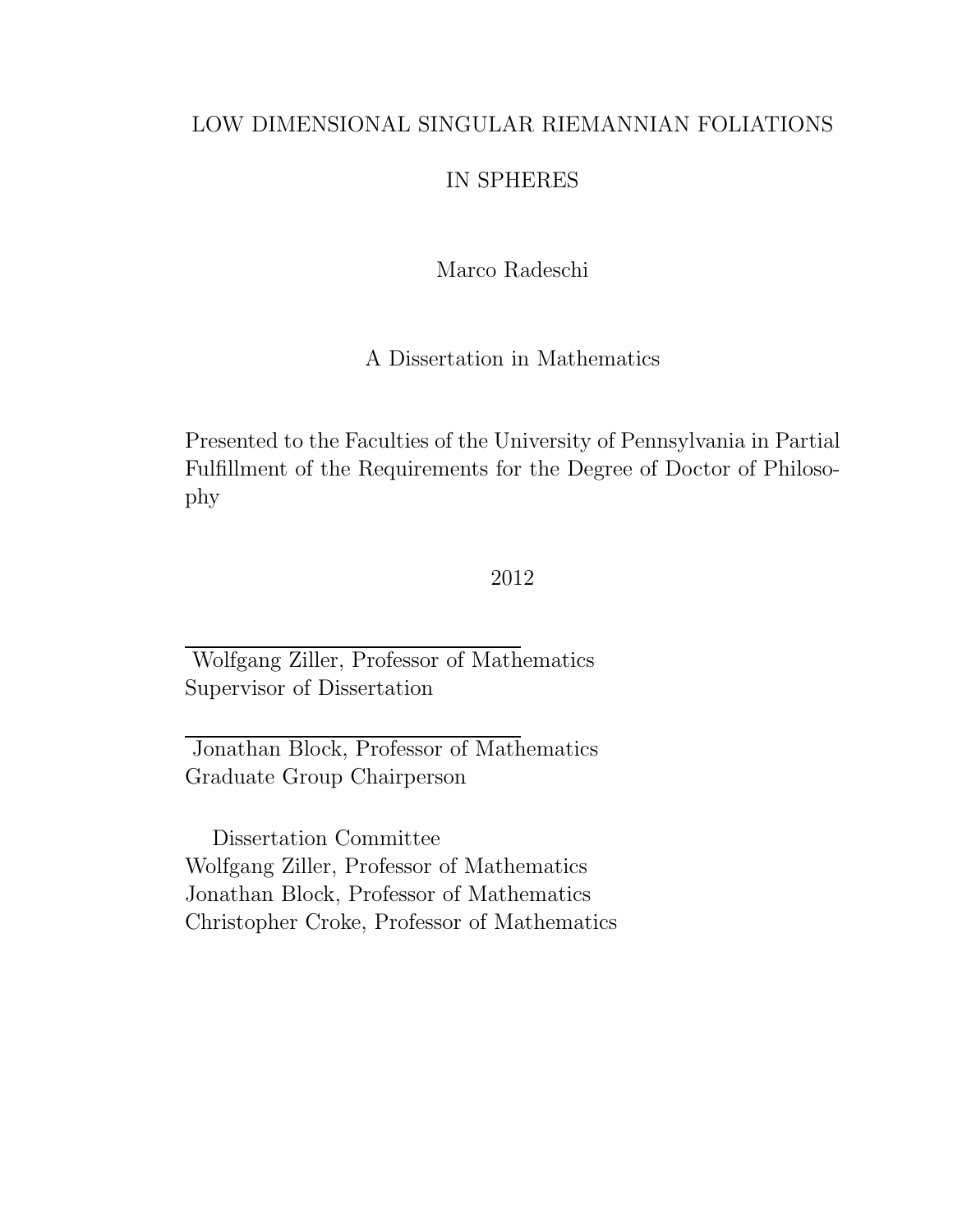UMI Number: 3509394

All rights reserved

INFORMATION TO ALL USERS The quality of this reproduction is dependent on the quality of the copy submitted.

In the unlikely event that the author did not send a complete manuscript and there are missing pages, these will be noted. Also, if material had to be removed, a note will indicate the deletion.



UMI 3509394

Copyright 2012 by ProQuest LLC.

All rights reserved. This edition of the work is protected against unauthorized copying under Title 17, United States Code.



ProQuest LLC. 789 East Eisenhower Parkway P.O. Box 1346 Ann Arbor, MI 48106 - 1346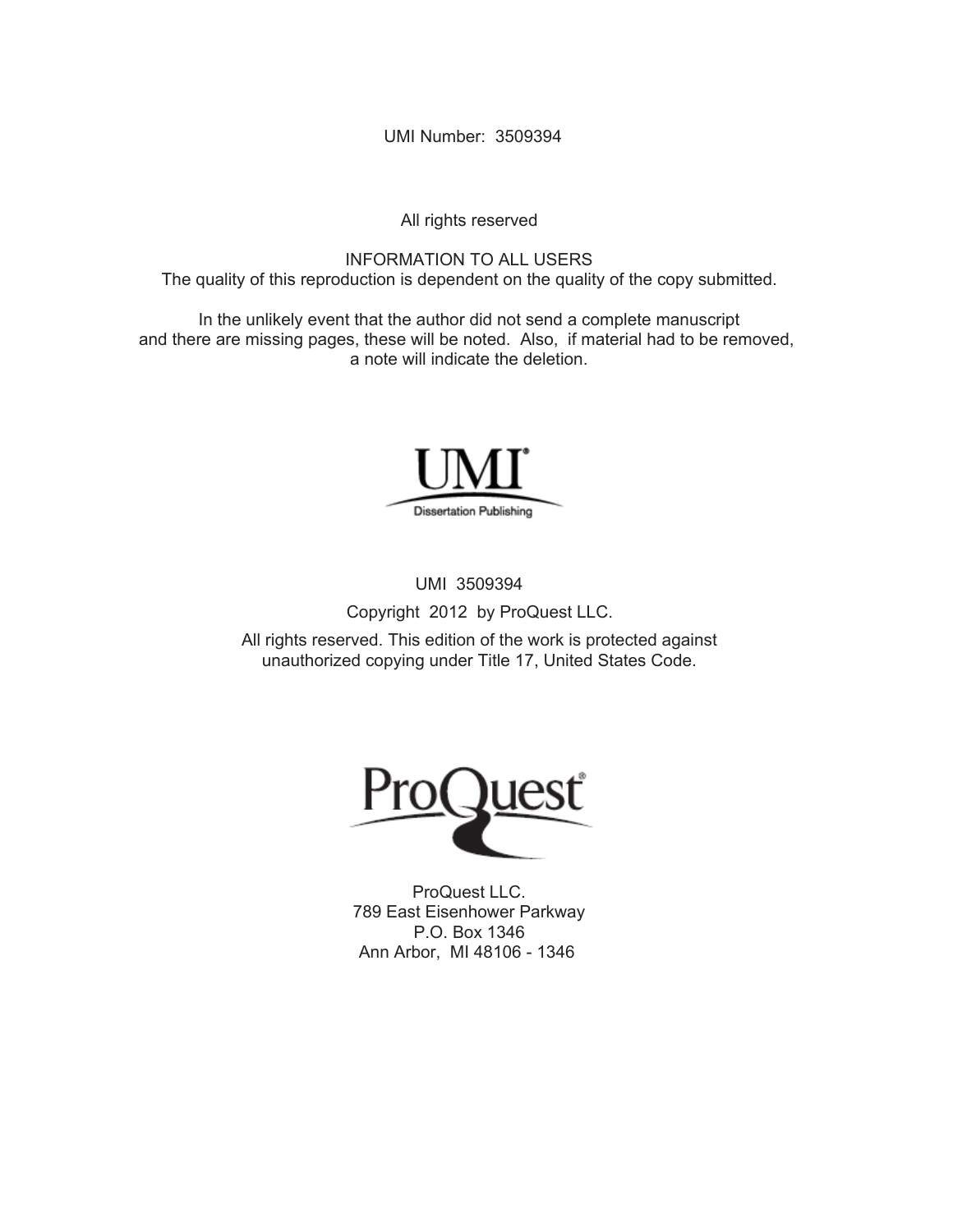# Acknowledgments

I could not have gotten to this point alone. Many people and many institutions helped me along the way, and I would like to thank everyone for the support I received.

My deepest gratitude goes to my advisor Wolfgang. I feel privileged of having met him prior to my PhD, and I am honored to be one of his students. Throughout my PhD he has been a great source of inspiration and a generous advisor. I spent countless hours in his office, and I will never forget his inexhaustible patience, his deep and wide knowledge, and the passion he would put when sharing this knowledge with me. I loved being part of the "Secret" Seminars, which fostered interesting discussions as well as a friendly environment with the other members of the Wolf-Gang. Jason, Chenxu, John, Lee, and Ricardo have been outstanding colleagues and I feel very fortunate to have interacted with them. A special thanks goes to Ricardo, who has been an officemate, roommate, and close friend. I learnt a lot of math by osmosis, through our frequent discussions while walking back home. I am also very grateful to Chris Croke for his kindness, and for inspiring me more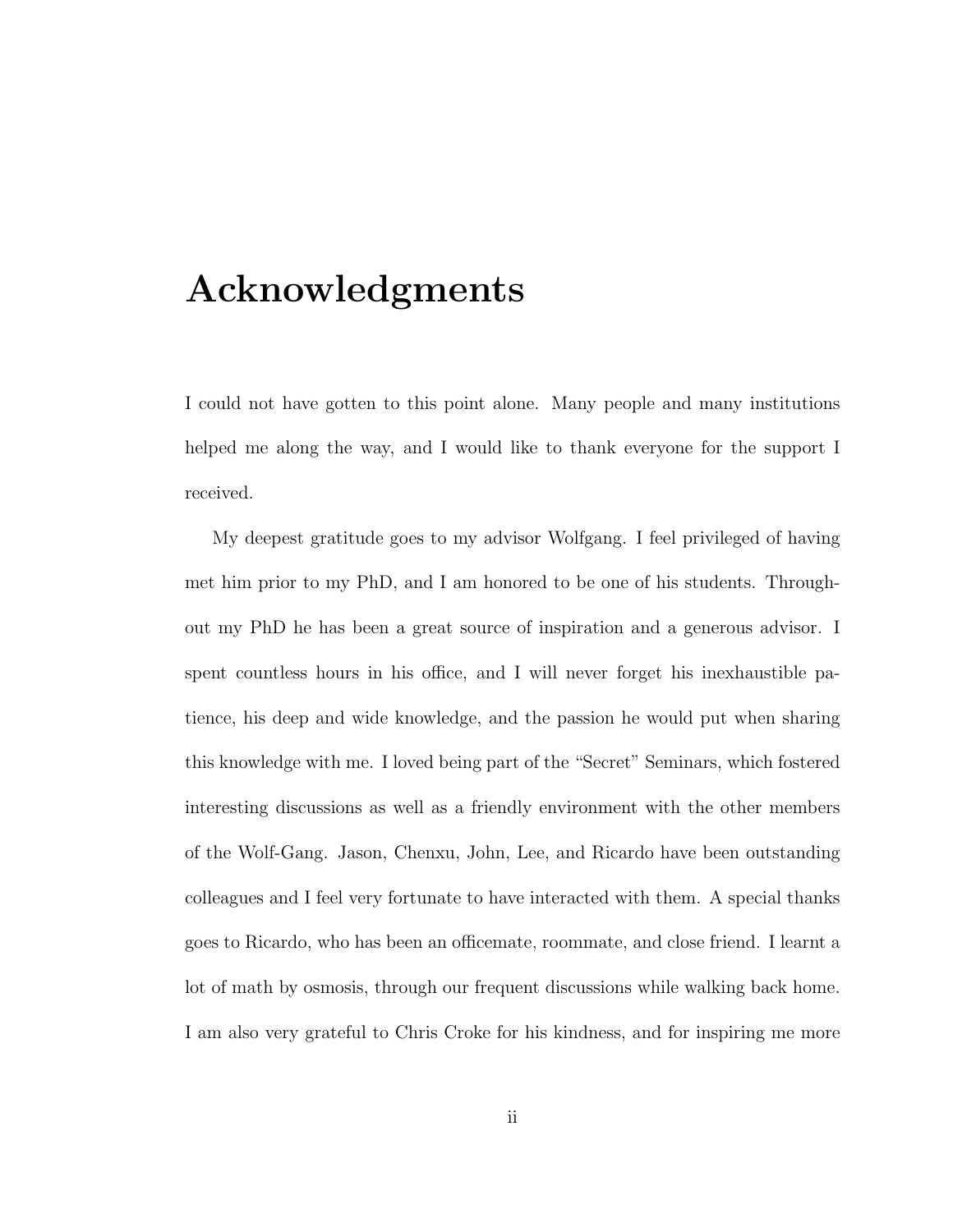than he will ever know. Many thanks go to those ladies without which the department would not work as well as it does: Janet, Paula, Monica, and Robin, you took care of me and many other students, we would all be lost without your help.

During my PhD I had the privilege of visiting several foreign institutions such as IMPA in Rio de Janeiro, USP in San Paolo, WWU in Münster, and Universität zu Köln in Cologne. Each visit was filled with many interesting and insightful discussions with professors and postdocs. To them goes my deepest gratitude. Luigi Verdiani, Luis Florit, Burkhard Wilking, Claudio Gorodski, Fernando Galaz-Garcia, Stephan Wiesendorf spent lots of their time talking math with me, and I hope those discussions will start again very soon. Thanks to Marcos Alexandrino, who invited me to USP several times, and with which I spent some of the most academically productive weeks, like, ever.

I am particularly grateful to Alexander Lytchak, for all his support, moral and material, during my visit at WWU-Münster and not only. He helped me above and beyond what was asked from him, and has been an important guide for part of my PhD.

Friends, new and old, have the merit of having kept me a socially normal person even when research was more intense. Thanks to Alberto and Rocio, for supporting and listening to me when I was down. And it happened, a lot. Thanks to all the friends and colleagues both in Philadelphia and in Rio de Janeiro, I will miss -I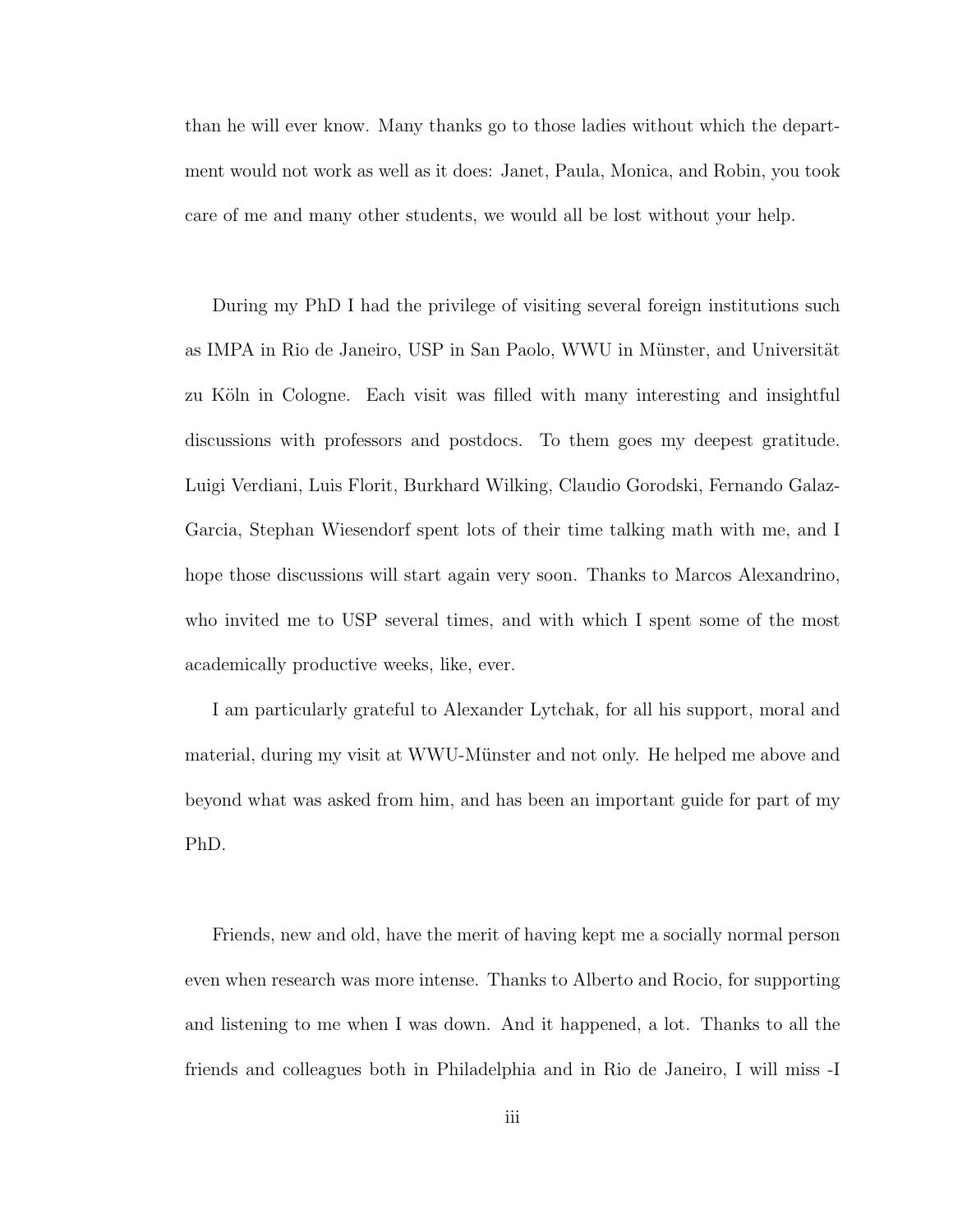already miss, in many cases- your company.

I owe much to my roommate Alessandro. With him, I recreated in Philly a piece of Italy when I most needed it; I will always remember the dinners spent eating together, talking about math and not only. He has taken care of me like a second mom, and I'd like to think he enjoyed my company half as much as I enjoyed his.

I am grateful to all my friends in Italy, for reminding me that I always have somebody waiting for me at home. Thanks to Edoardo, Adriano, Chiara, Giulia and Giorgio for their presence and the long chats on Skype, if I survived my first year I owe it to you.

Cinzia, thank you for the time we shared, and for being so patient these last months. I am sure that the years ahead of us will be worth the wait.

Finally, I would like to thank my family, my mom Clelia, my dad Giulio, and my brother Paolo: il solo pensiero di rendervi un po' più fieri è sempre stato il più forte incoraggiamento a dare il meglio di me. Non sarei qui se non fosse per voi.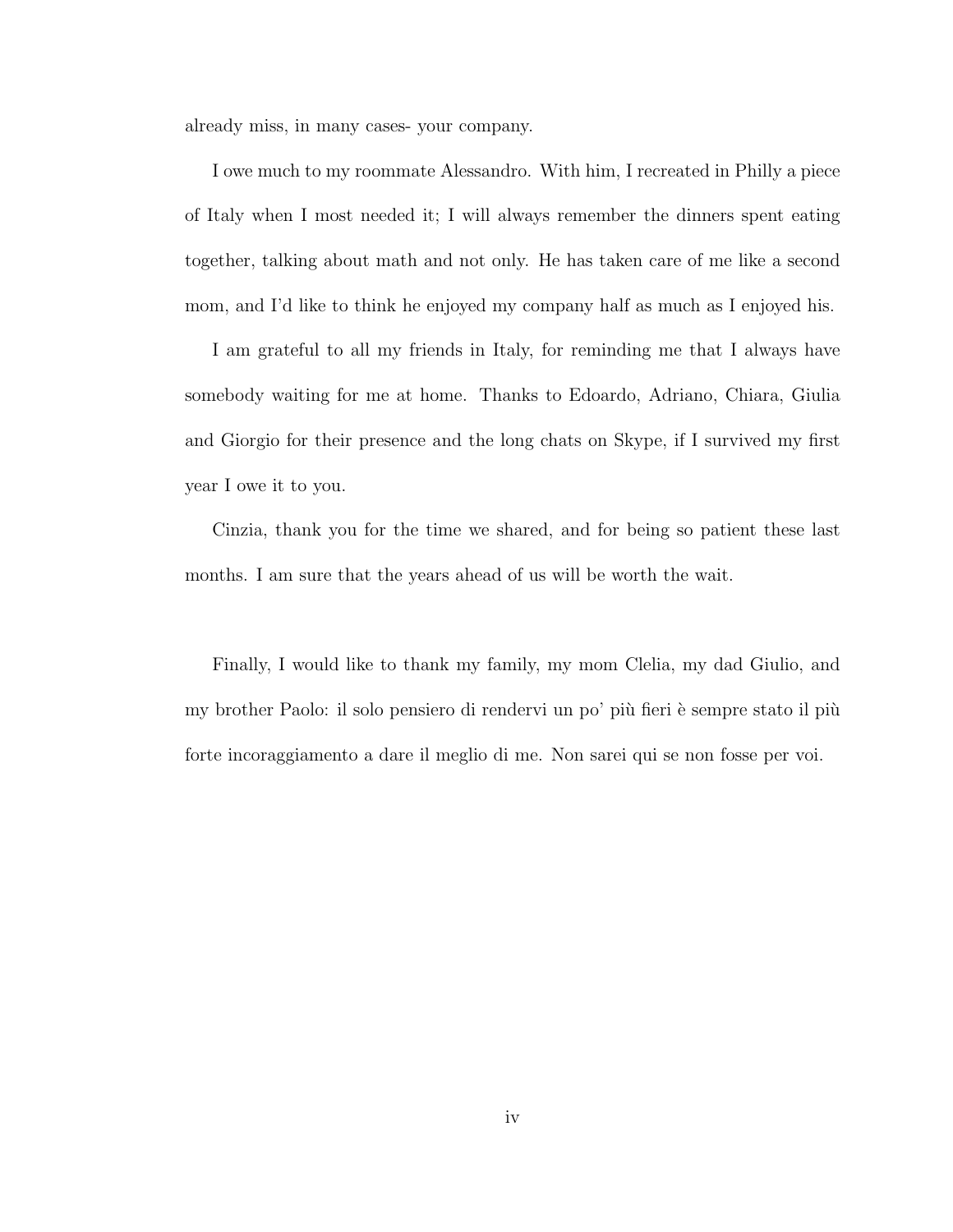#### ABSTRACT

#### LOW DIMENSIONAL SINGULAR RIEMANNIAN FOLIATIONS IN SPHERES

Marco Radeschi

Wolfgang Ziller, Advisor

The main goal of this PhD dissertation is to classify Singular Riemannian in spheres, where the foliation has dimension at most 3.

This PhD dissertation has two parts, both dealing with the study of Singular Riemannian Foliations in spheres.

Chapter 3 contains the first structure results about the geometry and topology of the singular stratification of Singular Riemannian Foliations in spheres. Here we do not assume that the dimension is at most 3. The case of 1-dimensional leaves is an easy application.

Chapter 4 contains the second part, where Singular Riemannian Foliation of dimension up to 3 are classified. Section 4.1 is devoted to the classification of 2 dimensional foliations, and Section 4.2- Section 4.7 to the case of 3 dimensional foliations. This last proof is divided into 5 cases: we list these cases in section 4.2, and then proceed to cover them in separate sections.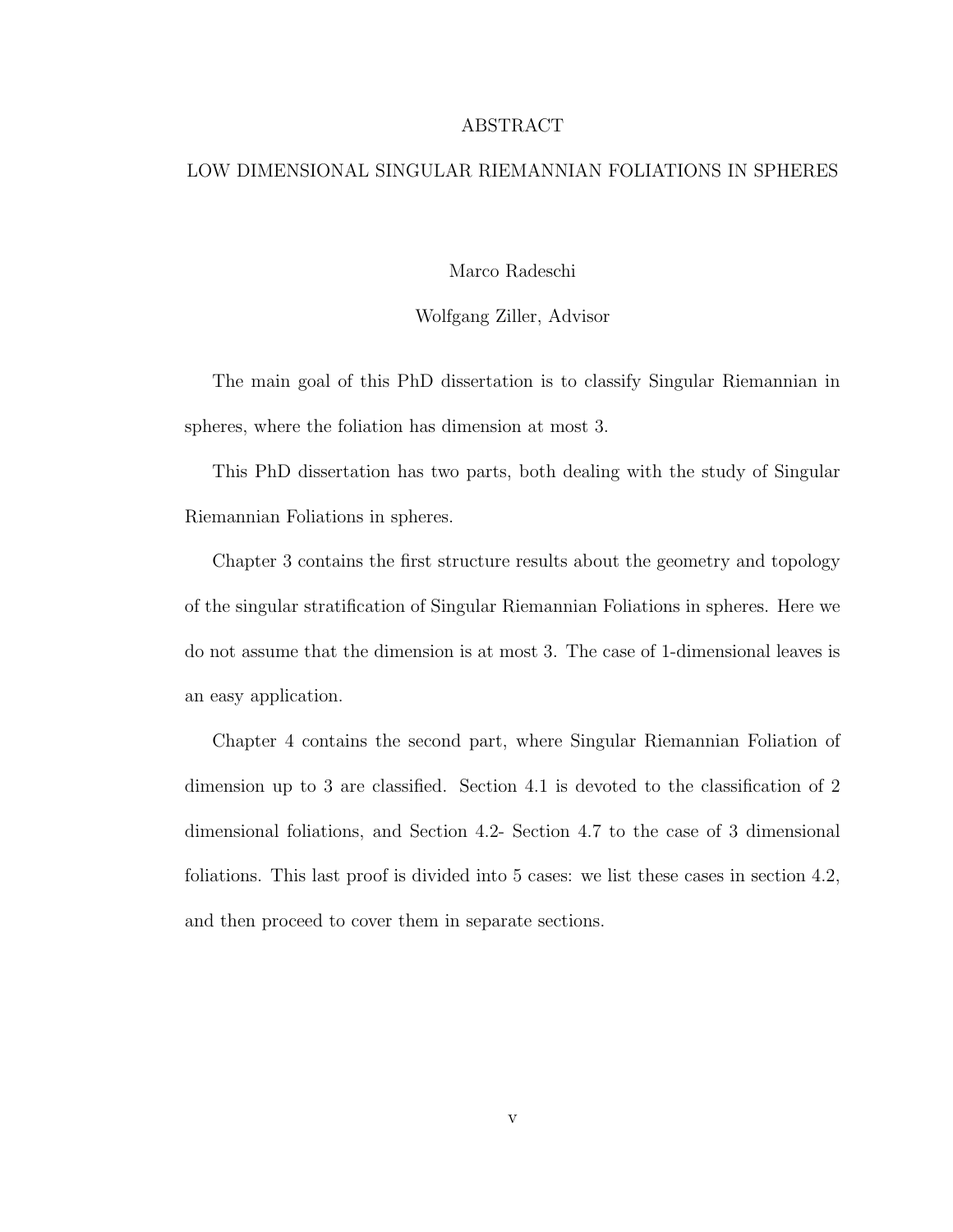# **Contents**

| $\mathbf{1}$   |     | Introduction                                                                      | $\mathbf{1}$   |
|----------------|-----|-----------------------------------------------------------------------------------|----------------|
|                | 1.1 | Singular Riemannian Foliations $\ldots \ldots \ldots \ldots \ldots \ldots \ldots$ | $\mathbf{1}$   |
|                | 1.2 | Singular Riemannian Foliations in spheres                                         | 3              |
|                | 1.3 |                                                                                   | 6              |
|                | 1.4 | More about Singular Riemannian Foliations                                         | $\overline{7}$ |
| $\overline{2}$ |     | Review of Singular Riemannian Foliations                                          | 10             |
|                | 2.1 |                                                                                   | 10             |
|                |     | 2.1.1                                                                             | 11             |
|                |     | 2.1.2                                                                             | 12             |
|                |     | 2.1.3                                                                             | 13             |
|                | 2.2 |                                                                                   | 14             |
|                |     | 2.2.1                                                                             | 15             |
|                |     | 2.2.2                                                                             | 17             |
|                | 2.3 |                                                                                   | 18             |
|                | 2.4 |                                                                                   | 19             |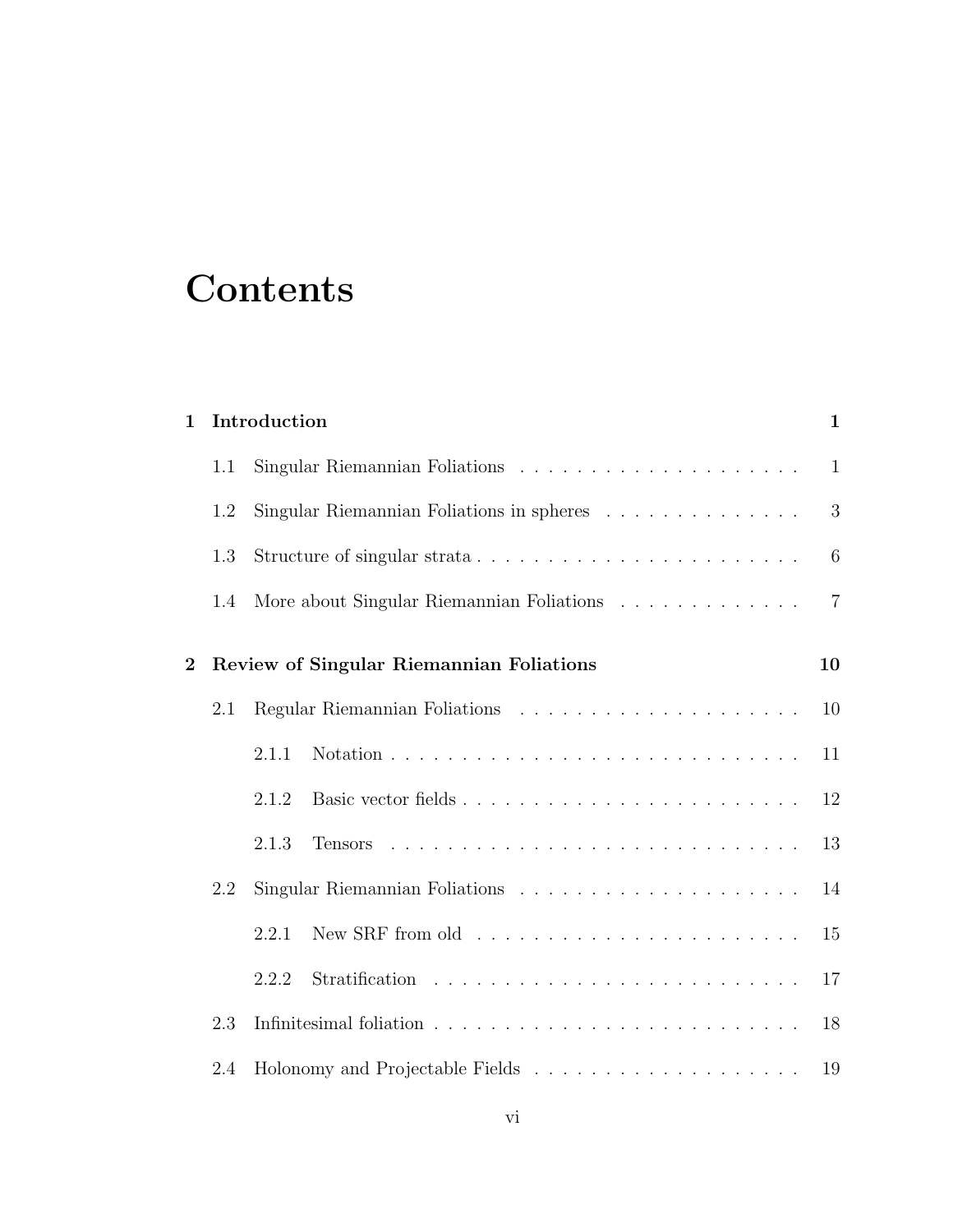|   | 2.5 |                                                                            | 21 |
|---|-----|----------------------------------------------------------------------------|----|
| 3 |     | Geometry and Topology of Singular strata                                   | 26 |
|   | 3.1 |                                                                            | 36 |
|   | 3.2 | Connectedness                                                              | 39 |
|   | 3.3 |                                                                            | 41 |
|   | 3.4 |                                                                            | 45 |
| 4 |     | Classification of low dimensional SRF in spheres                           | 49 |
|   | 4.1 |                                                                            | 49 |
|   | 4.2 | 3-dimensional SRF on spheres: subcases                                     | 52 |
|   | 4.3 |                                                                            | 54 |
|   | 4.4 | 3-dimensional SRF on spheres: case II                                      | 58 |
|   | 4.5 | 3-dimensional SRF on spheres: case III                                     | 65 |
|   |     | 4.5.1                                                                      | 65 |
|   |     | 4.5.2                                                                      | 68 |
|   | 4.6 | 3-dimensional SRF on spheres: case IV $\ldots \ldots \ldots \ldots \ldots$ | 76 |
|   |     | Some restrictions on the dimension of $S^n$<br>4.6.1                       | 78 |
|   |     | 4.6.2                                                                      | 80 |
|   | 4.7 | 3-dimensional SRF on spheres: case V                                       | 85 |
|   |     | 4.7.1                                                                      | 86 |
|   |     | SRF's in case V with $\Sigma_1 = \emptyset$ on $S^5$<br>4.7.2              | 90 |
|   |     | 4.7.3                                                                      | 98 |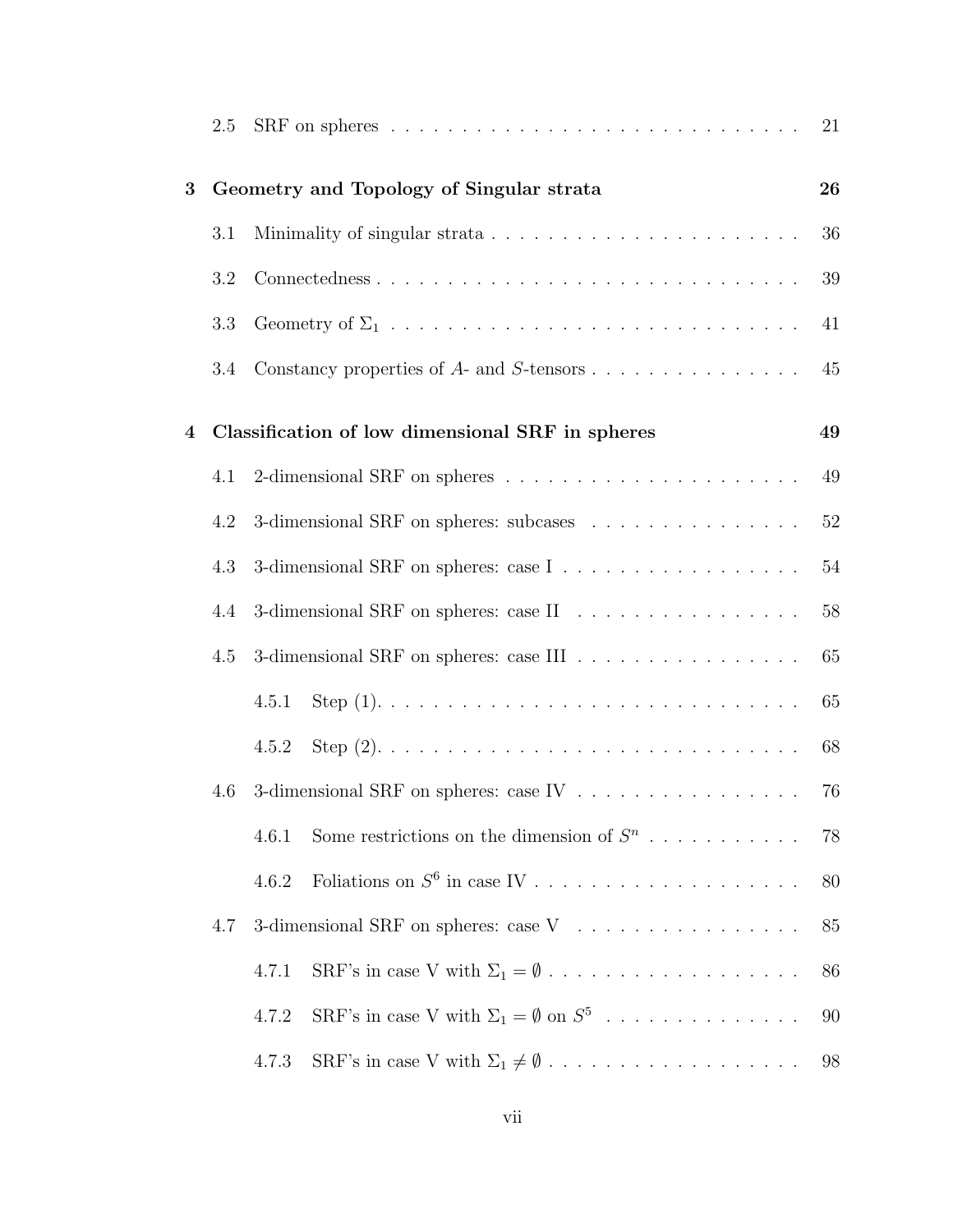## Chapter 1

# Introduction

### 1.1 Singular Riemannian Foliations

When dealing with a Riemannian manifold  $M$ , a first attempt to understanding its geometry is to simplify the problem by reducing the dimension. For example, it is often convenient to look for symmetry, i.e. consider an isometric group action of some Lie group  $G$  on  $M$ , and look at invariant properties of  $M$  under  $G$ . Also, one can consider Riemannian submersions  $\pi : M \to B$  onto lower dimensional manifolds or orbifolds, and look at the properties of M that remain invariant along the fibers of  $\pi$ . Also, one can consider particular families of submanifolds of M, whose structure gives information about  $M$ . There are many examples in the literature, where these reductions have been used:

• Group actions have been used for many purposes. For example, to produce examples of manifolds with nonnegative or positive sectional curvature (cf.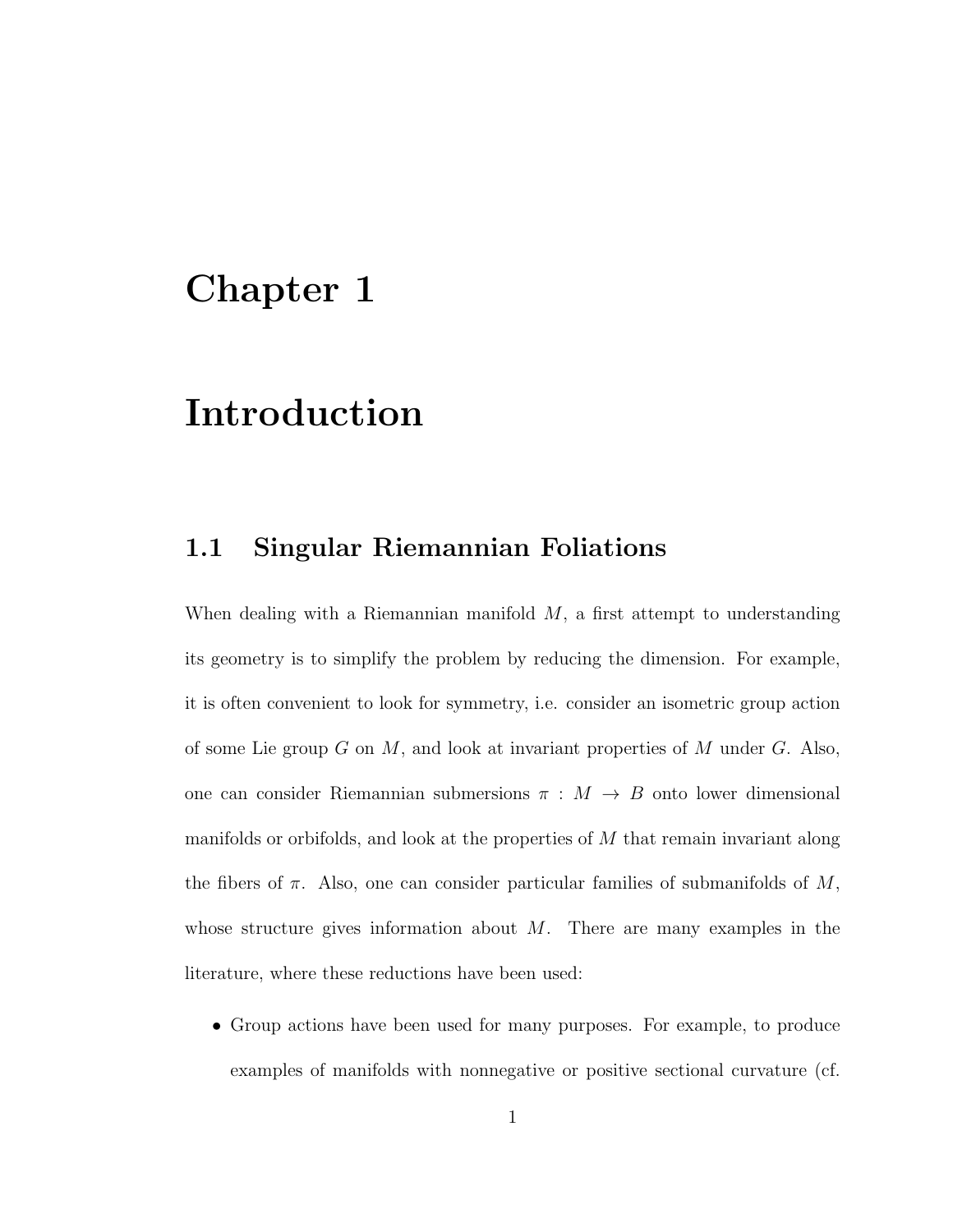[30]), or Einstein metrics (cf for example [26] for the homogeneous case, or [10] for the cohomogeneity 1 case).

- In [15] and [28], Gromoll, Grove and Wilking prove that if a simply connected manifold M satisfies  $\sec \geq 1$  and diam  $M = \pi/2$  then M is either homeomorphic to a sphere, or isometric to a compact symmetric space of rank one. A fundamental step in the proof consists on classifying all Riemannian submersions  $\pi: S^n \to B$  onto some manifold B. It turns out they are all congruent to Hopf fibrations.
- In [12], the authors establish a correspondence between Kahler and cosymplectic manifolds, by foliating a cosymplectic manifold by codimension 1 Kahler manifolds.

In all these cases, the structure is given by a partition of the original manifold M into submanifolds (e.g the G-orbits, or the fibers of a submersion), which is compatible with the Riemannian structure on M.

All these structures fall into the definition of a Singular Riemannian Foliation. This is, roughly speaking, a pair  $(M, \mathcal{F})$ , where M is a Riemannian manifold, and  $\mathcal F$  is a partition of M into connected submanifolds called *leaves*, possibly of different dimension, which stay at a constant distance from each other. Equivalently, every geodesic starting perpendicular to a leaf, stays perpendicular to all the leaves it meets. A precise definition is given in Section 2.2.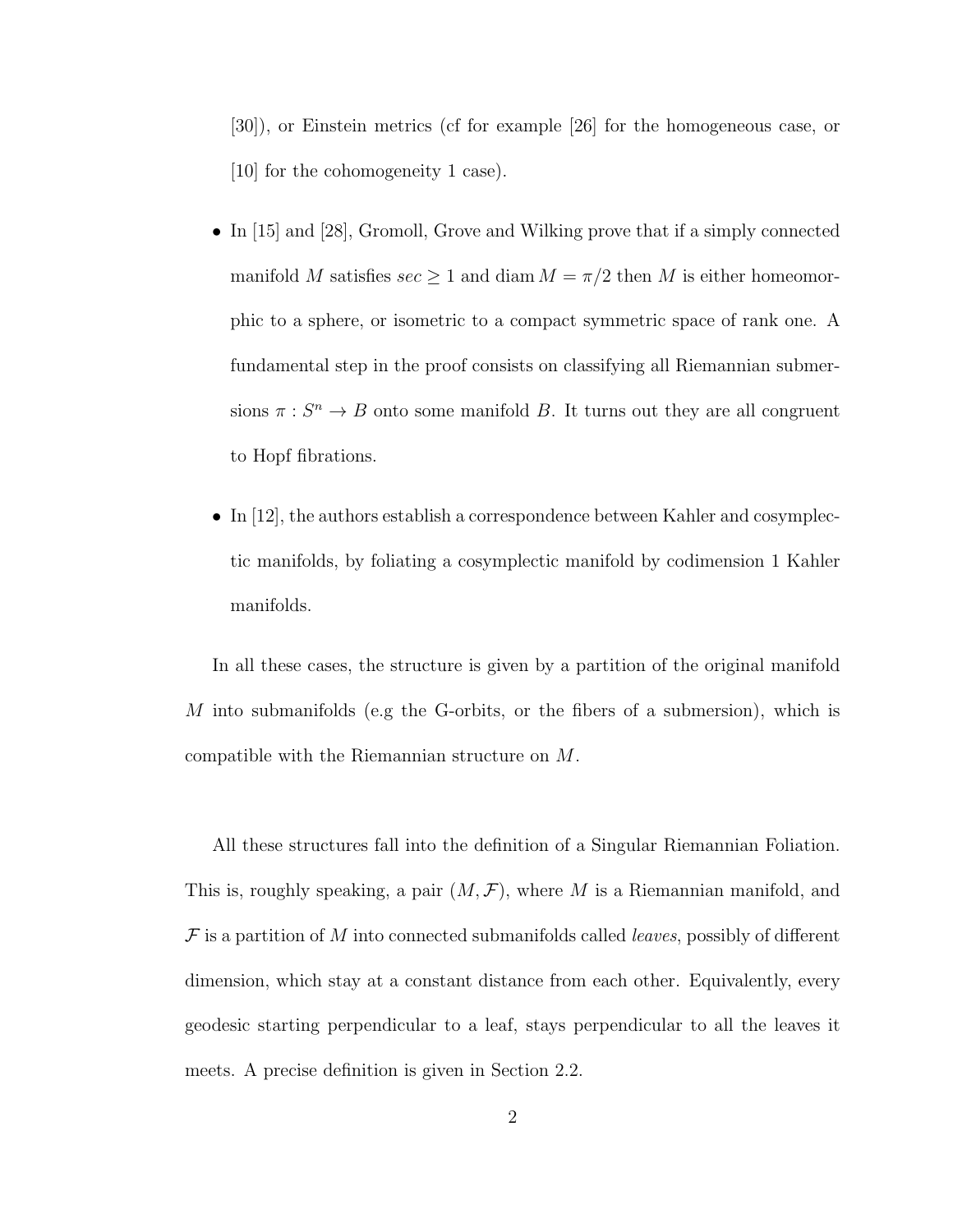If the leaves of  $\mathcal F$  are closed, the *space of leaves*  $M/\mathcal F$  comes equipped with a natural metric structure such that the canonical projection  $\pi : M \to M/\mathcal{F}$  is a submetry (i.e.  $\pi$  maps distance spheres onto distance spheres of the same radius), and if M has curvature bounded below,  $M/F$  has the structure of an Alexandrov space with curvature bounded below (although the structure of these spaces is much richer). It is not a surprise then, that the structure of foliations applies well when dealing with nonnegative or positive curvature. For example, in [29] Wilking proved the existence of a Singular Riemannian Foliation on every noncompact manifold of nonnegative sectional curvature. This foliation is canonically defined, and every soul and pseudo-soul appears as a leaf in this foliation. This structure was used by Wilking to prove the smoothness of the Sharafutdinof projection onto the soul.

### 1.2 Singular Riemannian Foliations in spheres

Given a Singular Riemannian foliation  $(M, \mathcal{F})$  and a point  $p \in M$  it is possible to define a new foliation  $\mathcal{F}_p$  on the normal space  $\nu_p L_p = \mathbb{R}^k$ , where  $L_p$  is the leaf through p. This foliation is a Singular Riemannian Foliation with respect to the flat metric on  $\mathbb{R}^k$ , and locally around p there is a neighborhood  $U \subseteq L_p$  and such that the F is locally diffeomorphic to  $L_p \times (\nu_p L_p, \mathcal{F}_p)$ , where the leaves should be thought of as products of  $L_p$  with the leaves of  $\mathcal{F}_p$ . The foliation  $\mathcal{F}_p$  is called *infinitesimal* foliation of  $\mathcal F$  at  $p$ . If  $\mathcal F$  is given by the orbits of an isometric group action of a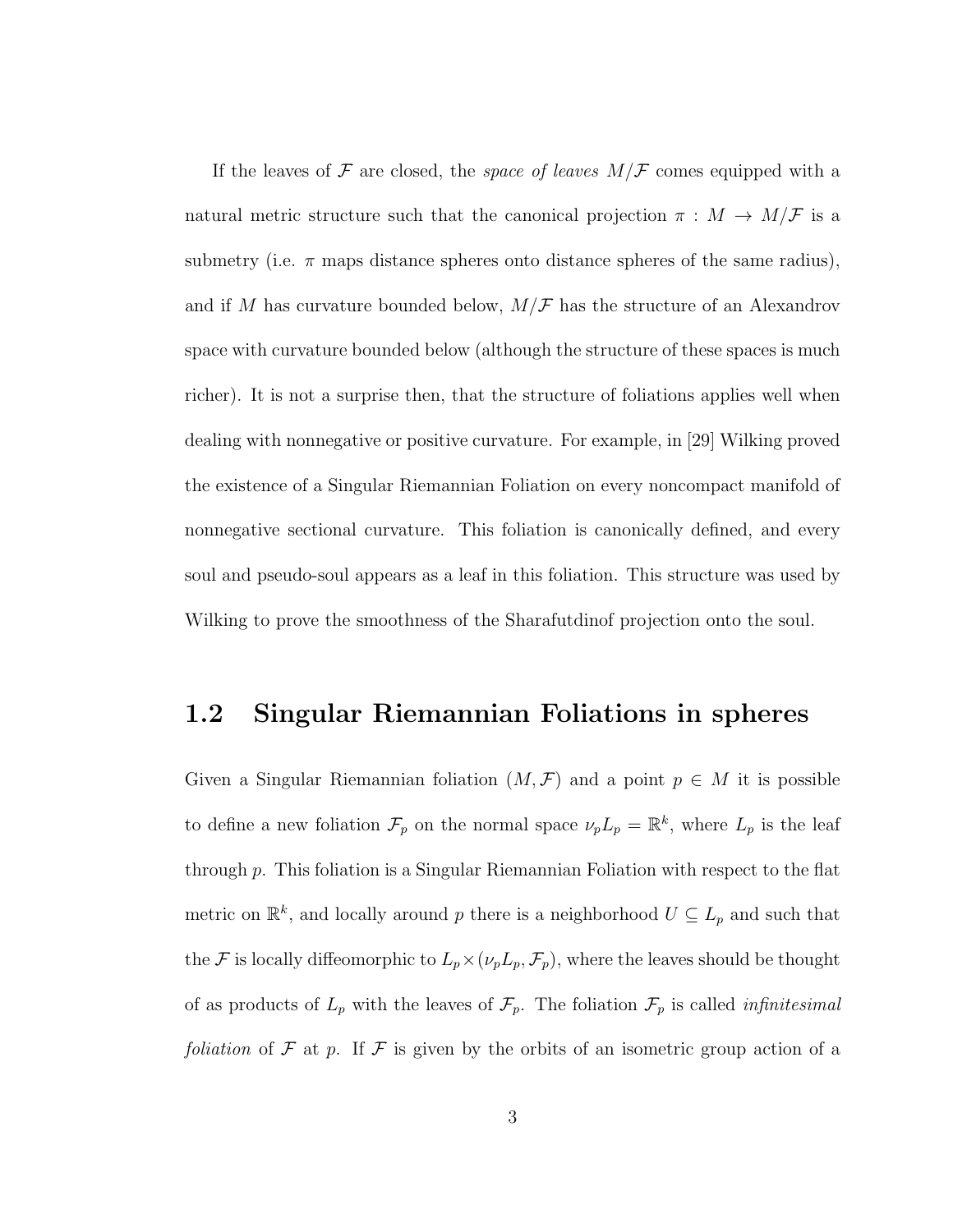group G, then  $\mathcal{F}_p$  is given by the orbits of the slice representation of the isotropy  $G_p$ .

 $\mathcal{F}_p$  has the property to be totally determined by its restriction  $\mathcal{F}_p|_{S^{k-1}}$  to the unit sphere  $S^{k-1} \subseteq \nu_p L_p$ . This is still a Singular Riemannian Foliation. Because of this, the foliation  $(S^{k-1}, \mathcal{F}_p|_{S^{k-1}})$  sometimes takes the name of *essential foliation* at p, and is denoted by  $\mathcal{F}_{p}^{ess}$ .

Singular Riemannian Foliations in round spheres can therefore be seen as the local models one can use to construct more general foliations. This fact motivates the necessity of understanding Singular Riemannian Foliations in round spheres.

When all the leaves of a Singular Riemannian Foliation have the same dimension, the foliation is called a Regular Riemannian Foliation. Regular Riemannian Foliations in spheres have been almost completely classified.

In fact, a series of theorems by Ghys [13], Haefliger [18] and Browder [6] shows that for Regular Riemannian Foliations the dimension of the leaves can only be 1,3 or 7. If the dimension is 1 or 3, Grove and Gromoll proved in [16] that the foliation is homogeneous. If the dimension is 7 then the sphere has dimension 15, and Wilking proved in [28] that the only foliation coming from a Riemannian submersion is the one given by the Hopf fibration  $S^7 \to S^{15} \to S^8$ . It is conjectured that there are no other 7 dimensional regular Riemannian foliations on  $S^{15}$ .

When the foliation is not regular, the conditions become much less restrictive,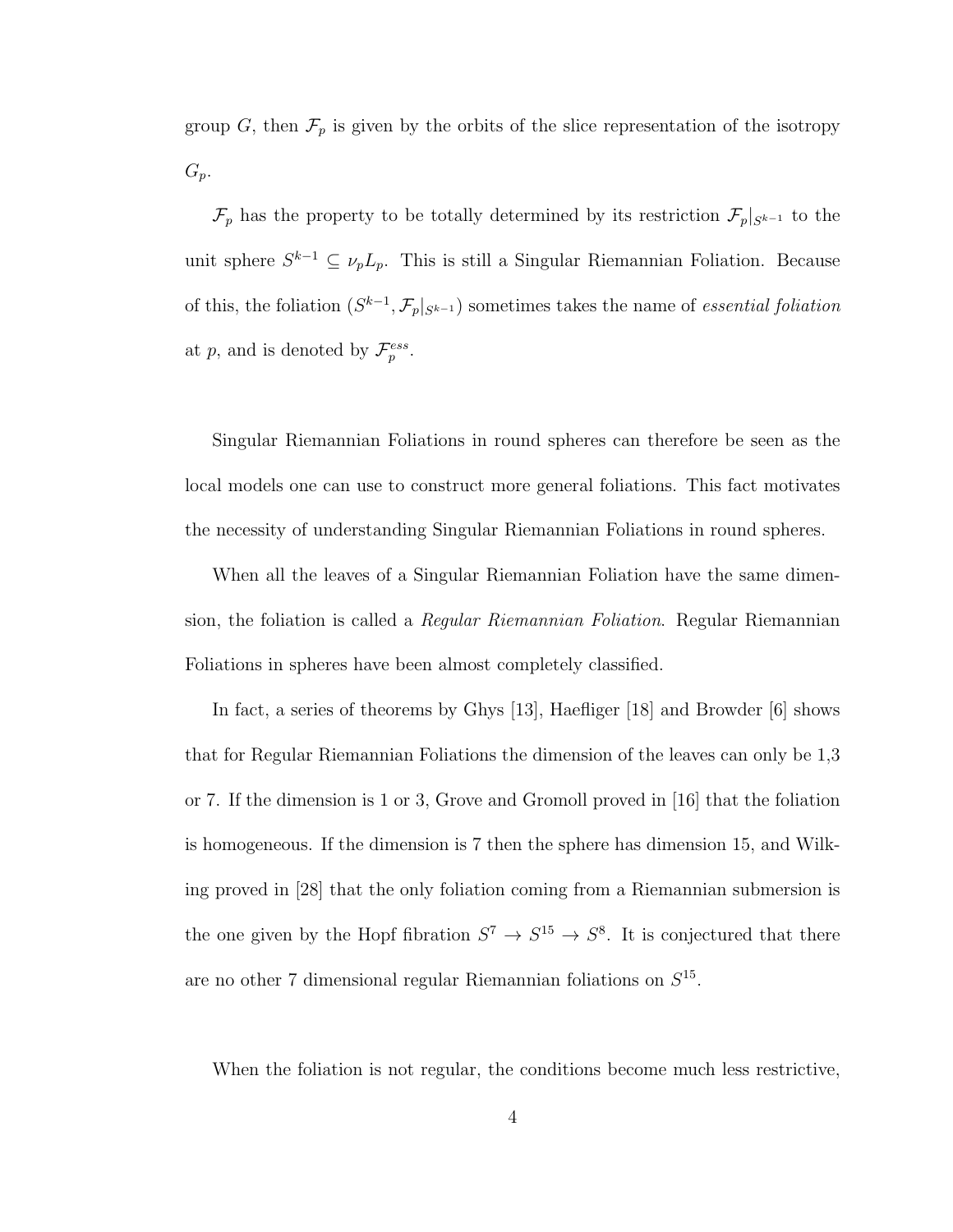and we are still far from a complete classification. First of all, there is not any restriction on the dimension of the leaves. In fact, there is actually a way to compose two foliations  $(S^n, \mathcal{F})$ ,  $(S^{n'}, \mathcal{F}')$  to obtain a new foliation on a bigger sphere  $(S^{n+n'+1}, \mathcal{F} \star \mathcal{F}')$ . This operation is called *spherical join*. When understanding Singular Riemannian Foliations in spheres, it is enough to restrict one's attention to the irreducible foliations, i.e. those who cannot be decomposed in a nontrivial way as a spherical join.

Even the particular case of foliations with leaves of codimension one, which is equivalent to the theory of isoparametric hypersurfaces, is a deep and interesting subject in its own right, that we will now quickly recall (see [7] for an expositions of the subject). Let  $(S^n, \mathcal{F})$  be a Singular Riemannian Foliation of codimension 1. The quotient  $S^n/\mathcal{F}$  is isometric to the interval  $[0, \pi/g]$ , where  $g \in \{1, 2, 3, 4, 6\}$  (cf. [23]). Moreover, Cartan classified completely the cases where  $g = 1, 2, 3$ , proving that they are all homogeneous, i.e. they arise from some group action. The cases  $g = 4, 6$  are further divided into subcases, parametrized by two integers  $(m_-, m_+).$ If  $g = 6$ , Halperin proved that  $(m_-, m_+) = (1, 1)$  or  $(2, 2)$  and if  $(m_-, m_+) = (1, 1)$ there is only one foliation, that is homogeneous. The case  $(m_-, m_+) = (2, 2)$  is still open. The case  $g = 4$  is the hardest case to classify, as it contains the majority of the examples of codimension 1foliations, and includes an infinite family of non homogeneous examples, called *of FKM type* (cf. [11]). It has been proved that every foliation with  $g = 4$  is either homogeneous or of FKM type, with the exception of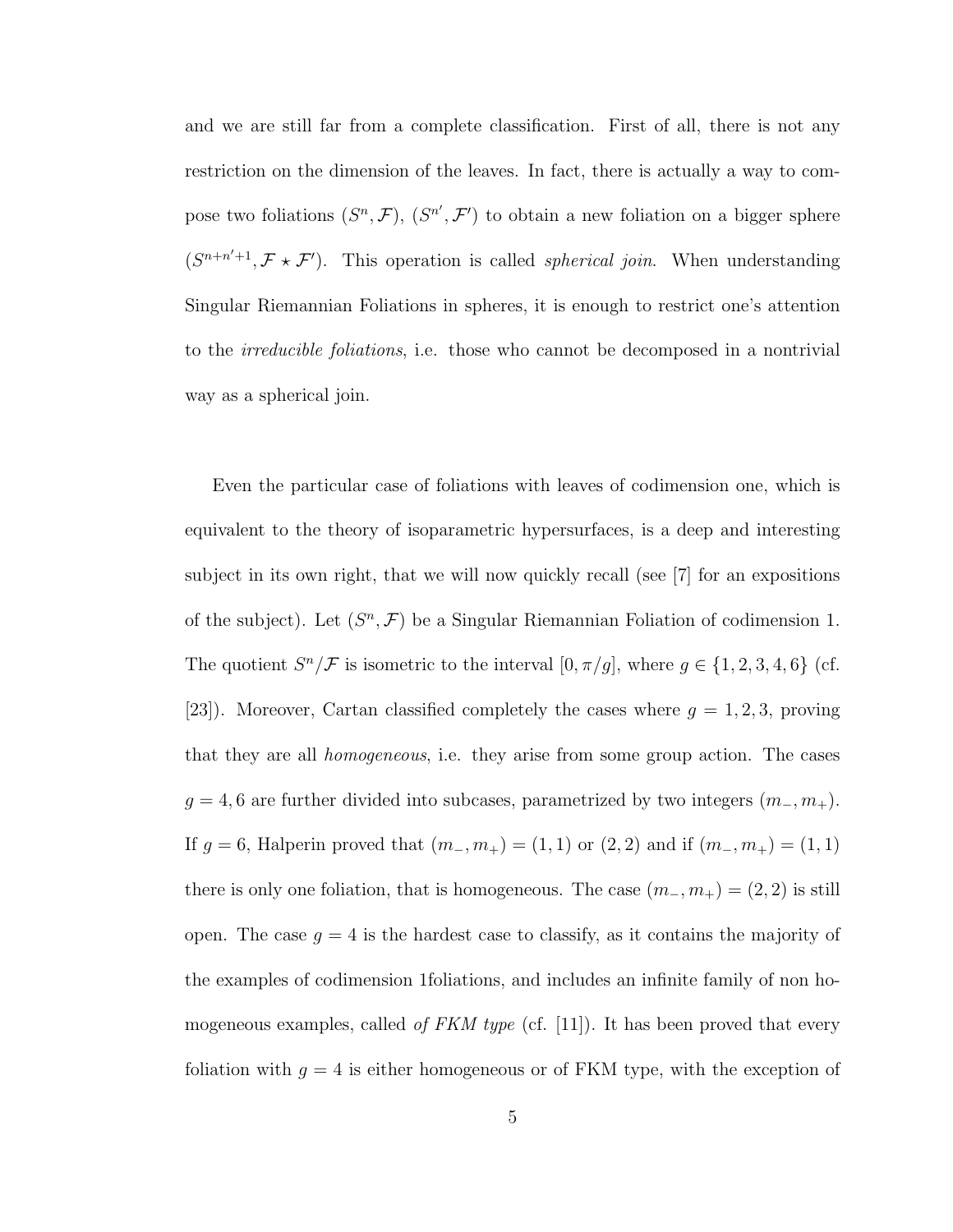the case  $(m_-, m_+) = (7, 8)$  that is still open.

Another class of Singular Riemannian Foliations on spheres that has been successfully studied is the class of polar foliations, i.e. foliations which admit a totally geodesic submanifold (the section) that meets every leaf perpendicularly. Codimension one foliations are of course a special case. A theorem of Thorbergsson states that every irreducible polar foliation of codimension bigger than 1 is equivalent to the orbit decomposition of an s-representation i.e. the isotropy representation of a symmetric space, and is thus homogeneous.

Nothing else is known in the literature about these foliations. In my thesis, the main goal is to provide a classification of Singular Riemannian Foliations in spheres, when the dimension of the leaves is not bigger than 3. As it turns out, all these foliations are homogeneous. This result generalizes the work og Gromoll and Grove [16] who obtained the same result, in the case of Regular Riemannian Foliations.

All known irreducible examples of SRF in spheres are either homogeneous, or isoparametric, or the Hopf fibration  $S^7 \to S^{15} \to S^8$ . It is an interesting question to know if there are any other SRF on spheres.

## 1.3 Structure of singular strata

Let  $(M, \mathcal{F})$  be a Singular Riemannian Foliation. One way to deal with the presence of leaves of different dimension is to collect together all the leaves of a given dimen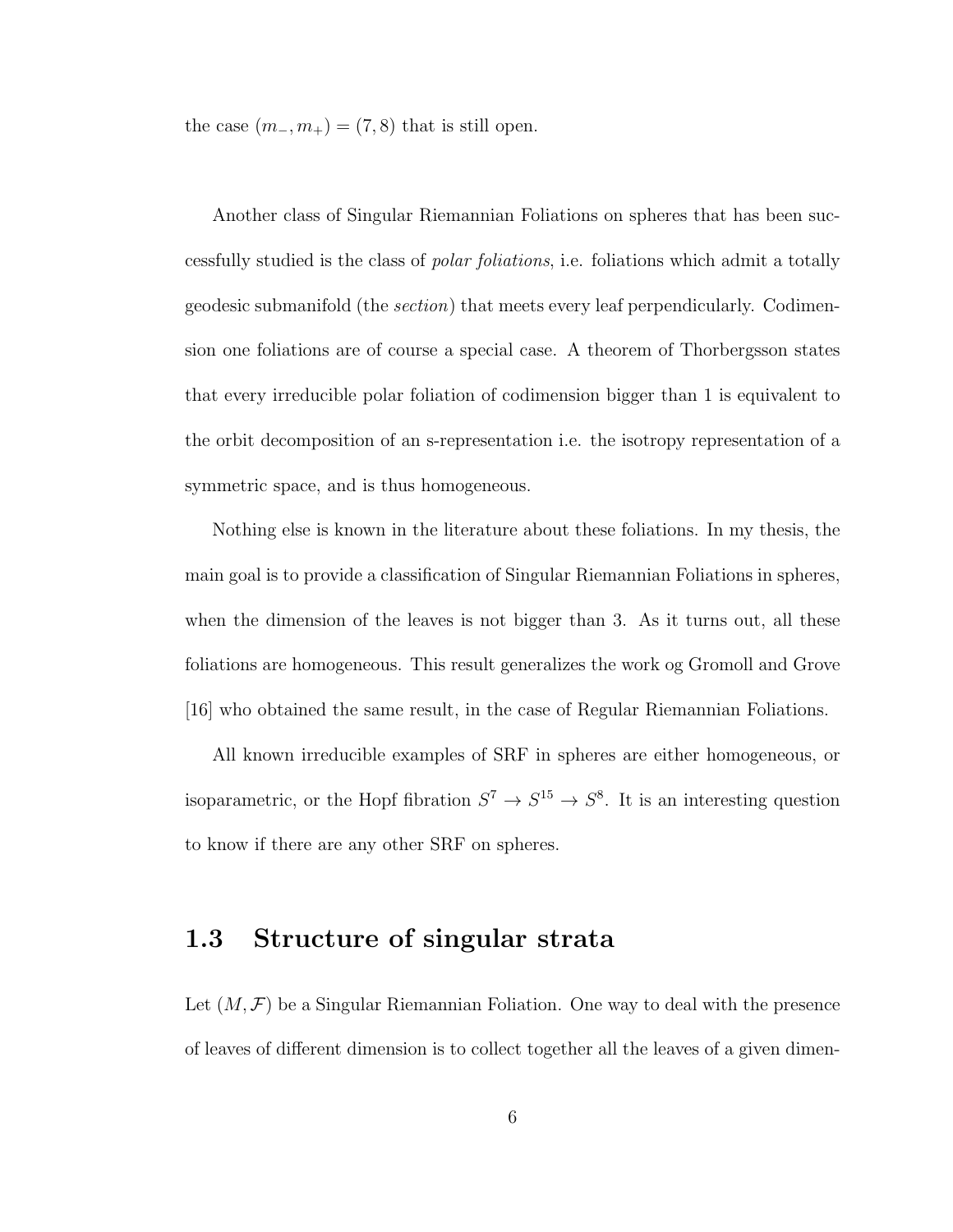sion. In this way, we define the r-dimensional stratum  $\Sigma_r = \bigcup_{\dim L_p = r} L_p$ . In [22], pg.194, Molino proves that the connected components of every  $\Sigma_r$  are (possibly non-complete) submanifolds of M.

In my thesis, a fundamental part consists on studying this stratification in the case of foliations in round spheres. Here the statements are much stronger. For example, I prove that every stratum is a minimal submanifold. Also, the 0 dimensional stratum consists of one totally geodesic subsphere, and the 1-dimensional stratum consists on a disjoint union of totally geodesic spheres lying on mutually orthogonal planes. This structure gives a relatively easy proof of the classification result for 1 and 2 dimensional foliations in spheres.

## 1.4 More about Singular Riemannian Foliations

The theory of Singular Riemannian Foliations is very recent, many questions are still open and provide different directions of study.

If the leaves of  $(M, \mathcal{F})$  are closed, the space of leaves  $M/\mathcal{F}$  is a Hausdroff metric space, and the question is how properties of  $(M, \mathcal{F})$  are reflected into properties of  $M/\mathcal{F}$ . More precisely, if  $(M,\mathcal{F})$  and  $(M',\mathcal{F}')$  are foliations such that  $M/\mathcal{F}$ ,  $M'/\mathcal{F}'$ are isometric, which properties do  $\mathcal{F}, \mathcal{F}'$  have in common? This question is very vague, and many answers have been given to it, in different directions:

• In [21] Lytchak and Thorbergsson define the concept of *infinitesimally polar*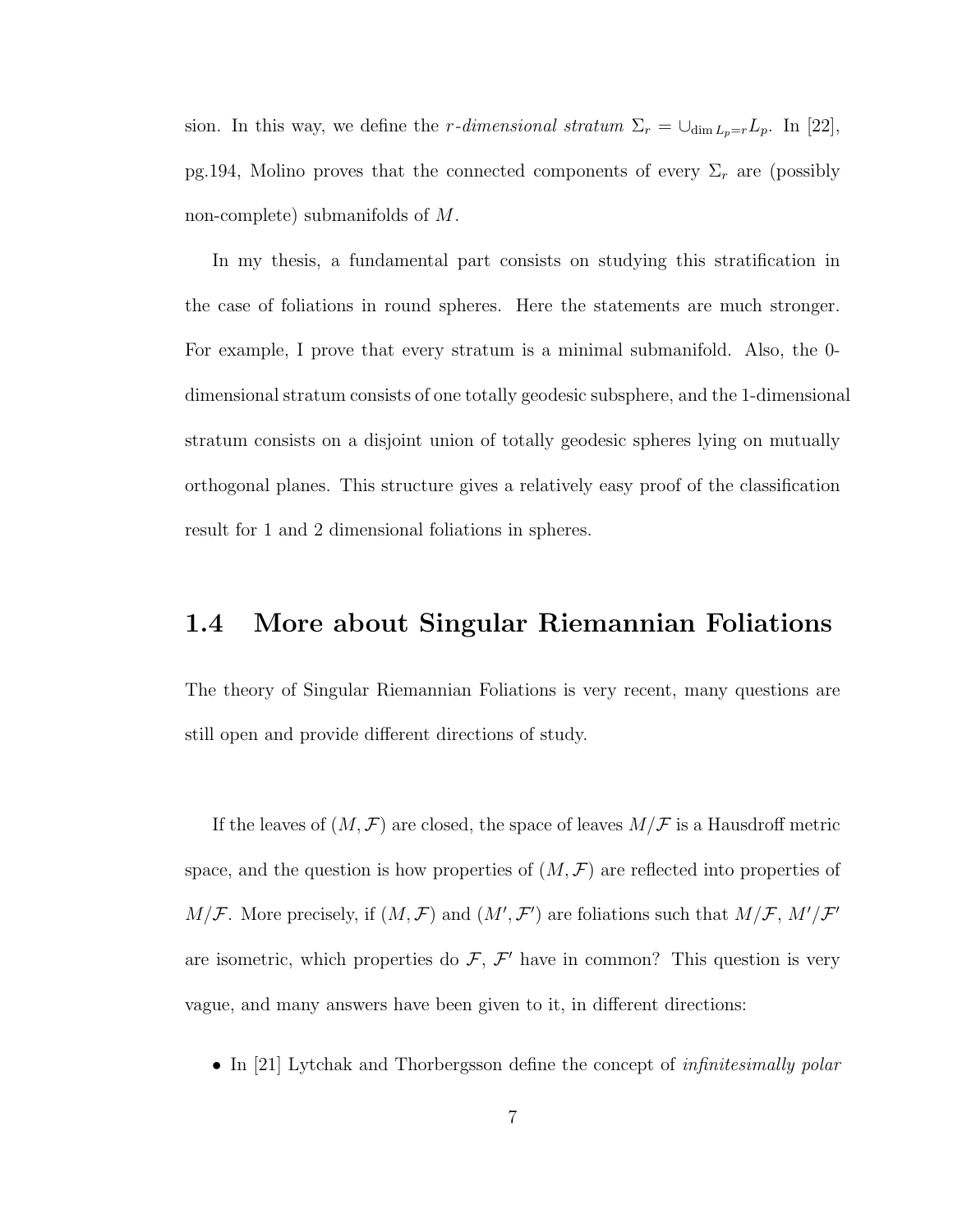*foliation.* A foliation  $(M, \mathcal{F})$  is infinitesimally polar if the infinitesimal foliation  $\mathcal{F}_p$  is polar for every point  $p \in M$ . Infinitesimally polar foliations turn out to have many special properties. For example, a foliation  $(M, \mathcal{F})$  with closed leaves is infinitesimally polar if and only if  $M/F$  is an orbifold (cf [21]). Also, in [20] it is proved that  $(M, \mathcal{F})$  is infinitesimally polar if and only if it admits a *geometric resolution*, i.e. a Regular Riemannian Foliation  $(\hat{M}, \hat{\mathcal{F}})$ with dim  $\hat{M} = \dim M$  and a distance non-increasing map  $\pi : \hat{M} \to M$ , sending leaves to leaves, such that the induced map  $\pi$  :  $\hat{M}/\hat{\mathcal{F}} \rightarrow M/\mathcal{F}$  is an isometry.

- In [27], Wiesendorf proves that if  $M/F \simeq M'/F'$  are isometric, then  $(M, \mathcal{F})$ has taut leaves if and only if  $(M', \mathcal{F}')$  has.
- In [14], Lytchak and Gorodski study representations of compact Lie groups. If two representations  $\rho: G \to \text{GL}(V)$ ,  $\rho': G' \to \text{GL}(V')$  have isometric quotients, they call them orbit equivalent. Among other things, the authors are concerned with the reducibility of a representation, and how one can detect reducibility properties from the quotient. For example, they characterize orbit equivalence classes where the reducibility of the restricted representation to the identity component is not an invariant of the class. It turns out that this characterization is very restrictive.
- In [4], Alexandrino and myself prove that if  $\phi : M/\mathcal{F} \to M'/\mathcal{F}'$  is an isometry, and either  $\partial M/\mathcal{F} = \emptyset$  or  $\phi$  preserves the dimension (or the codimension) of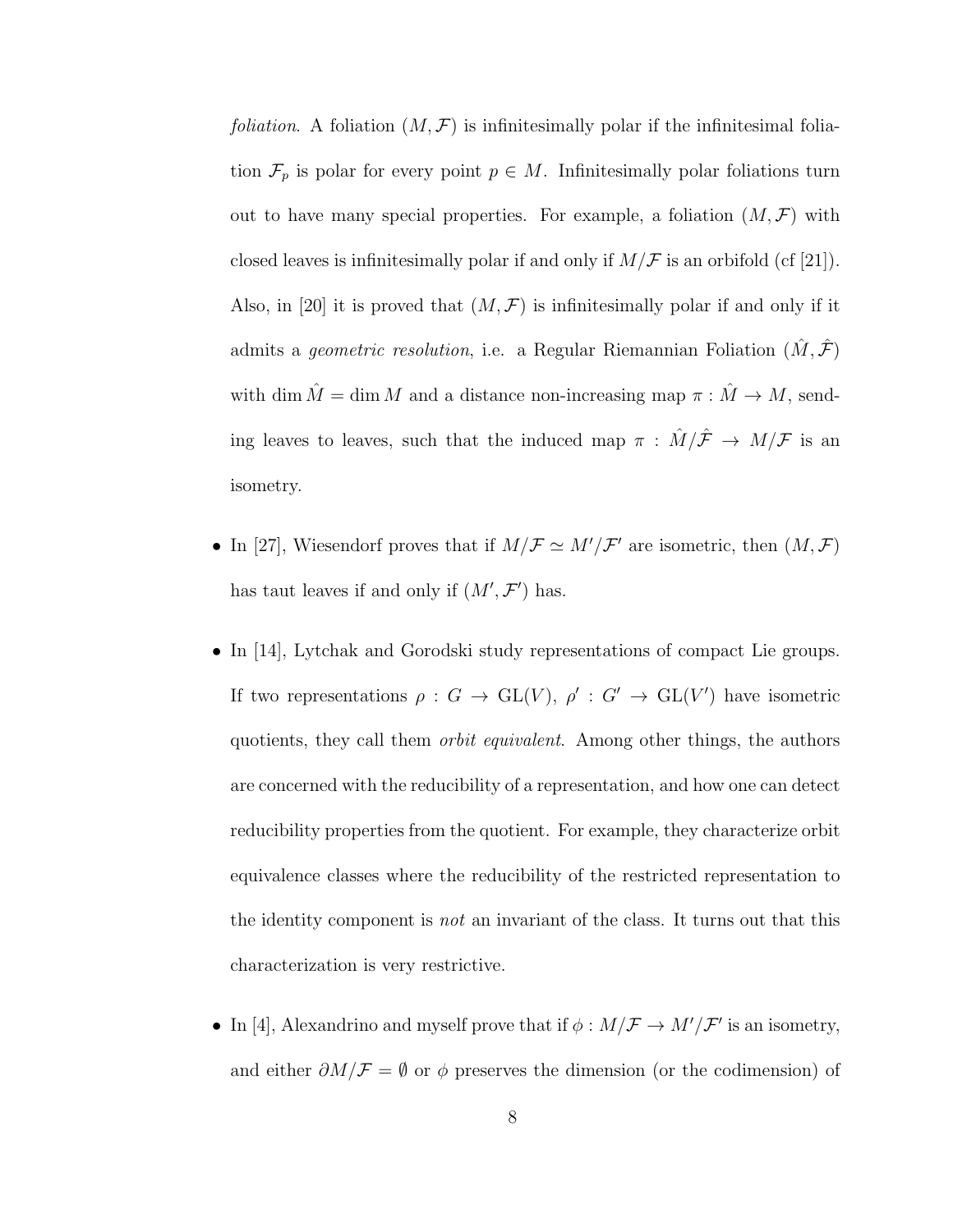the leaves, then the sheaves of smooth basic functions of  $(M, \mathcal{F})$  and  $(M', \mathcal{F}')$ are the same. We recall that a basic function on  $(M, \mathcal{F})$  is a function which is constant along the leaves of  $\mathcal{F}$ , and in particular it defines a function on  $M/F$ . In [4] we show that if h is a smooth basic function on M', then  $\phi^*h$  is a well defined basic function on  $M$ , and using the theory of elliptic PDE's we show that  $\phi^*h$  is also smooth.

The most famous conjecture in the area is the Molino Conjecture, which states that for any Singular Riemannian Foliation  $(M, \mathcal{F})$ , the foliation  $\overline{\mathcal{F}}$  given by the closures of the leaves of  $\mathcal F$  is again a Singular Riemannian Foliation. The conjecture was proved by Molino itself in the regular case, by Alexandrino [1] in the case of polar foliation, and by Alexandrino and Lytchak [3] in the case of infinitesimally polar foliation. Recently, me and Alexandrino started working on proving Molino conjecture for the class of orbit-like foliations, i.e. Singular Riemannian foliations all of whose infinitesimal foliations are homogeneous.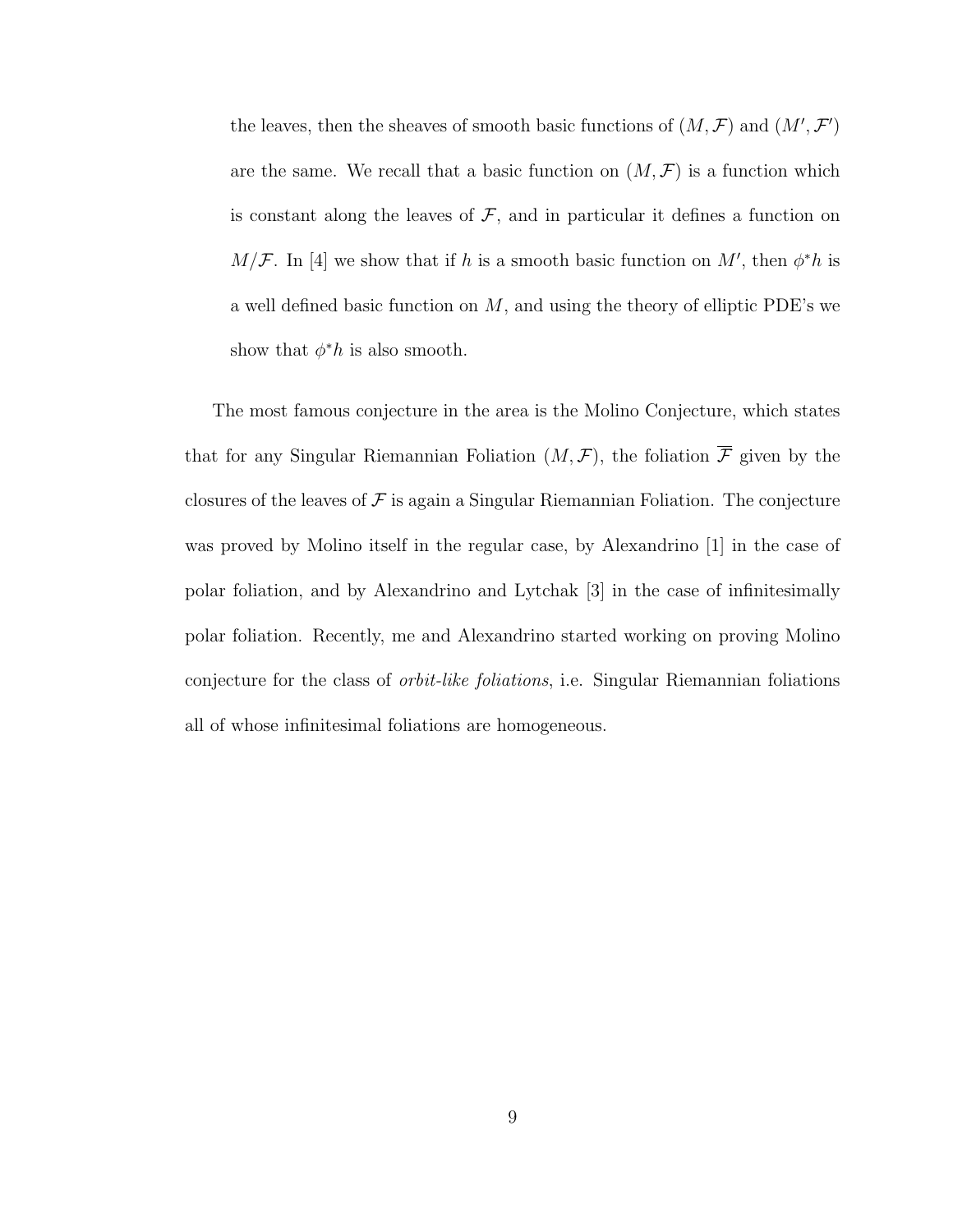## Chapter 2

# Review of Singular Riemannian Foliations

In this section we review the definition and basic properties of Singular Riemannian Foliations. For a more detailed exposition we refer the reader to [22] and [17].

## 2.1 Regular Riemannian Foliations

If M is a Riemannian manifold with metric  $g$ , a foliation is said to be a Regular Riemannian Foliation if one of the following equivalent conditions is satisfied:

• around each point  $p \in M$  there is a neighborhood  $U_p$ , a Riemannian manifold  $(\overline{U}_p, \overline{g})$  and a Riemannian submersion  $\pi_p : U_p \to \overline{U}_p$  such that the foliation given by the connected components of the leaves in  $U_p$  consists of the fibers of  $\pi_p$ . We will call  $\overline{U}$ , together with the projection  $\pi_p$ , the *local quotient*, and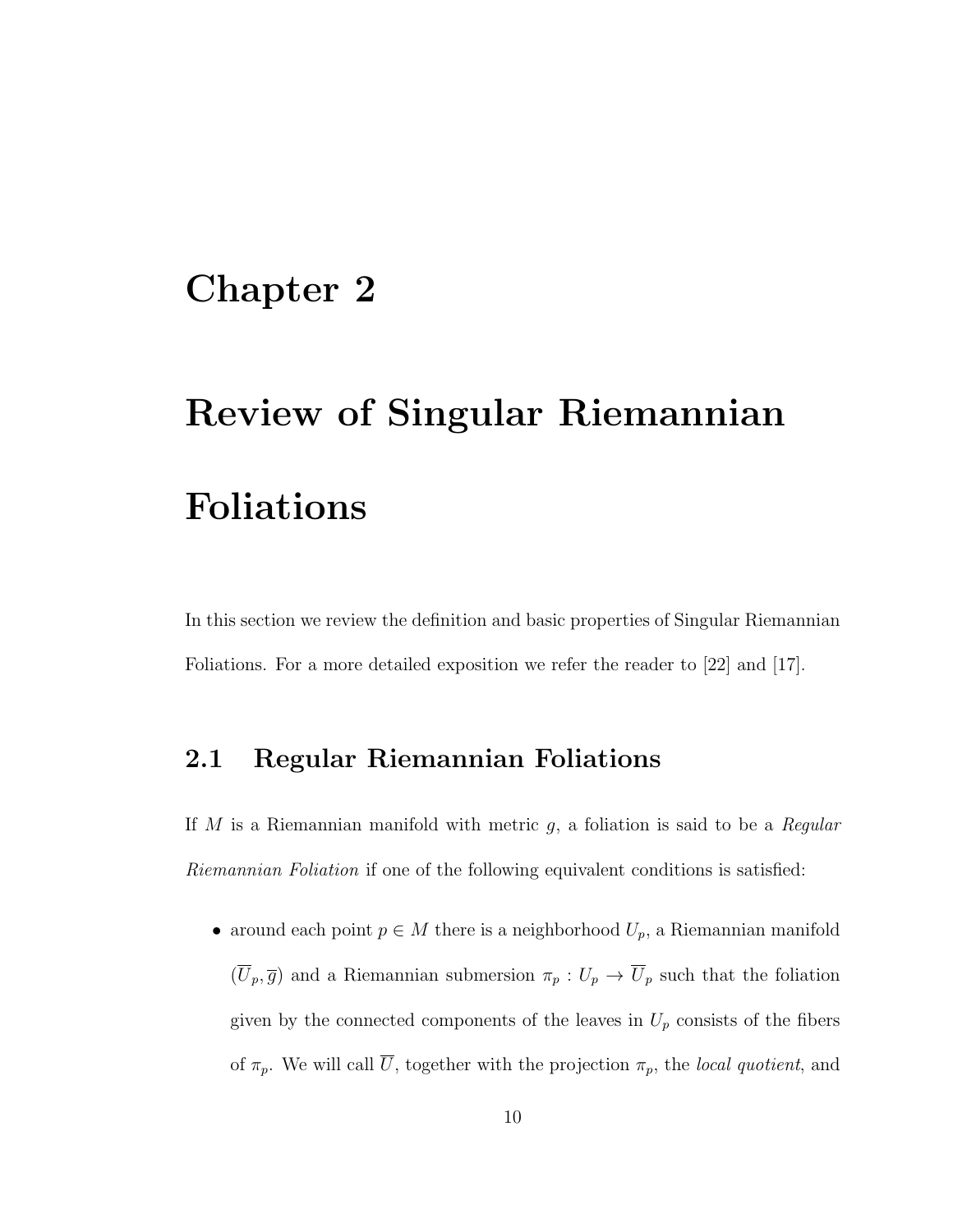the open sets  $U_p$  are called *simple neighborhoods*.

• Any geodesic starting perpendicular to a leaf, stays perpendicular to all the leaves it meets.

The most basic example of a Regular Riemannian Foliations is the partition of M into the fibers of a Riemannian submersion  $\pi : M \to B$ . Such a foliation is called simple. Another example is the decomposition of the orbits of an isometric action of a connected Lie Group  $G$  on  $M$ , provided that all the orbits have the same dimension. Such a foliation is called homogeneous foliation.

### 2.1.1 Notation

For a Regular Riemannian Foliation  $(M, \mathcal{F})$  there is a splitting

$$
TM=\mathcal{H}\oplus\mathcal{V},
$$

where  $V$ , the vertical bundle, is the bundle of tangent spaces of the leaves, and  $H$ , the horizontal bundle, is the bundle of normal spaces. When dealing with vertical vectors, we will use lower cased letters  $u, v, w \in V_p$  and for horizontal vectors we will use the letters  $x, y, z \in \mathcal{H}_p$ . The same letters, capitalized, will be used for vector fields:  $U, V, W \in \mathfrak{X}(V)$ , and  $X, Y, Z \in \mathfrak{X}(\mathcal{H})$ . When dealing with projections of a vector b or a vector field  $E$  onto the two bundles, we will use the notation  $b^v, b^h, E^v, E^h.$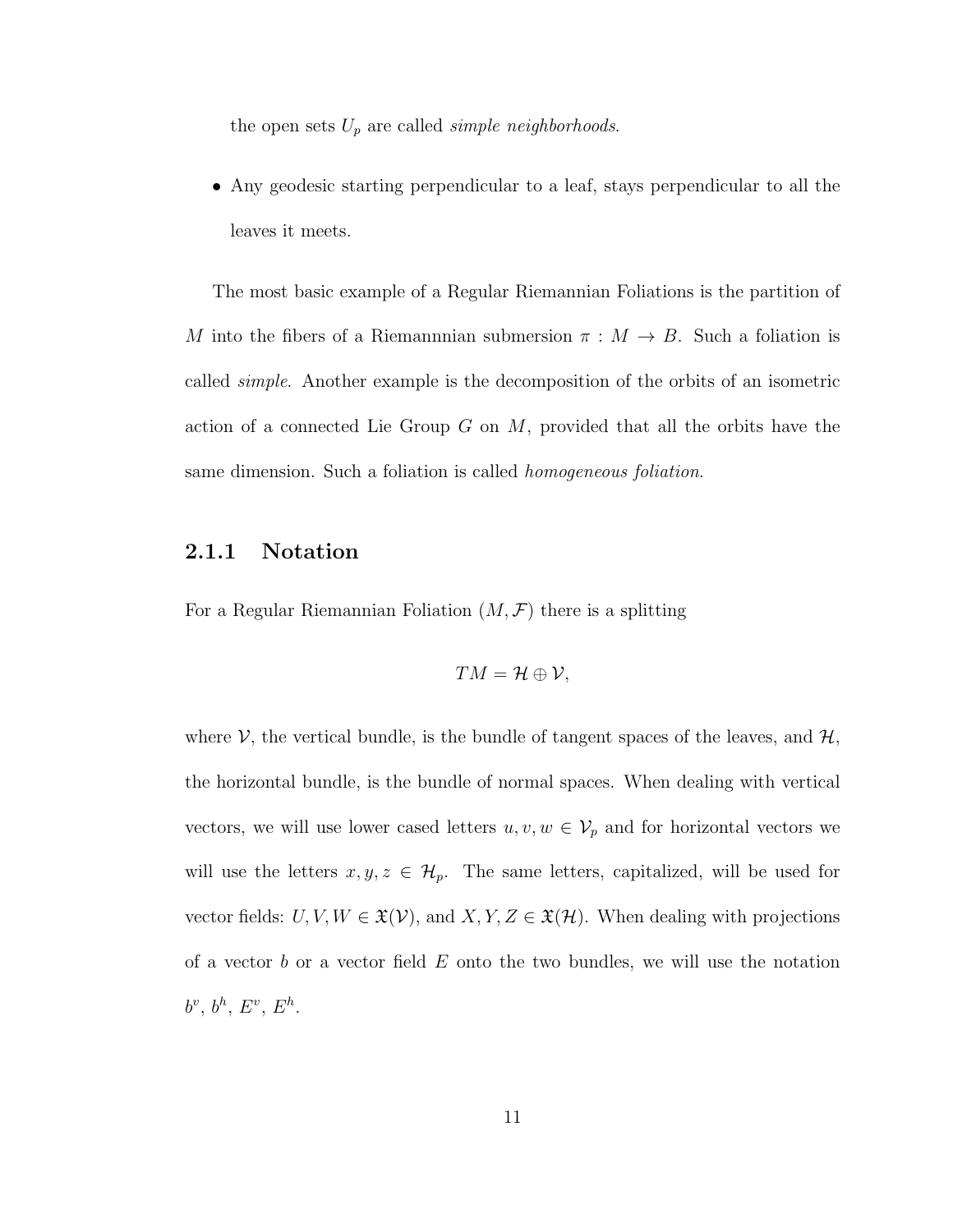### 2.1.2 Basic vector fields

For a Regular Riemannian Foliation one defines basic vector fields locally, as horizontal vector fields satisfying the following (equivalent) properties:

- On a local quotient  $\pi_p: U_p \to \overline{U}_p$ ,  $X|_{U_p}$  is  $\pi_p$ -related to some vector field on  $\overline{U}_p$ .
- for every vertical vector field  $V \in \mathfrak{X}(V)$ , the bracket  $[X, V] \in \mathfrak{X}(V)$  as well.

Our definition of basic vector field coincides with the definition in [17]. Given an open set U, denote by  $\mathfrak{B}_U$  the set of horizontal basic vector fields on U. This is an infinite dimensional vector space. If we restrict our attention to a single leaf  $\mathcal{L}$ , we define

$$
\mathfrak{B}_{\mathcal{L}}:=\left\{X|_{\mathcal{L}}\,\middle|\, X\in\mathfrak{B}_U\right\}.
$$

Notice that for every horizontal vector  $x \in \mathcal{H}_p$  one can define (locally around p) a basic vector field  $X \in \mathfrak{B}_{\mathcal{L}}$  such that  $X_p = x$ , and if any two basic vector fields  $X^1, X^2$  agree at a point p, then  $X^1(q) = X^2(q)$  for all  $q \in \mathcal{L}_p$ , in a neighborhood of  $p$  in the leaf. In particular,  $\mathfrak{B}_{\mathcal{L}}$  is finite dimensional.

One can use basic vector fields to define the so-called Bott connection on the normal bundle of a leaf, which is the connection for which the basic vector fields are parallel (this is why basic vector fields are sometimes referred to as *Bott parallel* vector fields, see for example [29]). Since basic vector fields have constant norm along a leaf, the Bott connection is compatible with the metric on the normal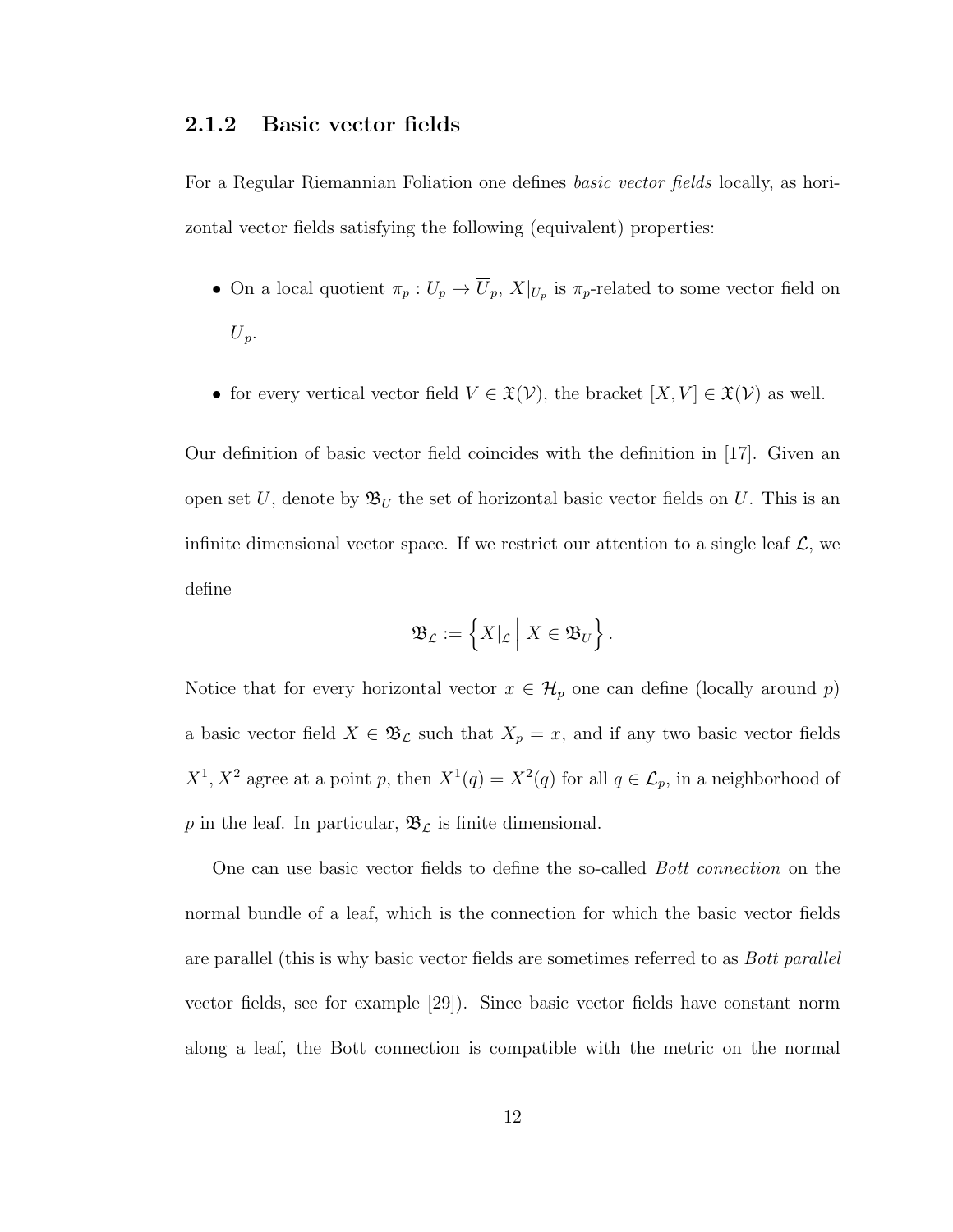bundle. In particular, the holonomy group of the Bott connection lies in  $O(q)$ , where  $q$  is the codimension of the foliation. Moreover, the Bott connection is locally flat (since it admits parallel local vector fields), and therefore the holonomy is discrete and only depends on the fundamental group of the leaf. The holonomy of the Bott connection is also called the *isotropy group* of  $\mathcal{L}$ , and in the case of regular homogeneous foliations it coincides with the usual definition of isotropy.

### 2.1.3 Tensors

Given a Regular Riemannian Foliation, one defines the following tensors.

• The S-tensor

$$
S: \mathcal{H} \times \mathcal{V} \longrightarrow \mathcal{V}
$$

$$
(x, u) \longmapsto S_x u := -\nabla^v_x x
$$

as the *shape operator* of the leaves. One has  $S \equiv 0$  iff the leaves are totally geodesic.

• The A-tensor (or  $O'Neill's tensor$ )

$$
A: \mathcal{H} \times \mathcal{V} \longrightarrow \mathcal{V}
$$

$$
(x, y) \longmapsto A_x y := \nabla_x^v y
$$

which is the obstruction for the horizontal distribution to be integrable. Thus  $A \equiv 0$  iff there exist submanifolds of dimension = codim F that meet every leaf transversely and perpendicularly.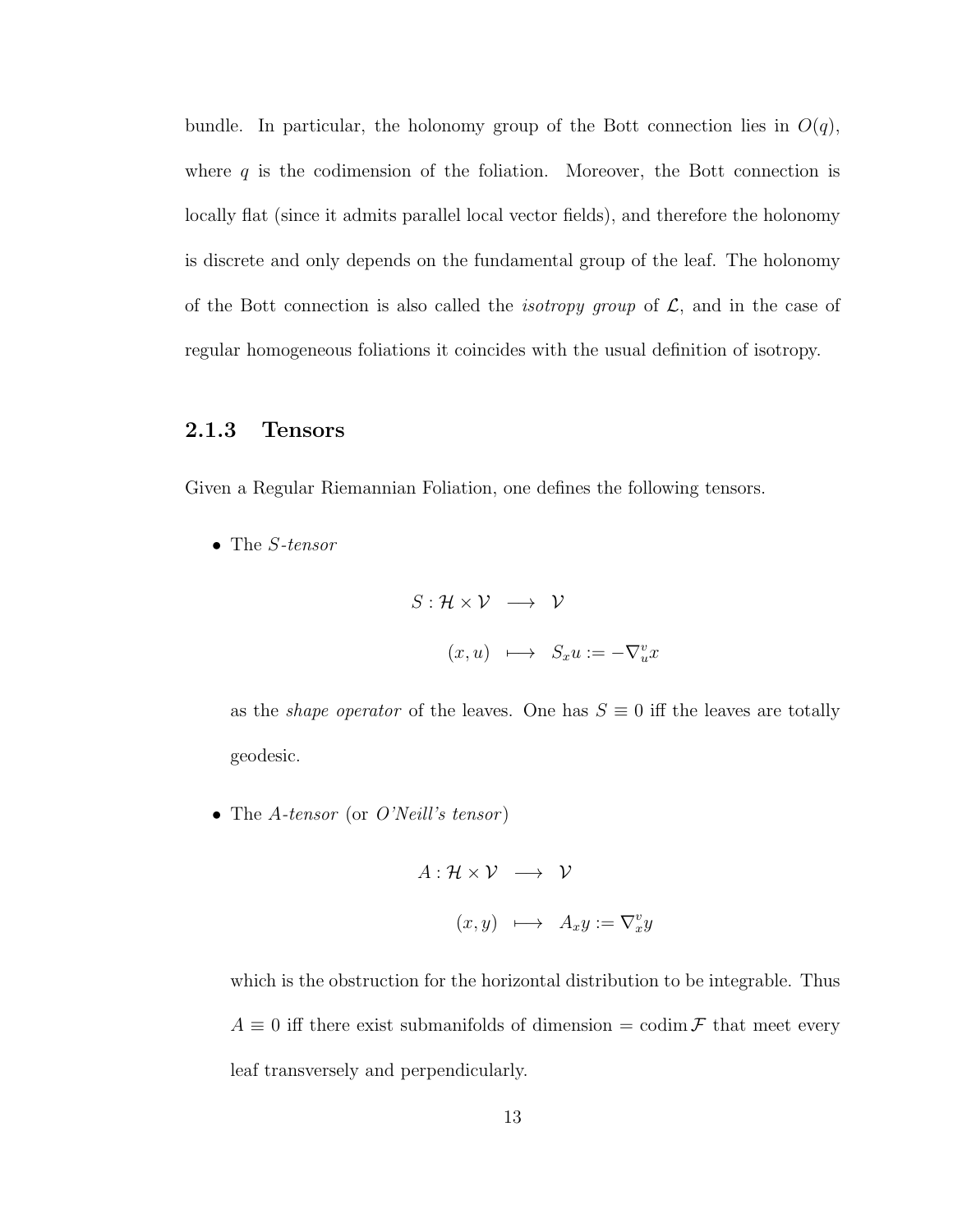From these fundamental tensors, together with the metric, other tensors can be created:

- The B-tensor, defined by the formula  $\langle B(u, v), x \rangle = \langle u, S_x v \rangle$ , or more explicitly by  $B(u, v) := \nabla_u^h v$ .
- The A<sup>\*</sup>-tensor, defined as the adjoint of the A-tensor  $\langle A_x^*u, y \rangle = \langle u, A_x y \rangle$ , or by the formula  $A_x^*u := -\nabla_x^h u$ . Sometimes it is better to use the notation  $A^u x := A_x^* u.$

As is well known, the S tensor is symmetric, i.e.  $B(u, v) = B(v, u)$ , and the A tensor is skew symmetric, i.e.  $A_x y = -A_y x$ . Many relations hold between these tensors, their covariant derivatives, and the curvature operator, see for example [24], or [17] pg. 44.

## 2.2 Singular Riemannian Foliations

A Singular Riemannian Foliation (SRF for short) is a decomposition of M into disjoint connected, complete, immersed submanifolds (not necessarily of the same dimension) such that:

- Every geodesic meeting one leaf perpendicularly, stays perpendicular to all the leaves it meets.
- The foliation is a singular foliation, i.e. around each point  $p \in M$  one can find local smooth vector fields spanning the tangent spaces of the leaves.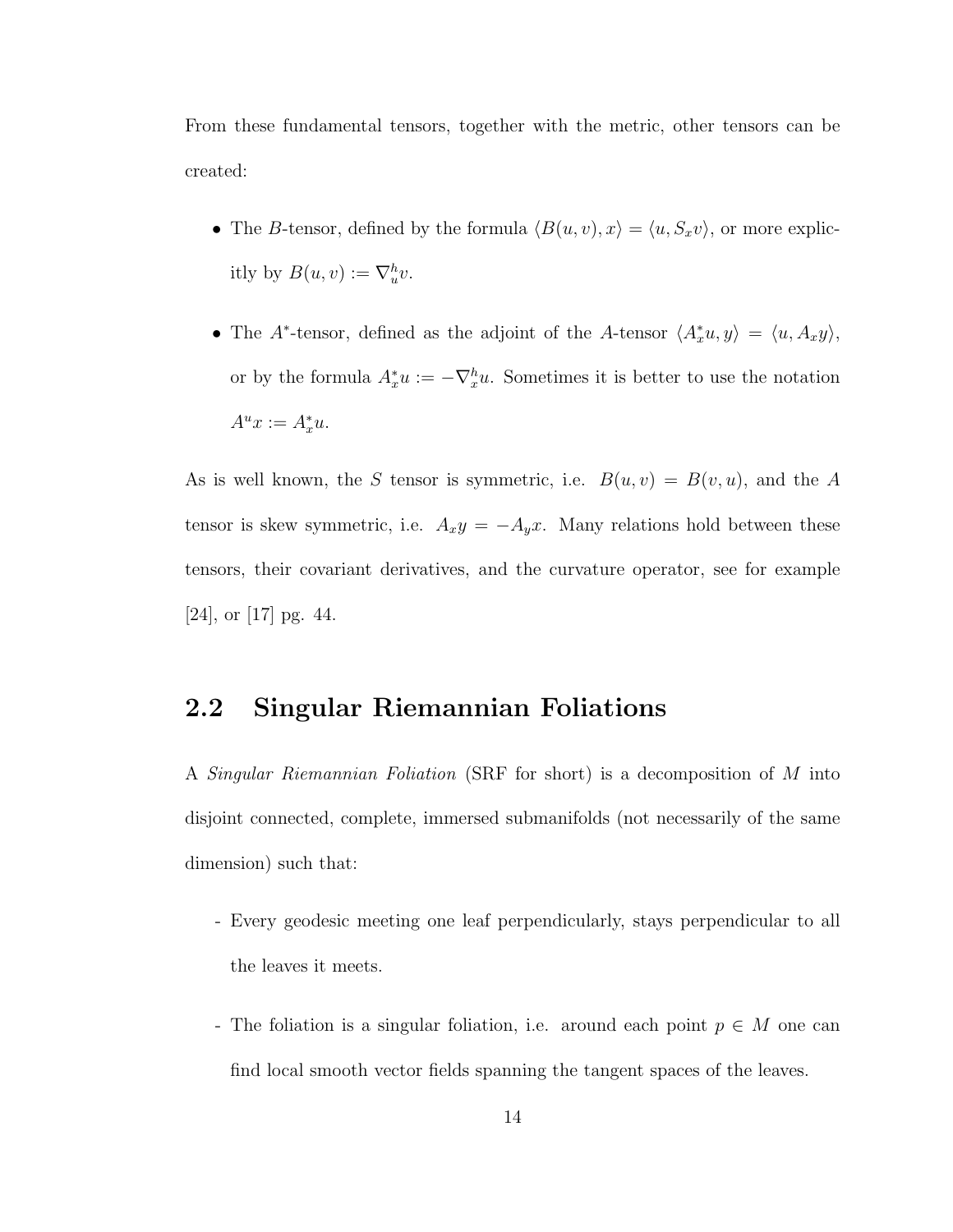It is conjectured that the first assumption already implies the second. Typical examples of SRF are:

- foliations obtained by the orbits of an isometric group action. As in the regular case, these are called homogeneous foliations.
- foliations obtained by taking the closures of leaves of a Regular Riemannian Foliation  $\mathcal{F}$ , denoted by  $\overline{\mathcal{F}}$ .

The *dimension* of a foliation, denoted by  $\dim \mathcal{F}$ , is the maximal dimension of leaves. The set of points whose leaf has maximal dimension is open, dense and connected in  $M$ . Such a set is called the *regular part* of the foliation, and is denoted  $M_{req}$ . An important and basic fact is that if  $(M, \mathcal{F})$  is a SRF, then the restricted foliation  $(M_{reg}, \mathcal{F}|_{M_{reg}})$  is a Regular Riemannian Foliation as defined before. In particular, one can still talk about basic vector fields, and the A and S tensors on  $M_{reg}$ . Notice though that they do not extend to the singular part of the foliation.

### 2.2.1 New SRF from old

Often new Singular Riemannian Foliations arise from elementary ones through sequences of basic manipulations.

• If  $(M, \mathcal{F})$  is a foliation, and  $U \subseteq M$  is an open set, then  $(U, \mathcal{F}|_U)$  denotes the foliation on U given by the connected components of the leaves in  $\mathcal F$  restricted to U. In other words, if  $p \in U$  then the leaf through p in  $\mathcal{F}|_U$  is the connected component through p of  $\mathcal{L}_p \cap U$ .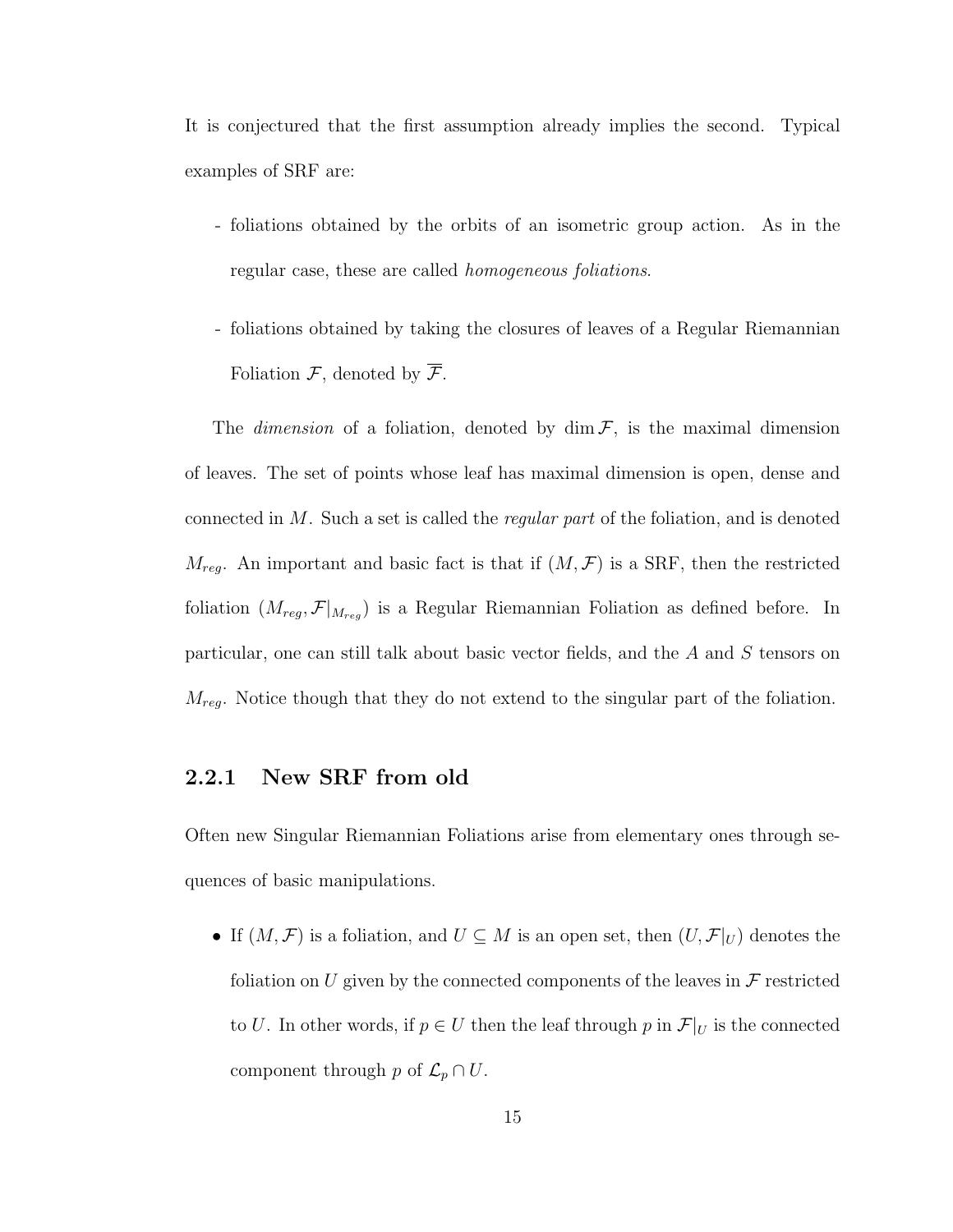- If  $(M, \mathcal{F})$  is a foliation, and  $N \subseteq M$  is a submanifold such that every leaf intersecting  $N$  is contained in it, we say that  $N$  is a *saturated submanifold* and denote the restricted foliation by  $(N, \mathcal{F}|_N)$ .
- If  $(M_i, \mathcal{F}_i)$ ,  $i = 1, 2$  are two foliations, then  $(M_1 \times M_2, \mathcal{F}_1 \times \mathcal{F}_2)$  is the foliation given by the product of leaves. In other words,  $\mathcal{L}_{(p,q)}^{M_1 \times M_2} = \mathcal{L}_{p}^{M_1} \times \mathcal{L}_{q}^{M_2}$ . Such a foliation is called product foliation.
- If  $(S^{n_i}, \mathcal{F}_i)$ ,  $i = 1, 2$  are two SRF on round spheres, one can construct the spherical join

$$
(S^{n_1}, \mathcal{F}_1) \star (S^{n_2}, \mathcal{F}_2) = (S^{n_1+n_2+1}, \mathcal{F}_1 \star \mathcal{F}_2),
$$

by setting

$$
\mathcal{L}_{\cos(t)p+\sin(t)q}^{\star} = \cos t \cdot \mathcal{L}_p^{S^{n_1}} + \sin t \cdot \mathcal{L}_q^{S^{n_2}}.
$$

• If  $(S^n, \mathcal{F})$  is a SRF on a round sphere, one constructs a foliation  $(\mathbb{R}^{n+1}, \mathcal{F}^{hom})$ by setting  $\epsilon$ 

$$
\mathcal{L}_v^{hom} := \begin{cases} ||v|| \cdot \mathcal{L}_{\frac{v}{||v||}} & v \neq 0 \\ \{0\} & v = 0 \end{cases}
$$

This is a SRF on  $\mathbb{R}^{n+1}$  for which 0 is a closed leaf, and is called *homothetic* foliation associated to  $\mathcal F$ . Notice that by definition the homothetic foliation is invariant under homotheties centered at the origin. Conversely, if  $(\mathbb{R}^{n+1}, \mathcal{F})$ is some SRF such that 0 is a closed leaf, then every sphere centered at the origin is saturated, and if  $\mathcal{F}^1 := \mathcal{F}|_{S^n}$ , then  $\mathcal{F} = (\mathcal{F}^1)^{hom}$ .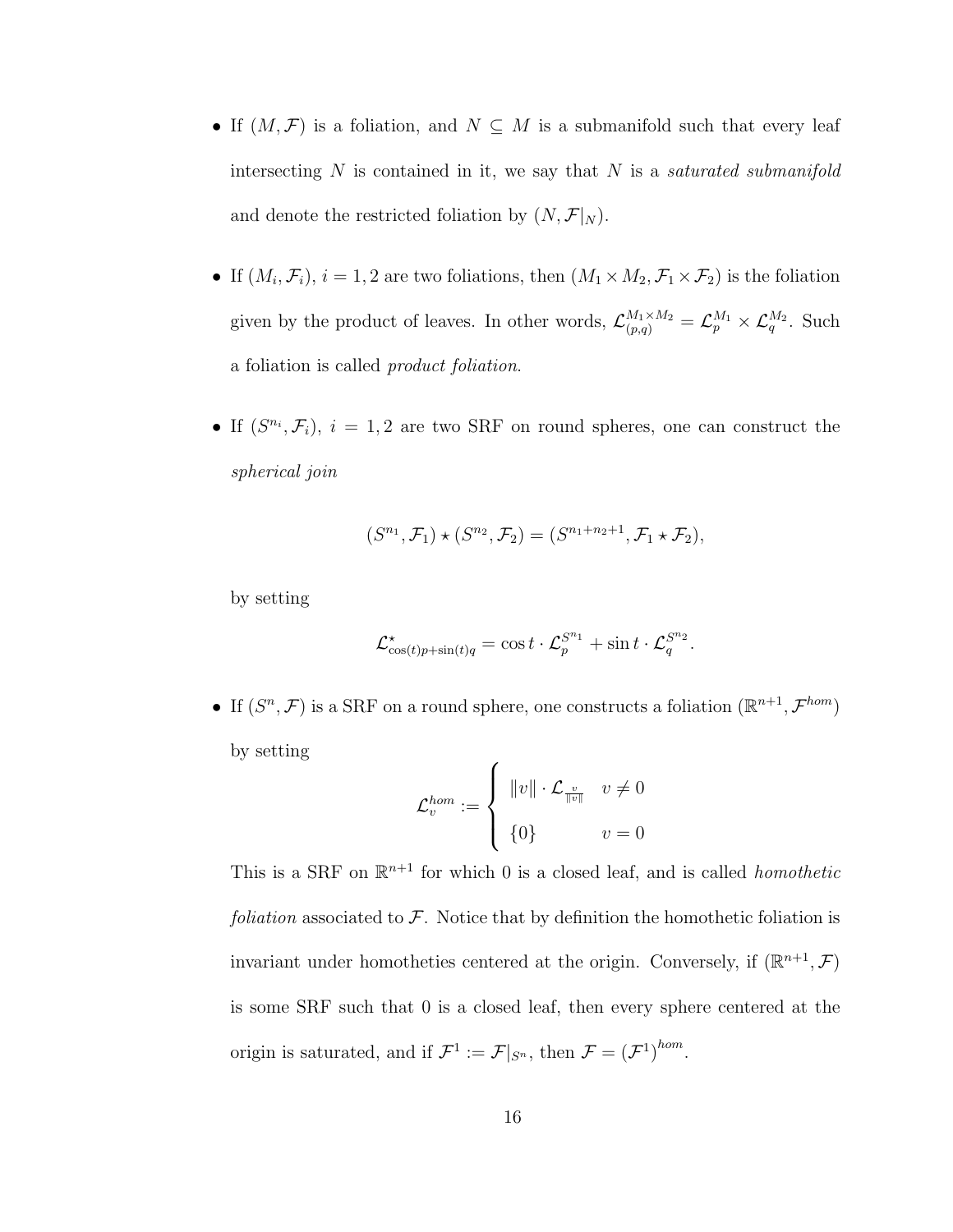### 2.2.2 Stratification

A SRF has a natural stratification. Given a positive integer  $r$  we define the  $r$ dimensional strata of  $(M, \mathcal{F})$  as the connected components of

$$
\left\{p \in M \mid \dim \mathcal{L}_p = r\right\} = \bigcup_{\dim \mathcal{L}_i = r} \mathcal{L}_i.
$$

From now on we'll use the notation  $\Sigma_r$  for a connected component of the rdimensional stratum, and if p is a point in M,  $\Sigma^p$  will stand for the stratum containing  $p$ . We now recall an important lemma due to Molino (cf. [22]).

**Lemma 2.2.1** (Homothetic transformation). Let  $(M, \mathcal{F})$  be a SRF,  $p \in M$  and  $\Omega_p \subseteq \mathcal{L}_p$  a neighborhood of p in the leaf through p. Let  $\varepsilon > 0$  be such that the normal exponential map  $\exp^{\perp} : \nu^{\varepsilon} \Omega_p \longrightarrow \mathrm{Tab}_{\varepsilon}(\Omega_p)$  is a diffeomorphism onto the tubular neighborhood of  $\Omega_p$  of radius  $\varepsilon$ . Then for each  $\lambda \in (0,1)$  the homotetic transformation

$$
h_{\lambda}: Tub_{\varepsilon}(\Omega_p) \longrightarrow Tub_{\varepsilon}(\Omega_p)
$$

$$
exp_q v \longrightarrow exp_q(\lambda v)
$$

sends leaves to leaves.

In particular it follows that

Lemma 2.2.2. Every connected component of a stratum is a (possibly noncomplete) manifold. Moreover, every geodesic  $\gamma(t)$  starting tangent to a stratum, and perpendicular to the leaf, stays in the stratum for  $t \in (-\varepsilon, \varepsilon)$ . Finally, the closure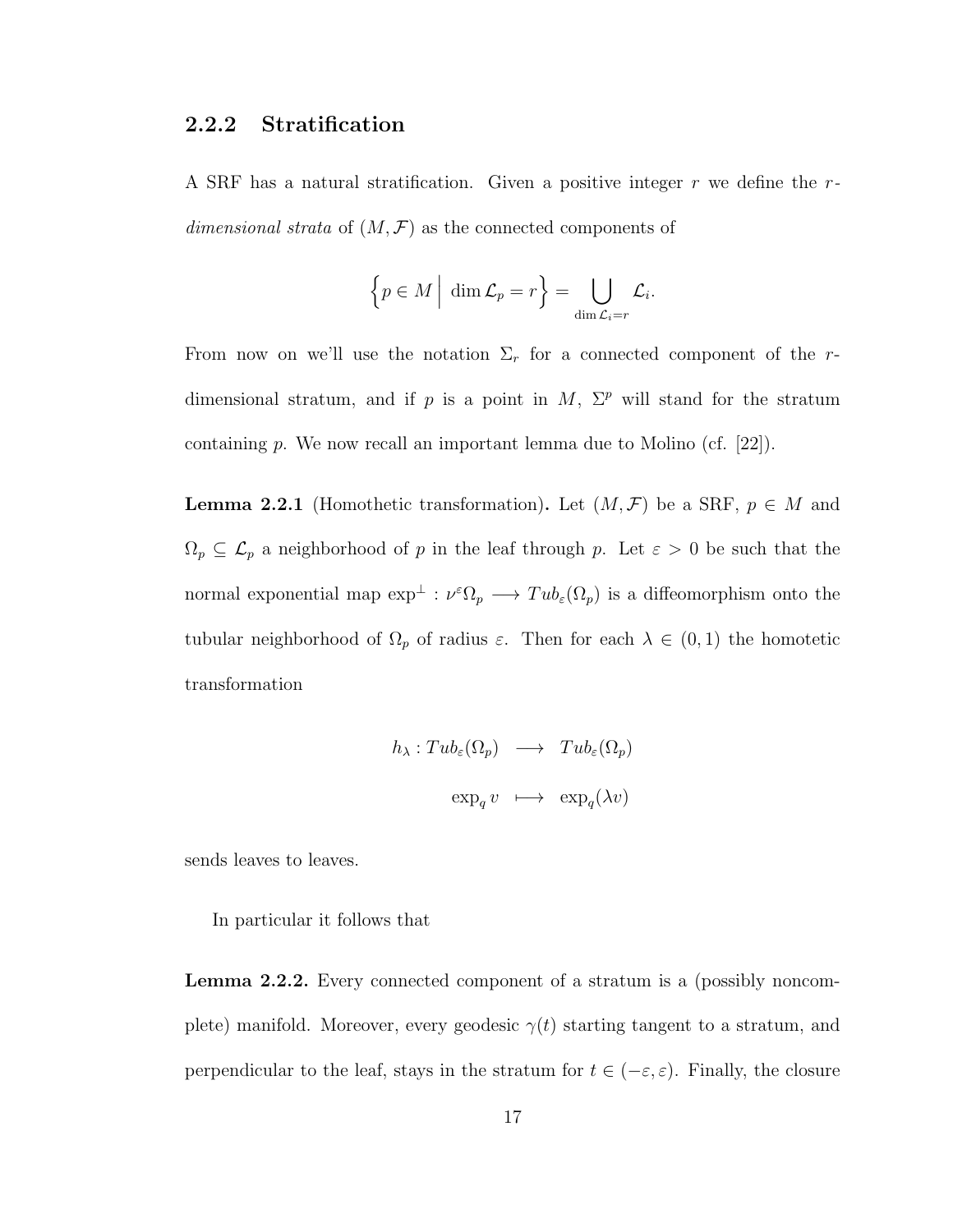of a stratum  $\Sigma_r$  is contained in the union of "more singular strata:"

$$
\overline{\Sigma_r} \subseteq \bigcup_{r' \le r} \Sigma_{r'}
$$

According to Lychak and Thorbergsson [21] more can be said. In fact, every geodesic starting tangent to a stratum and perpendicular to the leaf, stays in the stratum for all but a discrete set of times.

The stratum containing leaves of maximal dimension is just the regular part,  $M_{reg}$ . The stratum whose leaves have minimal dimension is called *minimal stratum*. From the corollary above, it is clear that every component of the minimal stratum is a closed embedded manifold without boundary.

## 2.3 Infinitesimal foliation

Given a SRF  $(M, \mathcal{F})$  and a point  $p \in M$ , there exists a SRF  $T_p\mathcal{F}$  on  $T_pM$  with the following properties:

- There is a neighborhood O of p, and a diffeomorphism  $\phi: O \longrightarrow T_pM$  onto the image, such that  $\mathcal{F}|_O$  is given by the preimages of of  $T_p\mathcal{F}$  under  $\phi$ .
- $T_p\mathcal{F}$  is preserved under homoteties: if  $\lambda \in \mathbb{R} \setminus 0$  and  $v \in T_pM$  then  $\mathcal{L}_{\lambda v} = \lambda \cdot \mathcal{L}_v$ .
- $T_p\mathcal{F}$  only depends on the transverse metric. In other words if  $\hat{g}$  is another metric such that  $(M, \hat{g}, \mathcal{F})$  is again a SRF and the  $\hat{g}$ -distance between leaves is the same as the g-distance, then  $\widehat{T_p\mathcal{F}} = T_p\mathcal{F}$ , where  $\widehat{T_p\mathcal{F}}$  denotes the foliation on  $T_pM$  with respect to  $\hat{g}$ .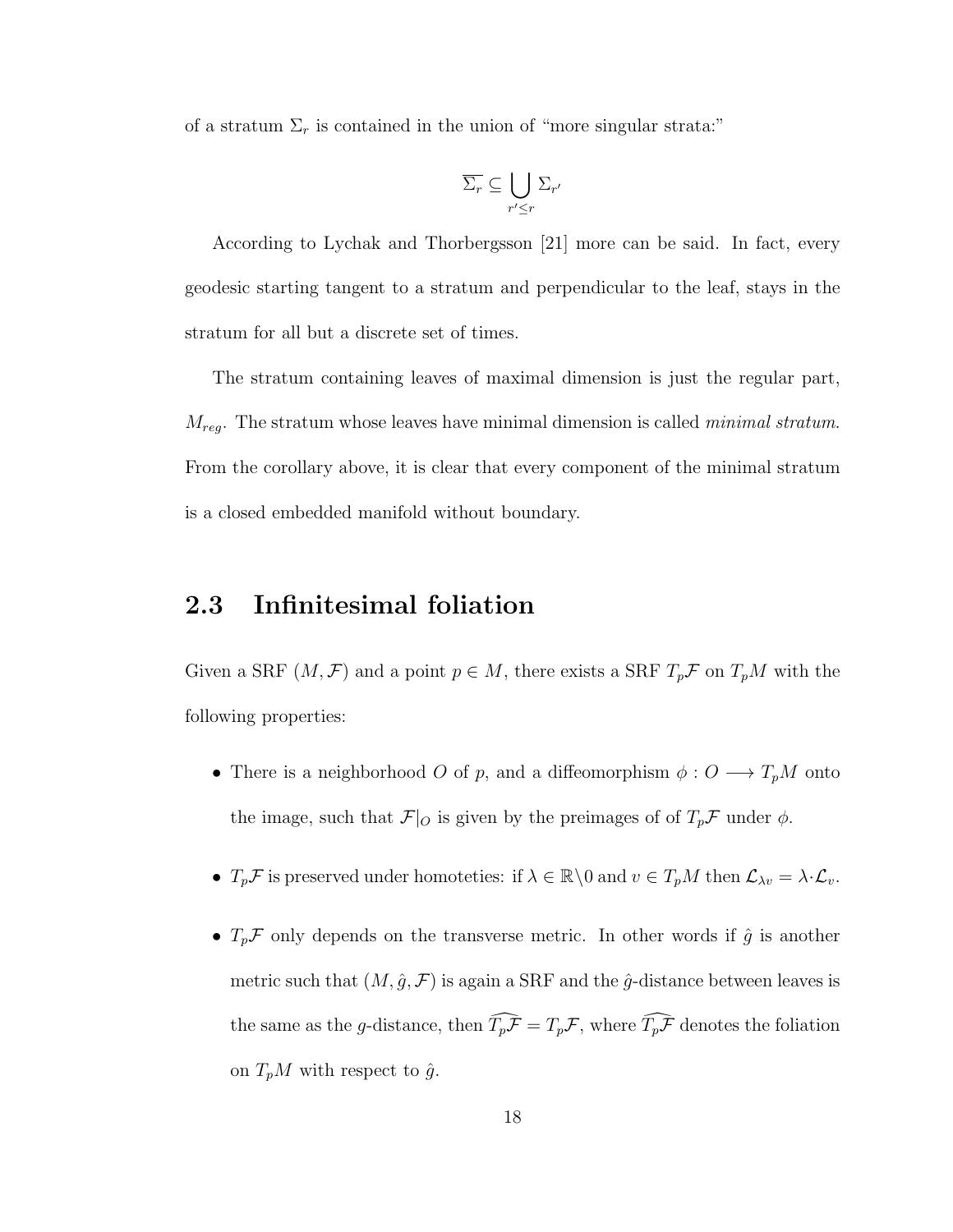The SRF  $(T_pM, T_pF)$  is called *infinitesimal foliation* of  $(M, F)$  at p. One can check that this foliation splits as

$$
(T_pM, T_p\mathcal{F}) = (T_p\Sigma^p, \mathcal{F}_1) \times (\nu_p\Sigma^p, \mathcal{F}_2)
$$

where  $\mathcal{F}_1$  is just the foliation given by affine subspaces parallel to  $T_p\mathcal{L}_p$ , and  $\mathcal{F}_2$  has 0 as a leaf. In particular  $\mathcal{F}_2 = \mathcal{F}\big|_{\nu_p^1 \Sigma_p}^{hom}$ , where  $\mathcal{F}\big|_{\nu_p^1 \Sigma_p}$  is the foliation in the unit sphere of  $\nu_p \Sigma^p$  (see paragraph 2.2.1 above). This foliation  $\mathcal{F}|_{\nu_p^1 \Sigma_p}$  contains all the information about  $T_p\mathcal{F}$  and will be called the essential foliation  $\mathcal{F}_p^{ess}$  at p. It might be worth remarking that  $\mathcal{F}^{ess}$  can also be defined in the following way: if  $x \in \nu_p^1\Sigma^p$ then

$$
\mathcal{L}^{ess}_x := \left\{ y \in \nu_p^1 \Sigma^p \middle| \exp_p ty \in \mathcal{L}_{\exp_p tx} \quad \forall t \in (-\varepsilon, \varepsilon) \right\}.
$$

By abuse of notation, we will always refer to  $\mathcal{F}_p^{ess}$  as the infinitesimal foliation, and denote it with  $\mathcal{F}_p$ .

### 2.4 Holonomy and Projectable Fields

A SRF  $(M, \mathcal{F})$  is defined by the existence of horizontal geodesics, i.e. geodesics that are perpendicular to the leaves they meet. In particular, by taking variations of horizontal geodesics around a fixed horizontal geodesic  $\gamma$ , one obtains special Jacobi fields which are called *projectable Jacobi fields*. On a local quotient  $\pi: U_p \to \overline{U}_p$ , they represent those Jacobi fields that project to Jacobi fields along  $\pi(\gamma) \subseteq \overline{U}_p$ . On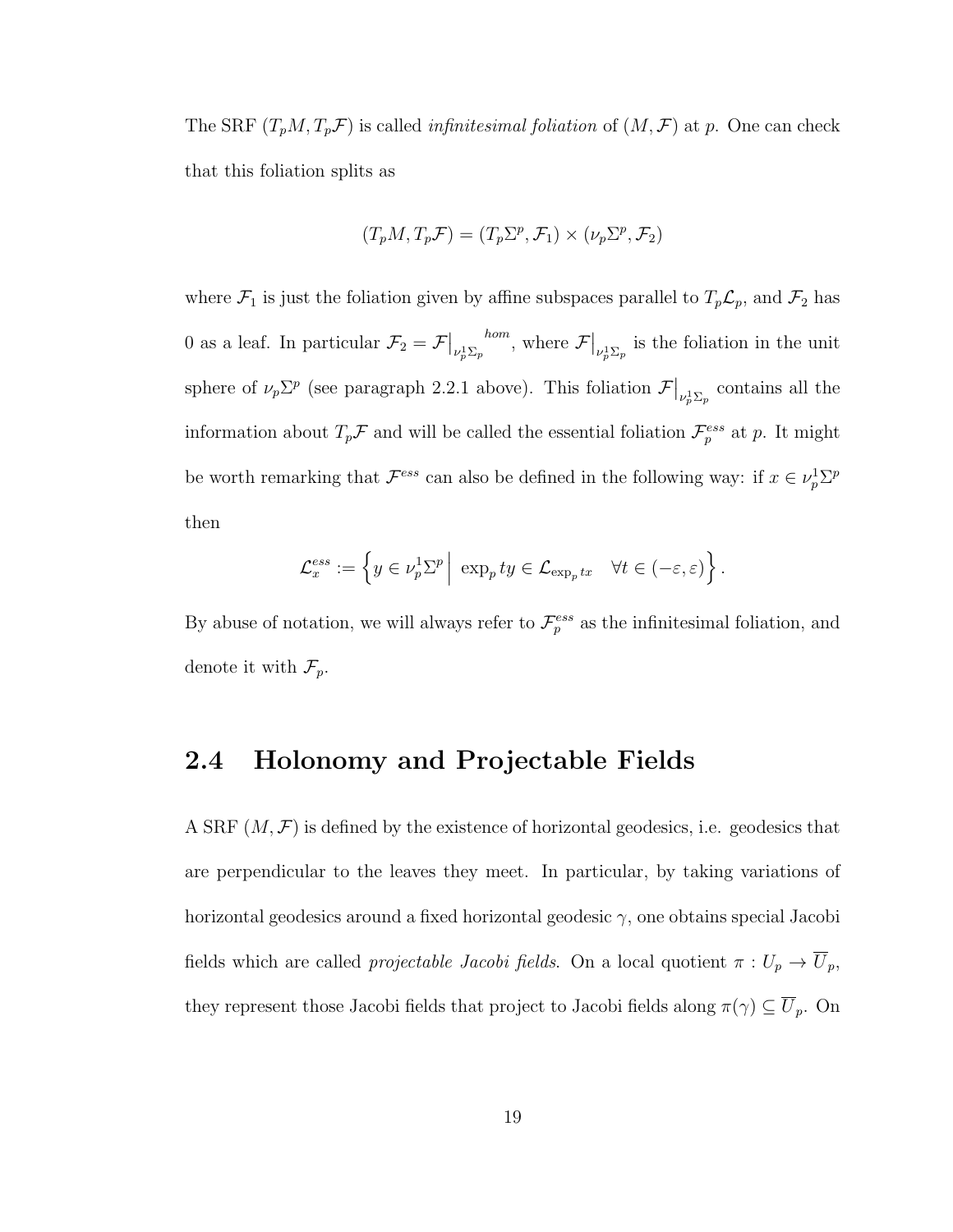the regular part they are characterized by the formula

$$
(J')^v = -A_{\gamma'}J^h - S_{\gamma'}J^v.
$$

Thus, in order to define a projectable Jacobi field, one only needs to specify  $J(0) \in$  $T_{\gamma(0)}M$  and  $(J')^h \in \mathcal{H}_{\gamma(0)}$ . Hence if  $\mathcal{P}_{\gamma}$  denotes the vector space of projectable Jacobi fields along  $\gamma$ , then dim  $\mathcal{P}_{\gamma} = 2 \dim M - \dim \mathcal{F}$ .

A subset of  $\mathcal{P}_{\gamma}$  is given by the so-called *Holonomy Jacobi fields*, i.e. those Jacobi fields given by variations of geodesics which project to a fixed geodesic in the quotient. These holonomy Jacobi fields have important special properties:

- They are always vertical.
- In the regular part, the space of holonomy Jacobi fields along a horizontal geodesic is a vector space, whose dimension is the maximal dimension of the leaves met by  $\gamma$ .
- In the regular part, the holonomy Jacobi fields are characterized by the formula

$$
J' = -A_{\gamma'}^* J - S_{\gamma'} J.
$$

- On a local quotient, holonomy Jacobi fields are given by the kernel of  $\pi_*$ :  $\mathcal{P}_{\gamma} \to Jac_{\pi(\gamma)}$ , where  $Jac_{\pi(\gamma)}$  denotes the set of Jacobi fields along  $\pi(\gamma)$ , and  $\pi_*(J)(t) := \pi_*(J(t)).$
- Along  $\gamma$ , the vertical distribution  $\mathcal{V}|_{\gamma}$  is spanned by the holonomy Jacobi fields.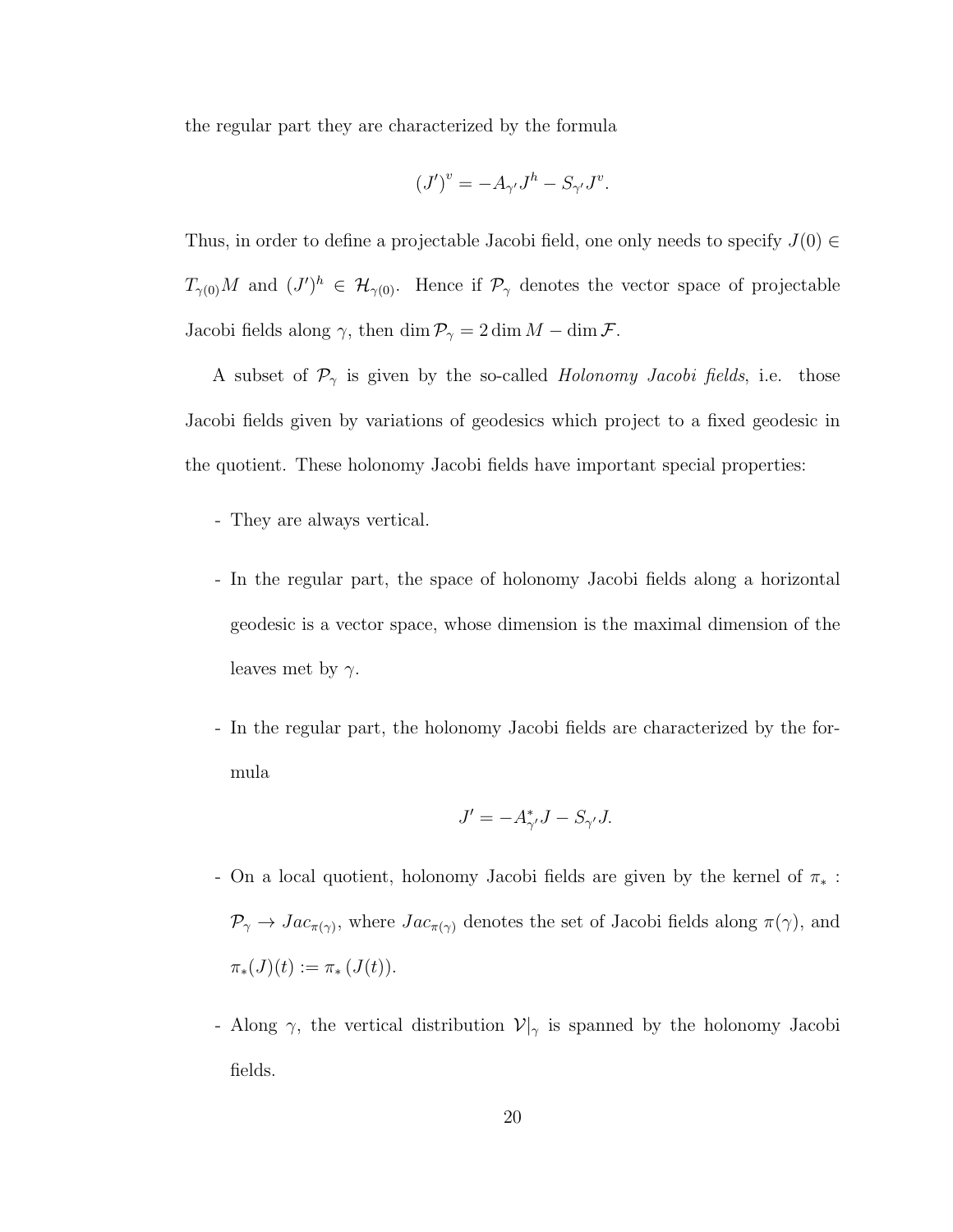- Suppose dim  $\mathcal{L}_{\gamma(t_1) < \dim \mathcal{L}_{\gamma(t_0)}},$  and consider  $\Omega_{t_0} \subseteq \mathcal{L}_{\gamma(t_0)}$  a neighborhood of  $\gamma(t_0)$ in the leaf, as in the homothetic transformation Lemma 2.2.1. Consider the closest-point map  $p : \Omega(t_0) \to \mathcal{L}_{\gamma(t_1)}$  and define  $\Omega(t_1) := p(\Omega(t_0))$ . Then Molino [22], Lemma 6.1 states that the map

$$
p:\Omega(t_0)\longrightarrow \Omega(t_1)
$$

is a submersion (non necessarily Riemannian). Moreover, the differential  $p_*: T_{\gamma(t_0)}\Omega(t_0) \to T_{\gamma(t_1)}\Omega(t_1)$  is given by

$$
p_*(v) = J_v(t_1),
$$

where  $J_v$  is the holonomy Jacobi field along  $\gamma$  such that  $J_v(t_0) = v$ .

## 2.5 SRF on spheres

In this section, we will recall some of the special properties that foliations in spheres share. Most of these properties still hold in more generic space forms.

**Proposition 2.5.1.** Let  $(S^n, \mathcal{F})$  be a SRF on a round sphere. Then:

- Given two basic vector fields  $X, Y$ , the vertical vector  ${\mathcal A}_X Y$  has constant norm along the leaves (i.e. the function  $||A_XY||$  is basic).
- Given a basic vector field  $X$ , the shape operator  $S_X$  has constant eigenvalues along a leaf.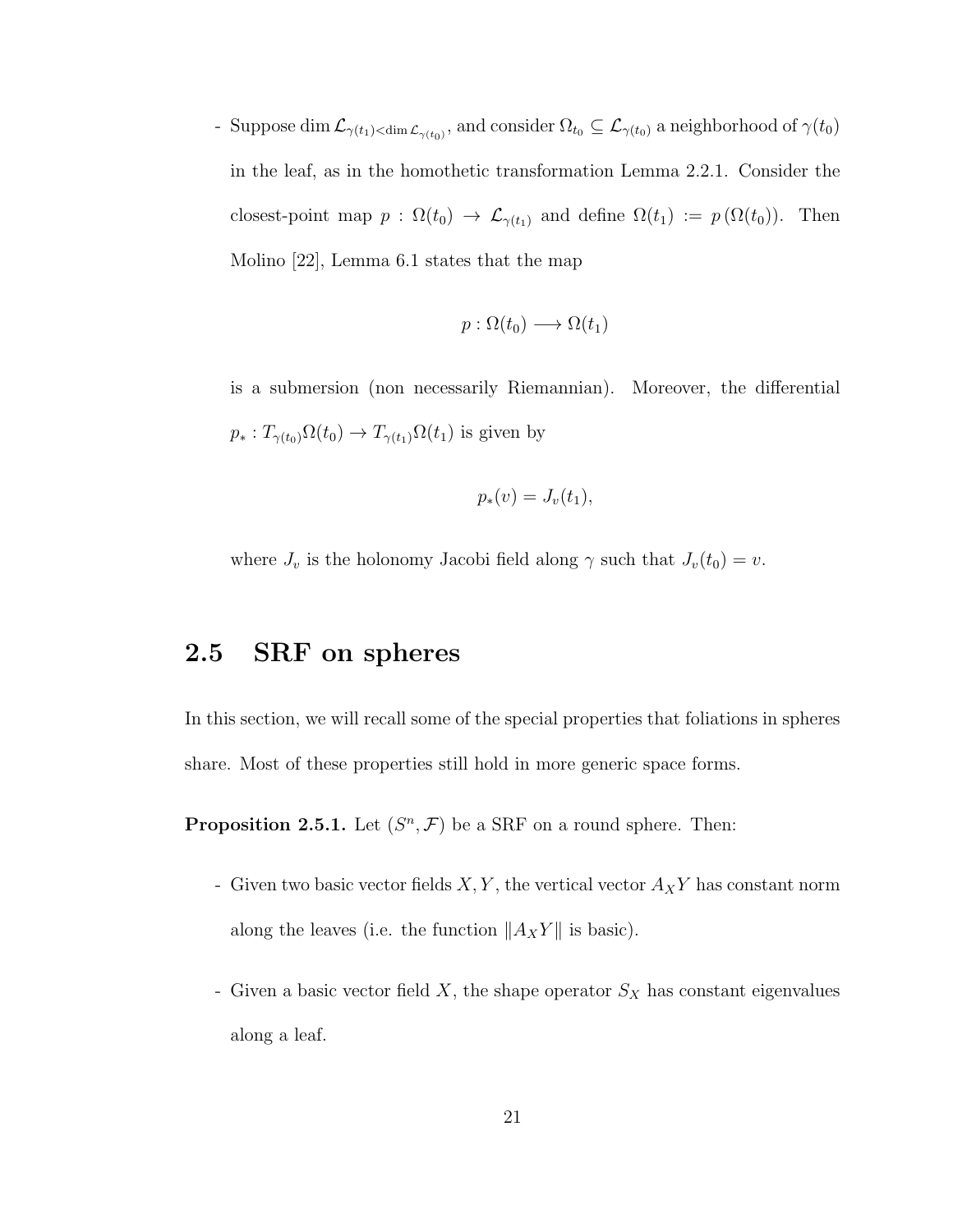The first statement easily follows by O'Neill curvature formulas ([24]). The proof of the second statement, despite being well known, does not seem to appear in the literature. In  $[17]$ , a proof is given in the case of regular foliations. In the next section (see Proposition 3.0.7) we will provide a proof for the case of singular foliations. In particular, if  $x \in \mathcal{H}_p$  is a horizontal vector at a point  $p \in S^n$  and X is a basic vector field around p with  $X_p = x$ , then the rank of  $A_x : \mathcal{H}_p \to \mathcal{V}_p$  is equal to the rank of  $A_X : \mathfrak{B}_{\mathcal{L}_p} \to \mathfrak{X}(\mathcal{L}_p)$ . In the same way, the eigenvalues of  $S_x$  are the same as the eigenvalues of  $S_X$ .

On spheres, and space forms in general, the O'Neill tensors satisfy very nice differential equations

**Proposition 2.5.2** ([16]). Given a Riemannian foliation on a sphere, the following equations hold:

- 1.  $(\nabla^v_X S)_X = S_X^2 + Id A_X A_X^*$ .
- 2.  $(\nabla_X^v A)_X = 2S_X A_X.$

The following gives an important characterization of homogeneous foliations on spheres:

**Theorem 2.5.3** (Homogeneity Theorem, [16]). Let  $(S<sup>n</sup>, F)$  be a SRF on a round sphere. Suppose we can find a regular leaf  $\mathcal{L}_0$ , an open cover  $\{U_\alpha\}$  of  $\mathcal{L}_0$ , and Lie subalgebras  $\mathcal{E}_{\alpha} \subseteq \mathfrak{X}(U_{\alpha})$ , such that the following conditions hold: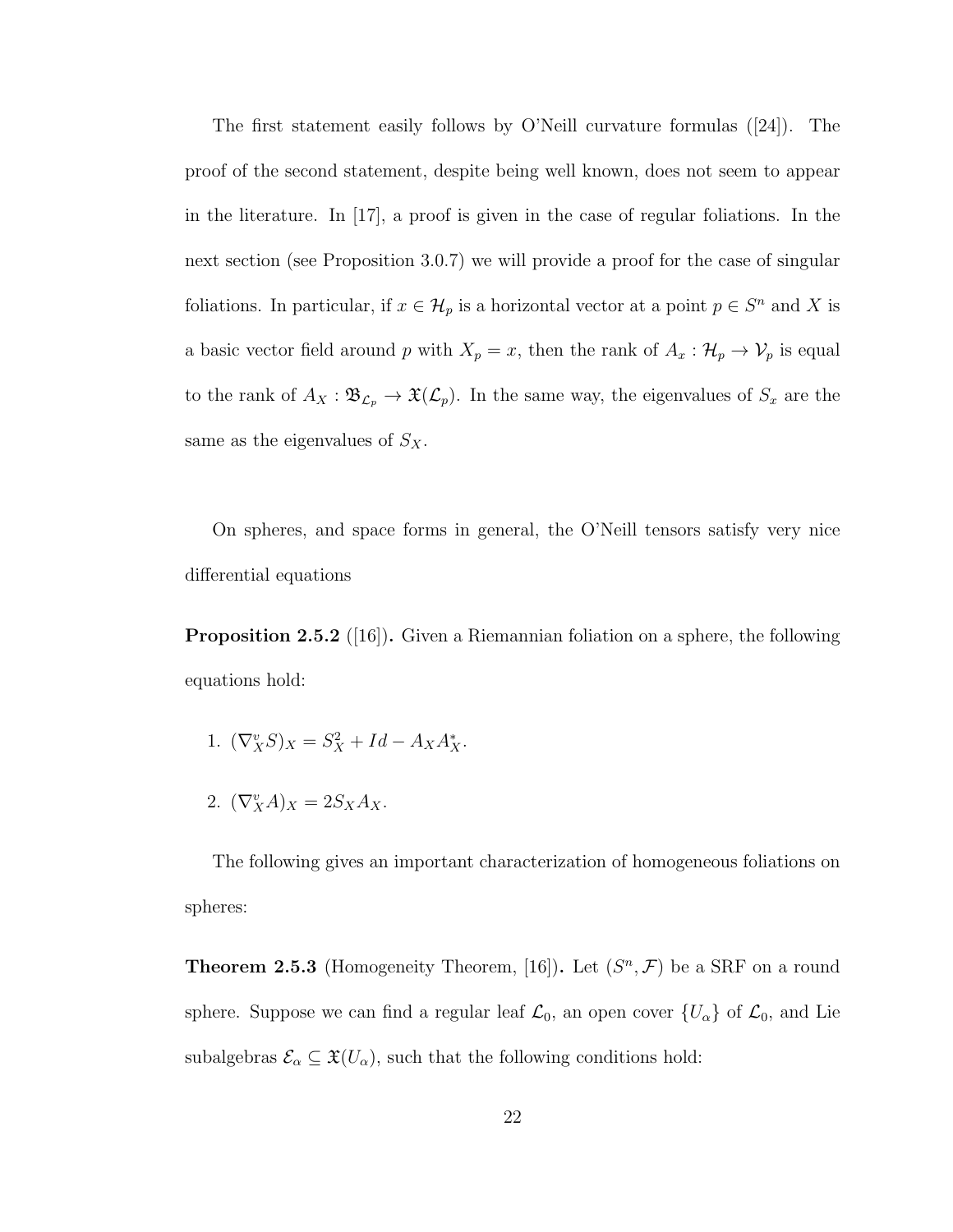- $\mathcal{E}_{\alpha}|_{U_{\alpha} \cap U_{\beta}} = \mathcal{E}_{\beta}|_{U_{\alpha} \cap U_{\beta}}$  whenever  $U_{\alpha} \cap U_{\beta} \neq \emptyset$ .
- b) The elements of  $\mathcal{E}_{\alpha}$  span all of  $T_p\mathcal{L}_0$ , for all  $p \in U_{\alpha}$ .
- c) If  $V, W \in \mathcal{E}_{\alpha}$ , then  $\langle V, W \rangle$  is constant.
- d) For every basic vector field  $X \in \mathfrak{B}_{\mathcal{L}_0}$ ,  $S_X \mathcal{E}_{\alpha} \subseteq \mathcal{E}_{\alpha}$  and  $A_X^* \mathcal{E}_{\alpha} \subseteq \mathcal{E}_{\alpha}$ .

Then the SRF  $(S^n, \mathcal{F})$  is homogeneous, i.e. there is a Lie group acting on  $S^n$  by isometries, such that the leaves of  $\mathcal F$  correspond to the orbits of the group action. Moreover, this action is locally free on the regular part.

In the case of a locally free group action  $G \to \text{Iso}(S^n)$ ,  $\mathcal E$  corresponds to the sheaf of invariant vector fields, i.e. local vector fields V such that  $g_*V = V$  for all  $g \in G$  whenever well defined.

The theorem gives rise to the strategy we will adopt to prove our main theorem: we will consider several cases, and for each case we will prove homogeneity by creating a sheaf  $\mathcal E$  that satisfies the conditions  $(a) - (d)$ .

In the same paper, conditions are given to find such Lie subalgebras.

**Theorem 2.5.4** ([16]). Let  $(S<sup>n</sup>, F)$  be a SRF on a round sphere.

1. If there is a regular point  $p \in S<sup>n</sup>$ , and a horizontal vector  $x \in \mathcal{H}_p$  such that  $A_x: \mathcal{H}_p \to \mathcal{V}_p$  is surjective (or equivalently,  $A_x^*$  is injective), then the sheaf

$$
\mathfrak{A} := \left\{ A_X Y \middle| X, Y \in \mathfrak{B}_{\mathcal{L}_0} \right\}
$$

satisfies properies (a), (b), (d) of the Homogeneity Theorem.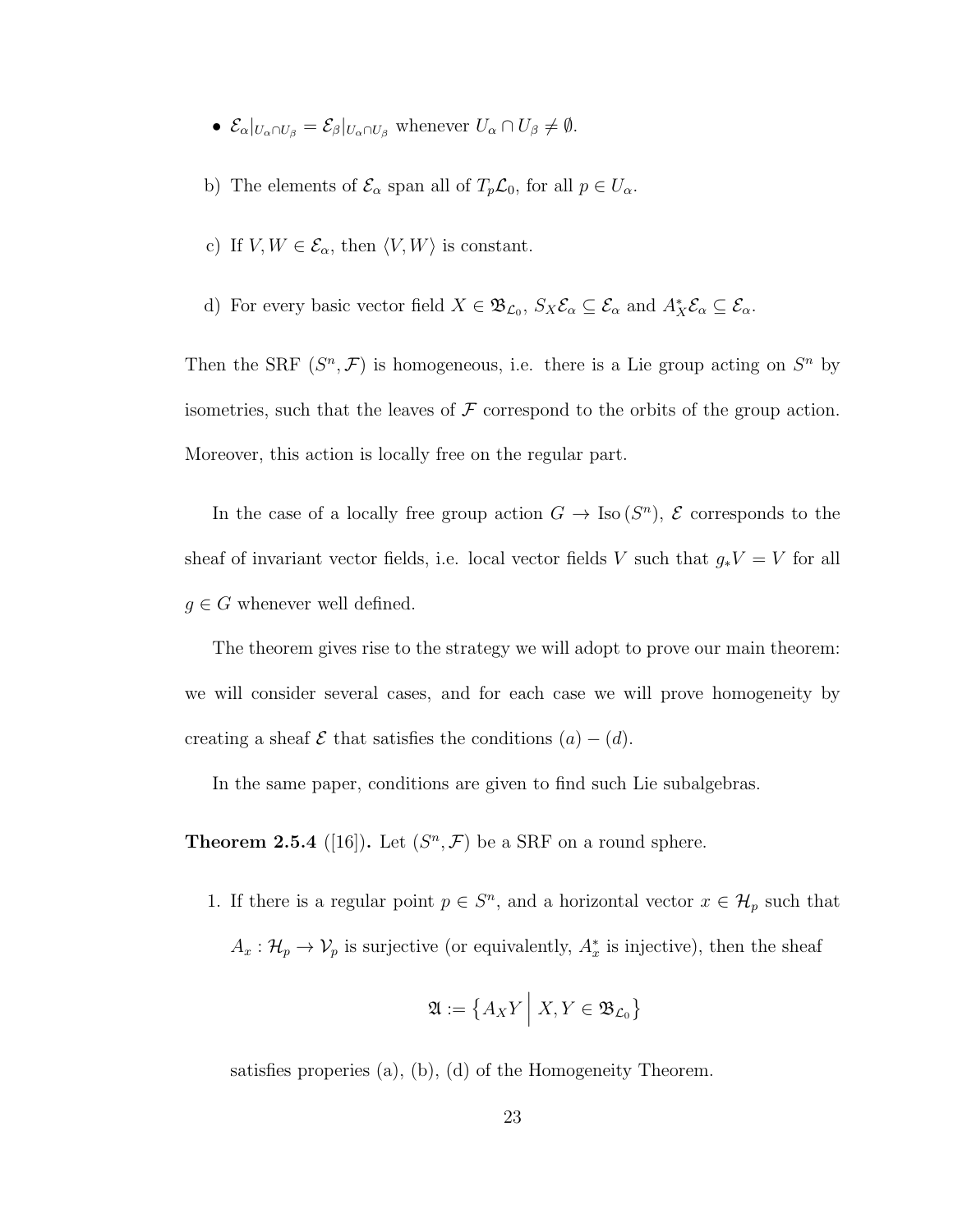2. If dim  $\mathcal{F} \leq 3$ , then the sheaf  $\mathfrak A$  defined above satisfies condition (c) of the Homogeneity Theorem.

If a SRF satisfies the condition of part 1 of the theorem above, the foliation is called substantial. One of the main points of [16] is proving that a regular Riemannian foliation with dim  $\mathcal{F} \leq 3$  is substantial. Since the Homogeneity Theorem 2.5.3 is not explicitly stated in [16], and since this is the crucial tool we use, we indicate a proof (which uses the same strategy as in [16]).

**Proof of 2.5.3.** Fix a  $U_{\alpha} \subseteq \mathcal{L}_0$ , and consider the Lie algebra  $\mathfrak{g} = \mathcal{E}_{\alpha}$ . Let G be the 1-connected group with Lie algebra g: then there is a local action of a neighborhood of the identity  $U_G \subseteq G$  on  $U_\alpha$  (defined via the flows of the vector fields in  $\mathcal{E}_{\alpha}$ , and if we fix  $p \in U_{\alpha}$  there is a map  $\iota_p : U_G \to U_{\alpha}$  defined by  $\iota_p(g) = g \cdot p$ . The differential of  $\iota_p$  sends the right invariant vector fields (call  $\mathfrak{g}_R$  the Lie algebra of right invariant vector fields) to  $\mathcal{E}_{\alpha}$ . Consider now the Lie algebra  $\mathfrak{g}_L$  of left invariant vector fields, and call  $\mathcal{K}_p$  the image of  $\mathfrak{g}_L$  under  $(\iota_P)_*$ . If  $K \in \mathcal{K}_p$ , then it is killing along the leaf, since for any  $V_1, V_2 \in \mathcal{E}_{\alpha}$ 

$$
\langle \nabla_{V_1} K, V_2 \rangle + \langle \nabla_{V_2} K, V_1 \rangle = \langle \nabla_K V_1, V_2 \rangle + \langle \nabla_K V_2, V_1 \rangle = X \langle V_1, V_2 \rangle = 0.
$$

Here we used the fact that  $[\mathcal{E}_{\alpha}, \mathcal{K}_{p}] = \iota_{p}[\mathfrak{g}_{R}, \mathfrak{g}_{L}] = 0$ , and condition (c) of the theorem, namely that  $\langle V_1, V_2 \rangle$  is constant along the leaf. Since the elements of  $\mathcal{E}_{\alpha}$ span the whole tangent space of the leaf by condition (b), the equation above says that K is killing along the leaf. In particular  $\phi^t := \phi^t_K$  is an isometry for small t.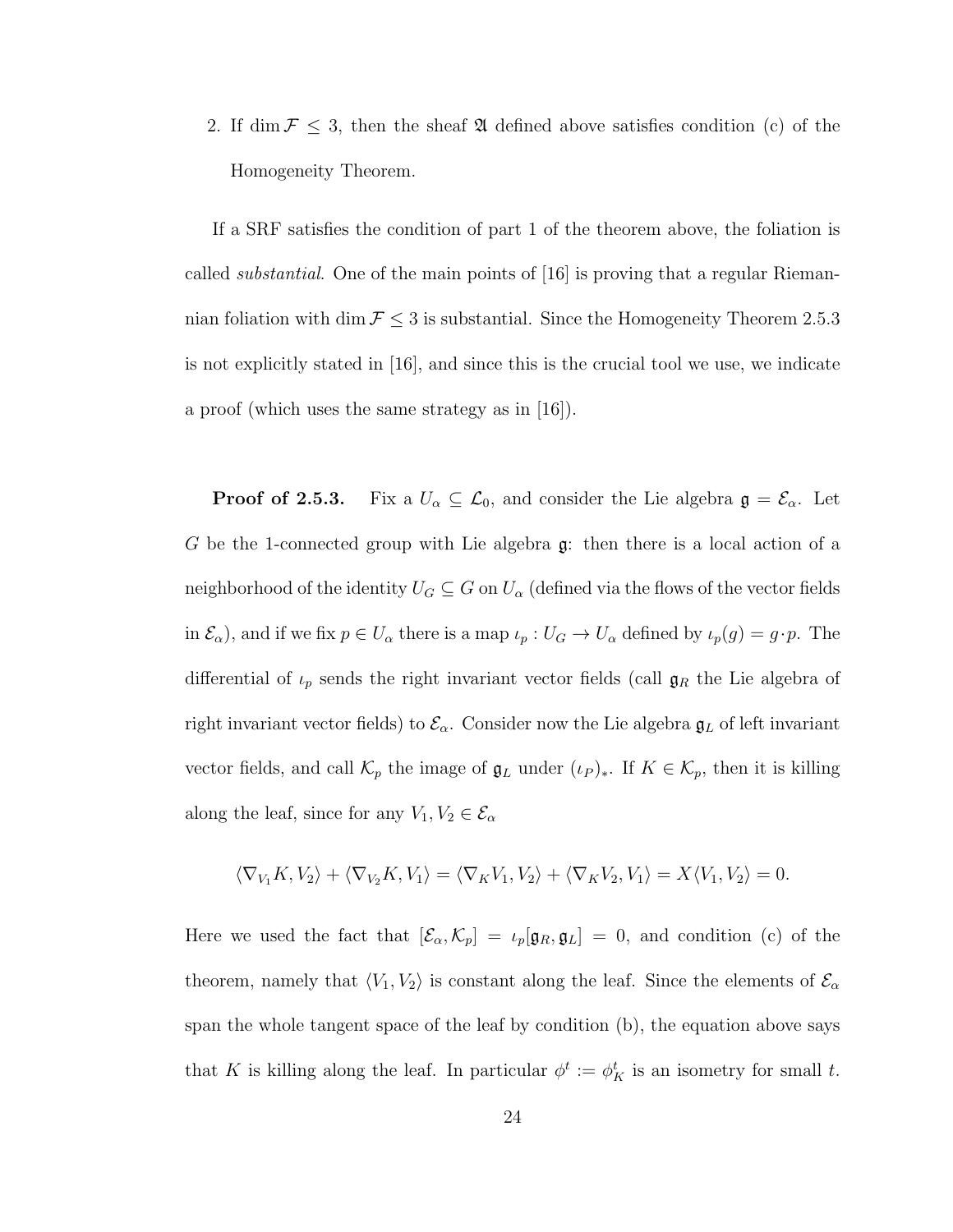Now define  $\Phi^t$  on  $\nu(U_\alpha)$  as  $\Phi^t(x_p) = X_{\phi^t(p)}$ , where X is the basic vector field such that  $X_p = x_p$ . Condition (d) implies that  $(\phi^t, \Phi^t)$  respect the normal connection and the shape operator: namely, for every tangent vector  $v$  and normal vector field  $\eta$ ,

$$
\Phi^t(\nabla_v^{\perp}\eta) = \nabla_{\phi^t_*v}^{\perp}\Phi^t\eta \qquad \phi^t_*(S_\eta v) = S_{\Phi^t\eta}(\phi^t_*v)
$$

Using the Fundamental theorem of submanifold geometry, this is enough to prove that there is a global isometry  $\psi^t : S^n \longrightarrow S^n$  such that  $\psi^t\big|_{U_\alpha} = \phi^t$ ,  $\psi^t_*\big|_{\nu(U_\alpha)} = \Phi^t$ . Take now  $\overline{K} := \frac{d}{dt}\Big|_{t=0} \psi^t$ . This is a global vector field, such that  $\overline{K}\Big|_{U_\alpha} = K$ . By condition (a), one can show that  $\overline{K}$  is always tangent to  $\mathcal{L}_0$ , and by condition (d) again it is tangent to all the other leaves as well. For each  $K \in \mathcal{K}$  one gets one such global Killing vector field  $\overline{K}$ . Since they span the whole tangent space of  $\mathcal{L}_0$ , the homogeneous foliation obtained by the flows of these vector fields coincide with the original foliation  $\mathcal F$  in a neighborhood of  $\mathcal L_0$ , and therefore the two foliations agree everywhere.

 $\Box$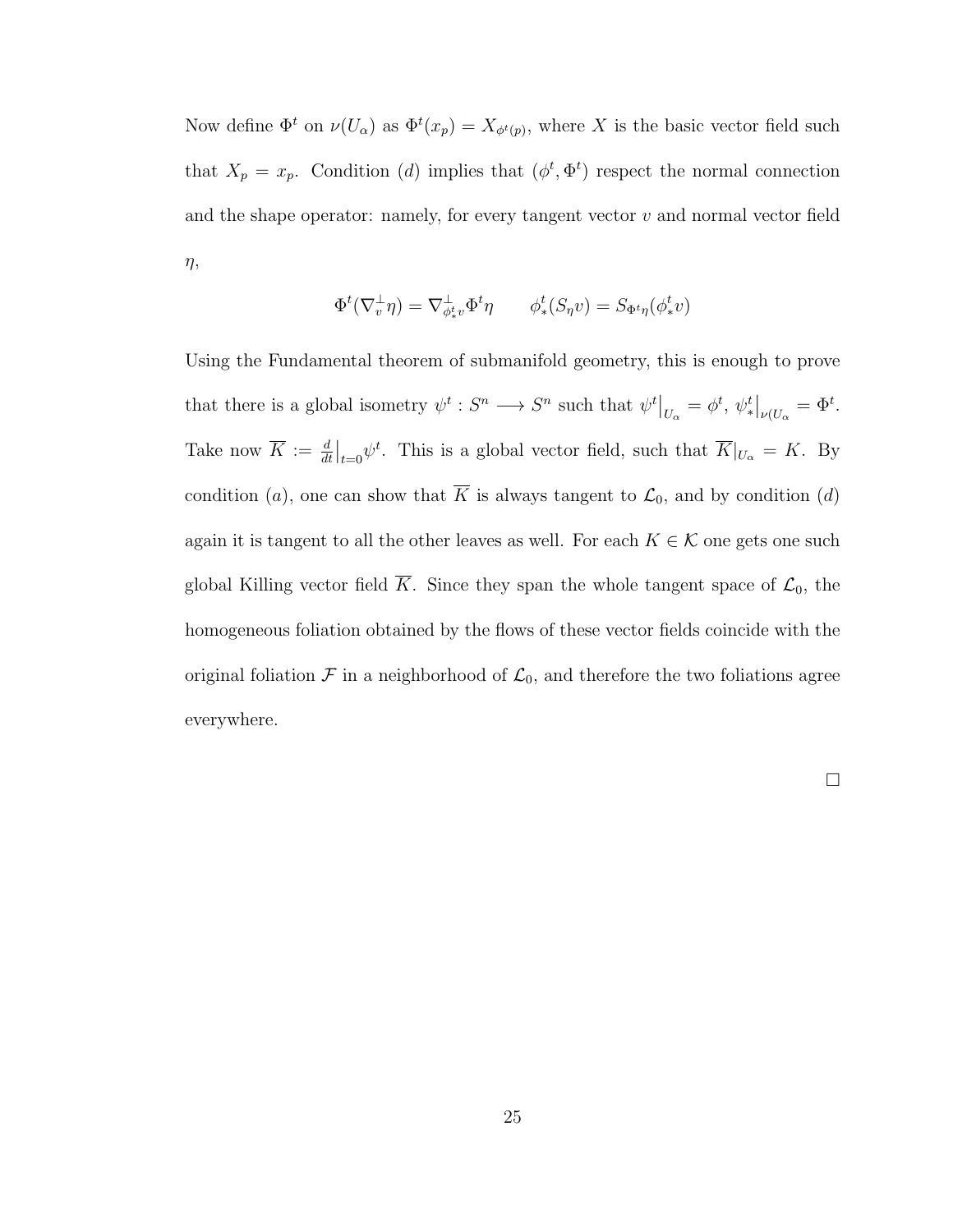# Chapter 3

# Geometry and Topology of

# Singular strata

n this section we will prove some results on the structure of singular strata, which will be used throughout the rest of the paper. In particular, we will prove the following:

**Proposition 3.0.5.** Let  $(S^n, \mathcal{F})$  be a SRF. Then:

•  $\Sigma_0$  is a totally geodesic subsphere  $S^k$ . Moreover,  $(S^n, \mathcal{F})$  splits as a spherical join

$$
(S^n, \mathcal{F}) = (S^k, \mathcal{F}_0) \star (S^{n-k-1}, \mathcal{F}_1),
$$

where  $\mathcal{F}_0$  consists of only 0-dimensional leaves, and  $\mathcal{F}_1$  contains no 0-dimensional leaves.

• Suppose  $\mathcal F$  does not contain 0-dimensional leaves. Then  $\Sigma_1$  consists of a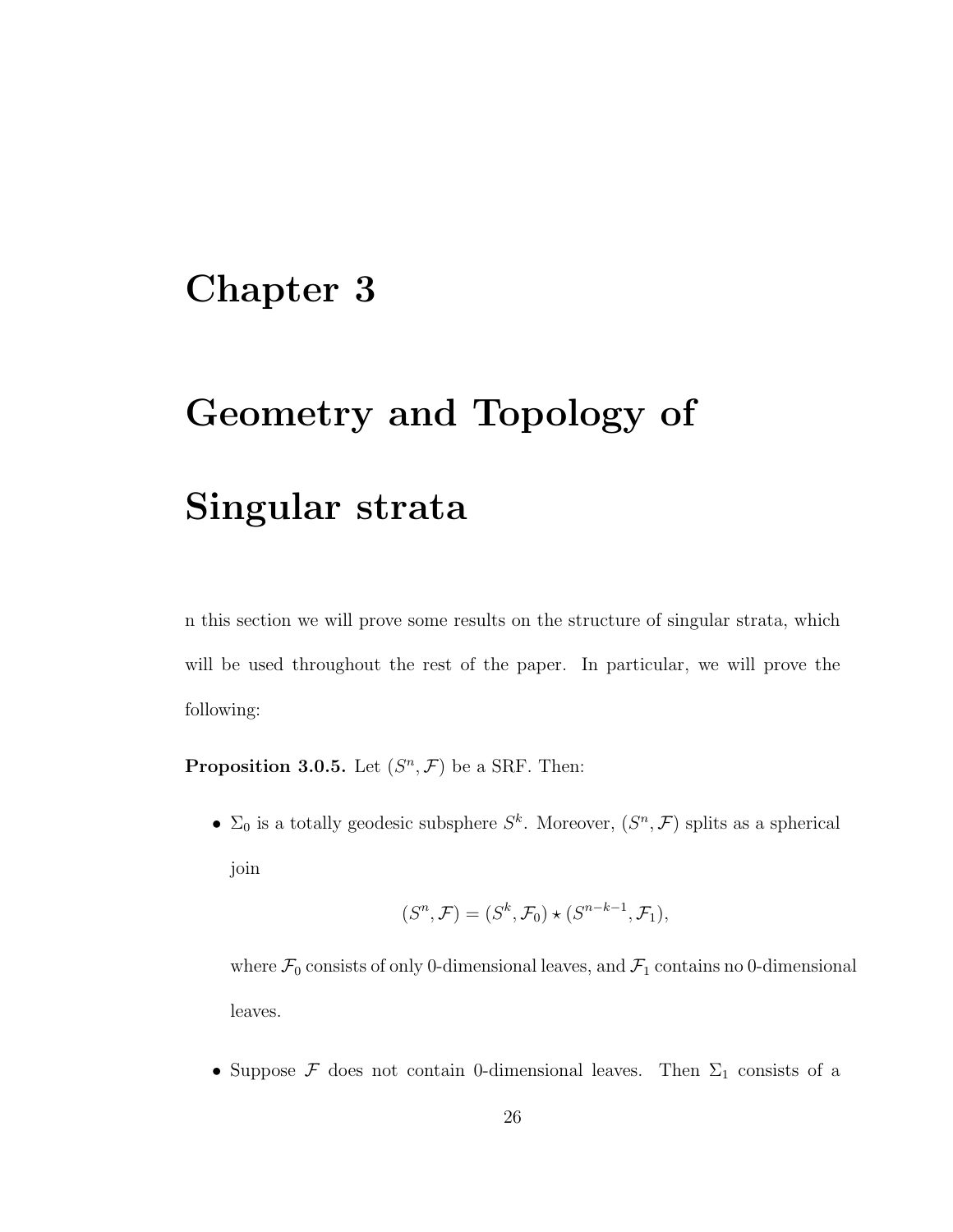disjoint union of totally geodesic subspheres, orthogonal to each other.

• Any singular stratum is a minimal submanifold.

From now on, unless otherwise specified, we will be considering a SRF  $(S<sup>n</sup>, F)$ on a round sphere, and we will omit this in the lemmas and propositions from now on.

Consider a singular leaf  $\mathcal{L}$ , and a horizontal geodesic  $\gamma$  starting at  $p \in \mathcal{L}$  and leaving that stratum. Then, for some small  $t_0$  there is a neighborhood  $\Omega_{\gamma(t_0)} \subseteq \mathcal{L}_{\gamma(t_0)}$ of  $\gamma(t_0)$ , a neighborhood  $\Omega_p \subseteq \mathcal{L}_p$  of  $p$ , and a submersion

$$
\pi : \Omega_{\gamma(t_0)} \longrightarrow \Omega_p
$$

with nontrivial kernel defined by the closest-point map. Let  $v \in \ker \pi_*$ . Call  $\psi(t) = \gamma(t_0 - t)$  (so that now  $\psi(t)$  is starting at  $\Omega_{\gamma(t_0)}$ ) and let  $J(t)$  the unique holonomy Jacobi field along  $\psi$  such that  $J(0) = v$ . Then

$$
\begin{cases}\nJ(0) = v \\
J'(0) = -A_x^* v - S_x v\n\end{cases}
$$

where  $x = \psi'(0)$ . Since we are on a sphere,

$$
J(t) = \cos(t)E_1(t) + \sin(t)E_2(t), \quad E'_1 = E'_2 = 0, \ E_1(0) = v, \ E_2(0) = -A_x^*v - S_xv
$$

Now, the norm of  $J$  is

$$
||J(t)||^2 = \cos^2 t ||E_1(t)||^2 + \sin^2 t ||E_2(t)||^2 + 2 \sin t \cos t \langle E_1(t), E_2(t) \rangle
$$
  
=  $\cos^2 t (||A_x^* v + S_x v||^2 \tan^2 t - 2 \langle v, A_x^* v + S_x v \rangle \tan t + ||v||^2)$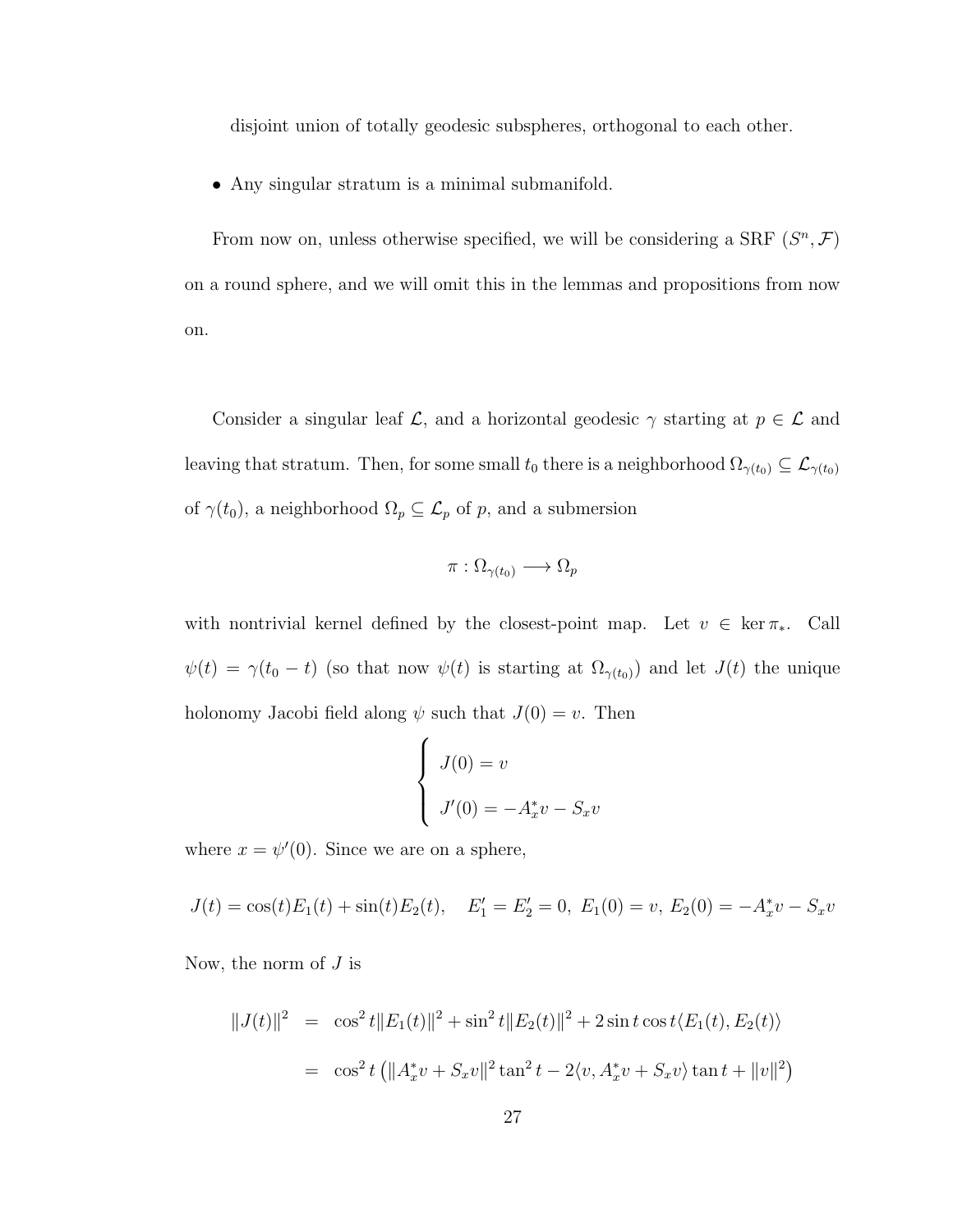and it is immediate to check that J goes to zero at  $t_0$  iff  $A_x^*v = 0$  and  $S_xv = \frac{1}{\tan \theta}$  $\frac{1}{\tan t_0}v.$ We just proved the following lemma:

**Lemma 3.0.6.** Let  $(S^n, \mathcal{F})$  be a SRF,  $\mathcal{L}$  a singular leaf,  $\gamma$  a horizontal geodesic starting at  $p \in \mathcal{L}$ , and  $\pi : \Omega_{\gamma(t_0)} \longrightarrow \Omega_p$  the local submersion. Then

$$
\ker d\pi_{\gamma(t_0)} = \left\{ v \in \mathcal{V} \mid A_x^* v = 0, \ S_x v = \frac{1}{\tan t_0} v \right\}
$$

where  $x = -\gamma'(t_0)$ .

This allow us to give a proof of the second part of Proposition 2.5.1:

**Proposition 3.0.7.** Let  $(S^n, \mathcal{F})$  be a SRF on a round sphere. Then for any basic vector field X, the shape operator  $S_X$  has constant eigenvalues along a leaf.

**Proof.** Let F be the SRF on a sphere,  $p \in \mathcal{L}$  a regular point,  $x \in \mathcal{H}_p$  a horizontal vector, X a (locally defined) basic vector field, with  $X_p = x$ . Moreover, let  $v \in V_p$  be an eigenvector of  $S_x$ , say  $S_xv = \lambda v$ . Take J the projectable Jacobi field along  $\gamma(t) := \exp_p tx$  such that  $J(0) = v$ ,  $J'(0) = -S_x v$ . It will have a zero somewhere, say at  $t_0$ , and there are 2 possibilities: either  $\gamma(t_0)$  is a regular point, or it is singular. By the argument of [17], Theorem 1.1, we know that if  $\gamma(t_0)$  is a regular point, then the corresponding eigenvalue has constant multiplicity along  $\mathcal{L}$ . Suppose then, that  $\gamma(t_0)$  is a singular point.

Take  $\tilde{p}$  another point in  $\mathcal{L}$ , let  $\tilde{x} := X_{\tilde{p}}$ , and  $\tilde{\gamma}(t) := \exp_{\tilde{p}} t\tilde{x}$ . We want to show that dim  $E_{\lambda}(S_x) = \dim E_{\lambda}(S_x)$ . By the proposition above, there are spaces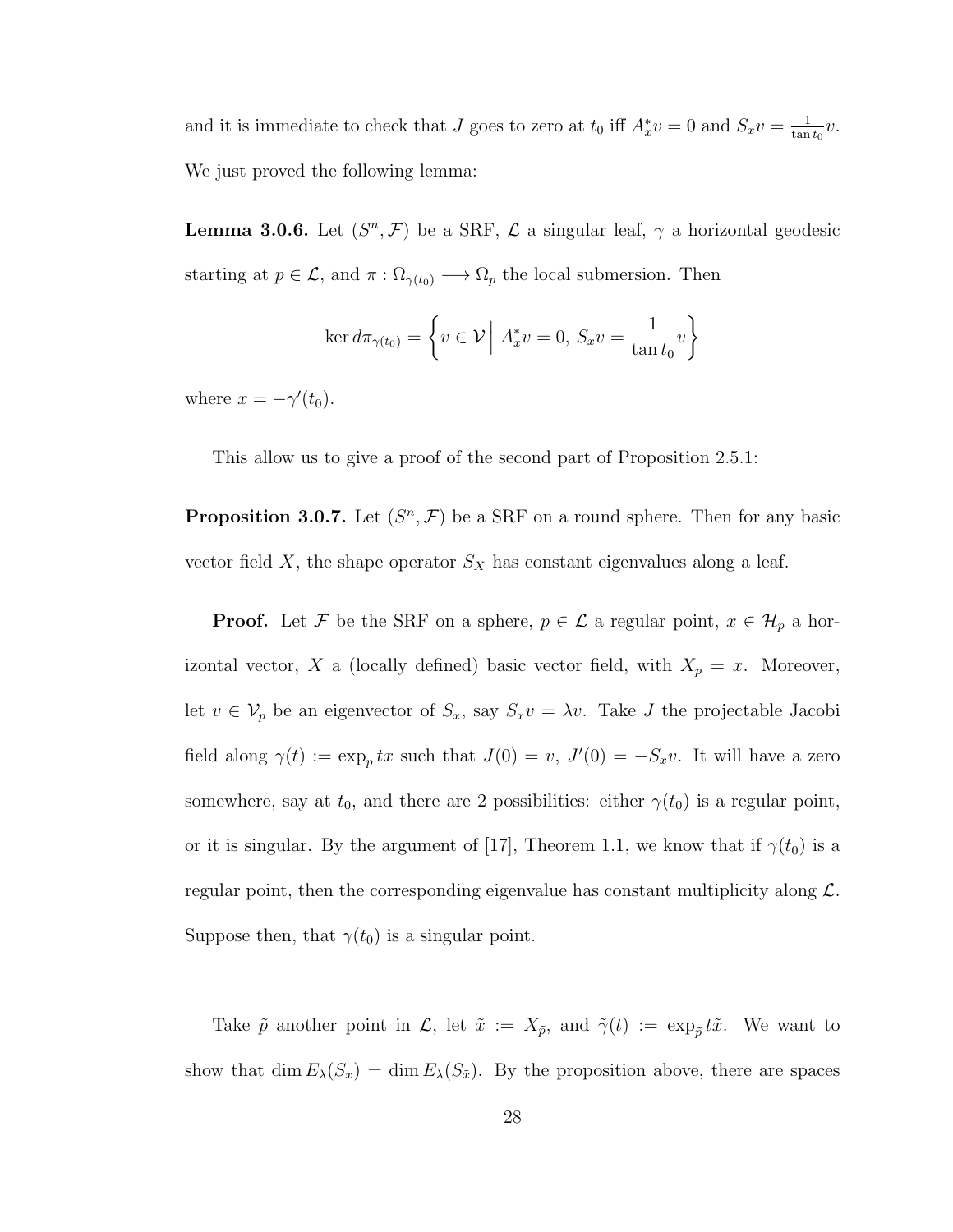$K_p \subseteq E_\lambda(S_x)$ ,  $K_{\tilde{p}} \subseteq E_\lambda(S_{\tilde{x}})$ , defined as  $K_p = E_\lambda(S_x) \cap \ker A_x^*$ ,  $K_{\tilde{p}} = E_\lambda(S_{\tilde{x}}) \cap \ker A_{\tilde{x}}^*$ , such that  $\dim K_p = \dim K_{\tilde{p}} = \dim \mathcal{L} - \dim \mathcal{L}_{\gamma(t_0)}$ . We then want to show that

$$
\dim E_{\lambda}(S_x)/K_p = \dim E_{\lambda}(S_{\tilde{x}})/K_{\tilde{p}}
$$

Moreover, if we define

$$
\mathcal{K} := \left\{ J \middle| J \text{ is Jacobi field along } \gamma \text{ and } J(t_0) = 0 \right\},\
$$

it also follows from the proposition above that  $ev_0(\mathcal{K}) = K_p$ , where  $ev_0$  is the evaluation at  $t = 0$ . In the same way one can define

$$
\tilde{\mathcal{K}} = \left\{ \tilde{J} \middle| \tilde{J} \text{ is Jacobi field along } \tilde{\gamma} \text{ and } \tilde{J}(t_0) = 0 \right\}
$$

and again,  $ev_0\tilde{\mathcal{K}} = K_{\tilde{p}}$ .

Now, for every  $[v] \in E_{\lambda}(S_x)/K_p$ , pick a representative v in  $E_{\lambda}(S_x)$ . Again take the projectable Jacobi field  $J_v(t)$  with  $J_v(0) = v$ ,  $J'_v(0) = -S_xv$ , and look at J in an interval of the form  $(t_0 - \varepsilon, t_0)$ . On this interval, the geodesic  $\gamma$  is on the regular part, so we can look at the projection  $\pi(\gamma)$  on a local quotient. We can look at the projected vector field  $\pi_* J_v$ , and notice that  $\lim_{t \to t_0} ||J_v(t)|| = 0$ . Notice, moreover, that  $\pi_* J_v$  does not depend on the choice of representative v we started with. Now, on  $\tilde{\gamma}|_{(t_0-\varepsilon,t_0)}$  consider a projectable Jacobi field  $\tilde{J}_v$  that projects to  $\pi_*J_v$ , and such that  $\tilde{J}_v(t_0) = 0$ . Such a  $\tilde{J}_v$  is uniquely defined, up to a Jacobi field in  $\tilde{\mathcal{K}}$ . In particular,  $\tilde{J}_v(0)$  is an eigenvector of  $S_{\tilde{x}}$  with eigenvalue  $\lambda$ , and it is well defined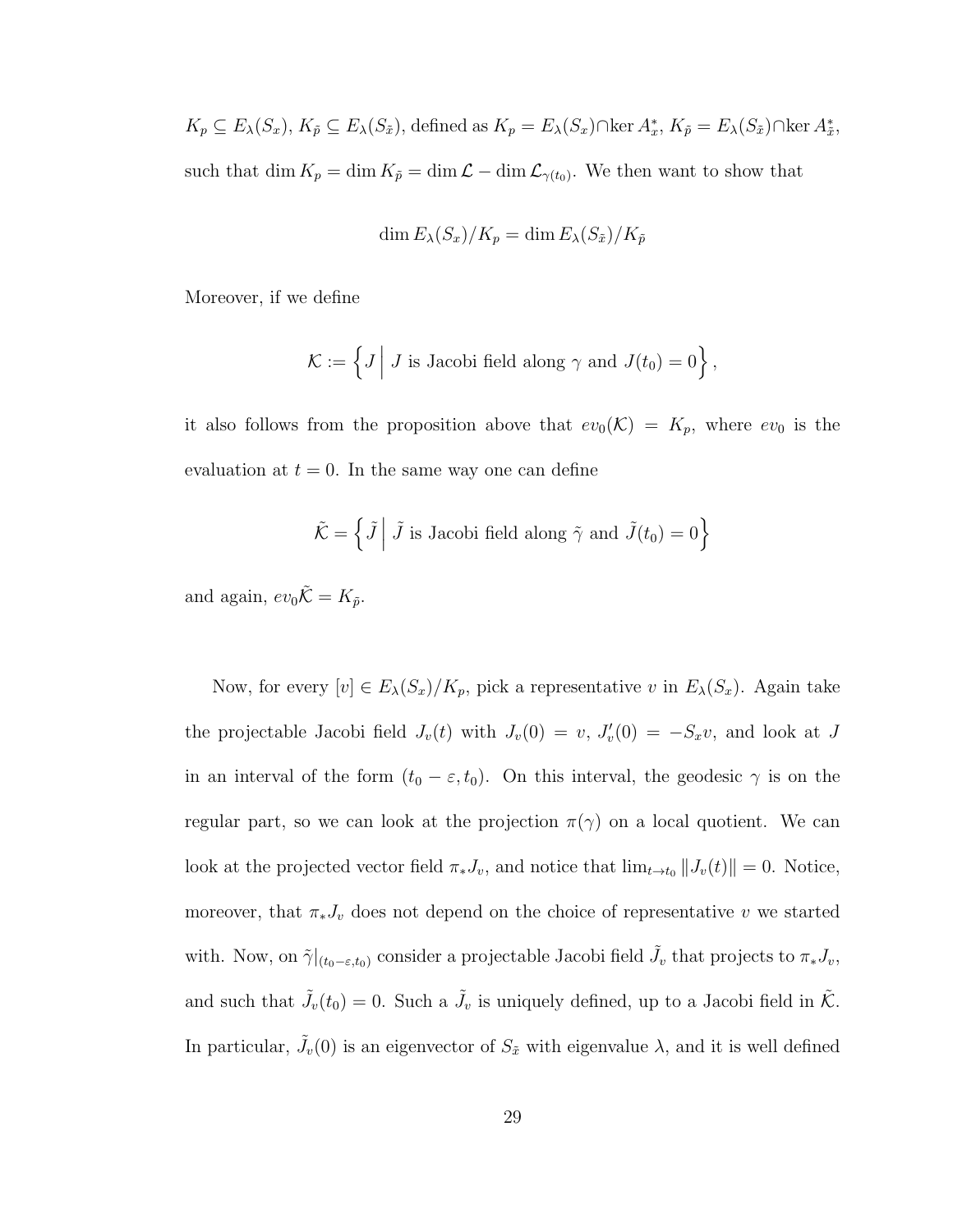up to an element in  $ev_0\tilde{\mathcal{K}} = K_{\tilde{p}}$ . Therefore, the map

$$
E_{\lambda}(S_x)/K_p \longrightarrow E_{\lambda}(S_{\tilde{x}})/K_{\tilde{p}}
$$
  

$$
[v] \longmapsto [\tilde{J}_v(0)]
$$

is well defined, and has an inverse obtained by inverting the roles of p and  $\tilde{p}$ . Therefore the two spaces have the same dimension, which is what we wanted to prove.

 $\Box$ 

**Proposition 3.0.8.** Let  $\mathcal{L}_0$ ,  $\mathcal{L}_1$  be singular leaves,  $\gamma : [0,1] \to S^n$  be geodesic that minimizes the distance between  $\mathcal{L}_0$  and  $\mathcal{L}_1$ , and let  $p_i = \gamma(i) \in \mathcal{L}_i$ ,  $i = 0, 1$ . Let  $\mathcal{L}_t := \mathcal{L}_{\gamma(t)}.$ 

- 1. All the leaves  $\mathcal{L}_t$ ,  $t \in (0,1)$  have the same dimension d, so that they belong to the same stratum  $\Sigma$ .
- 2. If  $d(\mathcal{L}_0, \mathcal{L}_1) < \pi$  then

$$
d \leq \dim \mathcal{L}_0 + \dim \mathcal{L}_1.
$$

- 3. If  $d = \dim \mathcal{L}_0 + \dim \mathcal{L}_1$ , then the following are true:
	- There are orthogonal subspaces  $V_0, V_1 \subseteq \mathbb{R}^{n+1}$  such that  $\mathcal{L}_i \in V_i \cap S^n$ ,  $i = 0, 1$ . Equivalently,  $d(\mathcal{L}_0, \mathcal{L}_1) = \pi/2$ .
	- The local submersions  $\Omega_t \to \Omega_0$ ,  $\Omega_t \to \Omega_1$ , where  $\Omega_t \subseteq \mathcal{L}_t$ , are Riemannian submersions.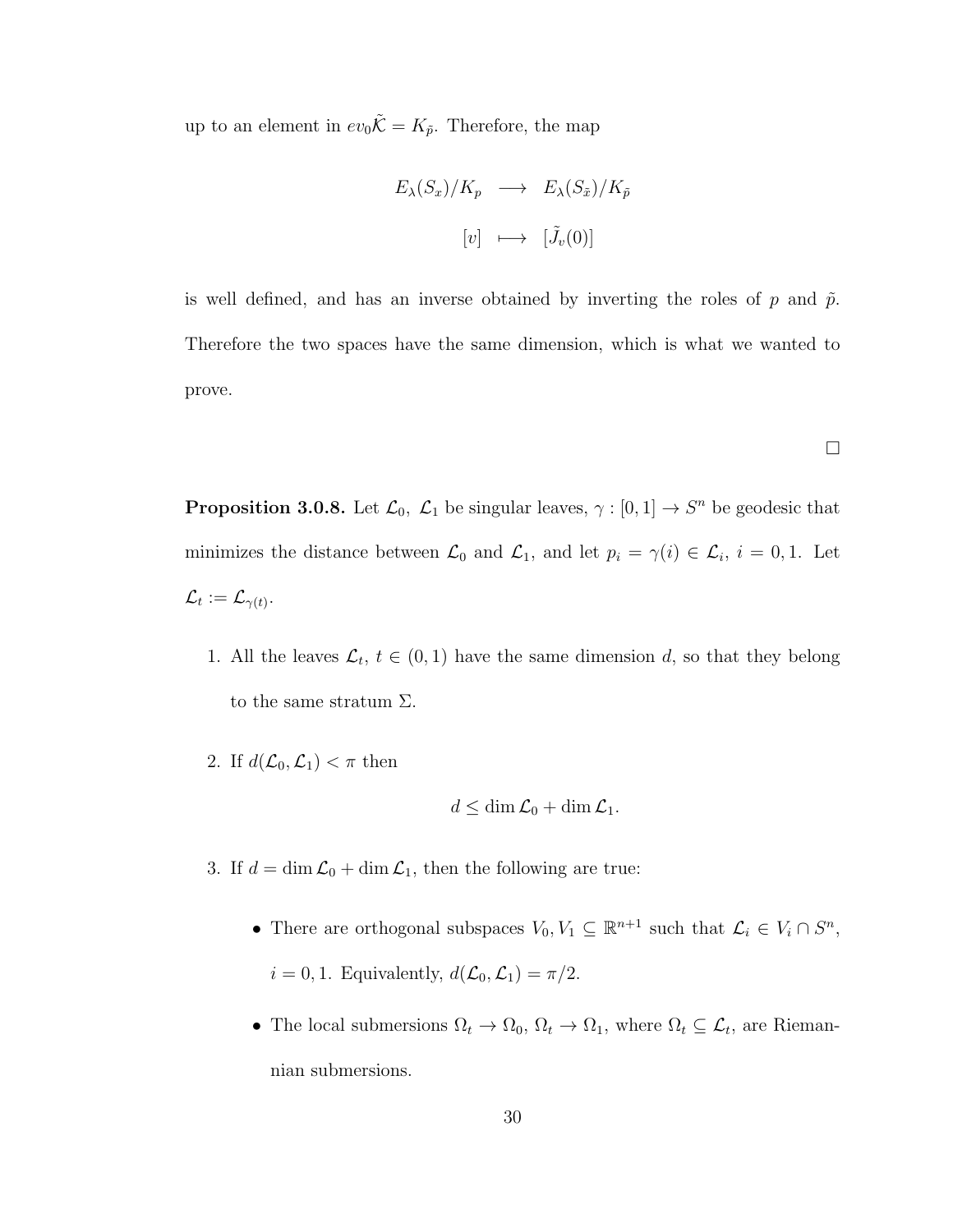- $\mathcal{L}_t$  locally splits as  $\mathcal{L}_0 \times \mathcal{L}_1$ , and the local submersions correspond to the projections onto the corresponding factor.
- $\bullet$   $\mathcal{L}_t$  can be seen as the set

$$
\left\{\gamma(t) \middle| \gamma \text{ minimizing geodesic from } \mathcal{L}_0 \text{ to } \mathcal{L}_1\right\}.
$$

#### Proof of (1).

Suppose that that  $\gamma$  goes through leaves of higher dimension. By the homothetic transformation lemma, all the leaves in between have the same dimension, hence they belong to the same stratum  $\Sigma$ . Now, for every small  $\varepsilon > 0$ ,  $\gamma|_{[\varepsilon,1-\varepsilon]}$  is still minimizing and contained in the stratum.

# Proof of (2).

Fix a  $t \in (0,1)$  and set  $x = \gamma'(t)$ ,  $p_t := \gamma(t)$ ,  $\mathcal{L}_t := \mathcal{L}_{p_t}$ . We know that we can find open sets  $\Omega_t \subseteq \mathcal{L}_t, \Omega_0 \subseteq \mathcal{L}_0, \Omega_1 \subseteq \mathcal{L}_1$  around  $p_t, p_0, p_1$  respectively, such that

$$
\pi_i : \Omega_t \longrightarrow \Omega_i, \quad i = 0, 1
$$

are submersions. For a point  $q \in \Omega_t$ , denote with  $S_i(q)$  the preimage of  $\pi_i^{-1}$  $i^{-1}(\pi_i(q)),$ and with  $E_i$  the distribution tangent to the  $S_i(q)$ , for points q. Moreover, for every  $q \in \Omega_t$  let  $\gamma_q$  be the (unique) geodesic connecting  $\pi_0(q)$  with  $\pi_1(q)$ . It is easy to check that  $\gamma_q$  is horizontal,  $\gamma_q(t) = q$ , and if we define  $X_q := \gamma'_q(t)$ , then X is the basic vector field along  $\Omega_t$  such that  $X_{p_t} = x$ . From Lemma 3.0.6 we know that  $E_i$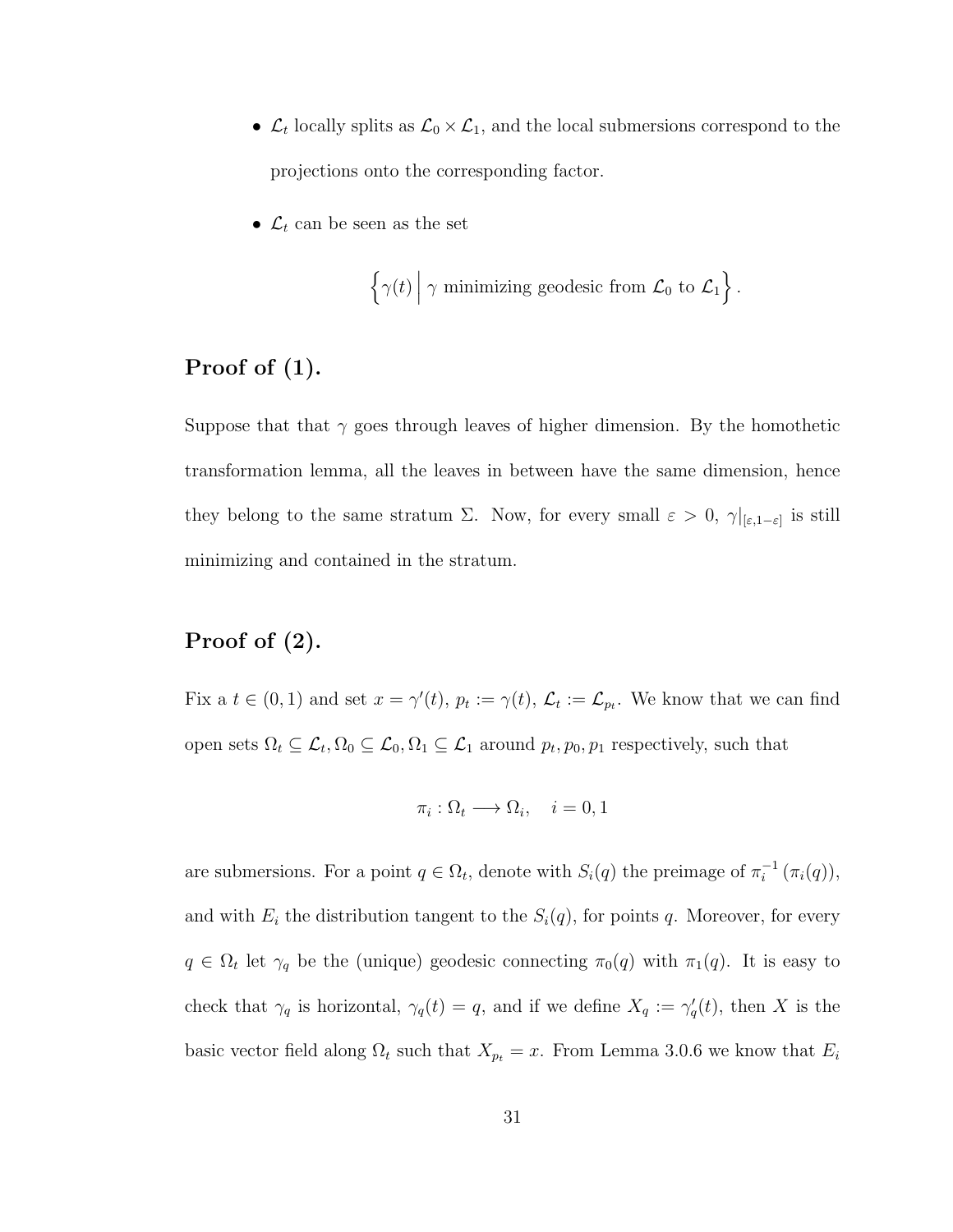coincide with the distributions ker  $A_X \cap E_{1/\tan(t-t_i)}(S_X)$ . In particular  $E_0, E_1$  have intersection 0 at all points, hence

$$
\dim \mathcal{L}_0 + \dim \mathcal{L}_1 = (\dim \mathcal{L}_t - \dim E_0) + (\dim \mathcal{L}_t - \dim E_1)
$$
  
= 
$$
\dim \mathcal{L}_t + (\dim \mathcal{L}_t - \dim E_0 - \dim E_1) \ge \dim \mathcal{L}_t
$$

# Proof of (3).

Now suppose equality holds: then  $E_0 \oplus E_1 = T \mathcal{L}_t|_{\Omega_t}$ . In particular,

$$
A_X \equiv 0, \quad E_i = E_{\frac{1}{\tan(t - t_i)}}(S_X), \tag{3.0.1}
$$

and the maps

$$
\pi_0|_{S_1(p_t)}: S_1(p_t) \longrightarrow \Omega_0
$$
  

$$
\pi_0|_{S_0(p_t)}: S_0(p_t) \longrightarrow \Omega_1
$$

are diffeomorphisms. Not just that: since  $E_0 \perp E_1$ , then  $E_1$  is the horizontal bundle of  $\pi_0$ , and vice versa. Moreover, if  $v \in (E_1)_q$ , then  $(\pi_0)_*v = \frac{\sin(t_1 - t_0)}{\sin t_1}$  $\frac{\sin t_1 - t_0}{\sin t_1} P^{-t_0} v$ , where P<sup>t</sup> denotes parallel translation along  $\gamma_q$ . In particular, if  $v, w \in E_1$  then

$$
\langle (\pi_0)_*v, (\pi_0)_*w \rangle = \left(\frac{\sin(t_1 - t_0)}{\sin t_1}\right)^2 \langle v, w \rangle,
$$

and therefore  $\pi_0$  is a Riemannian submersion, up to a factor  $\frac{\sin(t_1-t_0)}{\sin t_1}$ . In the same way,  $\pi_1$  is a Riemannian submersion as well, up to a factor  $\frac{\sin(t_1-t_0)}{\sin t_0}$ .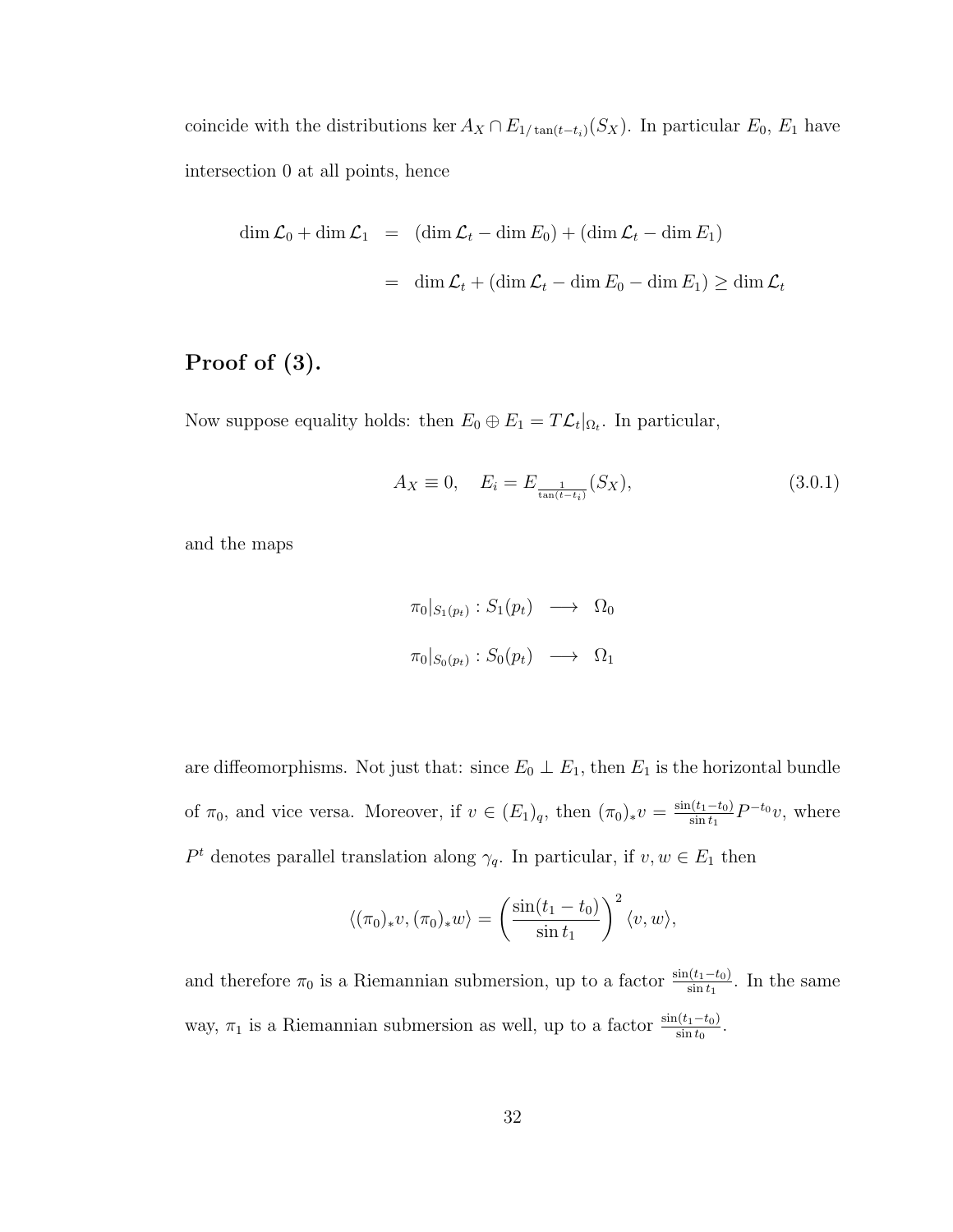Pick a point  $q_0 \in \Omega_0$ , and  $q_t \in \Omega_t$  such that  $\pi_0(q_t) = q_0$ , and call  $l_0 = d(q_0, q_t)$ . Then for all  $S_0(q_t)$ , we have  $d(S_0(q_t), q_0) = d(q_t, q_0) = l_0$ , and for all the  $q_1 \in$  $\pi_1(S^0(q))$ , we have  $d(q_1,q_0) = d(\mathcal{L}_1,\mathcal{L}_0)$ . But since  $\Omega_1 = \pi_1(S^0(q_t))$ , then every  $q_0 \in \mathcal{L}_0$  has the same distance to every other point in  $\mathcal{L}_1$ , and the same holds for every point in  $\mathcal{L}_1$ . In other words: for every point  $q_0 \in \mathcal{L}_0$ ,  $q_1 \in \mathcal{L}_1$ , we have

$$
d(q_0, q_1) = cost = d(\mathcal{L}_0, \mathcal{L}_1)
$$

and this can happen if and only if this distance is  $\pi/2$ , and the 2 leaves lay in two orthogonal totally geodesic spheres.

Finally, equation (3.0.1) says that the basic vector field X with  $X_{\gamma(t)} = x$  is parallel (w.r.t. the normal connection). This means that  $X$  is an isoparametric section, with  $S_X$  having 2 distinct eigenvalues corresponding to the singular strata (see [9] for a definition of isoparametric section). It is known (see for example [9]) that in this case  $\mathcal{L}_t$  is locally a product of the two eigendistributions of  $S_X$ corresponding to the two fibers of  $\pi_0$  and  $\pi_1$ . These two fibers, in turn, are isometric to  $\mathcal{L}_1$  and  $\mathcal{L}_0$ , up to the factors  $\frac{\sin(t_1-t_0)}{\sin t_0}$  and  $\frac{\sin(t_1-t_0)}{\sin t_1}$  we discussed above.

$$
\Box
$$

Corollary 3.0.9. As before, let  $\mathcal{L}_0$ ,  $\mathcal{L}_1$  be singular leaves,  $\gamma(t)$  a minimizing geodesic between the two leaves, and  $\mathcal{L}_t = \mathcal{L}_{\gamma(t)}$ . If  $\dim \mathcal{L}_t = \dim \mathcal{L}_0 + \dim \mathcal{L}_1$ , then  $\mathcal{L}_0$ ,  $\mathcal{L}_1$  belong to two different strata, at distance  $\pi/2$  from each other.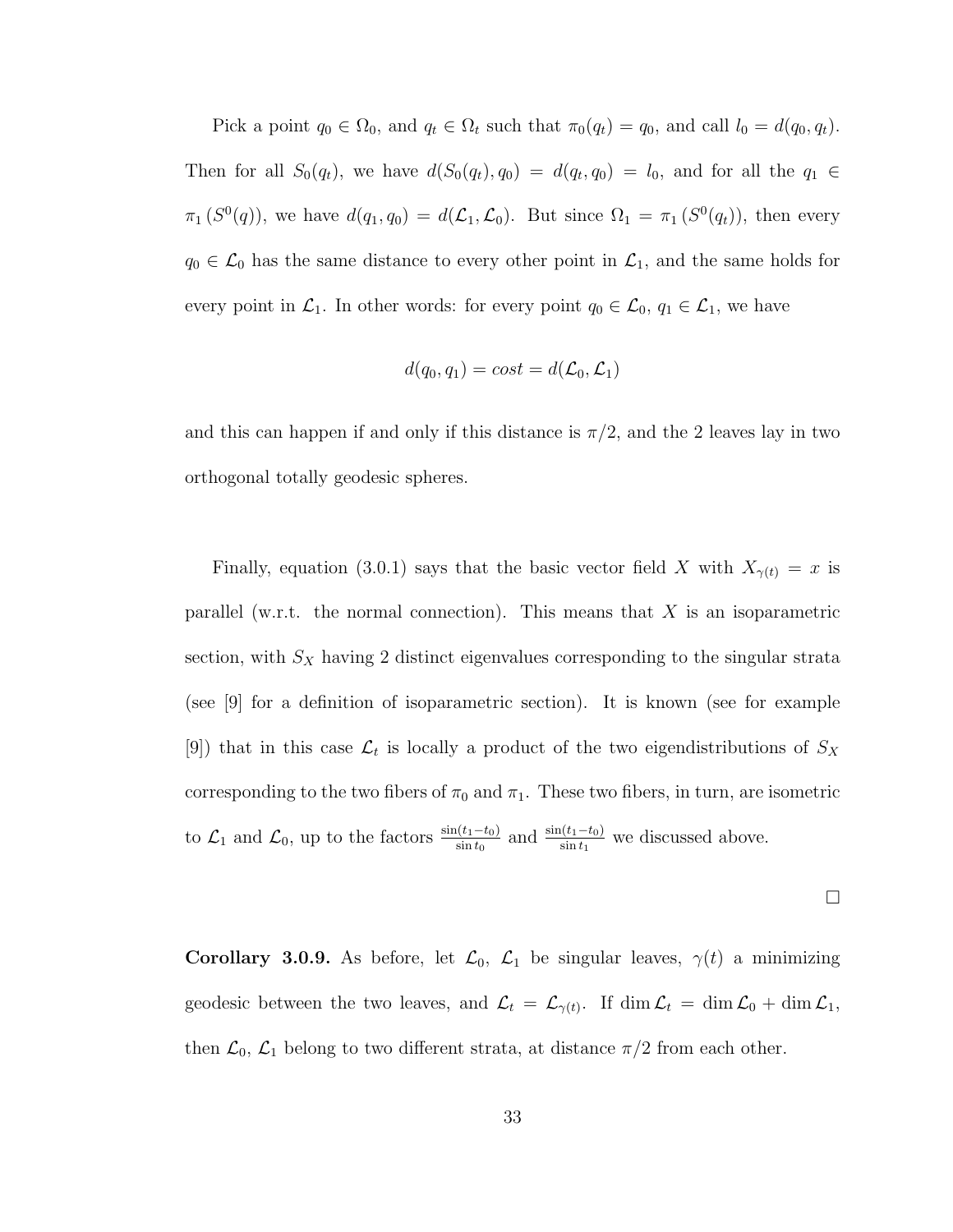**Proof.** Let  $\Sigma_0$ ,  $\Sigma_1$  be the singular strata containing  $\mathcal{L}_0$ ,  $\mathcal{L}_1$ , respectively. It is enough to show that, for each leaf  $\mathcal L$  in  $\Sigma_1$ 

$$
d(\mathcal{L}_0, \mathcal{L}) = \pi/2.
$$

Let  $\sigma(s)$  be a horizontal geodesic starting from  $p_1 = \gamma(1) \in \mathcal{L}_1$ , and tangent to  $\Sigma_1$ . Now, suppose that for small enough  $s > 0$ ,  $d(\mathcal{L}_0, \mathcal{L}_{\sigma(s)}) < \pi/2$ . Take a sequence  $s_n \to 0$ , and let  $\gamma_n : [0, \pi/2] \to S^n$  be a minimizing geodesic between  $\mathcal{L}_0$  and  $\mathcal{L}_{\sigma(s_n)}$ , starting at  $p_0 = \gamma(0)$ . Let  $x_n = \gamma'_n(0)$ , and consider a converging subsequence of the  $x_n$ 's, that we will sill call  $x_n$ . Now, let  $x_0$  be the limit of the  $x_n$ 's, and define  $\gamma_0(t) = \exp(tx_0).$ 

We know that  $l(\gamma_n) = d(\mathcal{L}_0, \mathcal{L}_{\sigma(s_n)}) < \pi/2$ , and therefore

$$
\dim \mathcal{L}_{\gamma_n(t)} < \dim \mathcal{L}_0 + \dim \mathcal{L}_1, \qquad \forall t \in (0, \pi/2).
$$

Taking the limit we know that the dimension of a leaf can only drop, therefore  $\dim \mathcal{L}_{\gamma_0(t)} < \dim \mathcal{L}_0 + \dim \mathcal{L}_1$ . This contradicts the fact that  $\gamma_0$ , as a geodesic from  $\mathcal{L}_0$  to  $\mathcal{L}_1$ , in  $(0, 1)$  meets only leaves of dimension equal to dim  $\mathcal{L}_0$  + dim  $\mathcal{L}_1$ . Therefore,  $d(\mathcal{L}_0,\mathcal{L}) = \pi/2$  for all the leaves  $\mathcal L$  in a neighborhood of  $\mathcal{L}_1$ . This implies that the set of leaves  $\mathcal{L} \in \Sigma_1$  such that  $d(\mathcal{L}_0, \mathcal{L}) = \pi/2$  is open. Sinse this condition is closed as well, we obtain the result.

 $\Box$ 

As a first easy corollary, we now prove that  $\Sigma_0$  is a totally geodesic sphere.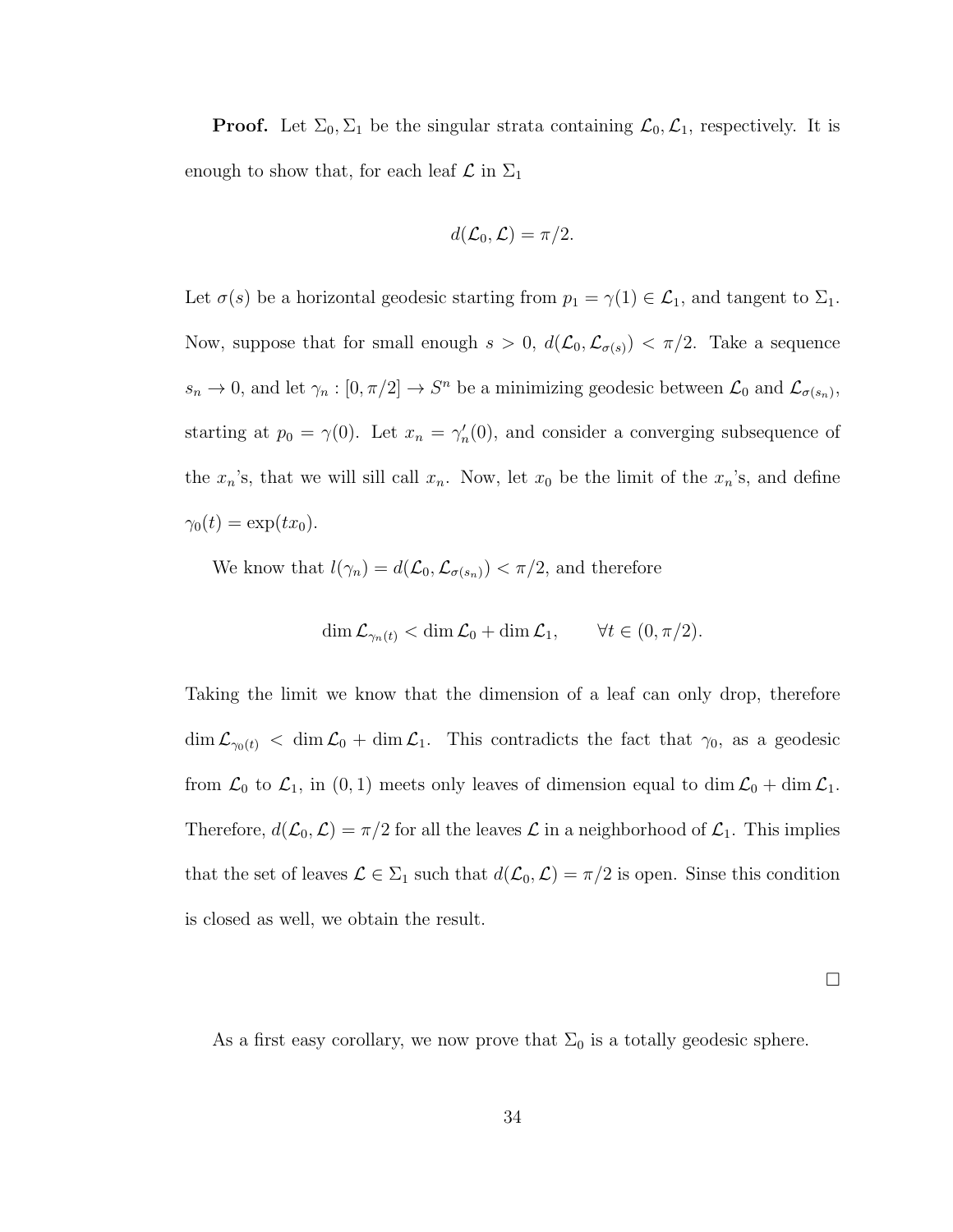**Corollary 3.0.10.** The stratum  $\Sigma_0$  consists of a totally geodesic sphere  $S^k \subseteq S^n$ ,  $k \geq 0$ .

From the homothetic transformation lemma, it is easy to see that each connected component is a totally geodesic sphere. Suppose there are two connected components  $\Sigma_1$ ,  $\Sigma_2$ . Then either  $d(\Sigma_1, \Sigma_2) = \pi$  (i.e. they consist of one point each, and they are antipodal, therefore  $\Sigma = S^{0}$ , or the minimizing geodesic connecting them goes through leaves of dimension  $d \leq 0 + 0 = 0$ . But this means that the whole geodesic is in the 0-dimensional stratum, contradicting the hypotheses that  $\Sigma_1$ ,  $\Sigma_2$  were connected components of the stratum.

 $\Box$ 

Corollary 3.0.11. Every SRF  $(S<sup>n</sup>, F)$  can be obtained as a join

$$
(S^k, \mathcal{F}_0) \star (S^{n-k-1}, \mathcal{F}_1)
$$

where  $\mathcal{F}_1$  is a SRF without 0-dimensional leaves, and  $\mathcal{F}_0$  has only 0-dimensional leaves.

**Proof.** Given a SRF  $\mathcal F$  on  $S^n$ , suppose the stratum  $\Sigma_0$  is nonempty, hence is a totally geodesic sphere  $S^k$ . Consider the sphere  $S^{n-k-1}$  at distance  $\pi/2$  from  $\Sigma_0$ : it is a saturated submanifold, since leaves stay at constant distance from  $\Sigma_0$ . Using the homotetic transformation lemma, one can see that  $\mathcal F$  is actually the join  $(S^{n-k-1}, \mathcal{F}|_{S^{n-k-1}}) \star (\Sigma_0, \mathcal{F}|_{\Sigma_0}).$ 

 $\Box$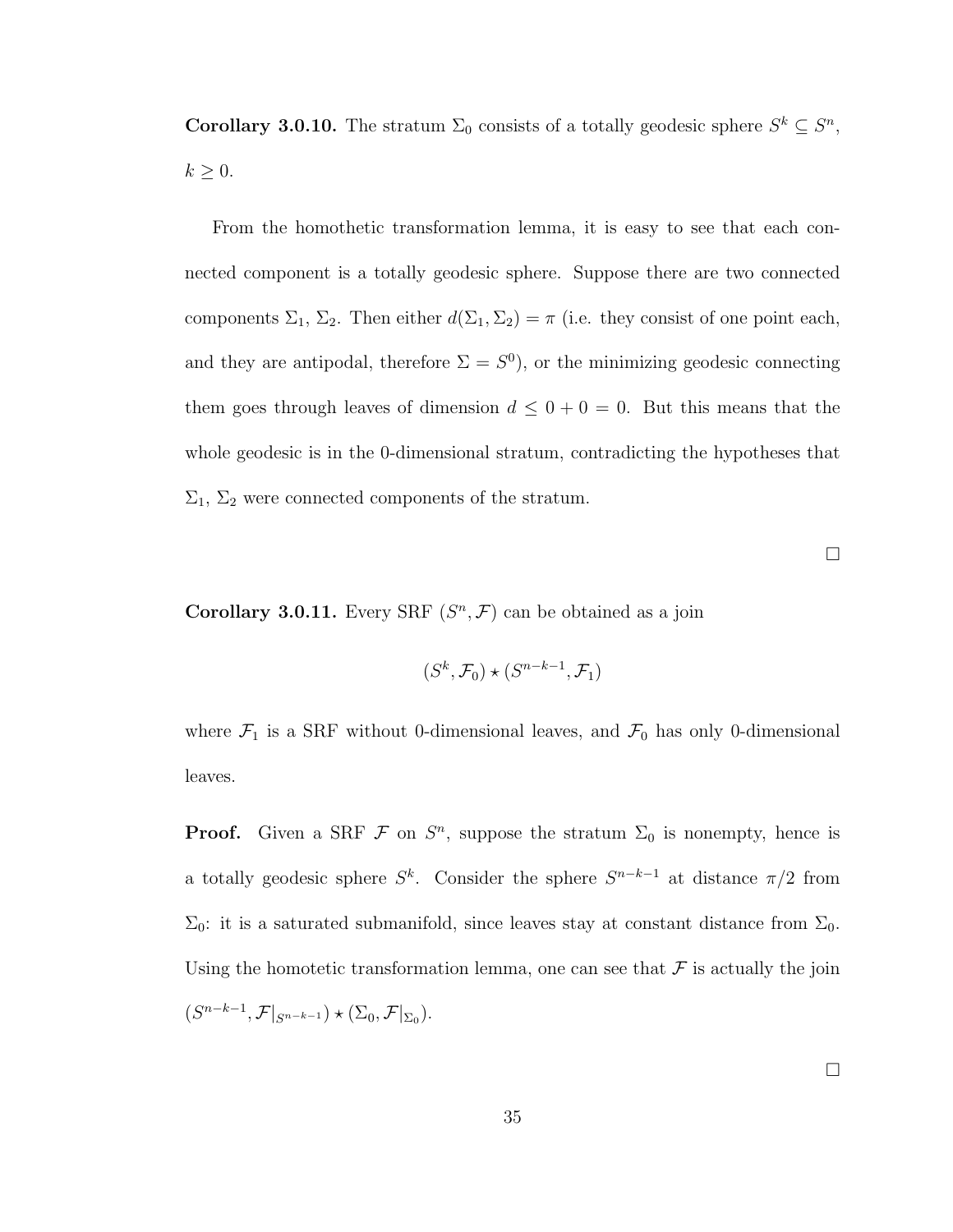Corollary 3.0.12. Every SRF  $(S<sup>n</sup>, F)$  with 1-dimensional regular leaves, is homogeneous.

**Proof.** As in Corollary 3.0.11,  $(S^n, \mathcal{F}) = (S^k, \mathcal{F}_0) \star (S^{n-k-1}, \mathcal{F}_1)$ , where  $\mathcal{F}_1$  is a regular 1-dimensional foliation, hence given by a R-action  $\rho : \mathbb{R} \longrightarrow SO(n-k)$ .

The initial foliation F is then given by the R-action  $\rho' : \mathbb{R} \longrightarrow SO(n+1)$ , where  $ρ'$  is the composition of  $ρ$  with the standard embedding SO(n – k) ⊆ SO(n + 1).

 $\Box$ 

### 3.1 Minimality of singular strata

The goal of this section is to prove that the singular strata are minimal submanifolds. This is the statement of Proposition 3.1.2. First we need to prove the following:

**Lemma 3.1.1.** Let  $(S^n, \mathcal{F})$  be a SRF,  $p \in \Sigma_r$ , and  $(\nu_p^1 \mathcal{L}_p, \mathcal{F}_p)$  the infinitesimal foliation at p. If  $v, w \in \nu_p^1 \mathcal{L}_p$  belong to the same (infinitesimal) leaf, then  $\kappa(v) =$  $\kappa(w)$ , where  $\kappa$  is the mean curvature form.

**Proof.** . Let us first assume that v is a regular point for the infinitesimal foliation at p, and let  $\gamma(t)$  be the horizontal geodesic with initial values  $(p, v)$ . Also, let  $\mathcal{L}_t = \mathcal{L}_{\gamma(t)}$ . Let  $e_1, \ldots, e_r$  be an orthonormal basis of  $\mathcal{L}_p =$  $\mathcal{L}_0$ , and let  $E_1(t), \ldots, E_r(t)$  their vertically parallel extensions along  $\gamma$ . Also, let  $J_{r+1}(t), \ldots, J_{r_0}(t)$  be the holonomy Jacobi fields along  $\gamma$  that vanish at p (we are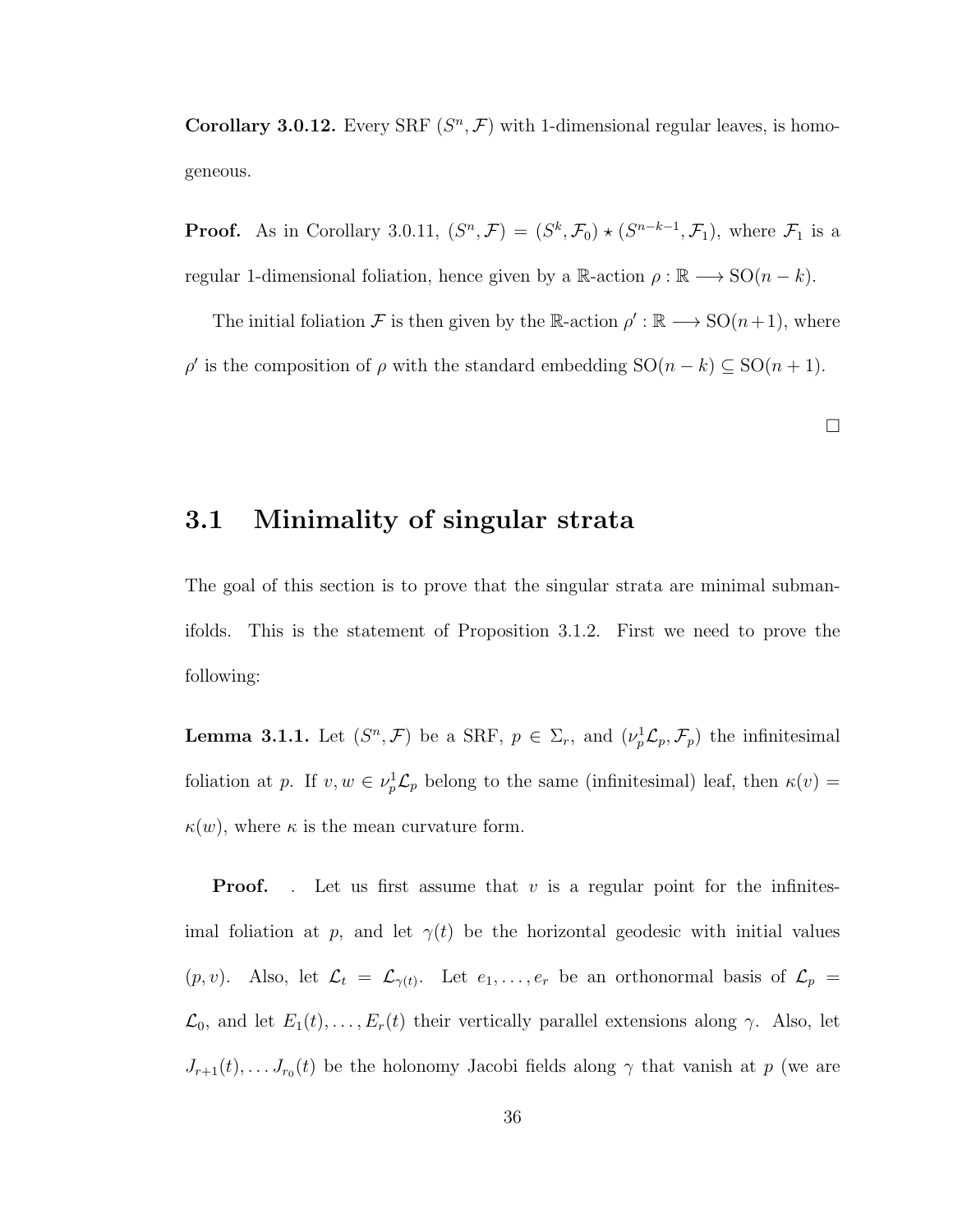implicitly defining  $r_0 := \dim \mathcal{L}_t$ ,  $t \in (0, \varepsilon)$ . Since we are on a sphere, we know that  $E_i := J_i / ||J_i||, i = r+1 \dots r_0$  are vertically parallel, and  $E_1(t), \dots, E_r(t), E_{r+1}(t), \dots E_{r_0}(t)$ form an othonormal basis of  $T_{\gamma(t)}\mathcal{L}_t$ , for  $t \in (0,\varepsilon)$ . Also, for  $i = r + 1, \ldots r_0$ ,

$$
S_{\gamma'(t)}E_i(t) = \frac{1}{\tan t}E_i(t)
$$

Therefore, we have

$$
\kappa(v) = \sum_{i=1}^{r} \langle \nabla_{e_i} v, e_i \rangle = \lim_{t \to 0+} \sum_{i=1}^{r} \langle \nabla_{E_i(t)} v, E_i(t) \rangle
$$
  
\n
$$
= \lim_{t \to 0+} \sum_{i=1}^{r_0} \langle \nabla_{E_i(t)} v, E_i(t) \rangle - \sum_{i=r+1}^{r_0} \langle \nabla_{E_i(t)} v, E_i(t) \rangle
$$
  
\n
$$
= \lim_{t \to 0+} \kappa(v_t) - \frac{r_0 - r}{\tan t}
$$

where  $v_t = \gamma'(t)$ . Now, if v, w are regular and belong to the same infinitesimal leaf, then  $v_t, w_t$  represent, for t small enough, the same basic vector field at different points. in particular,  $\kappa(v_t) = \kappa(w_t)$ , and from the computation above,  $\kappa(v) = \kappa(w)$ . The results now holds everywhere by continuity, since the regular set is dense.

Proposition 3.1.2. The singular strata are minimal.

**Proof.** Consider a point p in a singular stratum  $\Sigma$ , and the singular leaf  $p \in \mathcal{L} \subseteq \Sigma$ . We want to show that  $\Sigma$  is minimal at p. But first, we want to establish a relation between the mean curvature of  $\Sigma$  and the mean curvature of  $\mathcal{L}$ .

Let  $S, \overline{S}$  the shape operators of  $\mathcal{L}, \Sigma$  respectively. Let  $v_1, \ldots, v_r$  an o.n. basis for  $T_p\mathcal{L}$ , and  $w_{r+1}, \ldots, w_t$  an o.n. basis for  $\nu_p\mathcal{L} \cap T_p\Sigma$ . For a horizontal vector  $x \in \nu_p\Sigma$ ,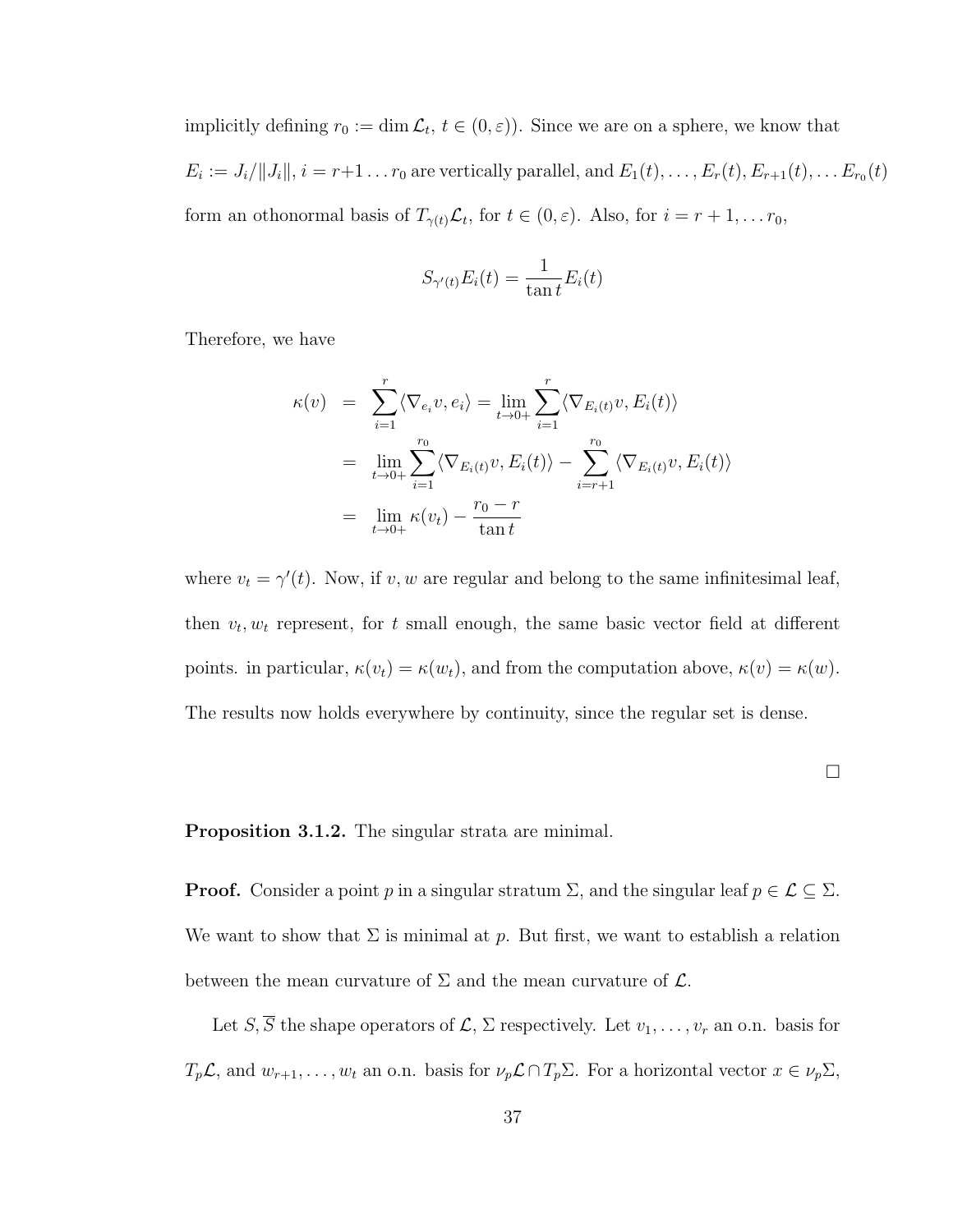the mean curvature of  $\Sigma$  is

$$
\kappa_{\Sigma}(x) = \sum_{i=1}^{r} \langle \overline{S}_x v_i, v_i \rangle + \sum_{j=r+1}^{t} \langle \overline{S}_x w_{r+j}, w_{r+j} \rangle
$$
  
\n
$$
\stackrel{(*)}{=} \sum_{i=1}^{r} \langle S_x v_i, v_i \rangle = \kappa_{\mathcal{L}}(x)
$$

Where (\*) holds because on the one hand  $\langle \overline{S}_x v_i, v_i \rangle = \langle S_x v_i, v_i \rangle$ , and on the other hand

$$
\langle \overline{S}_x w_i, w_i \rangle = \langle x, \nabla^{\nu \Sigma} w_i w_i \rangle = 0
$$

since geodesics starting normal to a leaf and tangent to the stratum, stay in the stratum. Hence we have that

$$
\kappa_{\Sigma} = \kappa_{\mathcal{L}} \big|_{\nu \Sigma}
$$

In terms of mean curvature vectors:  $H_{\Sigma} = pr_{\nu\Sigma}(H_{\mathcal{L}})$ .

But by Proposition 3.1.1, we claim that the normalized mean vector  $n_0$  =  $H_{\mathcal{L}}/||H_{\mathcal{L}}||$  lies in an infinitesimal leaf of dimension zero in  $\nu_p^1 \mathcal{L}$  (i.e. the leaf through  $n_0$  consists only of  $n_0$ ). In fact, if another vector  $n' \in \nu_p^1 \mathcal{L}$  lies in the same leaf of  $n_0$ , then

$$
||H_{\mathcal{L}}|| = \langle H_{\mathcal{L}}, n_0 \rangle = \kappa_{\mathcal{L}}(n_0) = \kappa_{\mathcal{L}}(n') = \langle H_{\mathcal{L}}, n' \rangle = ||H_{\mathcal{L}}|| \cos \theta
$$

Thus  $\theta = 0$  and so  $n' = n_0$ . This proves that  $n_0$  lies on a zero dimensional leaf. This is equivalent to saying that  $n_0$  lies in  $T_p^1\Sigma$ , hence that  $H_{\mathcal{L}} \in T_p\Sigma$ , and therefore

$$
H_{\Sigma} = pr_{\nu\Sigma} H_{\mathcal{L}} = 0.
$$

And thus  $\Sigma$  is minimal at p.

 $\Box$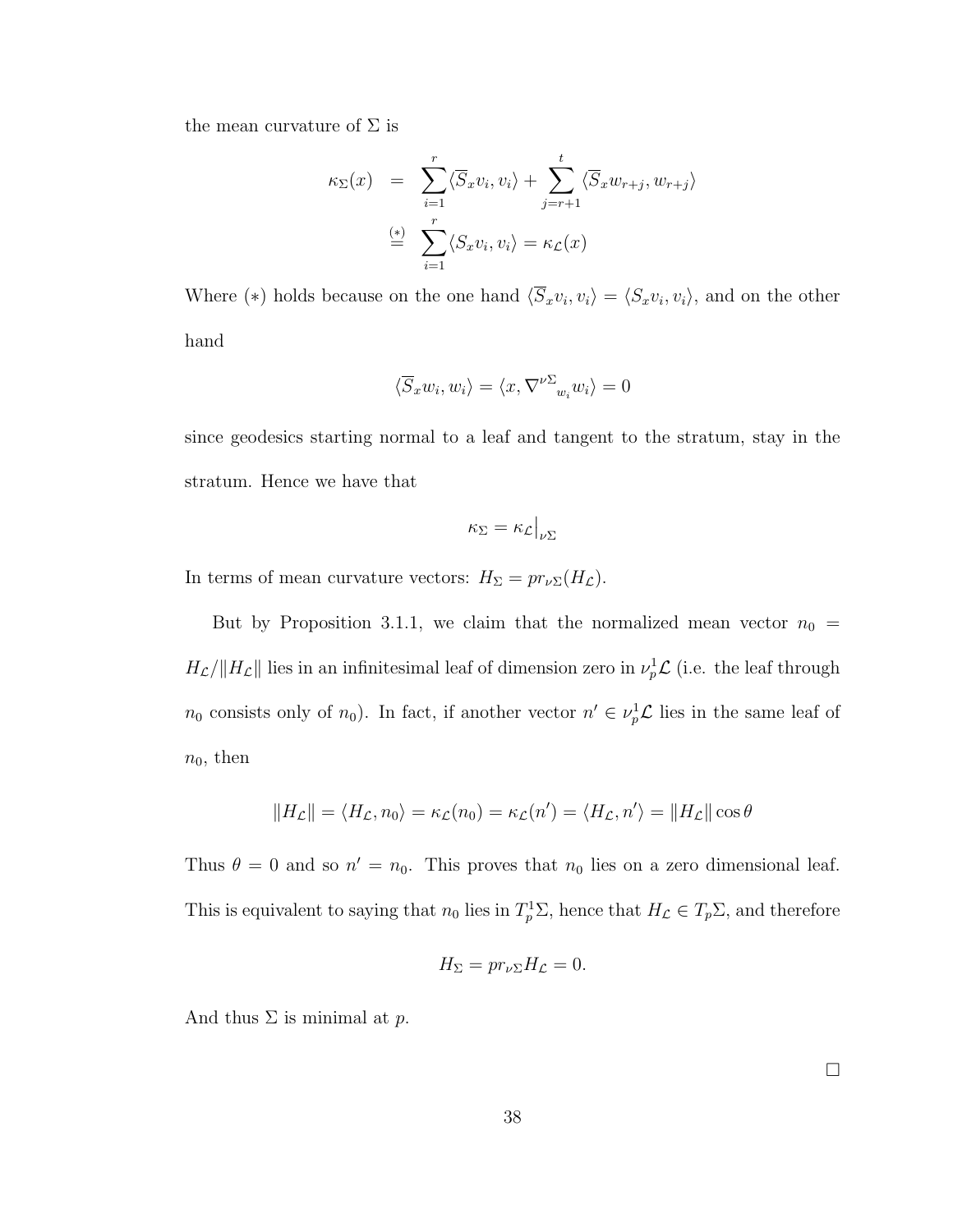## 3.2 Connectedness

In this section we prove the following

**Proposition 3.2.1.** Suppose  $\Sigma$  is a k-dimensional compact stratum of  $S<sup>n</sup>$ , such that every horizontal geodesic starting at  $\Sigma$  meets  $\Sigma$  again for the first time at distance  $\pi$  or larger. Then  $(S<sup>n</sup>, \Sigma)$  is k-connected. In particular,  $\Sigma$  is homeomorphic to  $S^k$ .

**Proof.** Let  $\Omega_{\Sigma,\Sigma}(S^n)$  be the set of paths  $\gamma: [0,1] \longrightarrow S^n$  starting and ending in  $\Sigma$ , and let

$$
E:\Omega_{\Sigma,\Sigma}(S^n)\longrightarrow\mathbb{R}
$$

be the energy function. Recall the following proposition (cf. [25], pag.180):

**Proposition 3.2.2.** Let M be a complete Riemannian manifold and  $A \subseteq M$  a compact submanifold. If every geodesic in  $\Omega_{A,A}(M)$  has index  $\geq k$ , then  $A \subseteq M$  is k-connected.

According to the proposition above it is enough to show that every geodesic in  $\Omega_{\Sigma,\Sigma}(S^n)$  has index at least k. Let  $\gamma$  be such a geodesic. By assumption, this geodesic has length which is a multiple of  $\pi$ . Also, if it is longer than  $2\pi$ , the parallel vector fields  $V_i$  along  $\gamma$  starting tangent to  $\Sigma$  give rise to a k-dimensional subspace where the energy has negative second derivative, and therefore that the index of  $\gamma$  is at least k. Assume then that  $\gamma$  has length  $\pi$ , i.e. it connects a point  $p \in \Sigma$  with it is antipodal point  $a(p) = -p$ . Remember that the antipodal map a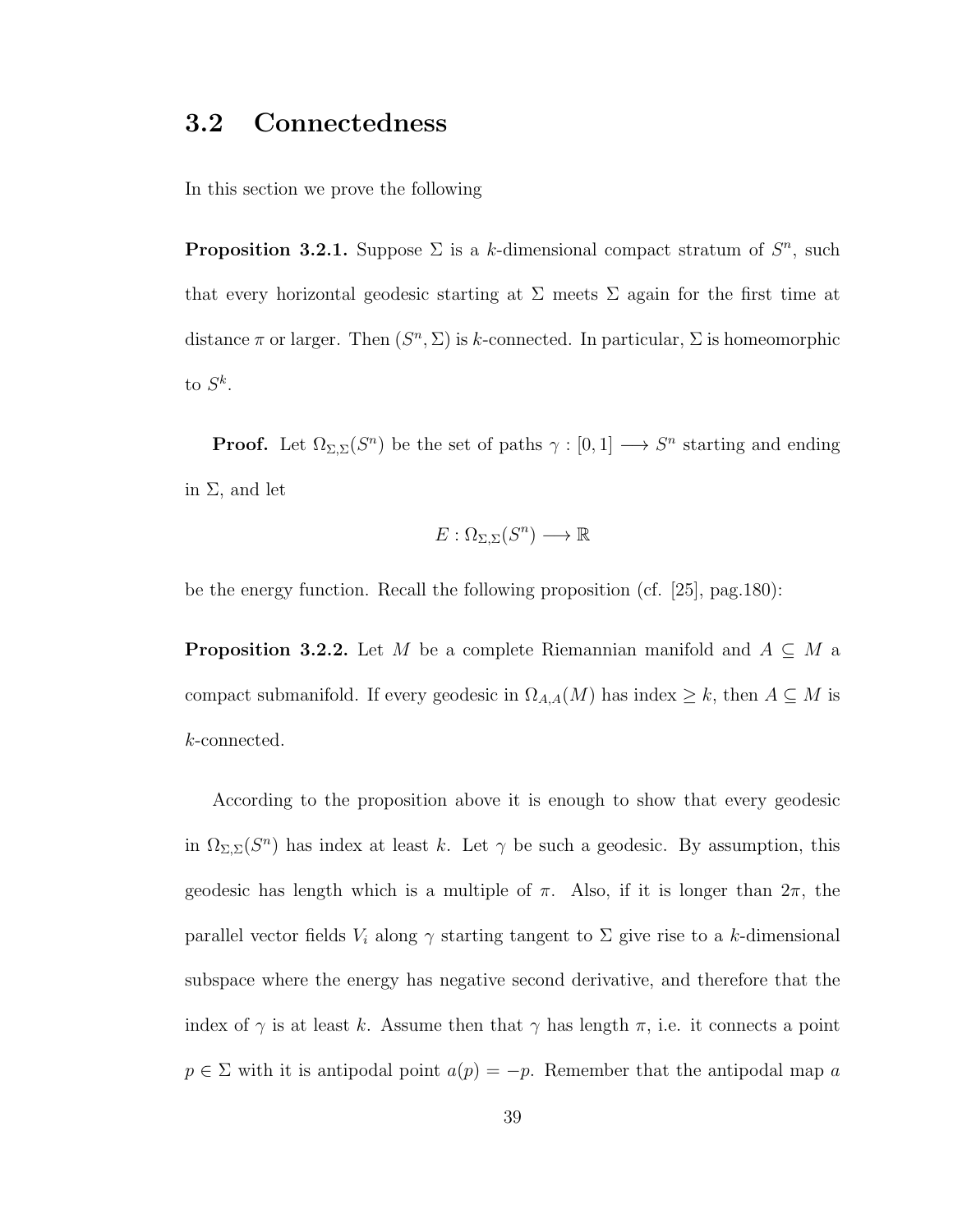is an isometry that preserves the foliation. In particular it preserves the vertical and horizontal spaces, the  $A$  tensor and the  $S$  tensor, every strata, and their shape operators.

Now consider the k-dimensional space of vector fields along  $\gamma$ , consisting of the parallel vector fields starting tangent to  $\Sigma$ . Notice that in this case, if V is such a vector, then  $V(\pi) = -a_*(V(0)) \in T_{-p} \Sigma$ , so these vector fields represent tangent vectors in  $\Omega_{\Sigma,\Sigma}(S^n)$  at  $\gamma$ . Of course the proposition will be proved if we show that the second variation of the energy along all these vector fields is negative. We compute it:

$$
E''(V,V) = -\int_0^1 \langle R(V(t), \gamma'(t))\gamma'(t), V(t) \rangle dt + \langle S_{\gamma'(\pi)}V(\pi), V(\pi) \rangle - \langle S_{\gamma'(0)}V(0), V(0) \rangle
$$

Now, first of all  $\langle R(V(t), \gamma'(t))\gamma'(t), V(t)\rangle = \pi ||V(0)||^2$ . Secondly,

$$
\langle S_{\gamma'(\pi)} V(\pi), V(\pi) \rangle = \langle S_{a_*\gamma'(0)} (-a_* V(0)), -a_* V(0) \rangle
$$
  

$$
= \langle -a_* \left( S_{\gamma'(0)} V(0) \right), -a_* V(0) \rangle
$$
  

$$
= \langle S_{\gamma'(0)} V(0), V(0) \rangle
$$

so the boundary terms in the second variation equation cancel out. Therefore

$$
E''(V, V) = -\pi ||V(0)||^2 < 0
$$

and the proposition is proved.

 $\Box$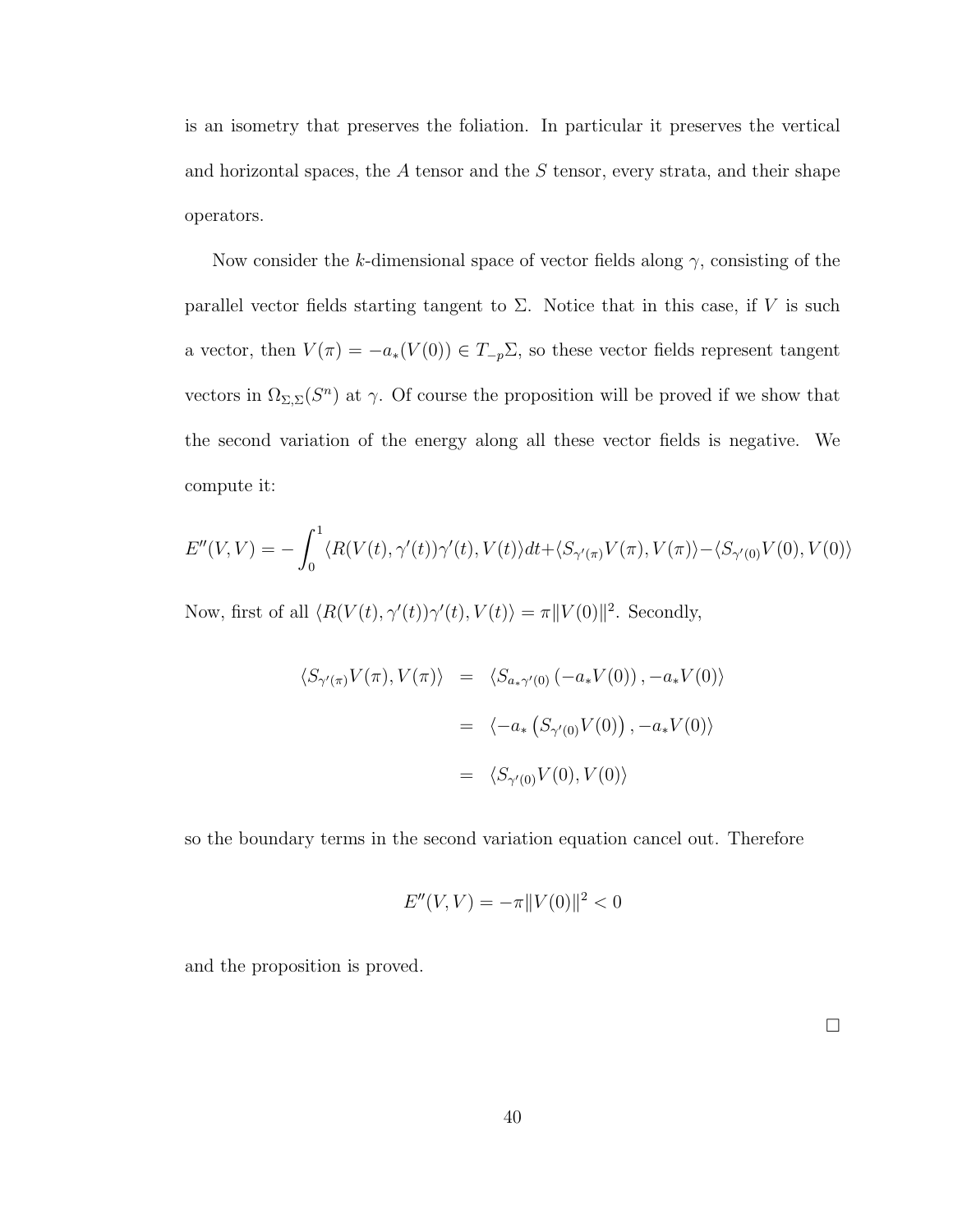# **3.3** Geometry of  $\Sigma_1$

The main goal of this section is to prove Proposition 3.3.5, which states that  $\Sigma_1$ consists of a disjoint union of totally geodesic spheres. First of all, since  $\Sigma_0$  is empty,  $\Sigma_1$  is compact, and is minimal by Proposition 3.1.2. We will first prove that it is a ruled submanifold in  $S<sup>n</sup>$ . For this recall

**Definition 3.3.1** (Ruled submanifolds). A *ruled submanifold*  $M^k \subseteq \overline{M}^n$  is a submanifold which is foliated by  $(k - 1)$ -dimensional totally geodesic submanifolds, i.e. for every point  $p \in M$  there is a submanifold of M passing through q, totally geodesic in  $\overline{M}$  and of codimension 1in M.

Now, notice that for every point  $p \in \Sigma_1 \subseteq S^n$ , one can "exp out" from p the space  $\nu_p(\mathcal{L}_p) \cap T_p \Sigma_1$  and obtain a totally geodesic sphere, contained in  $\Sigma_1$  of codimension 1, passing through  $p$ . Moreover, we can say the following:

**Proposition 3.3.2.** Every connected component of  $\Sigma_1$  is homeomorphic to a sphere.

**Proof.** We will use Proposition 3.2.1. Therefore, we need to prove that any horizontal geodesic leaving a certain connected component of  $\Sigma_1$  goes back to that component at distance at  $\pi$  or larger.

Suppose that there is a horizontal geodesic  $\gamma : [0,1] \to S^n$  starting at some connected component of  $\Sigma_1$ , ending at  $\Sigma_1$  and shorter than  $\pi$ . Call  $\mathcal{L}_0 := \mathcal{L}_{\gamma(0)}$ , and  $\mathcal{L}_1 := \mathcal{L}_{\gamma(1)}$ . Then by Lemma 3.0.8 the leaves in between must have dimension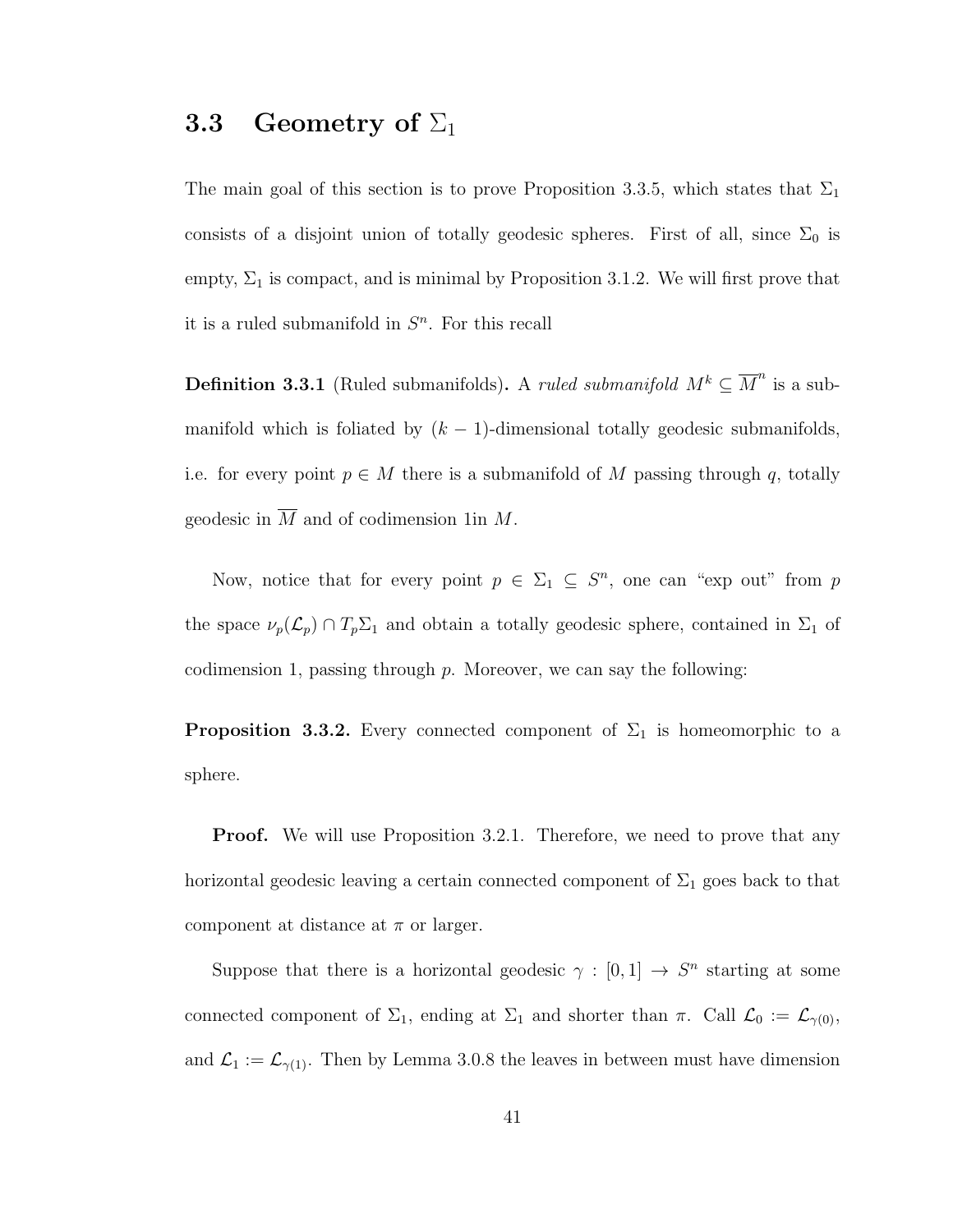2, and  $dist(\mathcal{L}_0, \mathcal{L}_1) = \pi/2$ . Moreover, the two strata containing  $\mathcal{L}_0$  and  $\mathcal{L}_1$  have mutual distance  $\pi/2$ , and in particular are not the same.

Therefore, every geodesic leaving some component of  $\Sigma_1$  can only meet the same component at distance  $\pi$  or  $2\pi$ , and possibly some other components at distance multiple of  $\pi/2$ ). Thus Corollary 3.2.1 finishes the proof.

 $\Box$ 

Summing up, every connected component of  $\Sigma_1$  is a compact, minimal, ruled submanifold of  $S<sup>n</sup>$ , which is homeomorphic to a sphere.

Minimal ruled submanifolds in space forms were studied extensively, and a classification can be found in [5]. Before stating the classification, we recall the definition of generalized helicoid:

**Definition 3.3.3.** Let K be a Killing vector field on  $S<sup>n</sup>$ , and  $A(t)$  the one-parameter group of isometries generated by the flow of K. Moreover, let  $S^k \subseteq S^n$  be a totally geodesic submanifold which is perpendicular to  $K$ , and suppose that there is an open set  $U \in S^k \times \mathbb{R}$  such that the map

$$
X: S^k \times \mathbb{R} \longrightarrow S^n
$$
  

$$
(p, t) \longmapsto A(t) \cdot p
$$

is regular in U. Then the map  $X|_U$  is called *generalized helicoid*.

The main theorem in [5] classifies minimal ruled submanifolds in space forms. In particular: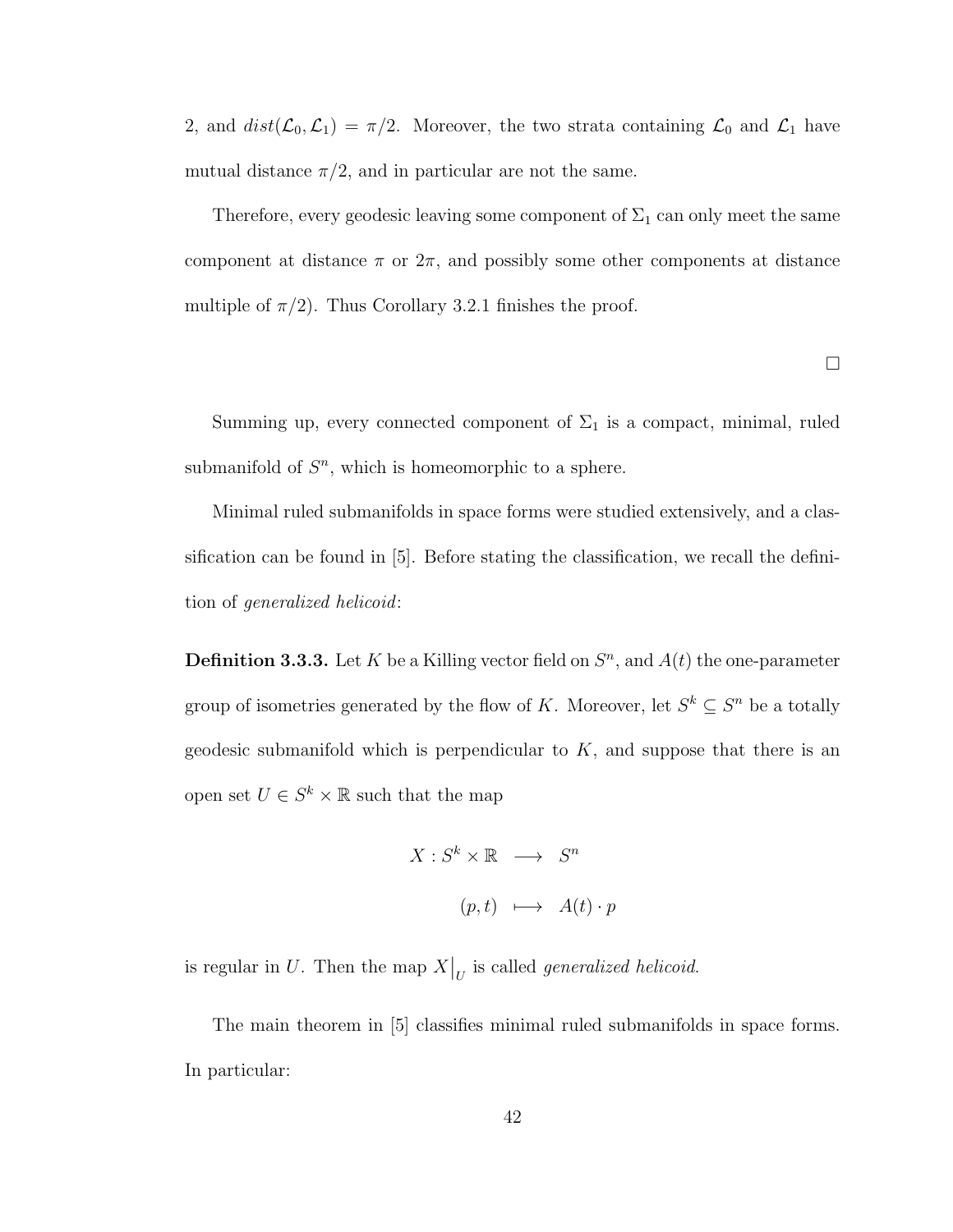**Theorem 3.3.4.** Let  $\Sigma^k$  be a minimal ruled submanifold of  $S^n$ . Then there exists a generalized helicoid

$$
X: S^{k-1} \times \mathbb{R} \longrightarrow S^n
$$

and an open set  $U \subseteq S^{k-1} \times \mathbb{R}$  such that X restricted to U parametrizes  $\Sigma$ .

In particular if  $\Sigma$  is complete, then the map is globally defined  $X: S^{k-1} \times \mathbb{R} \to \Sigma$ .

**Proposition 3.3.5.** Each connected component of  $\Sigma_1$  is a totally geodesic sphere.

**Proof.** Consider a component  $C \subseteq \Sigma_1$ . By what we said so far, we know that C is a generalized helicoid. In particular there is a killing field  $K$  whose restriction to C is tangent to C, and a totally geodesic  $k-1$ -dimensional sphere  $S^{k-1}$  in C, whose orbit under the flow of K generates all of C. Moreover, from [5], Proposition 3.20, we know that there exists a closed geodesic  $\gamma$  in  $\Sigma_1$  which is preserved by K (i.e.  $\gamma$  is an integral curve of K). We will identify the closed geodesic  $\gamma : [0, 2\pi] \longrightarrow S^n$ with its image.

For each  $t \in [0, 2\pi]$ , let  $\widetilde{S}_t$  the totally geodesic  $(k-1)$ -sphere in C, passing through  $\gamma(t)$ . By definition of a generalized helicoid, K is everywhere orthogonal to  $S_t$ . Now, use the following notation:

- We write  $S^n$  as a spherical join  $S^n = \gamma \star S^{n-2}$ .
- We define  $S_t := \tilde{S}_t \cap S^{n-2}$ .  $S_t$  is a  $(k-2)$ -sphere, and  $\tilde{S}_t = S_t \star \{\pm \gamma(t)\}.$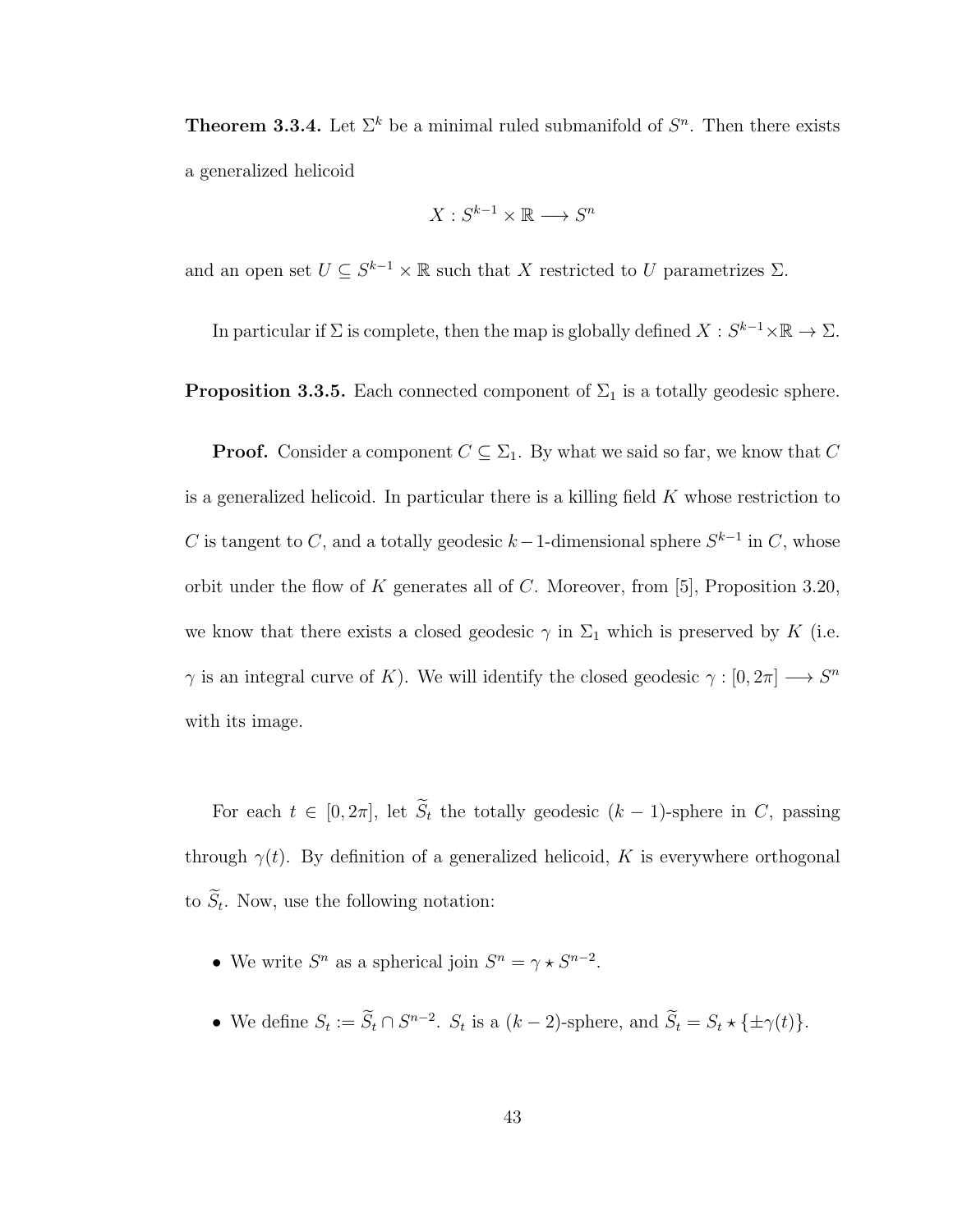• For each  $p \in S_t \subseteq S^{n-2}$ , let  $\psi_t : [0, \pi/2] \longrightarrow S^n$  be the unit speed minimizing geodesic from p to  $\gamma(t)$ , and let  $\vec{t}_p := \psi_t'(0)$ . This defines a parallel unit vector field  $\vec{t}$  on  $\nu(S^{n-2})|_{S_t}$ .

The geodesic  $\gamma$  can be chosen so that K is tangent to the  $S^{n-2}$  orthogonal to  $\gamma$ . Therefore, the flow of K gives a one parameter family  $t \mapsto S_t$  of totally geodesic  $(k-1)$ -spheres in  $S^{n-2}$ . Notice that if K is tangent to some  $S_t$ , then the spheres  $S_t$  are all the same sphere S, and C is a join  $\gamma \star S$ , which is a totally geodesic sphere. Now suppose that for some  $t_1 < t_2$ ,  $t_2 - t_1 \neq \pi$ ,  $S_{t_1} \cap S_{t_2} \neq 0$ , and suppose  $p \in S_{t_1} \cap S_{t_2}$ . Then at that point, we have that  $T_pC$  can be written as

$$
T_pC = \vec{t}_1 \oplus \vec{t}_2 \oplus T_pS_{t_1} = \vec{t}_1 \oplus \vec{t}_2 \oplus T_pS_{t_2}
$$

(we are using here that  $t_2-t_1 \neq \pi$ , to know that  $t_1$  and  $t_2$  are linearly independent). But the term  $\vec{t}_1 \oplus \vec{t}_2$  belongs to  $\nu(S^{n-2})$ , so this is possible only if  $T_p S_{t_1} = T_p S_{t_2}$ , which means  $S_{t_1} = S_{t_2}$ . Moreover  $K_p$  belongs to  $T_p C \cap T_p S^{n-2}$ , and by what we said before

$$
T_p C \cap T_p S^{n-2} = T_p S_{t_1} = T_p S_{t_2}.
$$

Therefore,  $K_p \in T_p S_{t_1}$ , and the same thing can be said about all the other points of  $S_{t_1}$ . It follows that  $K|_{S_{t_1}}$  is tangent to  $S_{t_1}$ , and therefore C is a totally geodesic sphere.

The only possibility left is the case  $S_{t_1} \cap S_{t_2} = \emptyset$  whenever  $t_2 - t_1 \neq \pi$ , which implies  $\widetilde{S}_{t_1} \cap \widetilde{S}_{t_2} = \emptyset$ . On the other hand, if  $t_2 - t_1 = \pi$  it is easy to see that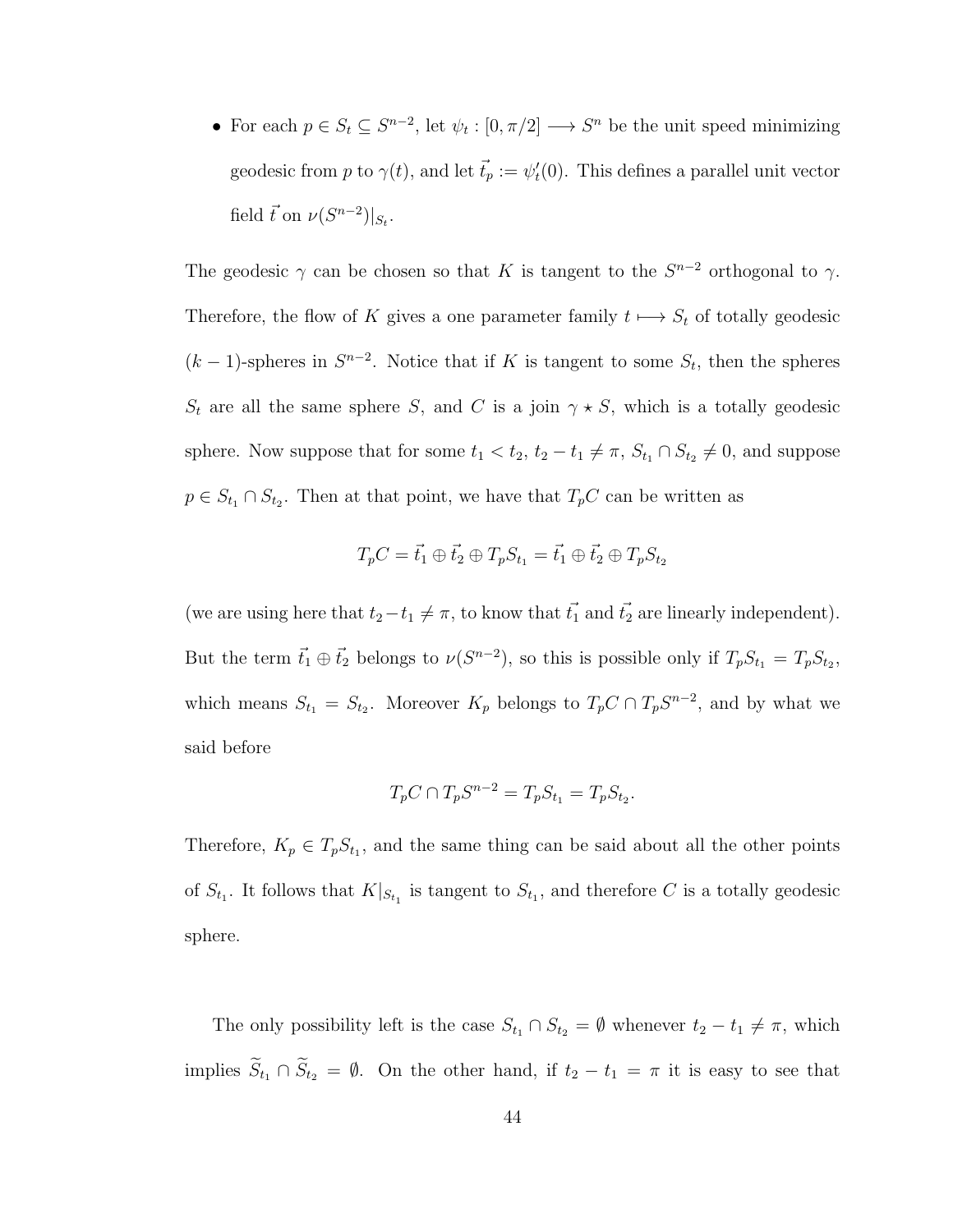$S_{t_1} = S_{t_2}$ . Let

$$
\sigma_t : \widetilde{S}_t \longrightarrow \widetilde{S}_{t+\pi}
$$

be the flow of K at  $t = \pi$ . Then C is diffeomorphic to

$$
S^{k-1}\times_\mathbb{Z} \mathbb{R}
$$

where the generator of Z sends  $(p, t)$  to  $(\sigma_t(p), t + \pi)$ . But this is a contradiction, since C would not even be simply connected.

 $\Box$ 

# 3.4 Constancy properties of A- and S-tensors

In this section, we slightly generalize lemma 4.3.2 of [17].

**Proposition 3.4.1.** Suppose M is a space form with a foliation  $\mathcal{F}$ . Then, in the regular part:

- 1.  $\langle S_X^k A_X Y, A_X Z \rangle$  is a basic function for every basic X, Y, and every  $k \in \mathbb{Z}_{\geq 0}$ .
- 2. If  $S_X$  has all distinct eigenvalues, and eigenvectors  $V_1, \ldots V_n$  then for any  $Y \in \mathfrak{B}_{\mathcal{L}}, \langle A_X Y, V_i \rangle$  is basic for all *i*.

#### Proof of (1).

First of all notice that in constant curvature  $\langle A_XY, A_XZ \rangle$  is basic for every basic vector fields  $X, Y, Z$ . Moreover, notice that if f is a basic function and X is a basic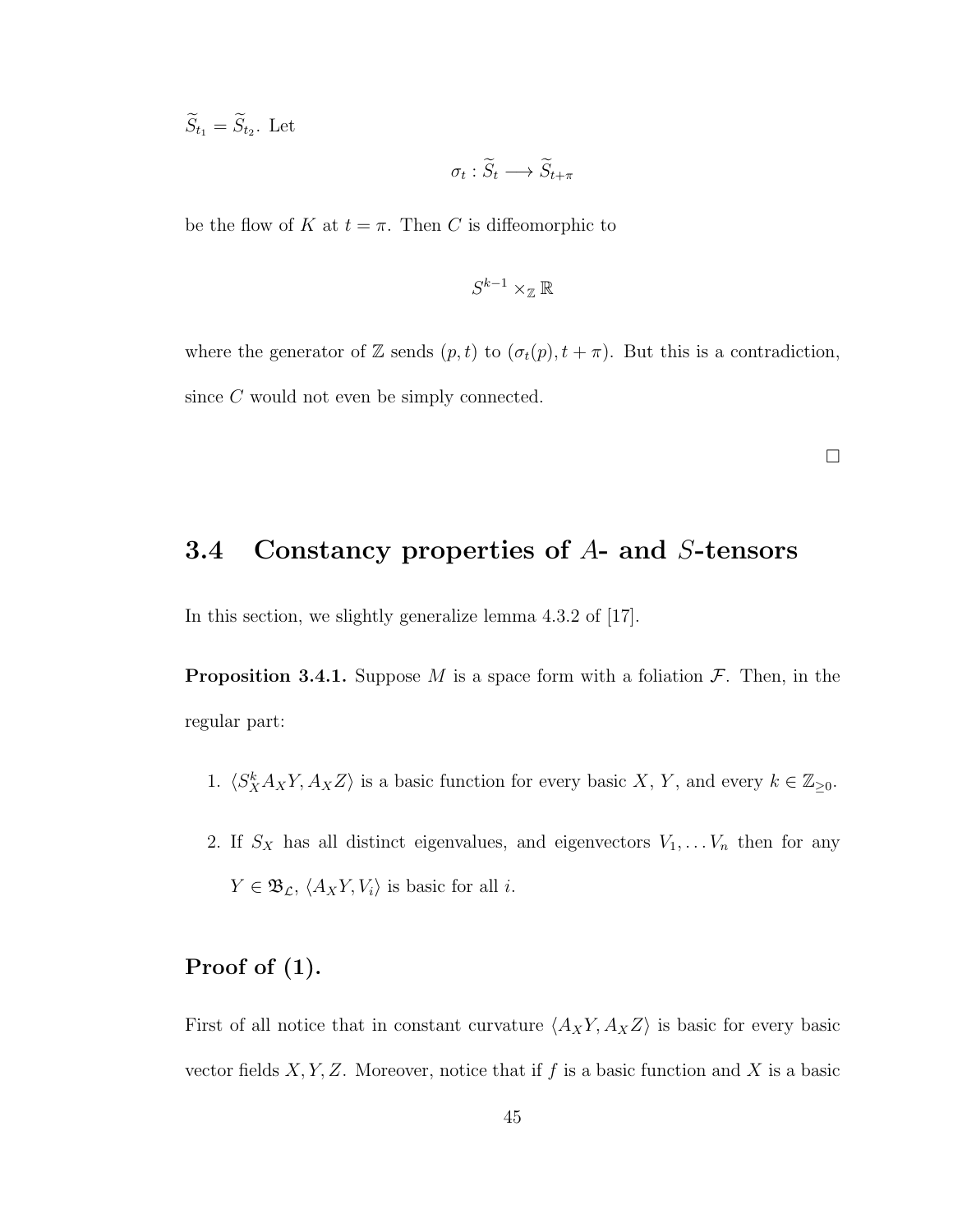vector field then  $X(f)$  is again basic, since for every V vertical vector,

$$
VX(f) = XV(f) + [X, V](f) = 0 + 0 = 0
$$

We now want to prove by induction that  $\langle S_X^k A_X Y, A_X Z \rangle$  is basic, or equivalently that  $A_X^* S_X^k A_X Y$  is a basic vector field. Suppose we know it already up to k (the case  $k = 0$  is true by what we said at the beginning). Then  $\langle S_X^k A_X Y, A_X Z \rangle$  is basic, and so is  $X\langle S_X^k A_X Y, A_X Z \rangle$ . Assume now that  $\nabla_X X = 0$  at a leaf  $\mathcal{L}$ . We can then compute  $X\langle S_X^k A_X Y, A_X Z \rangle$  at  $\mathcal{L}$ :

$$
X\langle S_X^k A_X Y, A_X Z \rangle = \langle \nabla_X \left( S_X^k A_X Y \right), A_X Z \rangle + \langle S_X^k A_X Y, \nabla_X \left( A_X Z \right) \rangle (3.4.1)
$$
  

$$
= \sum_{i=0}^{k-1} \langle S_X^i S_X' S_X^{k-i-1} A_X Y, A_X Z \rangle +
$$
  

$$
+ \langle S_X^k A_X' Y, A_X Z \rangle + \langle S_X^k A_X (\nabla_X^h Y), A_X Z \rangle +
$$
  

$$
+ \langle S_X^k A_X Y, A_X Z \rangle + \langle S_X^k A_X Y, A_X \nabla_X^h Z \rangle
$$

where the notation  $T'$  was means  $\nabla^v_X T$ . In the equation before, the terms  $\langle S^k_X A_X Y, A_X \nabla^h_X Z \rangle$ and  $\langle S_X^k A_X(\nabla_X^h Y), A_X Z \rangle$  are basic because of the induction hypothesis and because  $\nabla_X^h Y$  is basic if  $X, Y$  are. In particular the function

$$
\sum_{i=0}^{k-1} \langle S_X^i S_X' S_X^{k-i-1} A_X Y, A_X Z \rangle + \langle S_X^k A_X' Y, A_X Z \rangle + \langle S_X^k A_X Y, A_X' Z \rangle \tag{3.4.2}
$$

is basic. Also, remember that the following hold ([17], pag. 44 and pag. 149):

$$
A'_{X}Y = 2S_{X}A_{X}Y \qquad (3.4.3)
$$

$$
S'_X V = c||X||^2 V + S_X^2 V - A_X A_X^* V \tag{3.4.4}
$$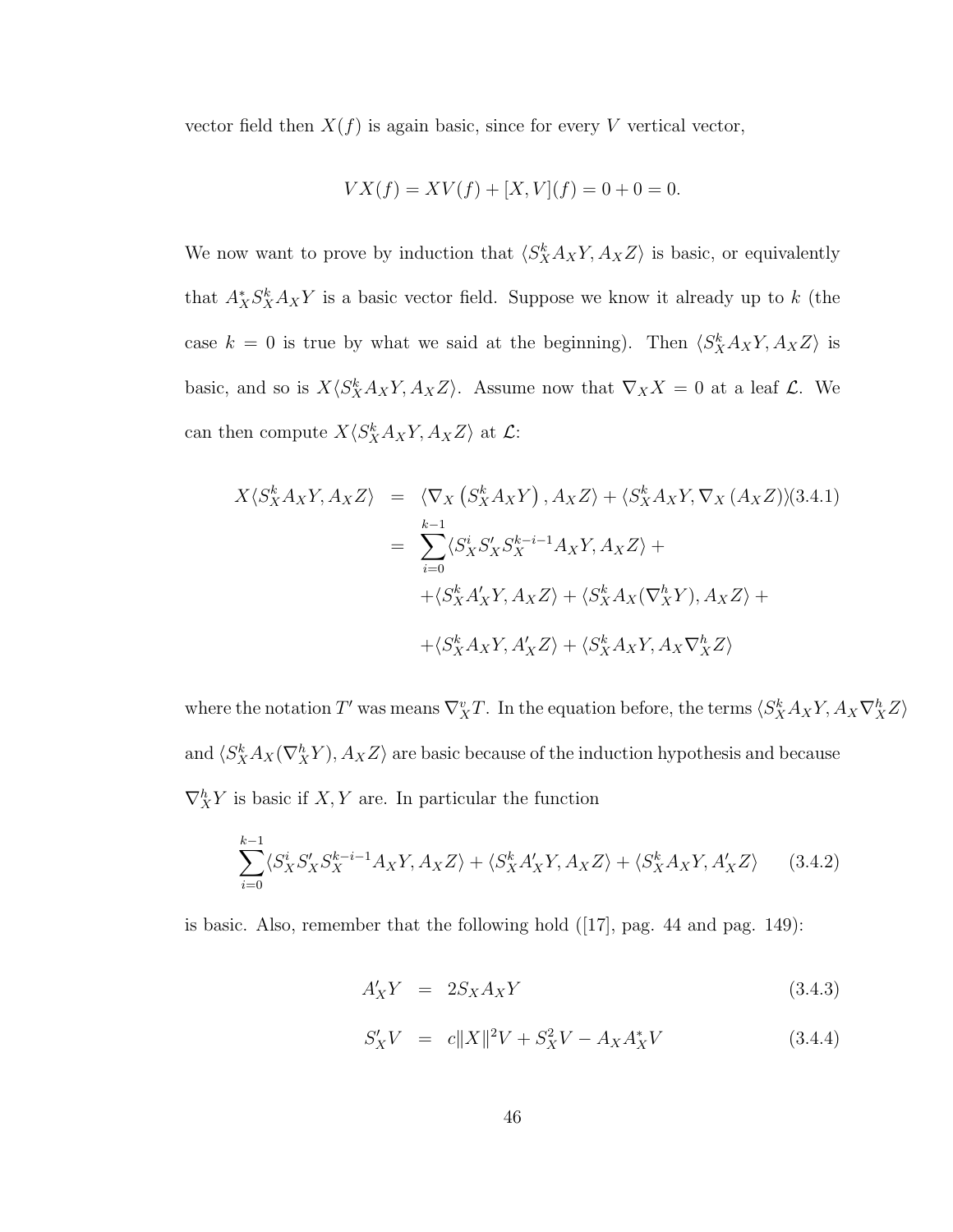Substituting the equations  $(3.4.3)$  and  $(3.4.4)$  into equation  $(3.4.2)$ , we get that

$$
kc\langle S_X^{k-1}A_XY,A_XZ\rangle + (k+2)\langle S_X^{k+1}A_XY,A_XZ\rangle - \sum_{i=0}^{k-1}\langle A_XA_X^*S_X^{k-i-1}A_XY,A_Z\rangle
$$

is basic. The first term is basic by inductive hypothesis, and each term in the sum on the right is basic, since we can write the terms as

$$
\langle A_X^*S_X^{k-i-1}A_XY, A_X^*A_XZ\rangle
$$

that again by inductive hypothesis is the inner product of two basic vectors. In particular, the only remaining term

$$
(k+2)\langle S_X^{k+1}A_XY, A_XZ\rangle
$$

is basic, too.

# Proof of (2).

Write  ${\mathcal A}_XY$  as a linear combination of the eigenvectors of  $S_X$ 

$$
A_X Y = \sum_{i=1}^n a_i V_i
$$

then

$$
S_X^k A_X Y = \sum_{i=1}^n a_i \lambda_i^k V_i
$$

and if we look at a single leaf we get equations

$$
c_k = \langle S_X^k A_X Y, A_X Y \rangle = \sum_{i=1}^n a_i^2 \lambda_i^k \qquad k = 0, \dots, r = \dim \mathcal{L}
$$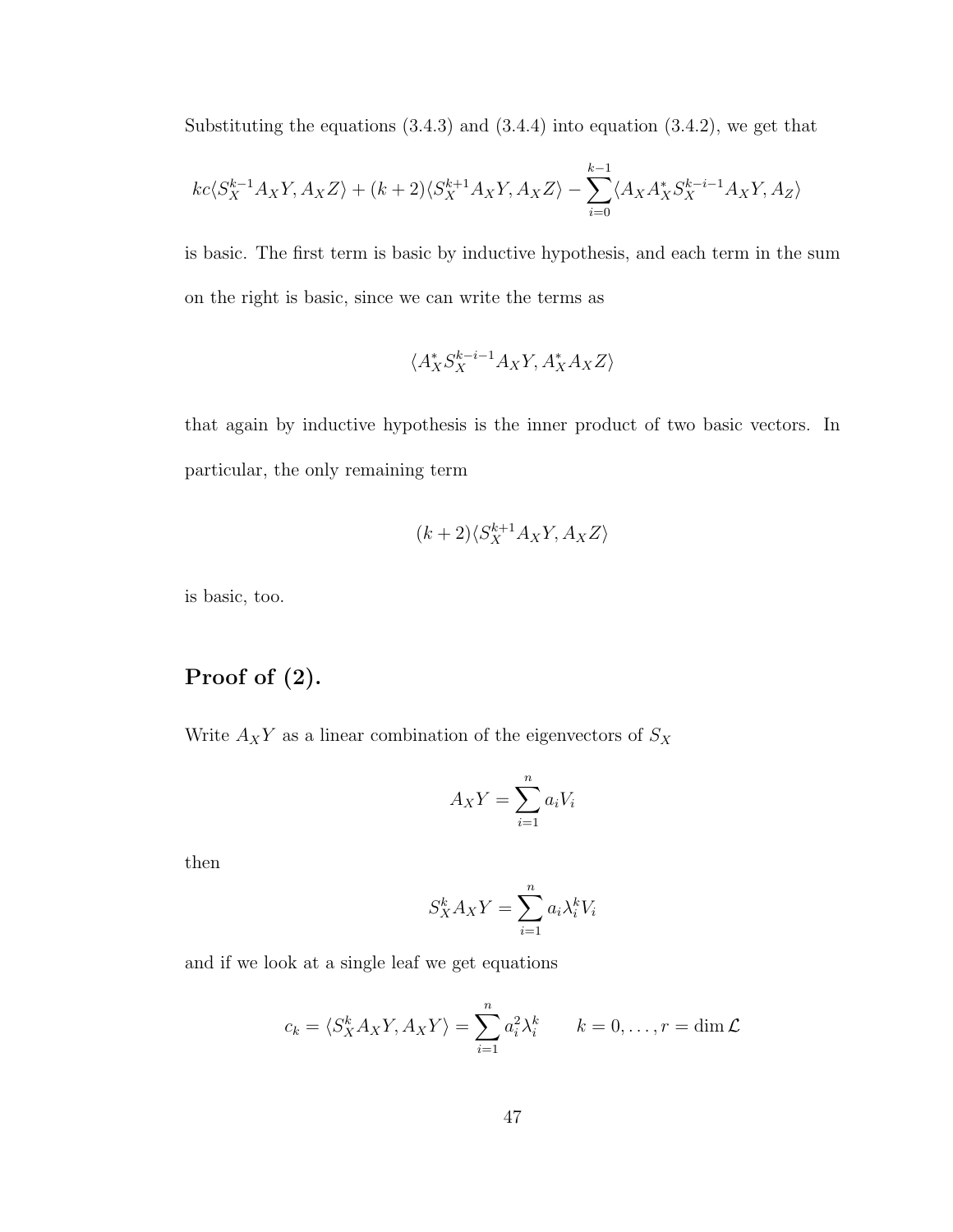And we can write all these equations in matrix form

$$
\begin{pmatrix}\n1 & 1 & \cdots & 1 \\
\lambda_1 & \lambda_2 & \cdots & \lambda_r \\
\vdots & \vdots & \ddots & \vdots \\
\lambda_1^r & \lambda_2^r & \cdots & \lambda_r^r\n\end{pmatrix}\n\cdot\n\begin{pmatrix}\na_1^2 \\
a_2^2 \\
\vdots \\
a_r^2\n\end{pmatrix}\n=\n\begin{pmatrix}\nc_1 \\
c_2 \\
\vdots \\
c_r\n\end{pmatrix}
$$

The matrix on the left is a Vandermonde matrix, and since the eigenvalues are distinct, is invertible. In particular the functions  $a_i^2$  are all constant.

 $\Box$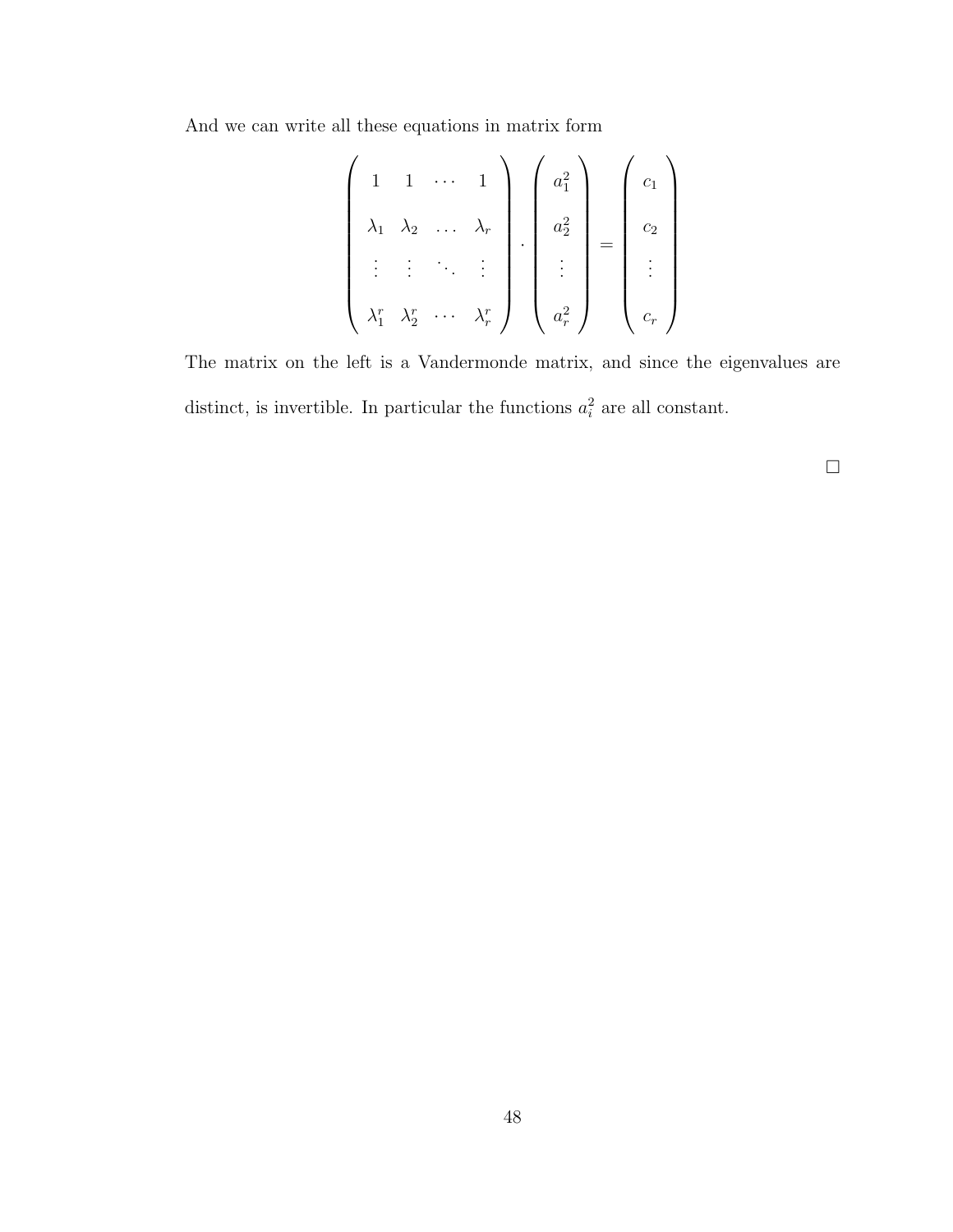# Chapter 4

# Classification of low dimensional SRF in spheres

# 4.1 2-dimensional SRF on spheres

In this section we prove that 2-dimensional foliations are homogeneous. Let  $(S^n, \mathcal{F})$ be a 2-dimensional SRF, which we assume to be without 0-dimensional leaves by Proposition 3.0.11. By Proposition 3.3.5  $\Sigma_1$  is a union of k disjoint totally geodesic spheres. Let S be one such component, and S' be the sphere at distance  $\pi/2$  from S. Both S and S' are saturated by leaves,  $S^n = S \star S'$ , and  $\mathcal{F}|_{S'}$  contains the remaining  $k - 1$  components of  $\Sigma_1$ .

Notice that  $k > 0$  since otherwise F would be regular and 2 dimensional, which is not possible in a sphere. For the same reason,  $k > 1$  otherwise  $\mathcal{F}|_{S'}$  would be regular and 2 dimensional as well. Also, if  $k = 2$  then  $\mathcal{F}|_{S'}$  is 1-dimensional. In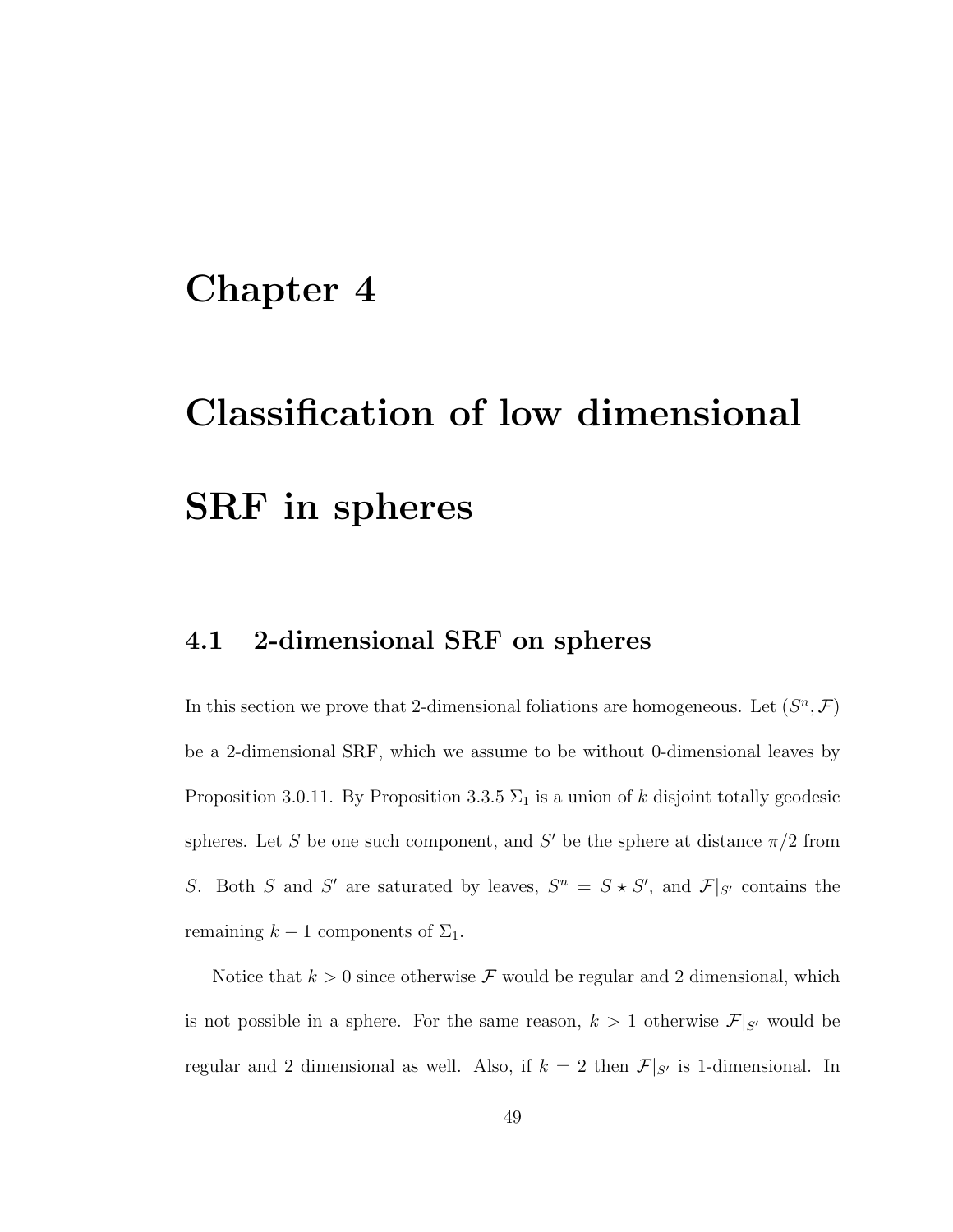fact, if it weren't so, then by replacing  $S'$  with  $S'$  in the discussion above we could write  $S' = S'' \star S'''$ , as a join of spheres where  $\mathcal{F}|_{S''}$  is 1-dimensional, and  $\mathcal{F}|_{S'''}$  is regular and 2-dimensional.

We will now prove the result by induction on  $k$ . More precisely, we will prove the following:

- If  $k = 2$ , then  $(S^n, \mathcal{F}) = (S, \mathcal{F}|_S) * (S', \mathcal{F}|_{S'})$ . Since  $\mathcal{F}|_S$ ,  $\mathcal{F}|_{S'}$  are 1dimensional, they are both homogeneous and hence so is  $\mathcal{F}$ . Moreover, the group acting on  $S^n$  is  $\mathbb{R}^2$ .
- If  $k > 2$  and  $\mathcal{F}|_{S'}$  is homogeneous by the action of  $\mathbb{R}^2$ , so is  $\mathcal{F}$ .

#### Proof of (1).

Any horizontal geodesic from  $S$  to  $S'$  passes through 2-dimensional leaves, and meets 1 dimensional leaves at the endpoints. The rigidity condition as in point (3) of Proposition 3.0.8 are met, and therefore we have the splitting  $\mathcal{F} = \mathcal{F}|_S \star \mathcal{F}|_{S'}$ . Since  $\mathcal{F}|_S$ ,  $\mathcal{F}|_{S'}$  are one dimensional, they are given by orbits of R-actions  $\rho_S$ ,  $\rho_{S'}$ , and therefore F is given by orbits of the  $\mathbb{R}^2$ -action  $\rho_S \times \rho_{S'}$ .

#### Proof of (2).

Let  $\rho : \mathbb{R} \cap S$ ,  $\rho' : \mathbb{R}^2 \cap S'$  be the actions on S and S', respectively. Notice first that since we are assuming that  $k > 2$ , S' contains 2-dimensional leaves. Take  $p \in S$ ,  $p' \in S'$  a regular point, and consider the unit length (horizontal) geodesic  $\gamma$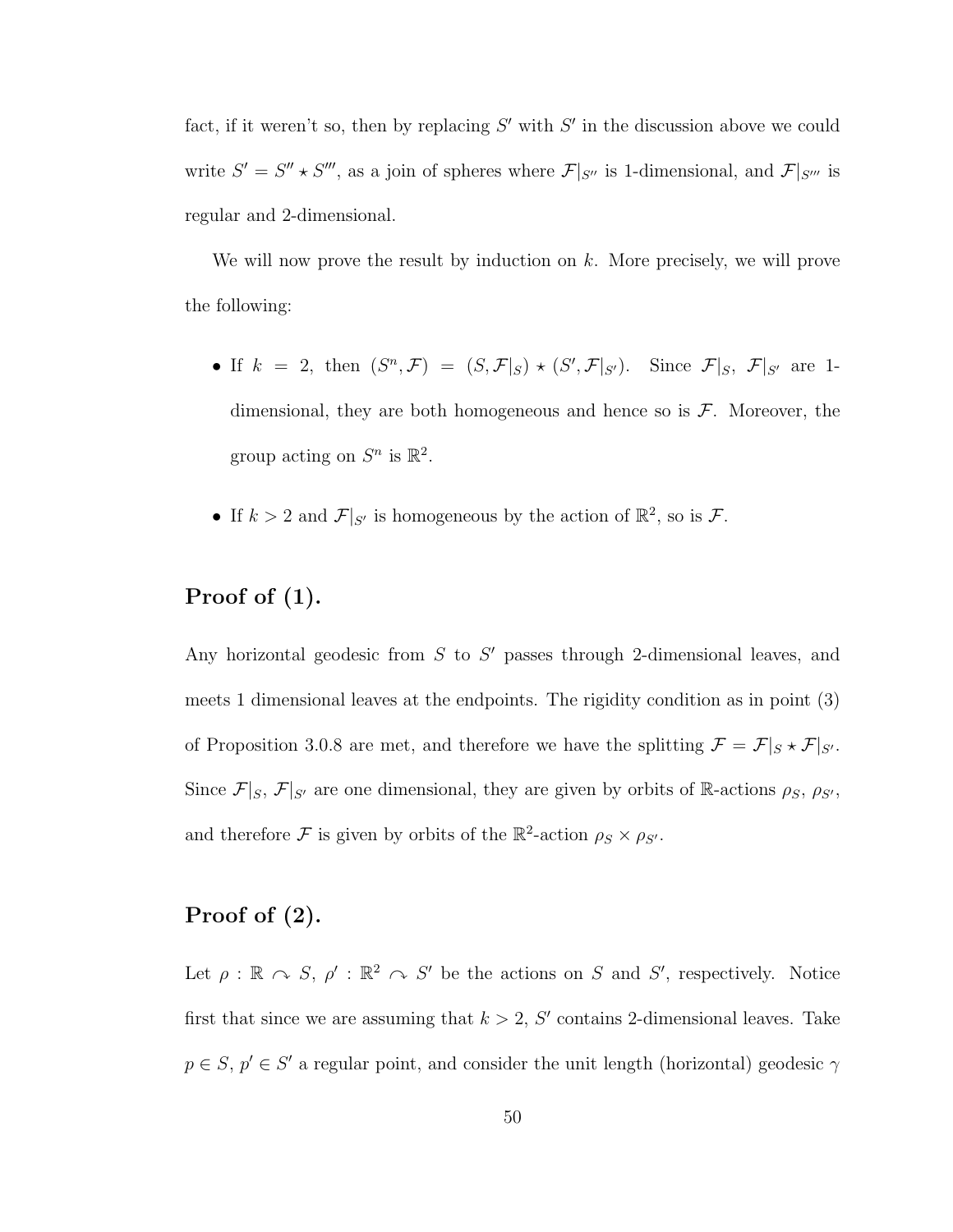from p' to p. Given  $v \in \mathbb{R}^2$  set  $v^* \in V_{p'}$  the action field corresponding to v, at the point  $p'$ . Since  $p'$  is at a regular point, there exists a unique holonomy Jacobi field  $J_v$ along  $\gamma$  such that  $J_v(0) = v^*$ . This Jacobi field is always vertical, and in particular  $J_v(\pi/2) \in \mathcal{V}_p$  is given by some action field w<sup>\*</sup> corresponding to a vector  $w \in \mathbb{R}$ . Consider the map  $\pi : \mathbb{R}^2 \to \mathbb{R}$  given by  $v \mapsto w$  obtained as we just described: this is a linear map, and the (isometric) linear action  $\rho' \oplus \rho \circ \pi : \mathbb{R}^2 \cap S^n$  gives rise to a homogeneous SRF F'. By definition,  $\mathcal{F}|_S = \mathcal{F}'|_S$ ,  $\mathcal{F}|_{S'} = \mathcal{F}'|_{S'}$ , and  $\mathcal{F}|_{\gamma} = \mathcal{F}'|_{\gamma}$ . We want to show that  $\mathcal{F} = \mathcal{F}'$ , which will prove that  $\mathcal F$  is homogeneous. The way we want to prove this is by showing that both foliations  $\mathcal{F}, \mathcal{F}'$  are determined by their restrictions on S, S' and  $\gamma$ . It is enough to show that F is uniquely determined by its restrictions as just said.

First of all, F is uniquely determined on  $C_{\theta} = \cos(\theta)\mathcal{L}_{p'} + \sin(\theta)\mathcal{L}_p$ , for any fixed  $\theta$ . In fact,  $C_{\theta}$  is isometric to  $\mathcal{L}_{p'} \times \mathcal{L}_p$  and hence is flat (both  $\mathcal{L}_p$  and  $\mathcal{L}_{p'}$ are flat). Furthermore,  $C_{\theta}$  is 3-dimensional, and it is saturated by 2-dimensional flat leaves. Lifting  $\mathcal F$  to  $\widetilde{\mathcal F}$  in the universal cover  $\widetilde{C}_{\theta} = \mathbb{R}^3$ ,  $\widetilde{\mathcal F}$  is a foliation by parallel planes and therefore it is uniquely determined by the vertical space at a single point. Then the same is true for  $\mathcal{F}|_{C_{\theta}}$ , which is determined by the vertical space  $\mathcal{V}_{\cos(\theta)p'+\sin(\theta)p} = \mathcal{V}_{\gamma(\theta)}$ .

Now consider any other point  $\bar{q} = \cos(\sigma)q' + \sin(\sigma)q$ , where  $q' \in S'$  is again regular, and  $q \in S$ . Again, set  $C'_{\sigma} = \cos(\sigma) \mathcal{L}_{q'} + \sin(\sigma) \mathcal{L}_{q}$ , which is 3-dimensional and is saturated by 2-dimensional leaves.

Let c be the minimizing geodesic between  $\bar{q}$  and  $C_{\theta}$ , and  $\bar{p}$  be the end point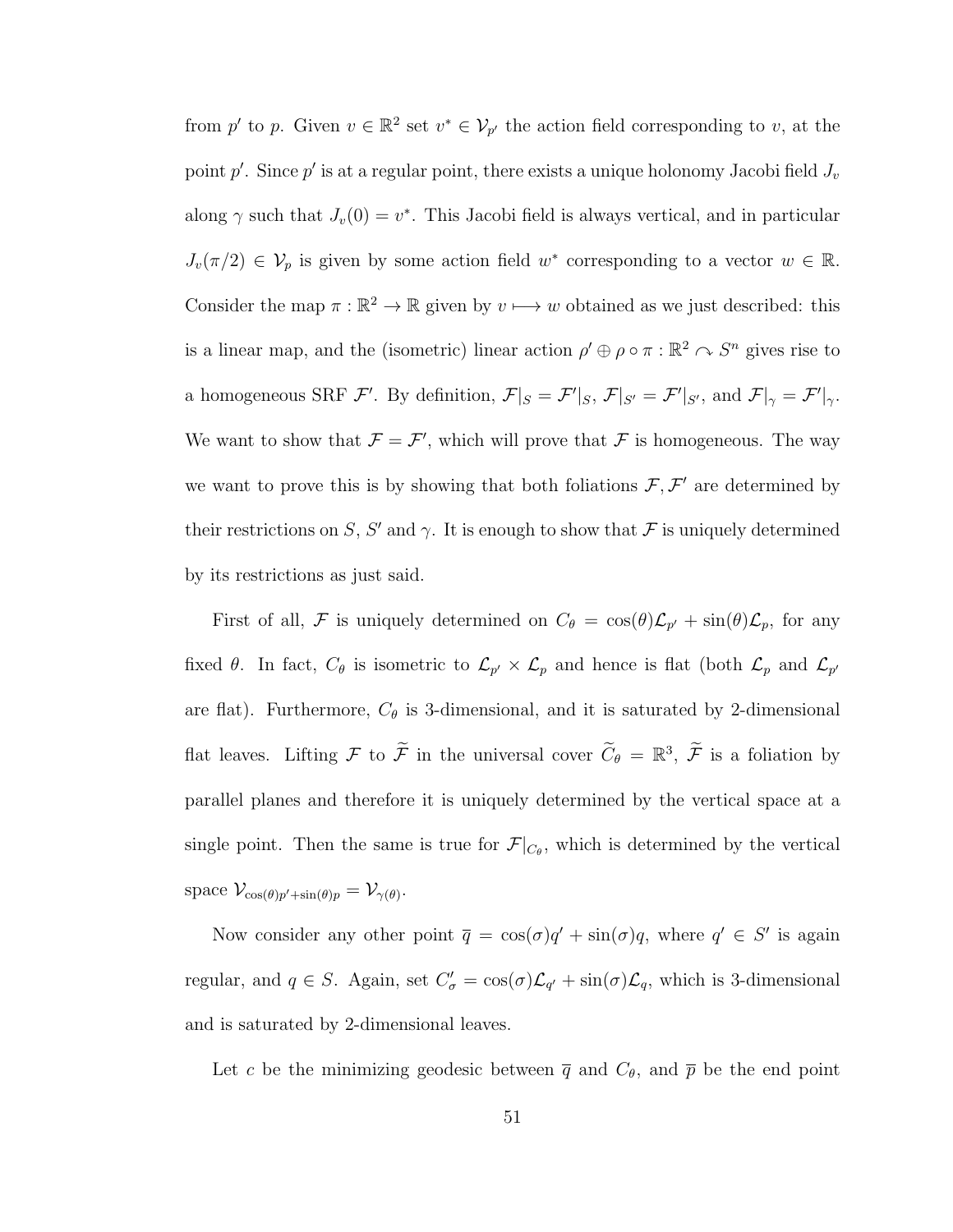of c. Then there is a neighborhood U of  $\bar{p}$  in  $\mathcal{L}_{\bar{p}}$  such that  $f(x) = dist(U, x)$  is regular around  $\bar{q}$ , and the level sets of f give rise to a codimension 1 foliation in  $C'_{\sigma}$ . By definition of SRF this foliation coincides with  $\mathcal F$  around  $\overline q$ , and therefore  $\mathcal F$ is determined on an open dense set of  $S<sup>n</sup>$ . In particular,  $\mathcal{F} = \mathcal{F}'$  on an open dense set of  $S<sup>n</sup>$ , and by Lemma 4.4 of [21] they coincide everywhere.

 $\Box$ 

# 4.2 3-dimensional SRF on spheres: subcases

Let  $(S<sup>n</sup>, F)$  a SRF with 3-dimensional regular leaves and no 0-dimensional leaf. If p is a point of a regular leaf  $\mathcal{L}$ , we can subdivide  $\mathcal{H}_p$  into

$$
\mathcal{H}_p = \mathcal{H}_{0,p} \cup \mathcal{H}_{1,p} \cup \mathcal{H}_{2,p} \cup \mathcal{H}_{3,p} \qquad \text{where} \quad \mathcal{H}_{i,p} := \left\{ x \in \mathcal{H}_p \mid \text{rank}(A_x) = i \right\}
$$

Notice that if X is a basic vector field on some open set U, and  $p, q \in U$  belong to the same leaf, then  $X_p \in \mathcal{H}_{i,p}$  iff  $X_q \in \mathcal{H}_{i,q}$ . Therefore, the decomposition of  $\mathcal{H}_p$ only depends on the leaf, and not on the specific point.

The discussion about 3-dimensional foliations will be divided into 5 cases:

I. There exists a point p and some  $x \in \mathcal{H}_{0,p}$ , such that  $S_x$  has 3 different eigenvalues.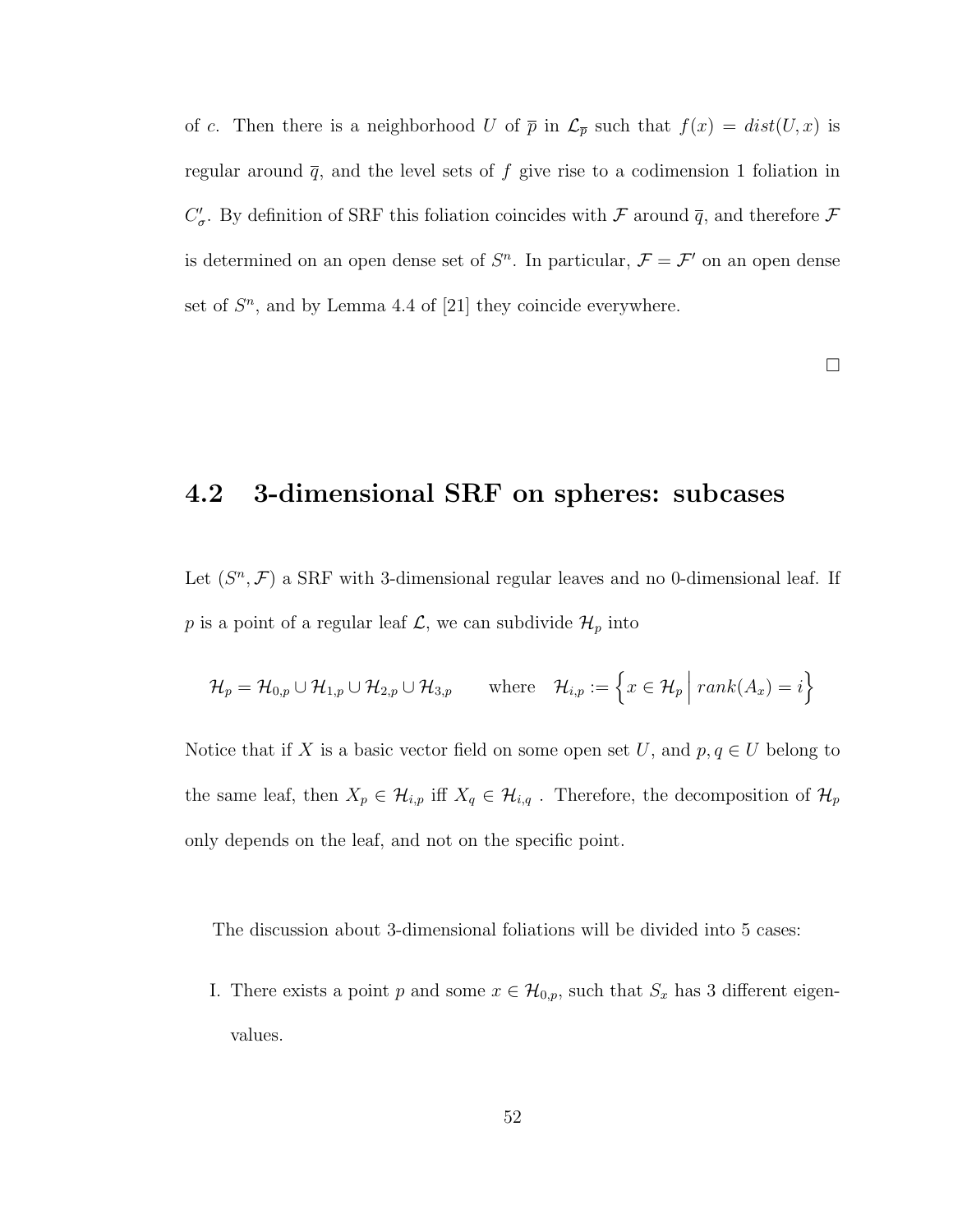- II. There exists a point p and some  $x \in \mathcal{H}_{0,p}$ , such that  $S_x$  has 2 different eigenvalues.
- III. For some point  $p, \mathcal{H}_{0,p} = \emptyset, \mathcal{H}_{1,p}, \mathcal{H}_{2,p} \neq \emptyset$ .
- IV. For every regular point  $p, \mathcal{H}_{0,p} = \mathcal{H}_{1,p} = \emptyset$ .
- V. For every regular point  $p, \mathcal{H}_{0,p} = \mathcal{H}_{2,p} = \emptyset$ .

Proposition 4.2.1. There are no other cases to study.

**Proof.** First of all, notice that if there is any horizontal vector x such that  $A_x$ has rank 3, then this foliation is *substantial* and therefore homogeneous by the work of Grove and Gromoll [16]. We can then suppose that for every horizontal vector  $x$ ,  $A_x$  has rank at most 2. Cases I and II cover all the possible cases in which sone x ha rank 0, since we cannot have an x such that  $A_x = 0$  and  $S_x$  has 1 eigenvalue  $\lambda$ . In fact, if this happened, then by lemma 3.0.6 the geodesic  $\exp(tx)$  would meet a 0-dimensional singular leaf at time  $t = 1/tan(\lambda)$ , which contradicts the assumption of having no 0-dimensional leaves.

Suppose now that every  $A_x$  has rank 1 or 2, and take a regular point p. If we are not in case III, then either every  $A_x$ ,  $x \in \mathcal{H}_p$  has rank 1, or every  $A_x$ ,  $x \in \mathcal{H}_p$ has rank 2. Suppose they all have rank 1, and take a horizontal geodesic  $\gamma$  from p to any other regular point  $q$ . By the formula

$$
(\nabla_x^v A)_x y = 2S_x A_x y
$$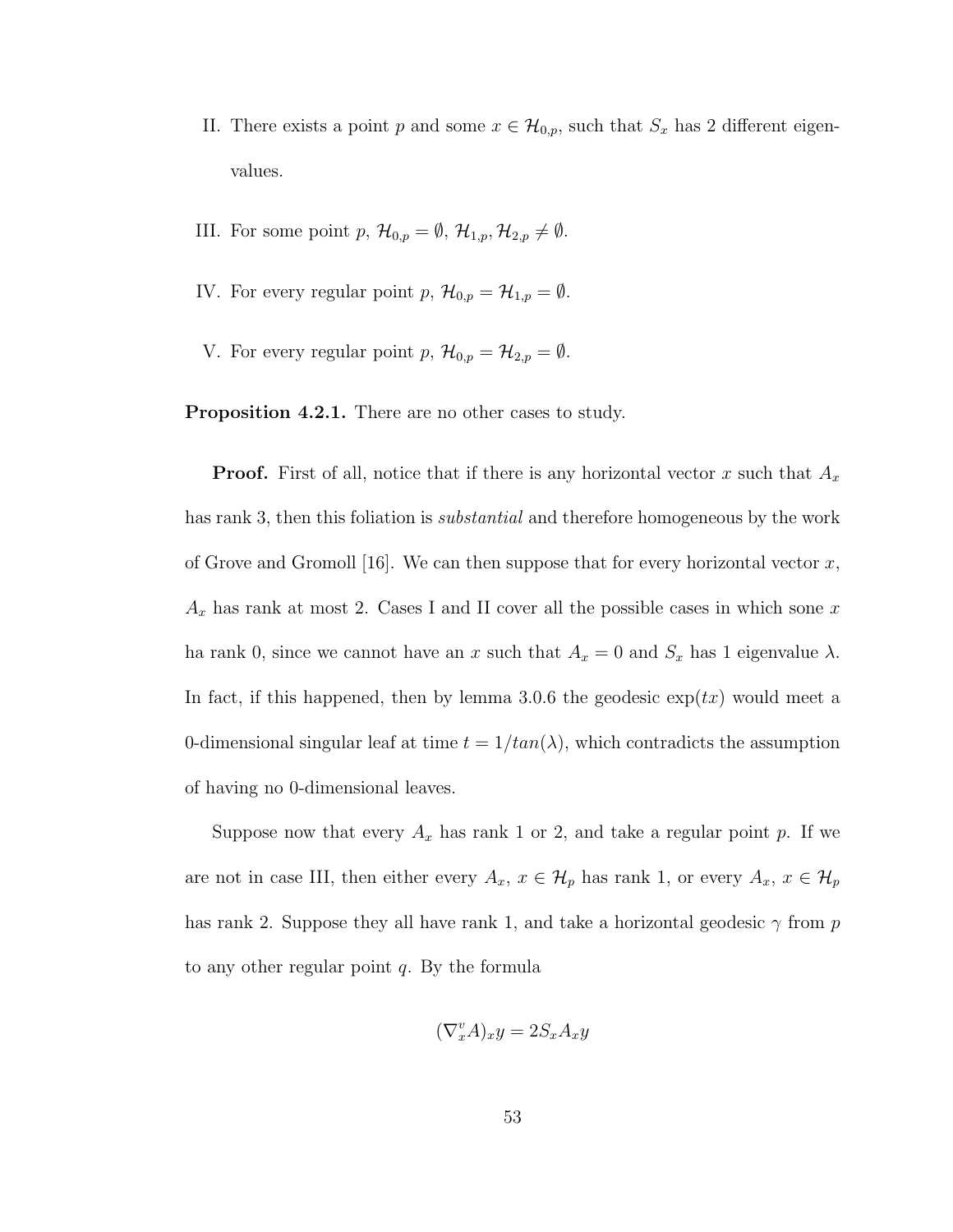(see [16], page 149) the rank of  $A_{\gamma'(t)}$  is constant, therefore rk  $(A_{\gamma'(1)}) = \text{rk}(A_{\gamma'(0)}) =$ 1. In particular there exists a vector  $\gamma'(1) \in \mathcal{H}_q$  whose corresponding O'Neill tensor has rank 1. We then have two possibilities:

- There exists another point  $q$  that falls in case III.
- For every point in the regular stratum  $\mathcal{H} = \mathcal{H}_1$ , and this corresponds to case V.

 $\Box$ 

#### 4.3 3-dimensional SRF on spheres: case I

Suppose there is a regular leaf  $\mathcal{L}_0$  along which we have a basic vector field X which is parallel (meaning  $A_X^* = 0$ ), and such that  $S_X$  has 3 different eigenvalues  $\lambda_i$ ,  $i =$ 1, 2, 3. Let  $E_i$ ,  $i = 1, 2, 3$  be the eigendistributions. Because of the Codazzi equation, these distributions are autoparallel, and hence integrable and totally geodesic. In fact, let  $V_1, V_2 \in E_i$  and  $W \in E_j$  with  $i \neq j$ . Then by the Codazzi equation:

$$
\langle (\nabla_W S)_X V_1, V_2 \rangle = \langle (\nabla_{V_1} S)_X W, V_2 \rangle
$$

The left hand side is equal to

$$
\langle \nabla_W(S_XV_1), V_2 \rangle - \langle S_X \nabla_W V_1, V_2 \rangle = \lambda_i \langle \nabla_W V_1, V_2 \rangle - \lambda_i \langle \nabla_W V_1, V_2 \rangle = 0
$$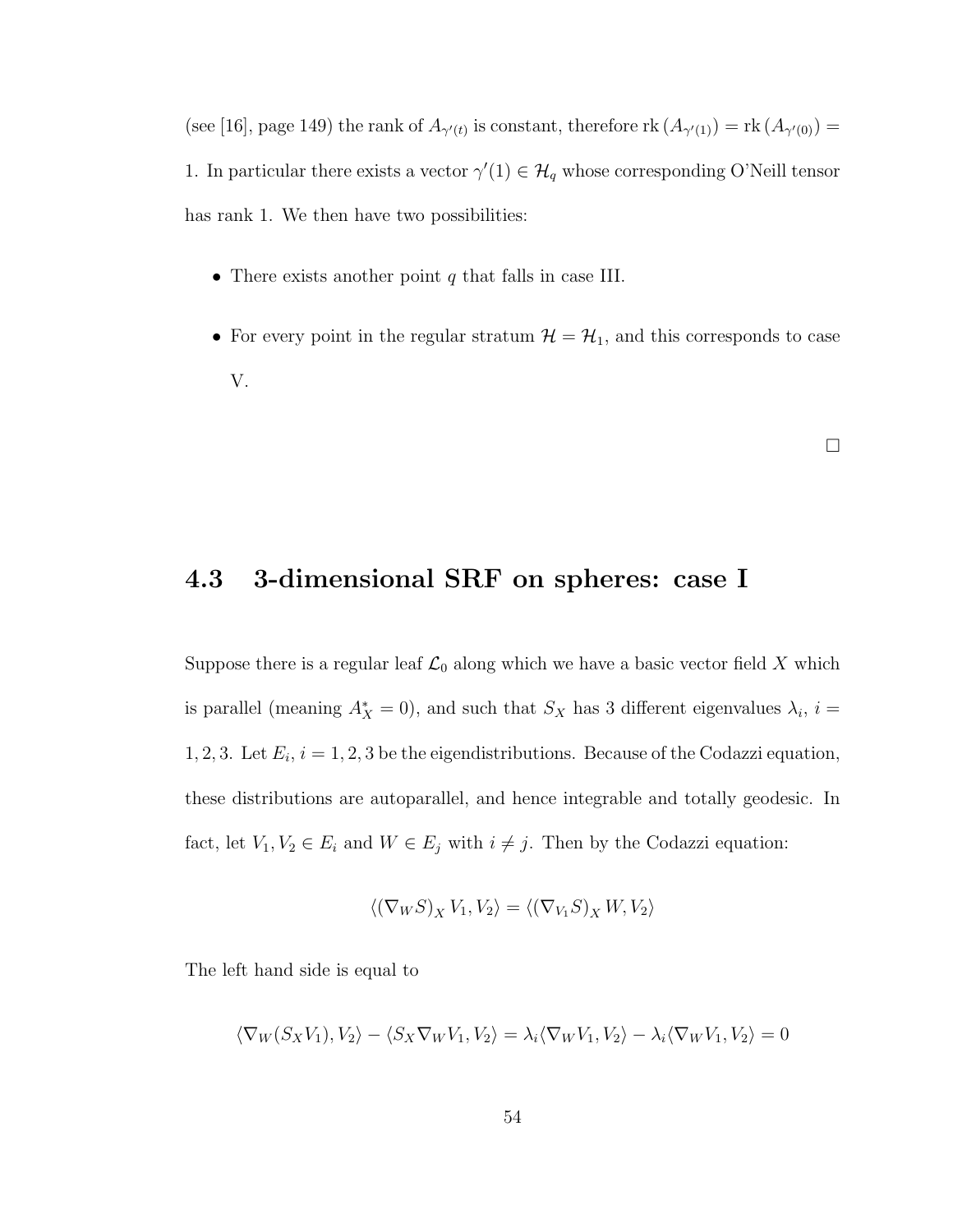The right hand side is equal to

$$
\langle \nabla_{V_1}(S_X W), V_2 \rangle - \langle S_X \nabla_{V_1} W, V_2 \rangle = \lambda_j \langle \nabla_{V_1} W, V_2 \rangle - \lambda_i \langle \nabla_{V_1} W, V_2 \rangle
$$
  
=  $(\lambda_i - \lambda_j) \langle W, \nabla_{V_1} V_2 \rangle$ 

Therefore  $(\lambda_i - \lambda_j) \langle W, \nabla_{V_1} V_2 \rangle = 0$ , and since  $\lambda_i \neq \lambda_j$  we obtain  $\nabla_{V_1} V_2 \perp E_j$ . Since  $E_j$  was chosen arbitrarily,  $\nabla_{V_1} V_2 \in E_i$ .

Since our eigendistributions are 1-dimensional, we can locally find vertical vector fields  $V_i$ ,  $i = 1, 2, 3$ , such that:

- $\bullet \ \langle V_i, V_j \rangle = \delta_{ij}.$
- $\nabla_{V_i}^{\mathcal{L}} V_i = 0.$
- $S_X V_i = \lambda_i V_i$ .

Where  $\nabla^{\mathcal{L}}$  denotes the Levi-Civita connection on  $\mathcal{L}$ .

Call  $\mathcal E$  the vector space generated by the vector fields  $V_i$ .

We will now prove that  $\mathcal E$  satisfies the conditions of Theorem 2.5.3, thus proving that the foliation is homogeneous. The proof will proceed through the following steps:

- 1. The  $V_i$  defined above are eigenvalues for any shape operator of basic fields, and in particular  $S_X \mathcal{E} = \mathcal{E}$  for any basic X.
- 2.  $\mathcal{E}$  is preserved under the usual Lie Brackets, and in particular is a (finite dimensional) Lie algebra.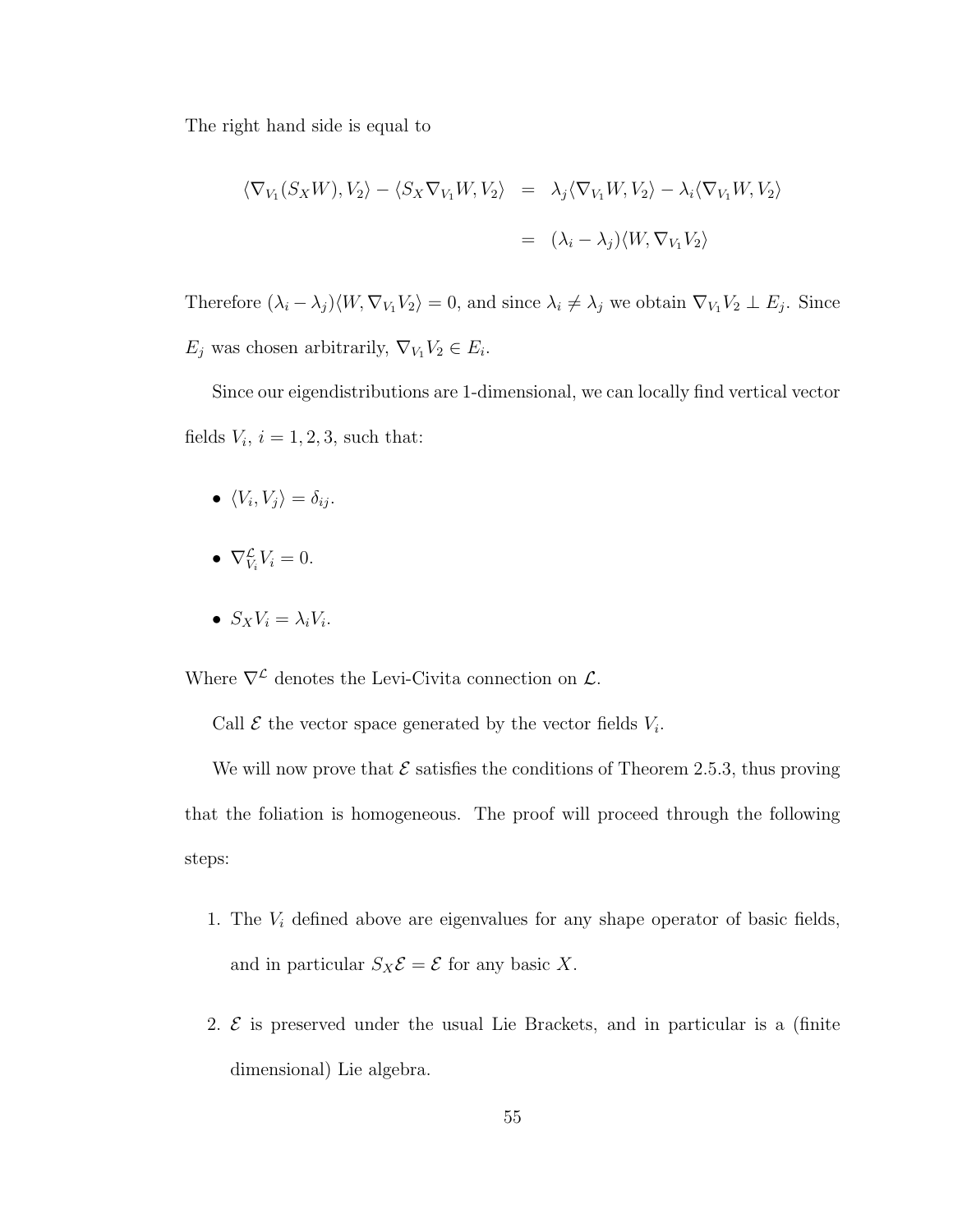3.  $A_X Y \in \mathcal{E}$  for any basic  $X, Y$ .

#### Proof of (1).

We use the Ricci equation

$$
\langle \nabla_U^h \nabla_V^h X - \nabla_V^h \nabla_U^h X - \nabla_{[U,V]}^h X, Y \rangle = \langle [S_X, S_Y] U, V \rangle
$$

where again  $A_X^* = 0$ . All the three terms on the left hand side are zero: in fact, if V is any vertical vector field,  $\nabla_V^h X = \nabla_X^h V = -A_X^* V = 0$ . Therefore  $[S_X, S_Y] = 0$ for every Y and since  $S_X$  has 3 different eigenvalues then the  $V_i$  defined above are eigenvalues for any shape operator. In particular we have functions  $\lambda_i: \mathcal{H}_p \to \mathbb{R}$ such that

$$
S_Y V_i = \lambda_i(Y) V_i.
$$

Of course  $\lambda_i = \lambda_i(X)$ . This tells us that the vectors  $B(V_i, V_i)$  are basic, that  $B(V_i, V_j) = 0$ , and that the curvatures  $k_{ij} = sec(V_i, V_j)$  are constant.

# Proof of (2).

Notice that

$$
\langle \nabla_{V_i}^{\mathcal{L}} V_j, V_i \rangle = - \langle V_j, \nabla_{V_i}^{\mathcal{L}} V_i \rangle = 0
$$
  

$$
\langle \nabla_{V_i}^{\mathcal{L}} V_j, V_j \rangle = V_i \left( -\frac{1}{2} ||V_j||^2 \right) = 0
$$

so  $\nabla_{V_i}^{\mathcal{L}} V_j$  is either 0 if  $i = j$ , or is a multiple of  $V_k$ , where k is the third possible index

$$
\nabla_{V_i}^{\mathcal{L}} V_j = f_{ij} V_k
$$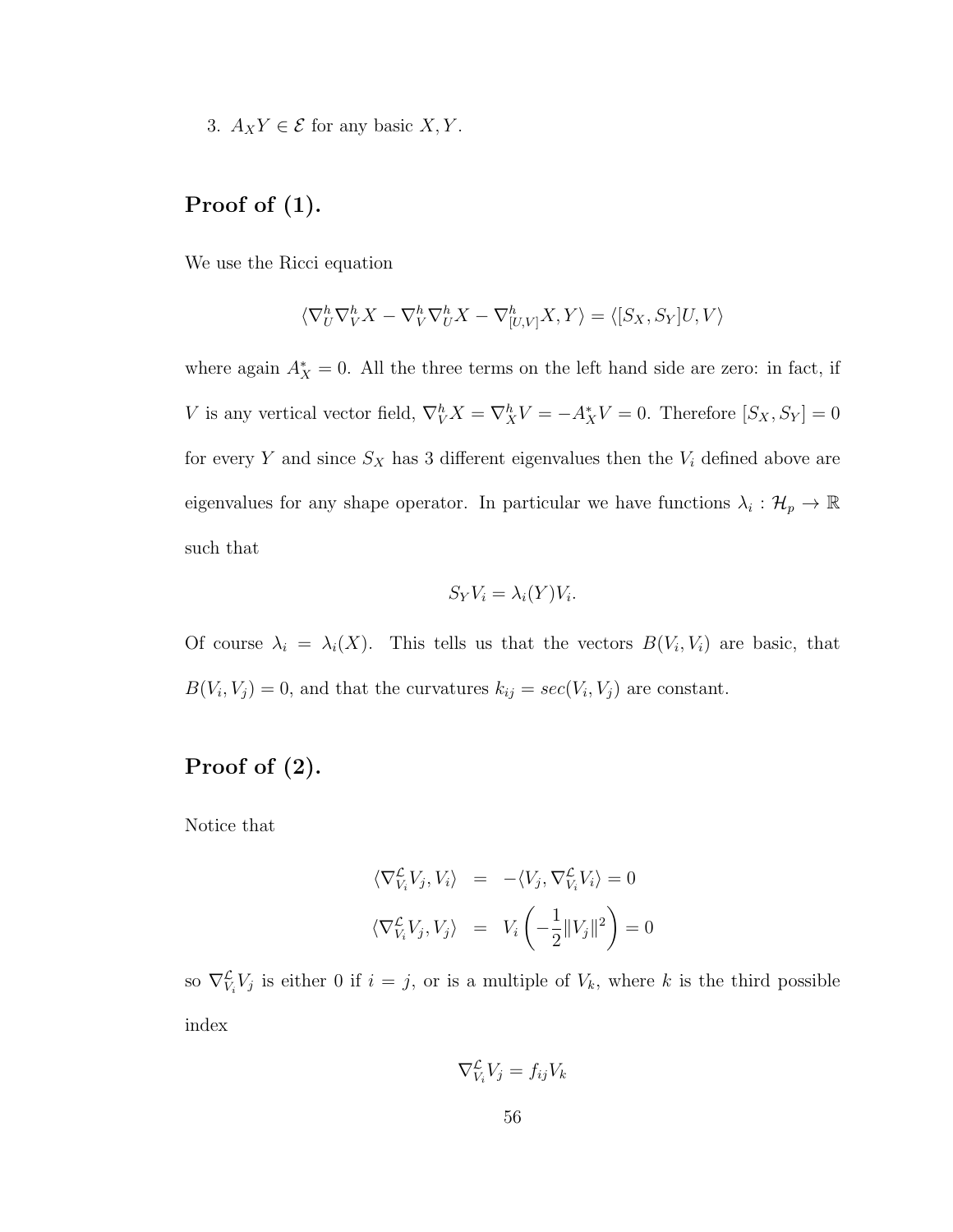Deriving the equation  $\langle V_i, V_j \rangle = \delta_{ij}$  we obtain

$$
0 = V_k \langle V_i, V_j \rangle = \langle \nabla^{\mathcal{L}}_{V_k} V_i, V_j \rangle + \langle V_i, \nabla^{\mathcal{L}}_{V_k} V_j \rangle = f_{ki} + f_{kj} \tag{4.3.1}
$$

that means  $f_{12} = -f_{13}$ ,  $f_{23} = -f_{21}$ ,  $f_{31} = -f_{32}$ . Now consider the equation

$$
f_{ij}f_{ji} = \langle \nabla^{\mathcal{L}}_{V_i} V_j, \nabla^{\mathcal{L}}_{V_j} V_i \rangle =
$$
  
\n
$$
= -\langle \nabla^{\mathcal{L}}_{V_j} \nabla^{\mathcal{L}}_{V_i} V_j, V_i \rangle
$$
  
\n
$$
= -\langle R^{\mathcal{L}}(V_j, V_i) V_j, V_i \rangle - \langle \nabla^{\mathcal{L}}_{V_i} \nabla^{\mathcal{L}}_{V_j} V_j, V_i \rangle - \langle \nabla^{\mathcal{L}}_{[V_j, V_i]} V_j, V_i \rangle
$$
  
\n
$$
= k_{ij} - (f_{ji} - f_{ij}) \langle \nabla^{\mathcal{L}}_{V_k} V_j, V_i \rangle
$$
  
\n
$$
= k_{ij} + (f_{ij} - f_{ji}) f_{kj}
$$

Together with the equivalences among the functions  $f_{ij}$  found above, we get

$$
-f_{12}f_{23} = k_{12} - f_{31}(f_{12} + f_{23})
$$

$$
-f_{23}f_{31} = k_{23} - f_{12}(f_{23} + f_{31})
$$

$$
-f_{31}f_{12} = k_{31} - f_{23}(f_{12} + f_{23})
$$

If we denote  $b_1 = f_{31}f_{12}, b_2 = f_{12}f_{23}, b_3 = f_{23}f_{31}$ , then the system above becomes a system of linear equations in the indeterminates  $b_i$ , which has a unique (constant!) solution. From this, it follows immediately that the  $f_{ij}^2 = \frac{b_i b_j}{b_k}$  $\frac{b_i b_j}{b_k}$  are constant, and span  $\{V_1, V_2, V_3\}$  is a 3-dimensional Lie algebra.

#### Proof of (3).

We know that  $S_X$  has 3 different eigenvalues for the special  $X$ , and in particular there are 3 different eigenvalues for almost all basic vector fields on  $\mathcal{L}$ . Also, the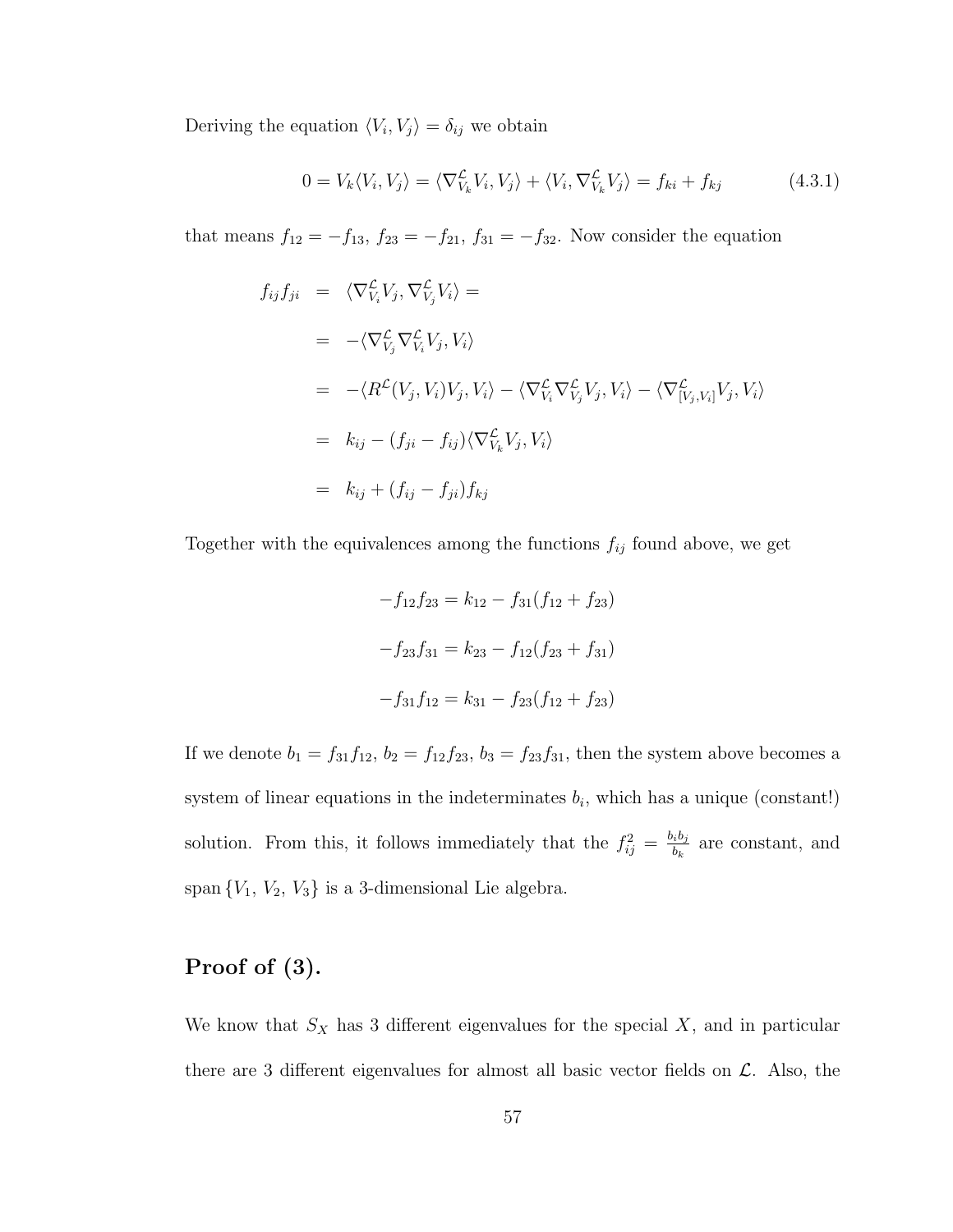eigenvectors are  $V_1, V_2, V_3$  defined before. Then by Proposition 3.4.1 the inner product  $\langle A_Z Y, V_i \rangle$ ,  $i = 1, 2, 3$ , is constant for all basic Y and all basic Z with 3 eigenvalues. In particular,  $A_Z^* V_i \in \mathfrak{B}_{\mathcal{L}}$ , and therefore  $A_Z \mathcal{E} \subseteq \mathfrak{B}_{\mathcal{L}}$ . By continuity,  $A_Z \mathcal{E} \subseteq \mathfrak{B}_{\mathcal{L}}$  for all basic Z.

 $\Box$ 

# 4.4 3-dimensional SRF on spheres: case II

In this section we suppose we are in case II, i.e. there is a leaf  $\mathcal{L}_0$ , with a horizontal vector  $x \in \mathcal{H}_p$ ,  $p \in \mathcal{L}_0$  such that  $A_x^* = 0$  and  $S_x$  has 2 different eigenvalues.

Again we want to prove that  $\mathcal F$  is homogeneous. The strategy will be the following:

- 1. We prove that there exists a global Killing vector field that preserves the foliation, whose flow has a nonempty fixed point set  $N$ , and  $N$  is a totally geodesic sphere  $S^k \subseteq S^n$ .
- 2. We show that  $N = S^k$  is preserved by the foliation, and therefore the orthogonal sphere  $S^{n-k-1}$  is preserved as well.
- 3. If  $\mathcal{F}|_N$  has 1-dimensional leaves, we show that we can reduce orselves to case I.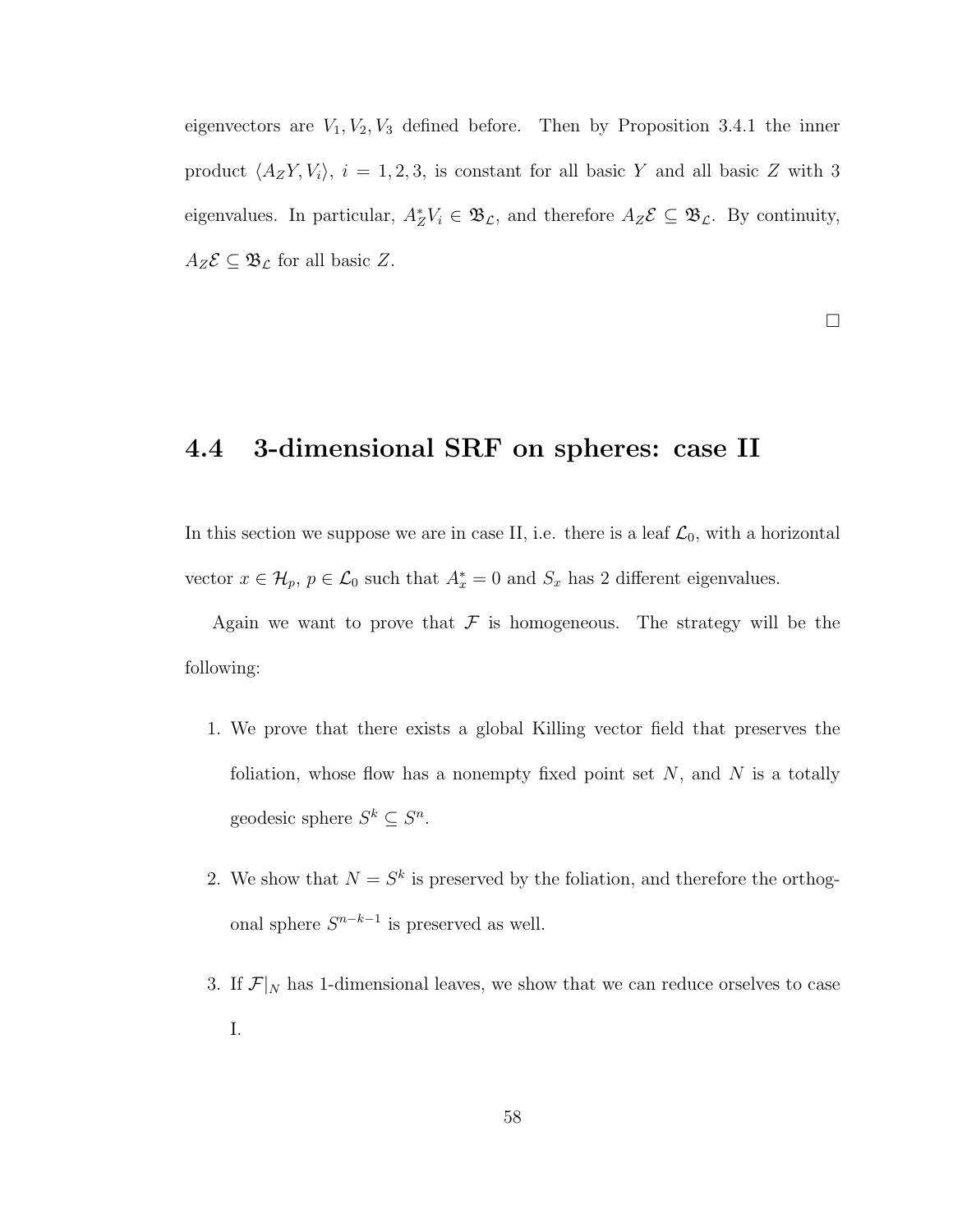4. If  $\mathcal{F}|_N$  has no 1-dimensional leaves, we prove that  $N = S^2$  with  $\mathcal{F}|_N$  consisting of only one leaf, and the foliation splits as  $(S^{n-k-1}, \mathcal{F}_1) \star (S_2, \mathcal{F}|_N)$ 

#### Proof of (1).

Let X be the basic vector field such that  $X_p = x$ , let  $\lambda_1$ ,  $\lambda_2$  the different eigenvalues of  $S_X$ , and let  $E_1, E_2$  be the corresponding eigen-distributions, such that dim  $E_i = i$ . Locally around a point  $q$ , let W be an unit length vector field spanning  $E_1$ , and  $V_1, V_2$  an orthonormal frame of  $E_2$ . We already know (cfr. for example [9], remark 1.3) that the eigen-distributions are parallel and the following equations hold:

$$
\nabla^{\mathcal{L}}_{W}W = 0, \quad \nabla^{\mathcal{L}}_{W}V_{i} = 0. \tag{4.4.1}
$$

Notice that along  $\gamma(t) := \exp_p tX$ , the Jacobi field with initial value W will have a zero when meeting a 2 dimensional leaf  $\mathcal{L}_2$  at distance  $d_1 = 1/\tan \lambda_1$ . Similarly the holonomy Jacobi fields with initial values in  $E_2$  will have a zero when meeting a one dimensional leaf  $\mathcal{L}_1$  at distance  $d_2 = 1/\tan \lambda_2$ .

From the Ricci equation,  $W$  is an eigenvalue of every shape operator. Moreover, since W is the unique eigenvector of its eigenvalue, by lemma 3.4.1  $\langle A_X Y, W \rangle$  is constant for all basic  $X, Y$ , and in particular  $A_X^*W$  is basic for all basic X. As in the proof of the Homogeneity Theorem 2.5.3, we argue that  $W$  is the restriction to  $\mathcal{L}_0$  of a global Killing field on  $S^n$ . In fact, let  $\phi^t$  be the flow of W for time t: because of the equations 4.4.1, we know that W is a Killing field along  $\mathcal{L}_0$ , and  $\phi^t$ is an isometry. Moreover W commutes with  $V_1, V_2$  and thus  $\phi_*^t V_i = V_i \circ \phi^t$ . Finally,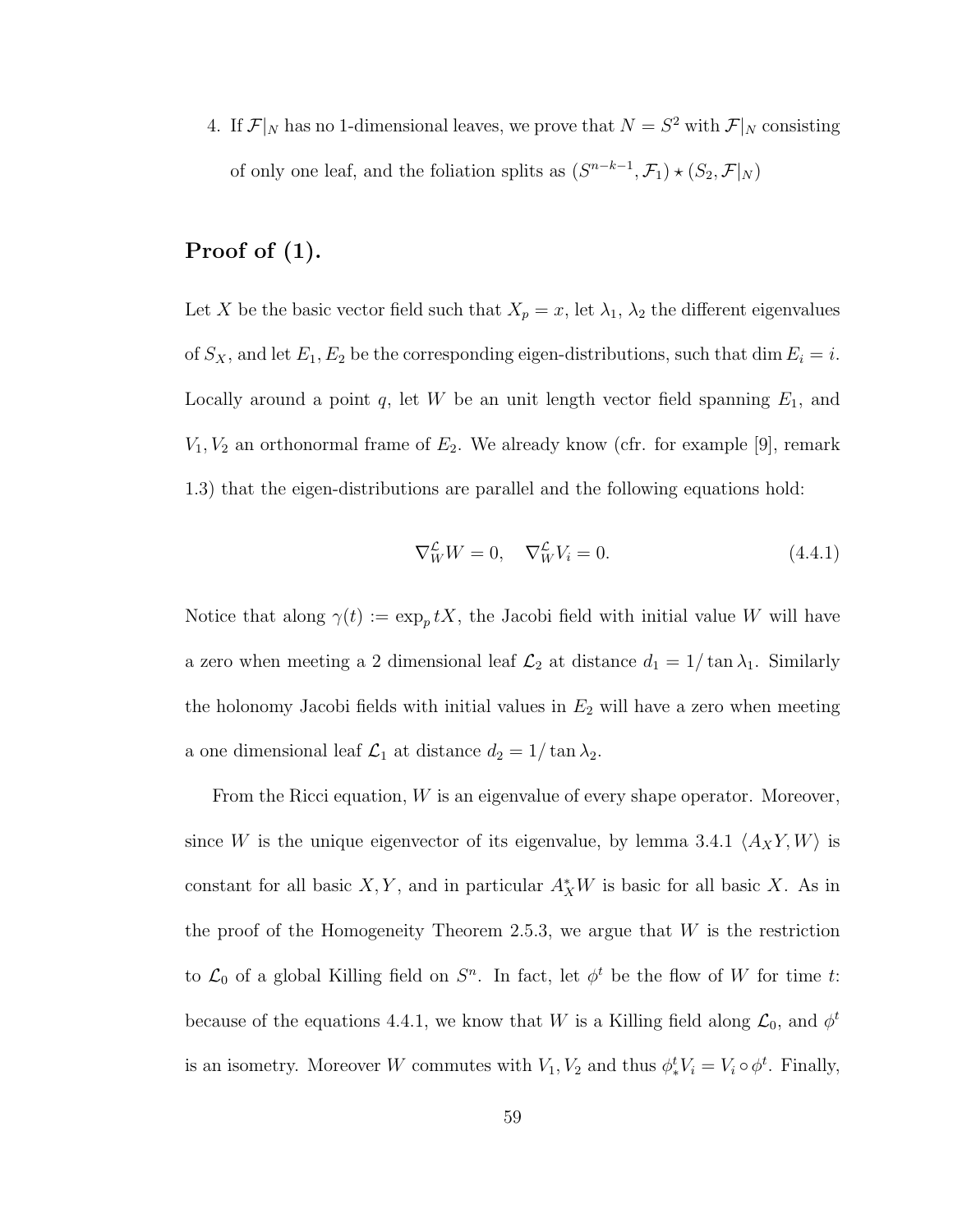define  $\Phi^t: \nu(\mathcal{L}_0) \to \nu(\mathcal{L}_0)$  by

$$
\Phi^t(X_p) = X_{\phi^t(p)}
$$

for every basic vector field  $X$ .

We now apply the Fundamental Theorem of Submanifold Geometry:

**Theorem 4.4.1** (Fundamental Theorem of Submanifold Geometry). Let  $M, N \subseteq$  $S<sup>n</sup>$  be two submanifolds, let  $f : M \to N$  be an isometry and  $F : \nu(M) \to \nu(N)$  a bundle map over f. Suppose that the couple  $(F, f)$  preserves the shape operator and the normal connection, i.e. for every sections  $X \in \Gamma(\nu(M))$  and  $V \in \mathfrak{X}(M)$ the following equations are satisfied:

$$
f_*(S_X^M V) = S_{F(X)}^n(f_* V) \qquad F(\nabla_V^{\perp} X) = \nabla_{f_*V}^{\perp}(F(X)).
$$

Then there exists a global isometry  $h: S^n \to S^n$  such that  $h|_M = f$ ,  $h_*|_{\nu(M)} = F$ .

In our case,  $M = N$  is an orbit of W, and TM is spanned by W, while  $\nu(M) =$  $\nu(\mathcal{L}) \oplus \text{span}\{V_1, V_2\}.$  Furthermore  $f = \phi^t|_M$  and F is given by

$$
F = \left(\phi_*^t\right)|_{\text{span}\{V_1, V_2\}} \oplus \Phi^t.
$$

We now check that the hypotheses of the fundamental theorem are satisfied: If X is basic,  $S_X^M W = \langle S_X W, W \rangle W = S_X W = \lambda_1(X) W$  for some constant  $\lambda_1(X)$ , and therefore

$$
f_*(S_X^M W) = \lambda_1(X)\phi_*^t W = \lambda_1(X)W \circ \phi^t =
$$
  

$$
= (S_X W) \circ \phi^t = S_{X \circ \phi^t}(W \circ \phi^t) = S_{F(X)}(f_* W)
$$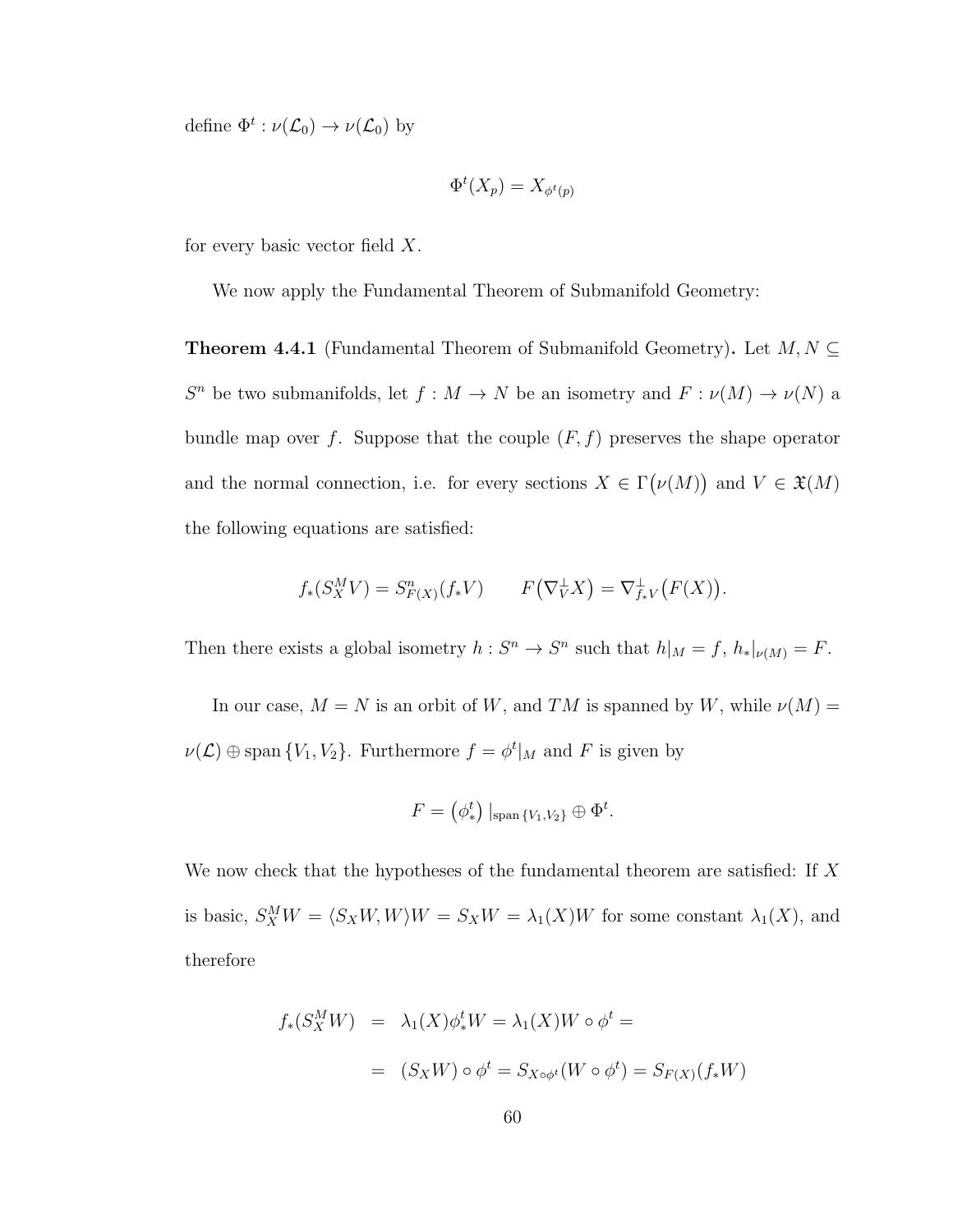This proves the first condition, for X basic.

Moreover,

$$
S^M_{V_i} W = \langle \nabla^{\mathcal{L}}_W V_i, W \rangle W = 0
$$

and this proves the first condition, for the vectors  $V_i$ .

If X is basic, then  $\nabla_W^{\mathcal{H}} X = -A_X^* W$  is basic, and

$$
\nabla_W^{\perp} X = \nabla_W^{\mathcal{H}} X + \sum_{i=1}^2 \langle \nabla_W X, V_i \rangle V_i = \nabla_W^{\mathcal{H}} X + \sum_{i=1}^2 \langle S_X W, V_i \rangle V_i = \nabla_W^{\mathcal{H}} X
$$

Therefore

$$
\Phi^t(\nabla_W^{\perp}X) = \Phi^t(\nabla_W^{\mathcal{H}}X) = -(A_X^*W) \circ \phi^t
$$
  
=  $-A_{X \circ \phi^t}^*(W \circ \phi^t)$   
=  $-A_{\Phi^t X}^*(\phi_*^t W) = \nabla_{\phi_*^t W}^{\perp} \Phi^t X.$ 

This proves the second condition, for X basic. Moreover

$$
\nabla_W^{\perp} V_i = \sum_{i=1}^2 \langle \nabla_W^{\mathcal{L}} V_i, V_i \rangle V_i + \nabla_W^{\mathcal{H}} V_i = 0
$$

and this proves the second condition, for the vectors  $V_i$ .

Therefore,  $\phi^t$  extends to a global isometry  $\psi^t$ , and since  $\psi_*^t|_{\nu(M)} = \Phi^t$  preserves basic fields, then  $\psi^t$  preserves the foliation. Thus the Killing vector field  $K =$  $\frac{d}{dt}|_{t=0}\psi_t$  restricts to W on  $\mathcal{L}_0$ , and to a holonomy Jacobi field along horizontal geodesics. As a holonomy Jacobi field, it cannot be zero on the regular leaves, so the fixed point set  $N := Fix(\mathbb{R})$  only intersects singular leaves.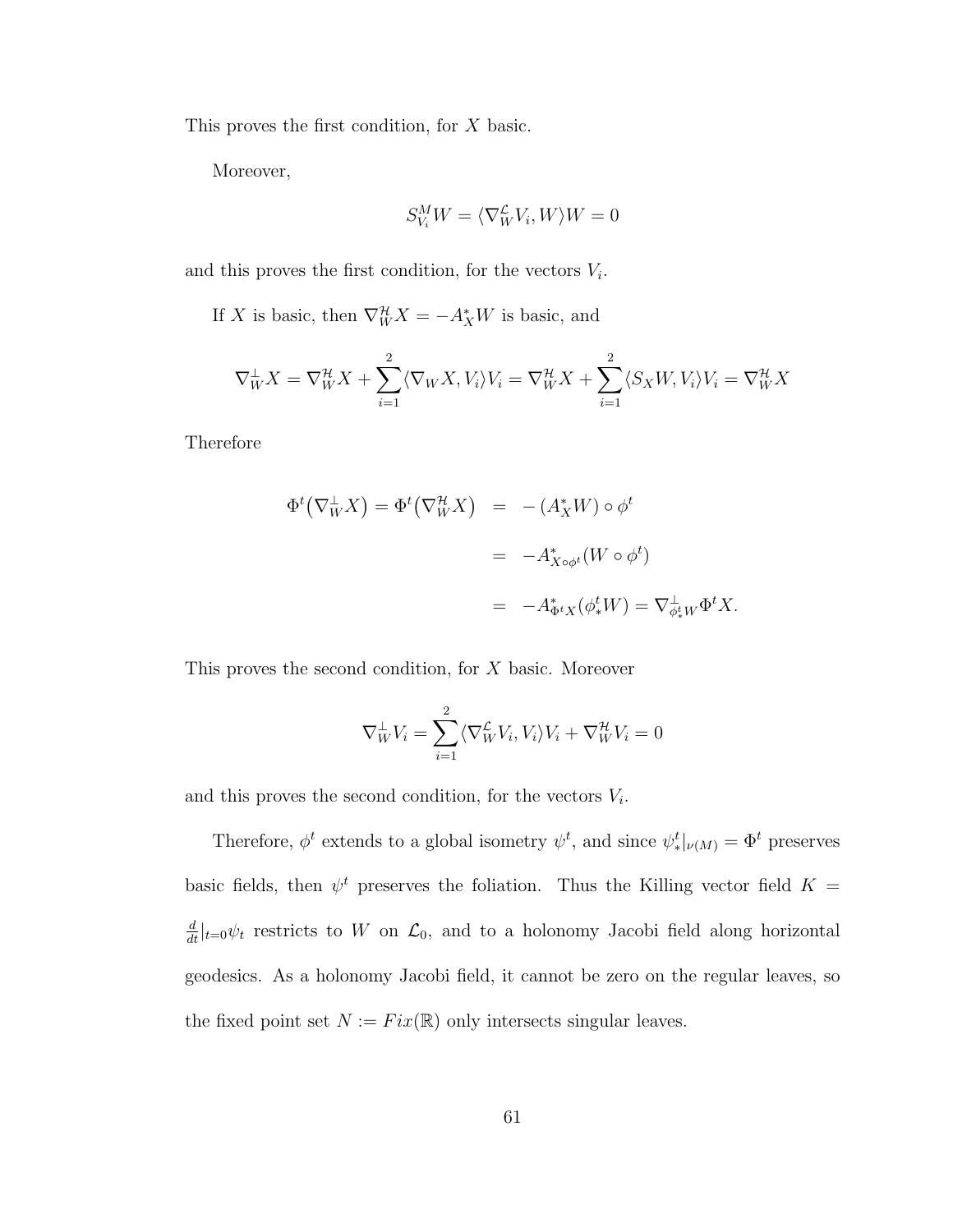#### Proof of (2).

Notice first of all, since the R action preserves the leaves, it acts isometrically on each of them. In particular, a one dimensional leaf is either acted on transitively, or it is totally fixed, and this proves that  $\mathcal{F}|_N$  preserves one dimensional leaves.

For two dimensional leaves, notice that if the leaf is not fixed then the fixed point set consists of a discrete set of points. Now, we know that the singular two dimensional leaf  $\mathcal{L}_2$  described above is totally contained in the fixed point set. Suppose that another leaf intersects N at some point q. Then  $\mathbb R$  acts almost effectively on  $T_q\mathcal{L}_q$  by isometries. Let  $c : [0,1] \to N$  a horizontal geodesic from q to  $q' \in \mathcal{L}_1$ , and let J a holonomy Jacobi field along c, such that  $J(0) = v \in T_q\mathcal{L}_q$ ,  $J(1) = w \in T_{q'}\mathcal{L}_1$ . If  $t \in \mathbb{R}$  is an element acting on  $S<sup>n</sup>$ , on one hand it preserves c, and sends J to  $t_*J$  still a Jacobi field. On the other hand, since it preserves the foliation, we know that  $t_*J$  is also a holonomy Jacobi field. But  $t_*J(0) = t_*v \neq v$ , while  $t_*J(1) = t_*w = w$ . It follows that  $(J-t_*J)$  is a nonzero holonomy Jacobi field that goes to zero at some "regular leaf" (in the singular stratum), and this can't be true. In particular, if a 2-dimensional leaf intersects  $N$ , it must be contained in it. The result follows since we observed that no 3-dimensional leaves intersect N.

N is a totally geodesic sphere, and by the lemma above we know that it has a 2-dimensional SRF, hence it is either  $N = S^2$  with only one leaf, or it is a homogeneous foliation under the action of  $\mathbb{R}^2$ .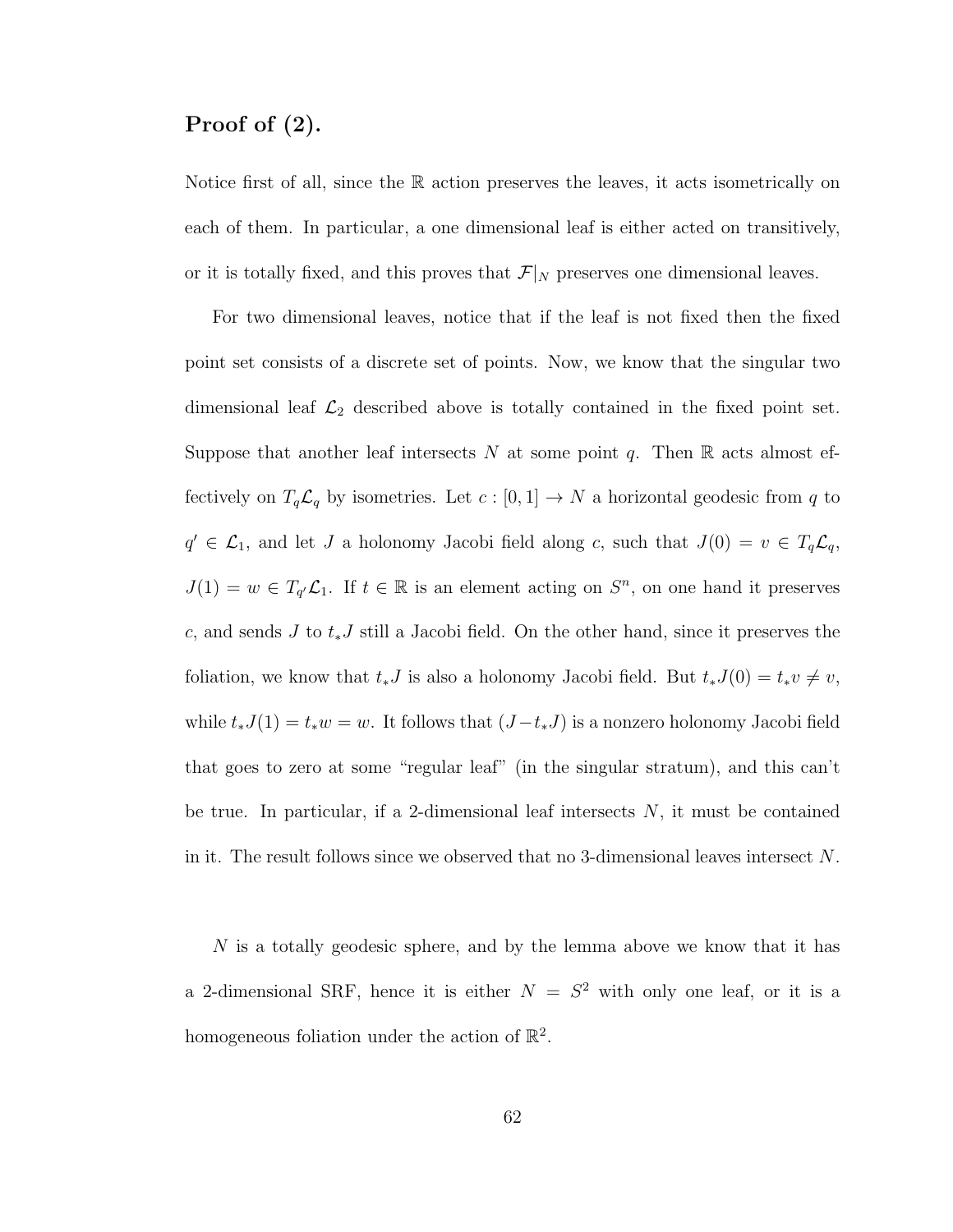# Proof of (3).

If  $N \neq S^2$ , then it contains at least 2 connected components of  $\Sigma_1$ , which we denote  $C_2$  and  $C_3$ . Moreover,  $\mathcal{L}_1$  is contained in a third component, call it  $C_1$ . The horizontal geodesic  $\gamma(t) = \exp tx$  defined above meets  $\mathcal{L}_1$  in  $p_1$  and  $\mathcal{L}_2$  in  $q_1$ . Without loss of generality, we can assume that  $q_1$  can be written as  $\cos(\theta)p_2 +$  $\sin(\theta)p_3$ , for some  $\theta \in (0, \pi/2)$ , where  $p_2 \in C_2$ ,  $p_3 \in C_3$ . Take now the 2-sphere spanned by  $p_1, p_2, p_3$ , and consider the geodesic c passing through  $q_1$  and  $q_2$  =  $\cos(\alpha)p_1 + \epsilon (\alpha)p_2$ , for some  $\alpha \in (0, \pi/2)$ . The geodesic c satisfies the following properties:

- It is horizontal, because it is horizontal at  $q_1$ . In fact  $c'(0)$  is given by a combination of  $\gamma'(d_1)$  and  $s'(\theta)$ , where  $s(t) = \cos(t)p_2 + \sin(t)p_3$  is horizontal.
- For an appropriate chice of  $\alpha$ , c passes through 3-dimensional leaves.
- It meets  $\Sigma_2$  at 6 points, namely  $q_1, q_2$ , some  $q_3 = \cos(\beta)p_1 + \sin(\beta)p_3$ , and their antipodal points.

Therefore, taking a regular point  $c(\epsilon)$ , the vector  $c'(\epsilon)$  satisfies the hypotheses of case I, and the foliation is homogeneous.

#### Proof of (4).

If  $N = S^2$ , then regular leaves have (common) universal cover  $S^2 \times \mathbb{R}$ . Let  $N' = S^{n-3}$ be the totally geodesic sphere at distance  $\pi/2$  from N. Since N is saturated by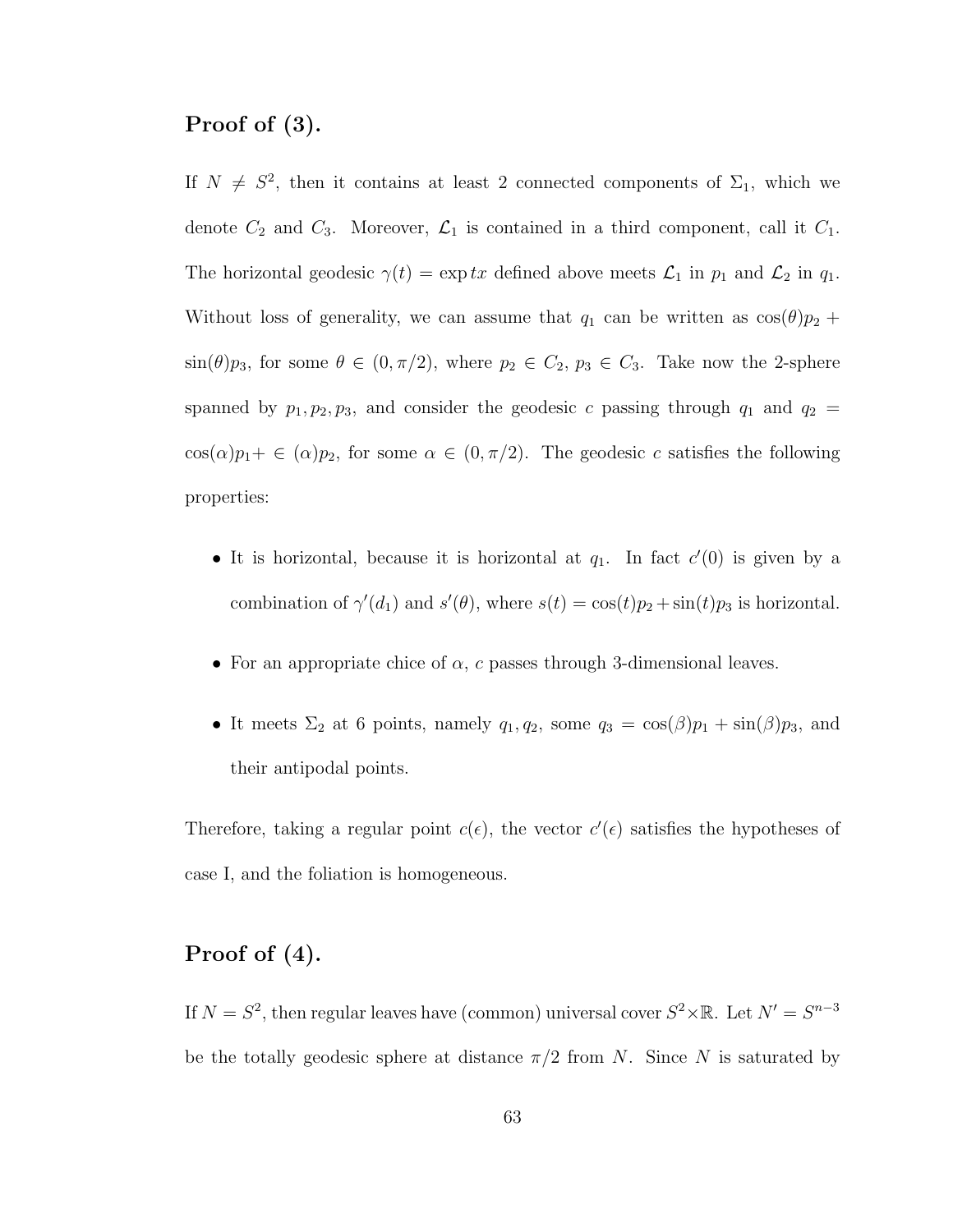leaves, so is any distance tube around  $N$ , and in particular  $N'$  is saturated as well. N' is acted on by the isometries  $\psi^t$  without fixed points, and this gives a regular 1-dimensional foliation on  $N'$ , whose leaves are contained in our original SRF. We are going to show that the foliation on  $N'$  actually consists of this 1-dimensional foliation. To do so, first notice that  $N'$  does not contain 2-dimensional leaves. In fact, if there were one such a leaf  $\mathcal{L}_2$ , there would be a submersion  $\mathcal{L}_{reg} \to \mathcal{L}_2$ that would induce a fibration  $F^1 \to S^2 \times \mathbb{R} \to \mathcal{L}_2$  with one dimensional fiber. Looking at the exact sequence in homotopy, we obtain  $\pi_2(\mathcal{L}_2) = \mathbb{Z}$  which implies  $\mathcal{L}_2$  is diffeomorphic to either  $S^2$  or  $\mathbb{RP}^2$ . But in either case,  $\mathcal{L}_2$  cannot admit a regular 1-dimensional foliation. In particular, there is only one component of  $\Sigma_1$ in N'. In fact, if  $C_1$ ,  $C_2$  were two components of  $\Sigma_1$ , then by Proposition 3.3.5 the join  $C_1 \star C_2$  would contain 2-dimensional leaves. Call  $N_1$  the component of  $\Sigma_1$  in N'. Then the sphere  $N_2 \subseteq N'$  at distance  $\pi/2$  from  $N_1$  preserves the foliation as well, and does not contain any 1-dimensional leaf. It has then to contain only 3 dimensional leaves. The foliation in  $N_2$  is then regular, and by the result of Grove and Gromoll in [16] it is homogeneous. In particular the leaves are covered by spheres, but this contradicts the fact that regular leaves are covered by  $S^2 \times \mathbb{R}$ . As a consequence  $N_2 = \emptyset$  and  $N' = N_1$  only contains 1-dimensional leaves, which is what we wanted to prove. By Proposition 3.0.8, this implies that the foliation on  $S^n$  is a join

$$
(S^n, \mathcal{F}) = (N, N) \star (N', \psi^t).
$$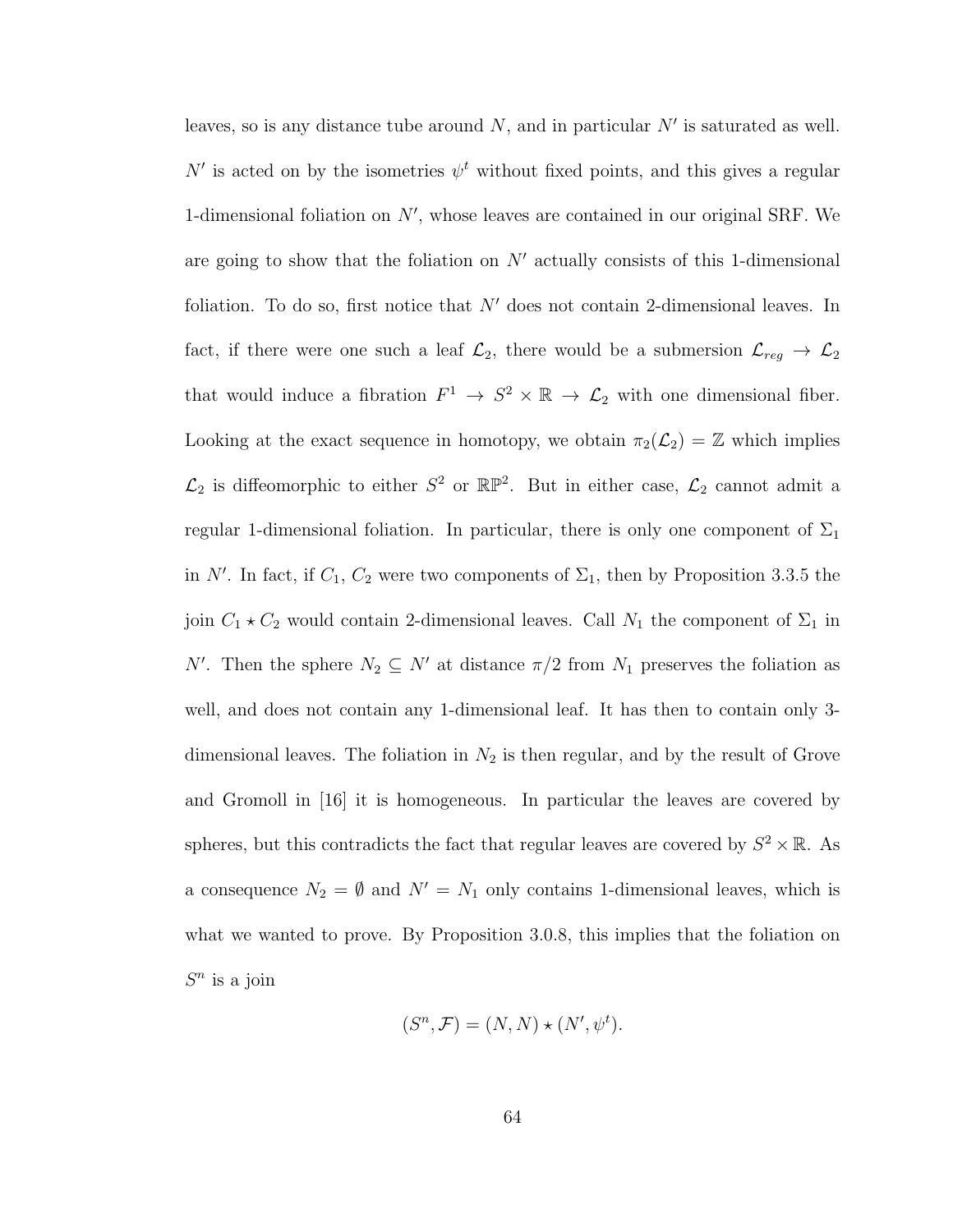### 4.5 3-dimensional SRF on spheres: case III

In this section we assume we are in case III, i.e. there is a regular point  $p \in S<sup>n</sup>$  such that for any  $x \in \mathcal{H}_p$ ,  $A_x$  has either rank 1 or 2. The strategy in this case consists of 2 main steps:

- 1. First we show that  $\mathfrak{A} = \{ A_x y \mid x, y \in \mathcal{H}_p \}$  is 2-dimensional, and therefore the orthogonal space  $\mathcal{V}_p \cap \mathfrak{A}$  is locally spanned by one vector field U.
- 2. Finally, we show that the sheaf on  $\mathcal{L}_p$  locally consisting of U and span  $\{A_X Y\}$ , with  $X, Y$  basic, satisfies the condition of the homogeneity Theorem 2.5.3. Here we heavily rely on the fact that,  $\mathfrak A$  2-dimensional by the previous point, then for almost every  $x \in \mathcal{H}_p$ , Im  $(A_x) = \mathfrak{A}$ .

#### 4.5.1 Step (1).

Remember we defined  $\mathcal{H}_1 := \left\{ x \in \mathcal{H}_p \mid \text{rk}(A_x) = 1 \right\}$ . Call  $\mathcal{X} = \mathbb{P}(\mathcal{H}_1) \subseteq \mathbb{P}^{h-1}$ , and decompose  $X$  into its irreducible components

$$
\mathcal{X} = \mathcal{X}_1 \cup \ldots \cup \mathcal{X}_p.
$$

Also, define Zariski open subsets  $\mathcal{Y}_1, \ldots \mathcal{Y}_p \in \mathcal{H}_2$ 

$$
\mathcal{Y}_i = \left\{ y \in \mathcal{H}_2 \middle| A_y \mathcal{X}_i \neq 0 \right\}
$$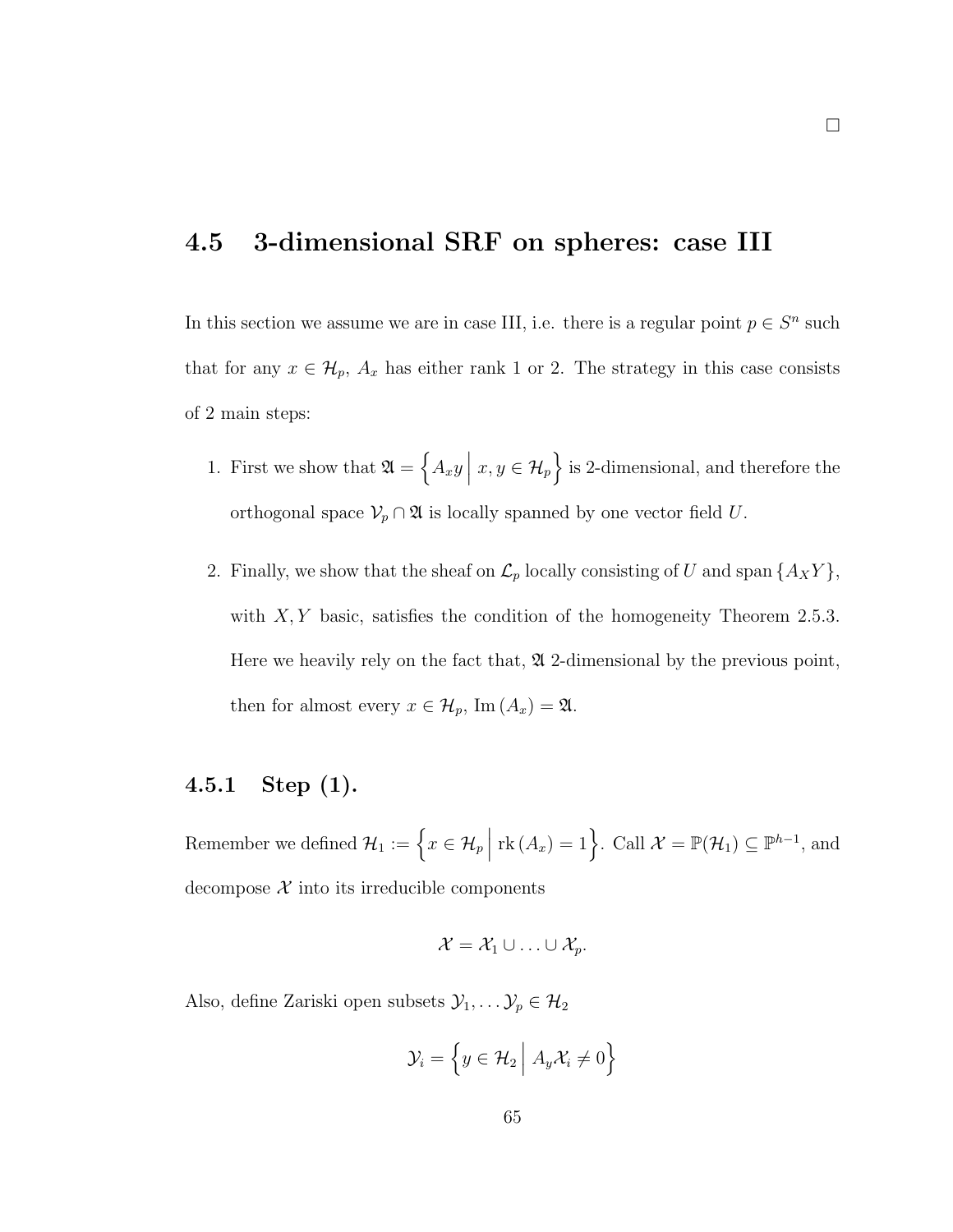**Lemma 4.5.1.** Define the sets in  $\mathcal{V}$ :

$$
\mathcal{Z}_i = \cup_{x \in \mathcal{X}_i} \text{Im} \left\{ A_x \right\}
$$

Then the following are true:

- $\mathcal{Y}_i \neq 0$  for all *i*, and hence they are all open dense sets in  $\mathcal{H}_2$ .
- For every  $y \in \mathcal{Y}_i$ ,  $\mathcal{Z}_i \subseteq \text{Im } A_y$ .

#### Proof.

- Suppose  $\mathcal{Y}_i = \emptyset$ . Then for all  $y \in \mathcal{H}_2$ , and all  $x \in \mathcal{X}_i \subseteq \mathcal{H}_1$ ,  $A_y x = 0$ . But since  $\mathcal{H}_2$  is open and dense in  $\mathcal{H}$ , we obtain that  $A_{\mathcal{H}}x = A_x \mathcal{H} = 0$ , and this means  $x \in \mathcal{H}_0$ , contradicting  $x \in \mathcal{H}_1$ .
- Take  $y \in \mathcal{Y}_i$ , and  $x \in \mathcal{X}_i$  such that  $A_y x \neq 0$ . Since  $\mathcal{X}_i$  is irreducible,  $\mathcal{X}_i$ -ker  $A_y$ is open and dense in  $\mathcal{X}_i$ . Now, the diagram below commutes,



And in particular every  $x \in \mathcal{X}_i$  – ker  $A_y$  gets mapped to Im  $\{A_y\}$ . By continuity, the whole  $\mathcal{X}_i$  gets mapped in the same plane.

 $\Box$ 

As a corollary, we have the following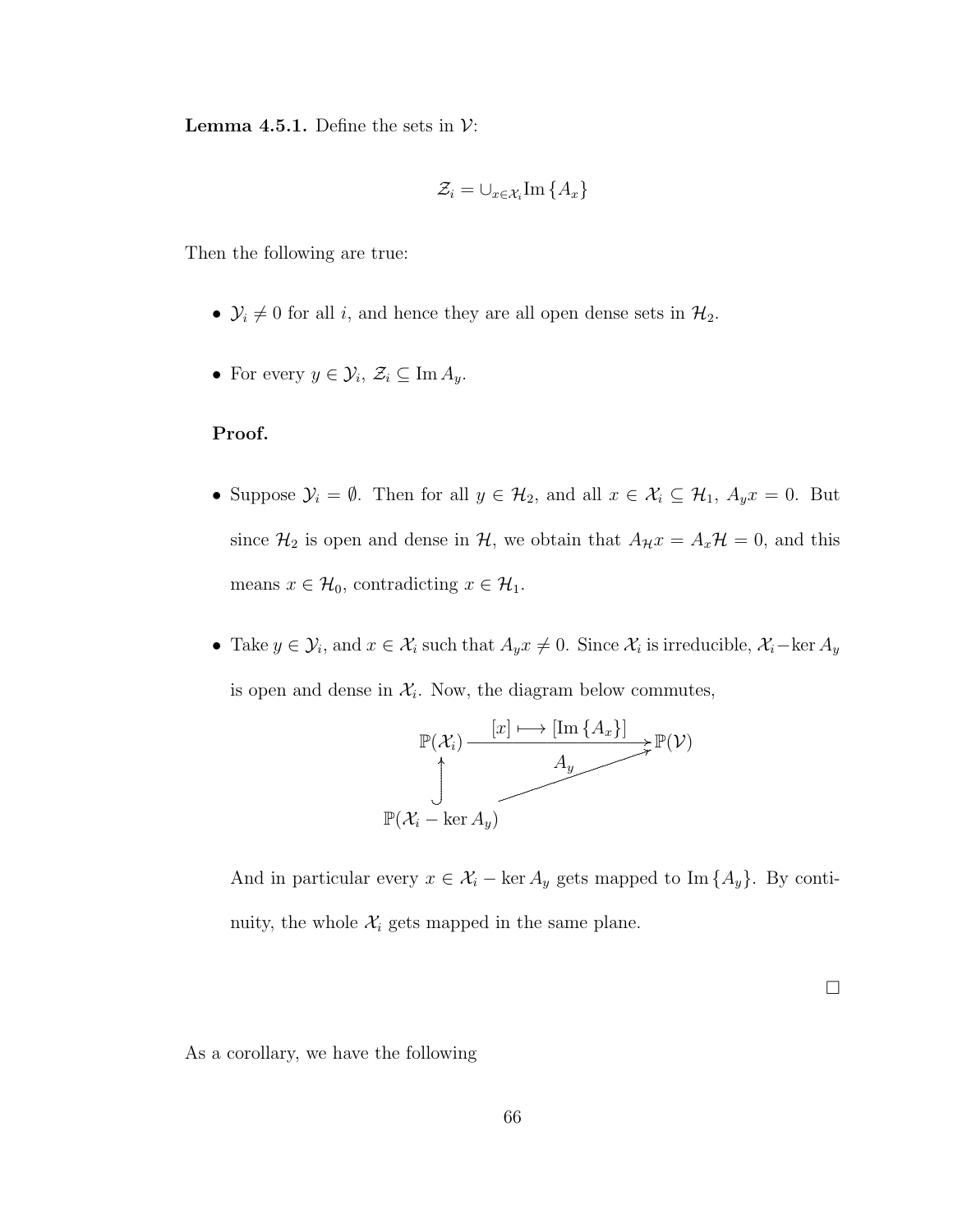**Lemma 4.5.2.** There is a plane  $\pi$  such that Im  $\{A_y\} = \pi$  for all  $y \in \mathcal{H}_2$ .

**Proof.** There are two possibilities: either the  $\mathcal{X}_i$  get mapped to the same line, or not. Suppose first that not all  $\mathcal{X}_i$  get mapped to the same line. Then for every  $y \in \mathcal{Y}_1 \cap \ldots \cap \mathcal{Y}_p$  the plane Im  $\{A_y\}$  contains all the  $\mathcal{Z}_i$ . But then all these planes must be the same plane  $\pi$ , and since  $\mathcal{Y}_1 \cap \ldots \cap \mathcal{Y}_p$  is dense in  $\mathcal{H}$ , then the image of every  $A_x$  lands in  $\pi$ .

Suppose now that every  $\mathcal{X}_i$  gets mapped to the same line  $L$ , and for every  $y \in \mathcal{H}_2$ , the plane Im  $\{A_y\}$  contains L. Suppose there are  $y, y' \in \mathcal{H}_2$  such that  $\text{Im}\left\{A_y\right\} \neq \text{Im}\left\{A_{y'}\right\}$ . The set

$$
A_y^{-1}(\mathcal{V} - L) \cap A_{y'}^{-1}(\mathcal{V} - L) \subseteq \mathcal{H}_2
$$

is nonempty (and in particular is open and dense). If  $x$  belongs to that set, then  $A_x y$ ,  $A_x y'$  span a plane that does not contain L, and this is a contradiction. in particular,  $\text{Im}\left\{A_y\right\} = \text{Im}\left\{A_{y'}\right\}.$ 

$$
\Box
$$

In particular, there is a unit length vector field U such that  $A_X^*U = 0$  for every X. At the same time,  $U^{\perp}$  is spanned by  $A_X Y$ , with basic X, Y.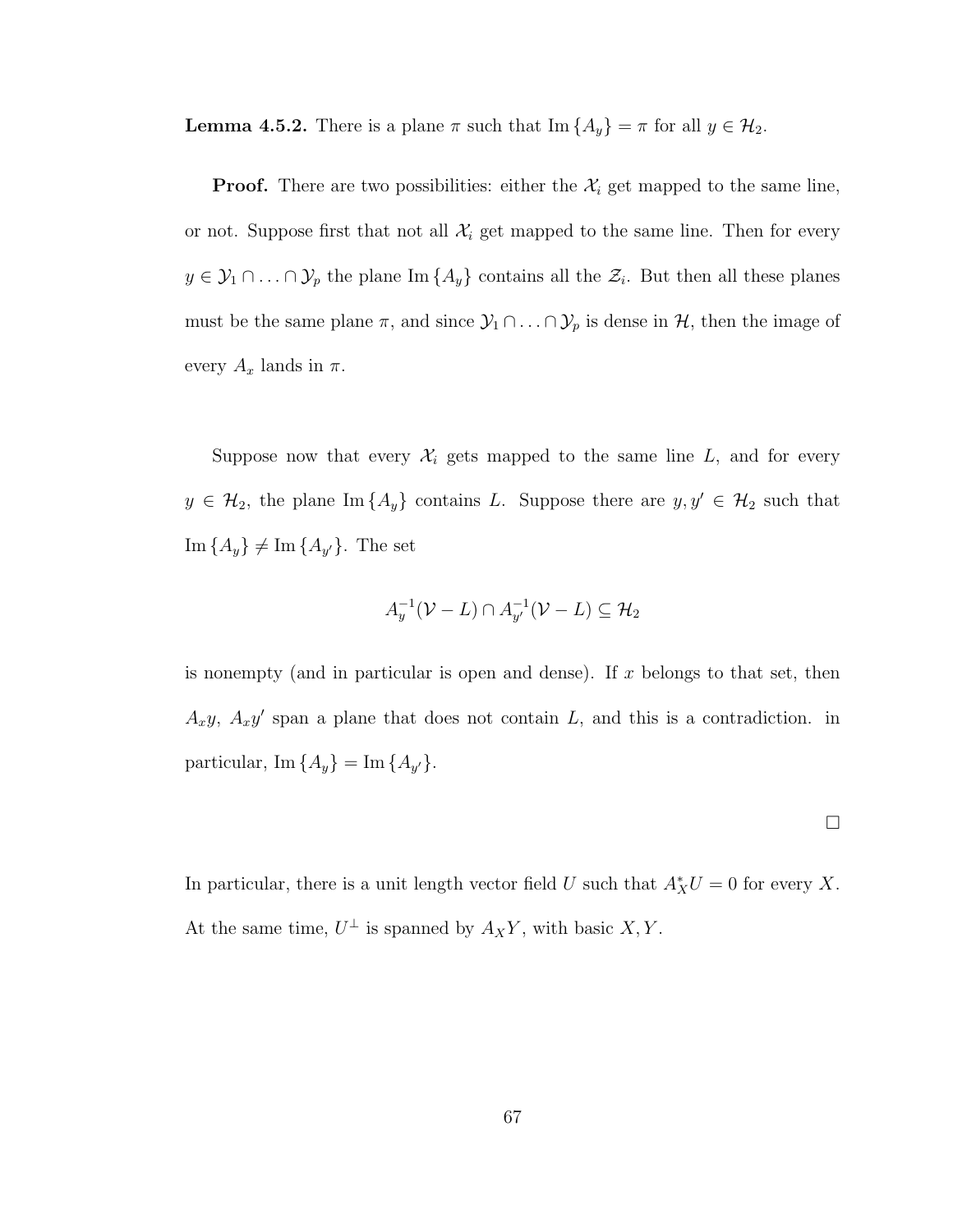### 4.5.2 Step (2).

Define

$$
\mathfrak{B}_{\mathcal{L}} = \{\text{basic vector fields}\}\
$$

$$
\mathfrak{A} = \left\{ A_X Y \mid X, Y \in \mathfrak{B}_{\mathcal{L}} \right\}
$$

$$
\mathfrak{C} = \langle U \rangle
$$

and  $\mathcal{E} := \mathfrak{A} \oplus \mathfrak{C}$ . The goal of this part is to prove the following proposition

Proposition 4.5.3. The following properties hold:

- 1.  $\langle V_1, V_2 \rangle = cost.$  for all  $V_1, V_2 \in \mathcal{E}$ .
- 2.  $S_X \mathcal{E} \subseteq \mathcal{E}$  for every basic X.
- 3.  $[\mathfrak{A}, \mathfrak{A}] \subseteq \mathcal{E}$ .
- 4.  $[\mathfrak{A}, \mathfrak{C}] \subseteq \mathcal{E}$ .

In particular  $\mathcal E$  is a Lie algebra.

## Proof of (1).

Say  $V_1 = A_{X_1}X_2 + aU$ ,  $V_2 = A_{X_3}X_4 + bU$ , where  $a, b$  are constants, and  $X_1, \ldots, X_4$ are basic. Then

$$
\langle V_1, V_2 \rangle = \langle A_{X_1} X_2, A_{X_3} X_4 \rangle + ab
$$

So it remains to show that  $\langle A_{X_1}X_2, A_{X_3}X_4 \rangle$  is constant.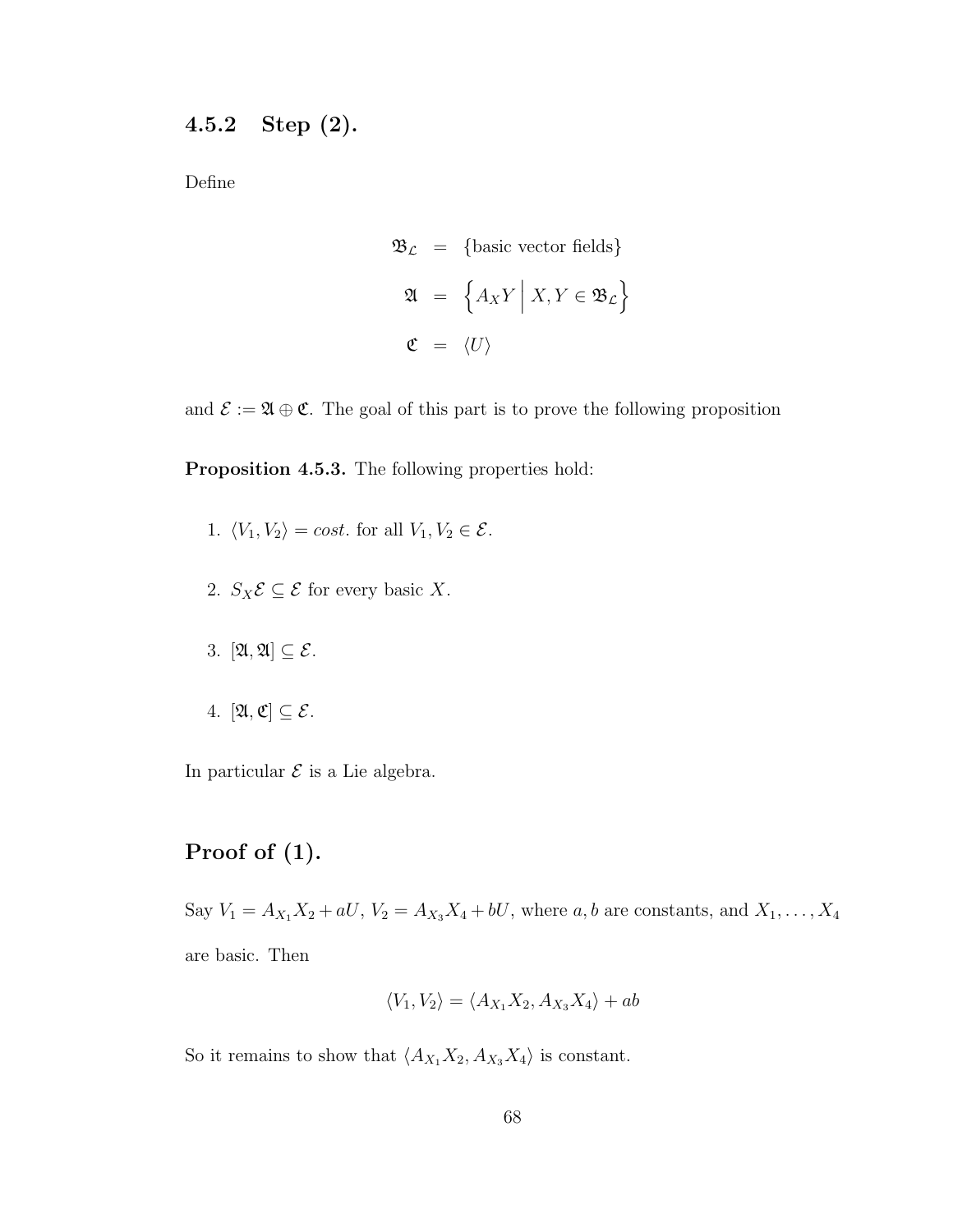It is enough to prove it for a dense set of possible  $X_1, \ldots, X_4$ , so we can suppose that  $X_1 \in \mathcal{H}_2$ , and that  $A_{X_1}X_3, A_{X_1}X_4$  span Im  $\{A_{X_1}\}$ . One can replace  $X_3, X_4$  by linear combinations  $\bar{X}_3, \bar{X}_4$  such that  $A_{X_1} \bar{X}_3, A_{X_1} \bar{X}_4$  is an orthonormal basis. In particular

$$
A_{X_1} X_2 = \langle A_{X_1} X_2, A_{X_1} \bar{X}_3 \rangle A_{X_1} \bar{X}_3 + \langle A_{X_1} X_2, A_{X_1} \bar{X}_4 \rangle A_{X_1} \bar{X}_4
$$
  
=  $c_1 A_{X_1} \bar{X}_3 + c_2 A_{X_1} \bar{X}_4$ 

and

$$
\langle A_{X_1} X_2, A_{\bar{X}_3} \bar{X}_4 \rangle = c_1 \langle A_{X_1} \bar{X}_3, A_{\bar{X}_3} \bar{X}_4 \rangle + c_2 \langle A_{X_1} \bar{X}_4, A_{\bar{X}_3} \bar{X}_4 \rangle
$$

is constant.

### Proof of (2).

First of all, we show that

 $S_X\mathfrak{A} \subseteq \mathcal{E}$ 

Again it is enough to prove it for a dense subset of X, so we can suppose  $X \in \mathcal{H}_2$ , in particular, by what we proved before, every  $V \in \mathfrak{A}$  can be written as  $A_X Y$  for some Y. Pick an orthonormal basis in  $\mathcal{E}, \{A_XY_1, A_XY_2, U\}$ , and set

$$
S_X A_X Y = f_1 A_X Y_1 + f_2 A_X Y_2 + f_3 U.
$$

We know immediately that

$$
f_1 = \langle S_X A_X Y, A_X Y_1 \rangle
$$
  

$$
f_2 = \langle S_X A_X Y, A_X Y_2 \rangle
$$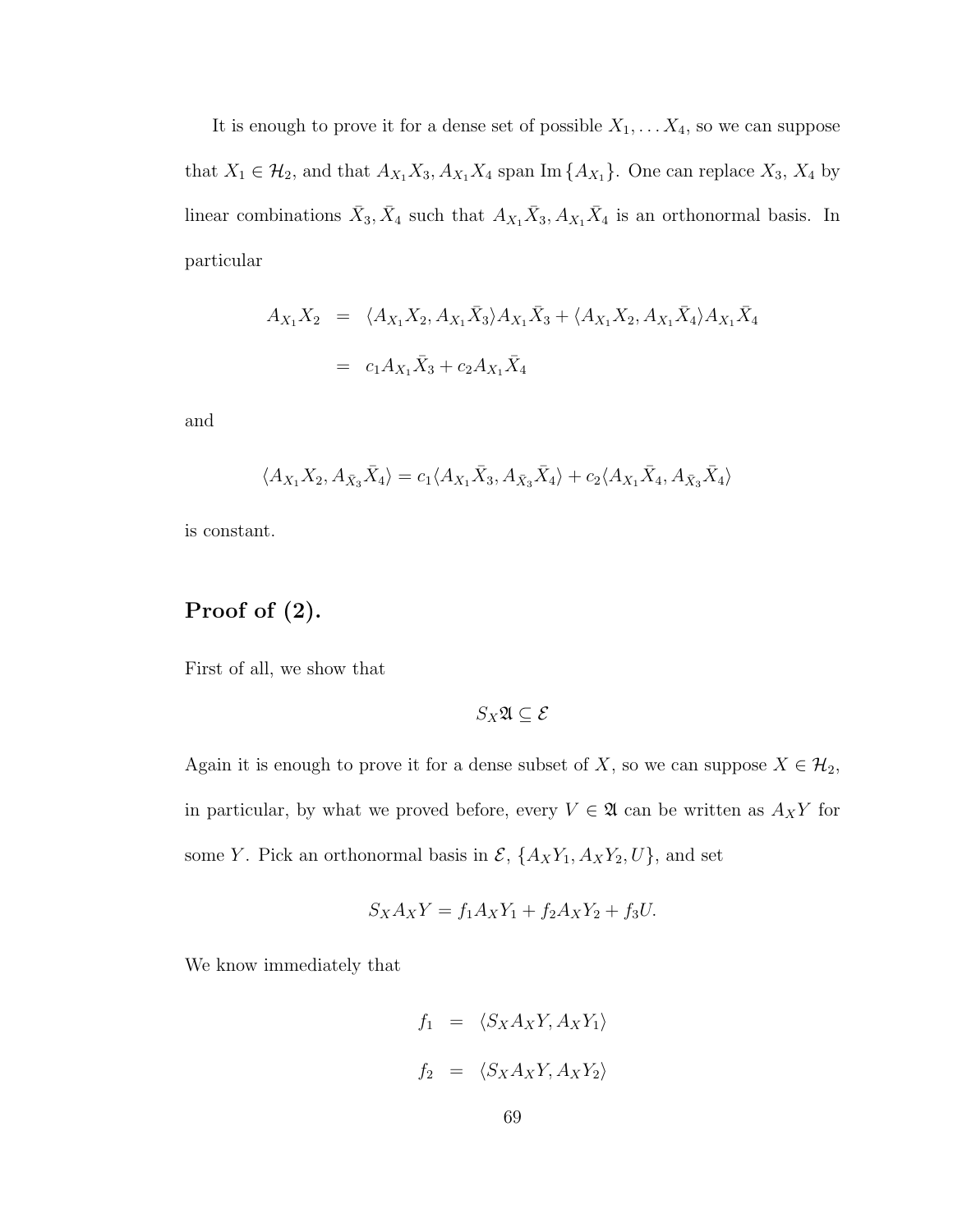are constant, by Lemma 3.4.1. Also, by using Lemma 3.4.1 again we know that

$$
f_1^2 + f_2^2 + f_3^2 = \langle S_X A_X Y, S_X A_X Y \rangle = \langle S_X^2 A_X Y, A_X Y \rangle
$$

is constant as well, hence  $f_3$  is constant too. In particular,  $S_XA_XY \in \mathcal{E}$ .

We now prove that  $S_XU \in \mathcal{E}$ , in other words that

$$
\langle S_XU, A_XY \rangle, \langle S_XU, U \rangle
$$

are constant. We already know that

$$
\langle S_XU, A_XY \rangle = \langle S_XA_XY, U \rangle
$$

is constant, so we only need to show that  $\langle S_XU, U \rangle$  is constant. Suppose first that  $S_X$  has 3 eigenvalues, with eigenvectors  $V_1, V_2, V_3$ . Take the othonormal basis  ${\mathcal A}_XY_1, {\mathcal A}_XY_2, U$  as before. We know by Proposition 3.4.1 we know that  ${\mathcal A}_XY_1$   ${\mathcal A}_XY_2$ can be written as combinations of the  $V_i$ 's with constant coefficients, hence so it must be  ${\cal U},$ 

$$
U = \sum_{i=1}^{3} a_i V_i.
$$

Then

$$
\langle S_X U, U \rangle = \sum_{i=1}^3 a_i^2 \lambda_i
$$

is constant.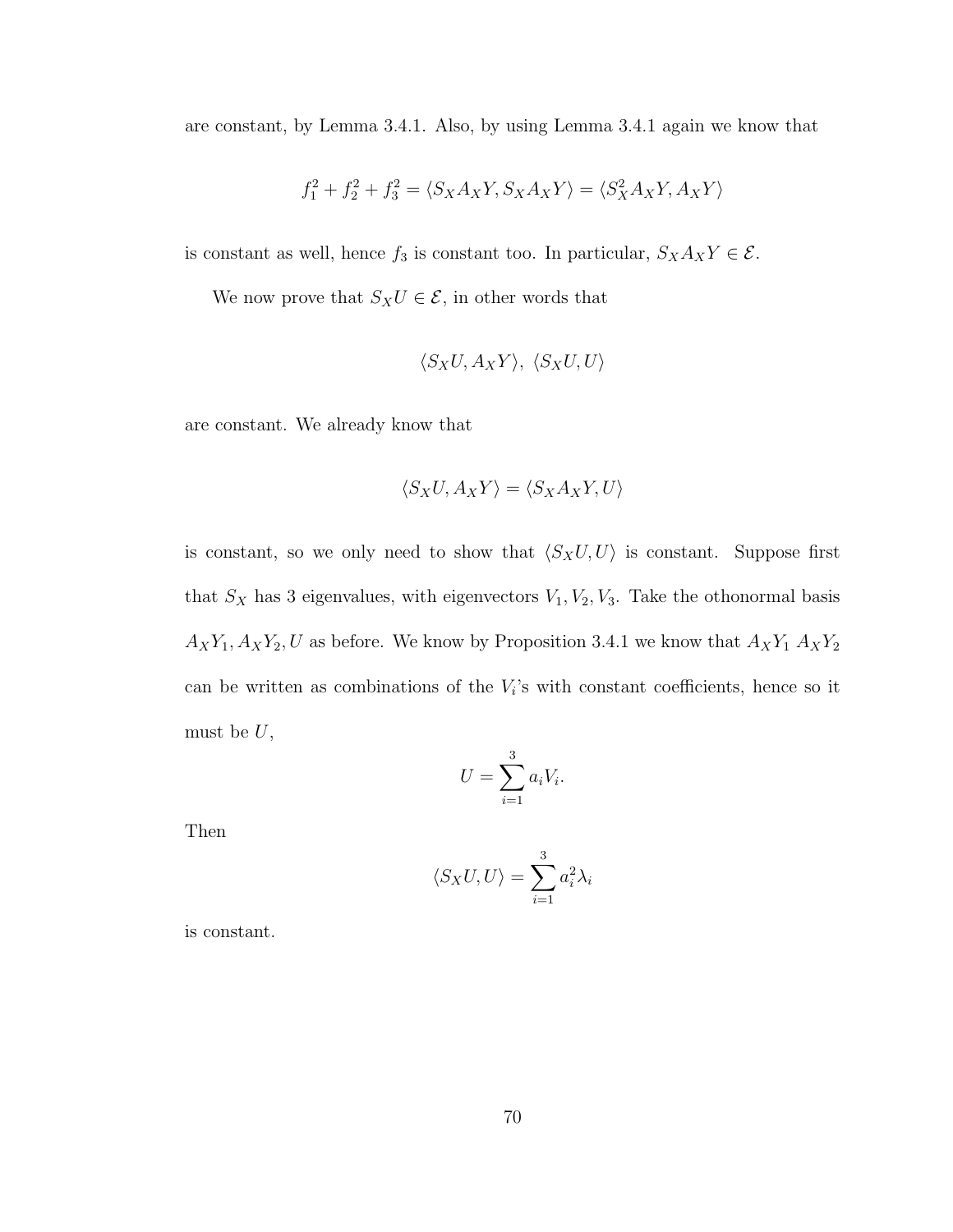#### Proof of (3).

This part is taken directly from [16]. First of all, we show that  $[\mathfrak{A}, \mathfrak{A}] \subseteq [\mathfrak{A}, \mathfrak{B}_\mathcal{L}] \oplus$  $[[\mathfrak{A}, \mathfrak{B}_\mathcal{L}], \mathfrak{B}_\mathcal{L}]:$  if  $X, Y \in \mathfrak{B}_\mathcal{L}$ , and  $T \in \mathfrak{A}$ ,

$$
2[A_XY, T] = [[X, Y]^v, T] = [[X, Y], T] - [[X, Y]^h, T]
$$

$$
= -[[Y, T], X] - [[T, X], Y] - [[X, Y]^h, T]
$$

Now we are going to prove that  $[\mathfrak{A}, \mathfrak{B}_{\mathcal{L}}] \subseteq \mathcal{E}$ : for this, remember once more that if  $X \in \mathcal{H}_2$ , every  $A_Y Z$  can be written as  $A_X Y'$  for some Y'. Hence

$$
[X, A_Y Z] = [X, A_X Y'] = \nabla_X^v A_X Y' + S_X A_X Y'
$$

$$
= 3S_X A_X Y' + A_X \nabla_X^h Y' - A_{Y'} \nabla_X^h X
$$

that implies  $[\mathfrak{A}, X] \subseteq \mathfrak{A} \oplus S_X \mathfrak{A} \subseteq \mathcal{E}$ .

The last thing to prove now is that  $[\mathfrak{B}_{\mathcal{L}}, [\mathfrak{B}_{\mathcal{L}}, \mathfrak{A}]] \subseteq \mathcal{E}$ , and for this we only have to show that  $[S_X A_X Y, Z] \in \mathcal{E}$ , for basic X, Y, Z. Now, this would be obvious if  $S_X\mathfrak{A} \subseteq \mathfrak{A}$  for all  $X \in \mathfrak{B}_{\mathcal{L}}$ , so we can suppose that for almost every  $X$ ,  $S_X\mathfrak{A} \neq \mathfrak{A}$ . Here we can work with  $X, Y, Z$  generic basic vector fields, so i suppose that  $S_X\mathfrak{A} \neq$  $\mathfrak{A}, S_Z\mathfrak{A} \neq \mathfrak{A}$ . But since  $\mathfrak{A} \subseteq \mathcal{E}$  is a plane in 3-space, we can write

$$
S_X A_X Y = S_Z A_Z Y_1 + A_Z Y_2
$$

so

$$
[S_X A_X Y, Z] = [S_Z A_Z Y_1, Z] + [A_Z Y_2, Z] = [S_Z A_Z Y_1, Z] + \mathcal{E}
$$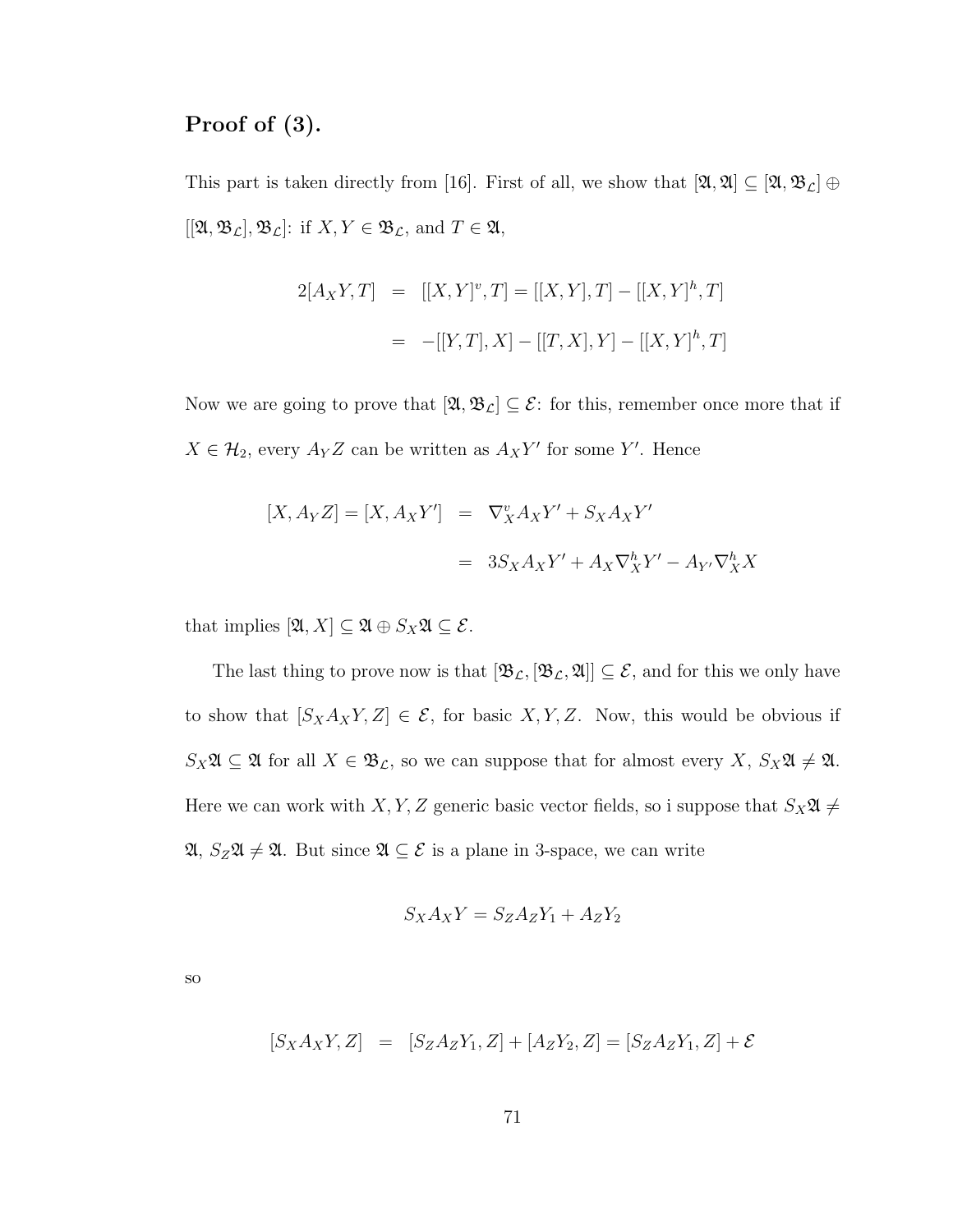So we just have to prove that  $[S_Z A_Z Y_1, Z] \in \mathcal{E}$ :

$$
[S_Z A_Z Y_1, Z] = S_Z^2 A_Z Y_1 + \nabla_Z^v S_Z A_Z Y_1
$$
  

$$
= S_Z^2 A_Z Y_1 + S_Z' A_Z Y_1 + S_{Z'} A_Z Y_1 +
$$
  

$$
+ S_Z A_Z' Y_1 + S_Z A_{Z'} Y_1 + S_Z A_Z Y_1'
$$

Where we denote  $X' = \nabla_Z^h X$ . Now using the formulas in (3.4.3) and (3.4.4) we obtain

$$
[S_Z A_Z Y_1, Z] = 4S_Z^2 A_Z Y_1 + A_Z Y_1 - A_Z A_Z^* A_Z Y_1
$$
  
+
$$
S_{Z'} A_Z Y_1 + S_Z A_{Z'} Y_1 + S_Z A_Z Y_1' \in \mathcal{E}
$$

### Proof of (4).

Here we have to prove that  $[\mathfrak{C}, \mathfrak{A}] \subseteq \mathcal{E}$ . Let  $T \in \mathfrak{A}$ , and consider the Ricci equation

$$
\langle \nabla_T^h \nabla_U^h X - \nabla_U^h \nabla_T^h X - \nabla_{[T,U]}^h X, Y \rangle = \langle [S_X, S_Y]T, U \rangle
$$
  
\n
$$
\Rightarrow \langle -\nabla_T^h A_X^* U + \nabla_U^h A_X^* T + A_X^* [T, U], Y \rangle = \langle [S_X, S_Y]T, U \rangle
$$

for basic vector fields X, Y. The first term vanishes since  $A_X^*U = 0$ . For the second term,  $A_X^*T = Z$  is basic, too, hence

$$
\nabla_U^h A_X^* T = \nabla_U^h Z = -A_Z^* U = 0.
$$

Therefore, we obtained the formula

$$
\langle [U, T], A_X Y \rangle = \langle [S_X, S_Y]T, U \rangle
$$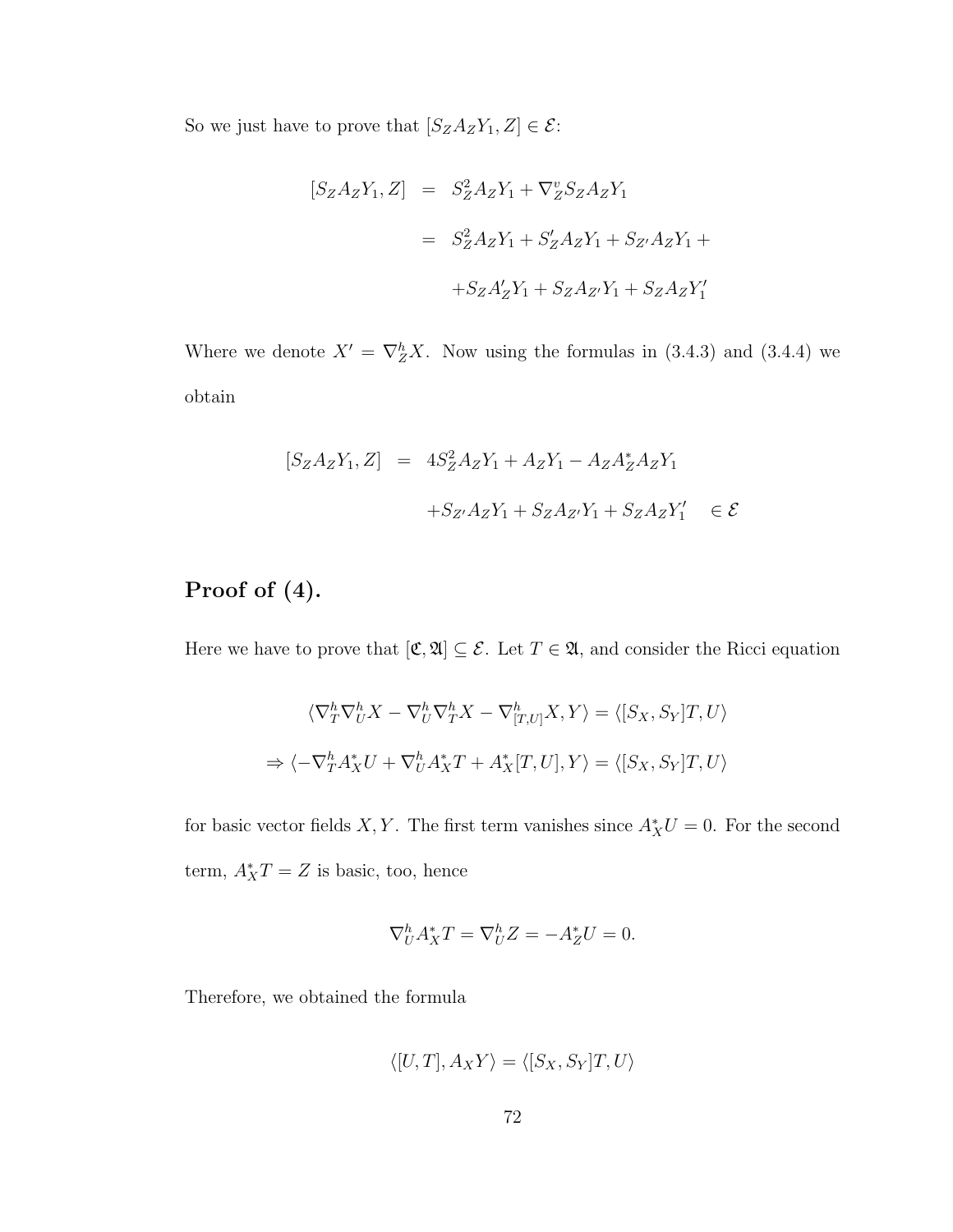Now, the term on the right is constant, hence  $\langle [U, T], \mathfrak{A} \rangle = const.$  In order to finish the proof, we need to show that  $\langle [U, T], U \rangle$  is constant as well.

Consider the orthonormal basis  $\{U, V, W\}$ , where V, W span  $\mathfrak{A}$ . In what follows we will work in  $\mathfrak{X}(\mathcal{L})/\mathcal{E}$ . Equivalently, we will consider everything up to an equivalence  $\equiv$ , where we say that if  $V_1, V_2$  are vector fields along  $\mathcal{L}, V_1 \equiv V_2$  if and only if  $V_1 - V_2 \in \mathcal{E}$ . By abuse of language, we will also define an equivalence ≡ between functions, by saying that  $f \equiv g$  if and only if  $f - g$  is constant. Notice that:

- $\bullet\,$  if  $f,g,h\equiv 0$  as functions, then  $fU+gV+hW\equiv 0$  as vector field.
- if  $\overline{V} \equiv 0$  as vector field, then  $\langle \overline{V}, V \rangle, \langle \overline{V}, W \rangle, \langle \overline{V}, U \rangle \equiv 0$  as functions.
- if  $\overline{V} \equiv 0$  and X is basic, then  $S_X \overline{V} \equiv 0$  and  $A_X^* \overline{V}$  is basic.
- The goal of this section becomes to prove that  $[U, V] \equiv 0$ ,  $[U, W] \equiv 0$ .

The result will follow from a sequence of simple remarks:

i) Since  $[\mathfrak{A}, \mathfrak{A}] \subseteq \mathcal{E}$ , then  $0 \equiv \langle [V, W], V \rangle = \langle \nabla_V W, V \rangle - \langle \nabla_W V, V \rangle = \langle \nabla_V W, V \rangle$ . In particular

$$
\nabla_V W = \langle \nabla_V W, V \rangle V + \langle \nabla_V W, W \rangle W + \langle \nabla_V W, U \rangle U \equiv \langle \nabla_V W, U \rangle U
$$

in the same way,  $\nabla_W V \equiv \langle \nabla_W V, U \rangle U$ .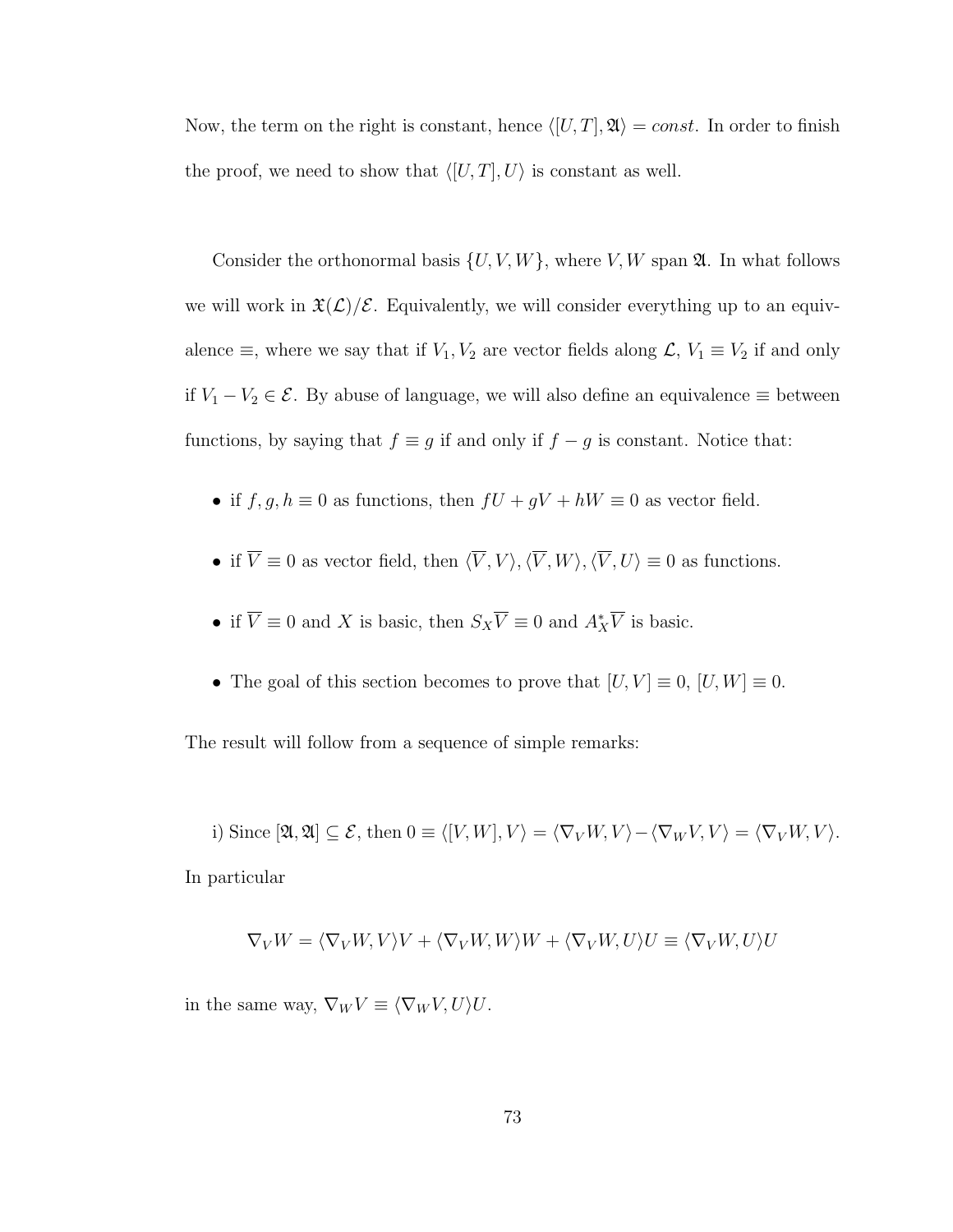ii) Since  $\langle [A, U], \mathfrak{A} \rangle \equiv 0$ , we have that  $\langle \nabla_U V, W \rangle \equiv \langle \nabla_V U, W \rangle$ , and so on. Therefore

$$
\langle \nabla_U V, W \rangle \equiv \langle \nabla_V U, W \rangle \equiv -\langle V, \nabla_U W \rangle \equiv -\langle V, \nabla_W U \rangle \equiv
$$

$$
\equiv \langle \nabla_W V, U \rangle \equiv \langle \nabla_V W, U \rangle = -\langle \nabla_U V, W \rangle
$$

and by looking at the end points of this chain of equivalences, we get that they are all  $\equiv 0$ . By the previous case,

$$
\nabla_V W \equiv \langle \nabla_V W, U \rangle U \equiv 0, \qquad \nabla_W V \equiv \langle \nabla_W V, U \rangle U \equiv 0
$$

iii) Define functions  $f = \langle \nabla_V U, V \rangle$ ,  $g = \langle \nabla_W U, W \rangle$ . Using what said in the previous point,  $\nabla_V U \equiv fV$ , and  $\nabla_W U = gW$ ,  $\nabla_V V = -fU$  and  $\nabla_W W = -gU$ . Moreover, notice that the goal of this section follows if we prove that  $f \equiv g \equiv 0$ .

iv) Consider the Codazzi equation  $(\nabla_V S)_X W = (\nabla_W S)_X V$ . By developing both sides, we get

$$
\nabla_V(S_XW)-S_{\nabla^h_VX}W-S_X(\nabla_VW)=\nabla_W(S_XV)-S_{\nabla^h_WX}V-S_X(\nabla_WV)
$$

Notice that  $\nabla_V^h X = -A_X^* V$  is basic, and therefore  $S_{\nabla_V^h X} W \equiv 0$ . In the same way  $S_{\nabla_W^h X} V \equiv 0$ , and the equation above becomes

$$
\nabla_V(S_X W) - \nabla_W(S_X V) \equiv S_X([V, W]) \equiv 0.
$$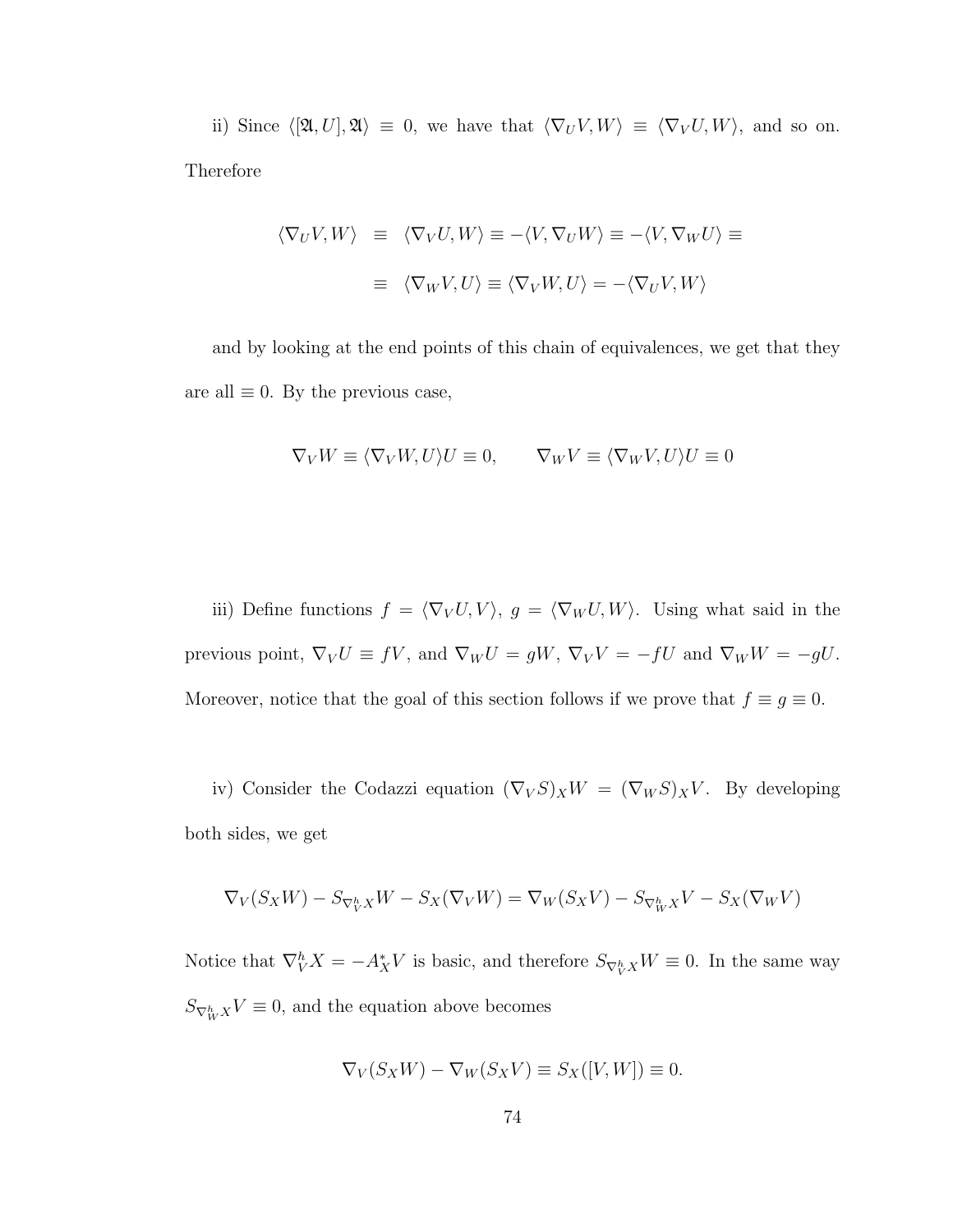Moreover,

$$
\nabla_V(S_X W) \equiv -\langle S_X W, V \rangle fU + \langle S_X W, U \rangle fV
$$
  

$$
\nabla_W(S_X V) \equiv -\langle S_X V, W \rangle gU + \langle S_X V, U \rangle gW
$$

By the Codazzi equation above we then have

$$
f\langle S_XW,U\rangle \equiv 0, \quad g\langle S_XV,U\rangle \equiv 0, \quad (f-g)\langle S_XV,W\rangle \equiv 0.
$$

There are now two possibilities: either  $f \equiv g \equiv 0$ , in which case we are done, or  $\langle S_XV, W\rangle = \langle S_XV, U\rangle = \langle S_XU, W\rangle = 0$ . Suppose we are in this situation. Since X was arbitrary, it follows that either  $f \equiv g \equiv 0$ , or  $\{U, V, W\}$  are eigenvectors of every shape operator. Moreover, by the arbitrariness of the elements  $\{V, W\}$  we either have that  $f \equiv g \equiv 0$ , or  $\{U, V, W\}$  are eigenvectors of every shape operator, with V, W lying in the same eigenspace. Define  $S_XU = \mu_XU$ ,  $S_XV = \lambda_XV$ ,  $S_XW = \lambda_XW.$ 

Using the Codazzi equation  $(\nabla_U S)_X V = (\nabla_V S)_X U$ , we now get  $(\mu_X - \lambda_X) f =$  $\mu_{A_X^*V}$ , and in the same way  $(\mu_X - \lambda_X)g = \mu_{A_X^*W}$ . Therefore  $f \equiv g \equiv 0$ , unless  $\mu_X = \lambda_X$  and all shape operators are multiples of the identity. But this is not the generic situation: in fact, suppose that along a horizontal geodesic,  $\gamma$ , we can write  $S_{\gamma'(t)} = \lambda_t Id$ . Then using the first formula from 2.5.2 we get

$$
A_{\gamma'}A_{\gamma'}^* = (\lambda' - \lambda^2 - 1)Id
$$

This implies that  $A_{\gamma'}$  has rank 3, which is not the case.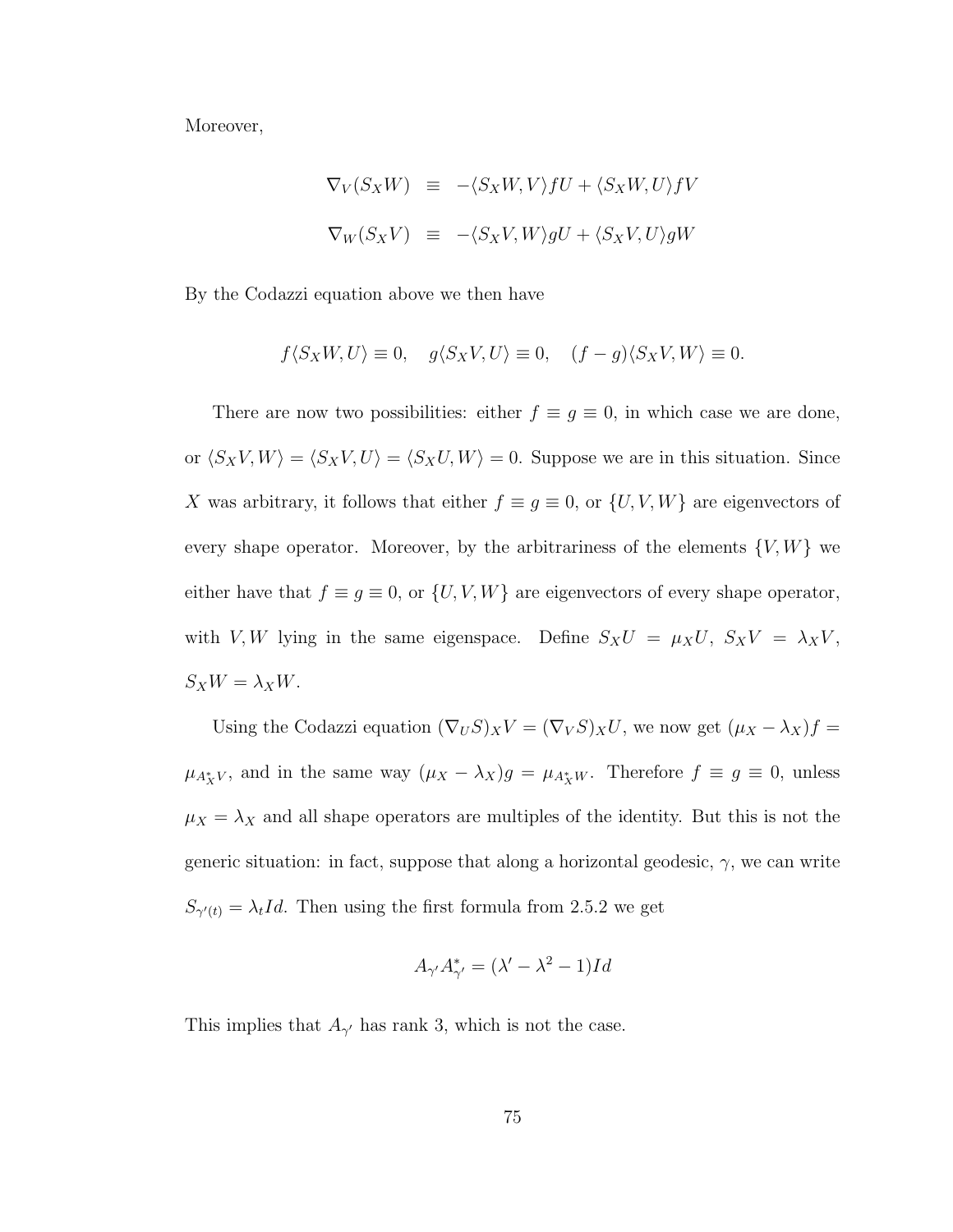Summing up, given an appropriate choice of leaf, we can suppose that the shape operators are not all multiples of the identity, and therefore  $\langle \nabla_U V, U \rangle$ ,  $\langle \nabla_U W, W \rangle$ are constant. This finishes the proof of Proposition 4.5.3.

 $\Box$ 

#### 4.6 3-dimensional SRF on spheres: case IV

In this section we assume we are in case IV, i.e. for every regular point  $p \in S<sup>n</sup>$  and for any  $x \in \mathcal{H}_p$ ,  $A_x$  has rank 2.

The strategy for this case is the following: first we prove that any foliation that falls into case IV has very restrictive conditions on the singular set. Namely, the singular set consists on a single two-dimensional singular leaf, which is homeomorphic to a 2-sphere. From this condition, we conclude that the only possible sphere with such a foliation is  $S^6$ , and using the Homogeneity Theorem 2.5.3 again, we show that the only such foliation is homogeneous. From the topology of the singular set, this foliation must be the one induced by the irreducible representation of  $SU(2)$  on  $\mathbb{R}^7$ .

If every horizontal vector has rank 2 some restrictions follow immediately:

• Every singular leaf has dimension 2. In fact, given a 1-dimensional leaf  $\mathcal{L}_1$ , a regular leaf  $\mathcal{L}_0$  and a horizontal geodesic  $\gamma : [0,1] \to S^n$  from  $\mathcal{L}_0$  to  $\mathcal{L}_1$ , there would be 2 linearly independent holonomy Jacobi fields  $J_1$ ,  $J_2$  along  $\gamma$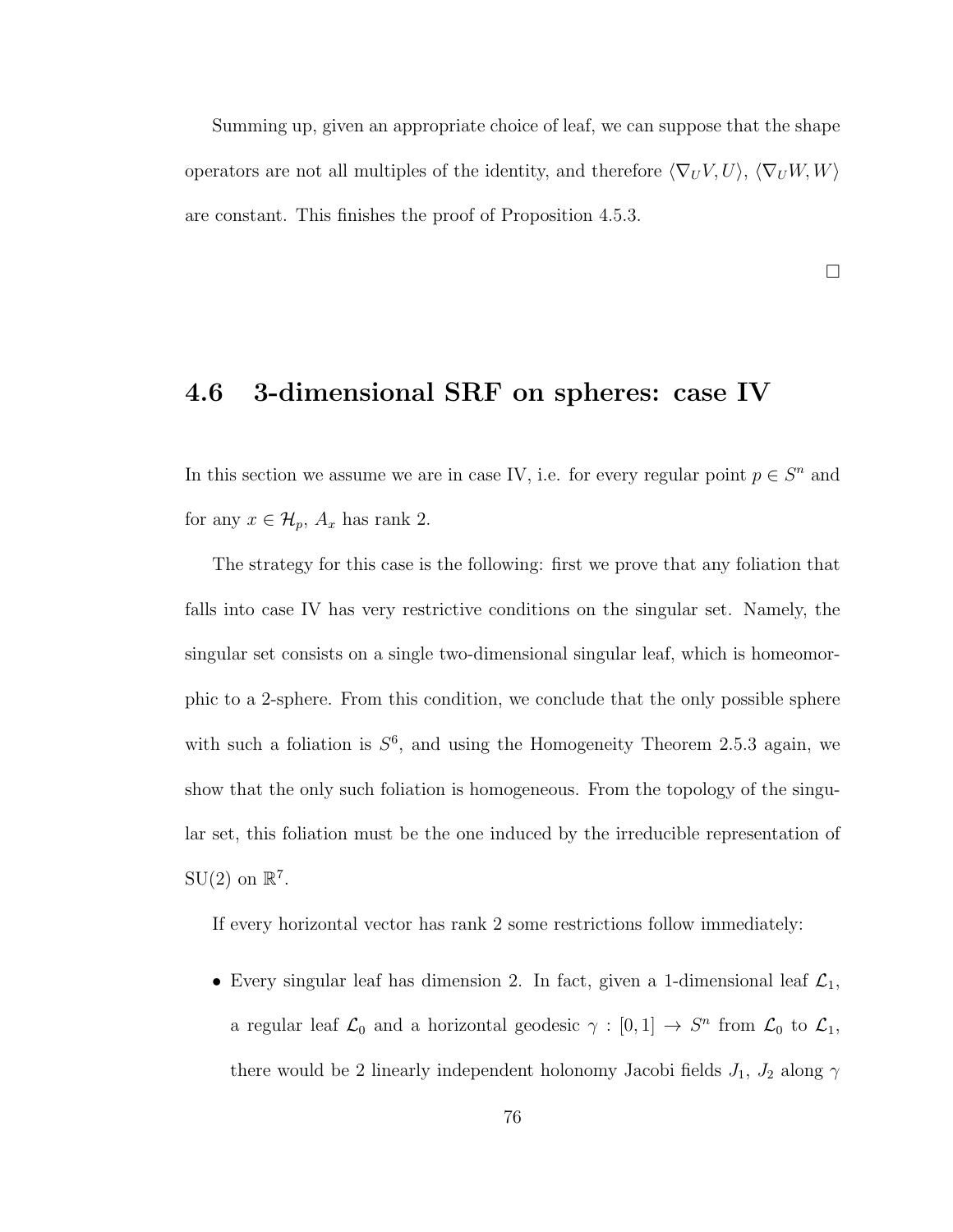vanishing at  $t = 1$ . The initial vectors  $J_1(0)$ ,  $J_2(0)$  would be in the kernel of  $A^*_{\gamma'(0)}$  by Lemma 3.0.6 and therefore this operator would have rank at most 1, which contradicts our rank assumption  $\mathcal{H} = \mathcal{H}_2$ .

- The singular locus is connected. Again, if  $C_1$ ,  $C_2$  were different components and  $\gamma$  was a minimal (horizontal) geodesic between the components, as before there would be a 2-dimensional family of holonomy Jacobi fields, vanishing on either component. A contradiction would then follow as in the previous case.
- Every horizontal geodesic through the regular part connecting two points in the singular set has length  $\pi$ . In fact if the length of such geodesic was less then  $\pi$ , we would have again a 2-dimensional family of holonomy Jacobi fields vanishing on either end of the geodesic.

We can conclude that the singular locus  $\Sigma$  is a connected compact submanifold of  $S<sup>n</sup>$  with a 2-dimensional regular foliation. Moreover every horizontal geodesic starting from  $\Sigma$  goes back to  $\Sigma$  after distance  $\pi$ . From Proposition 3.2.1 it follows that  $\Sigma$  is homeomorphic to a sphere. But we know from Ghys [13], Haefliger [18] and Browder [6], (see also D. Lu [19]) that the only way a sphere can have a two dimensional foliation is if  $\Sigma \simeq S^2$  consists of just one leaf.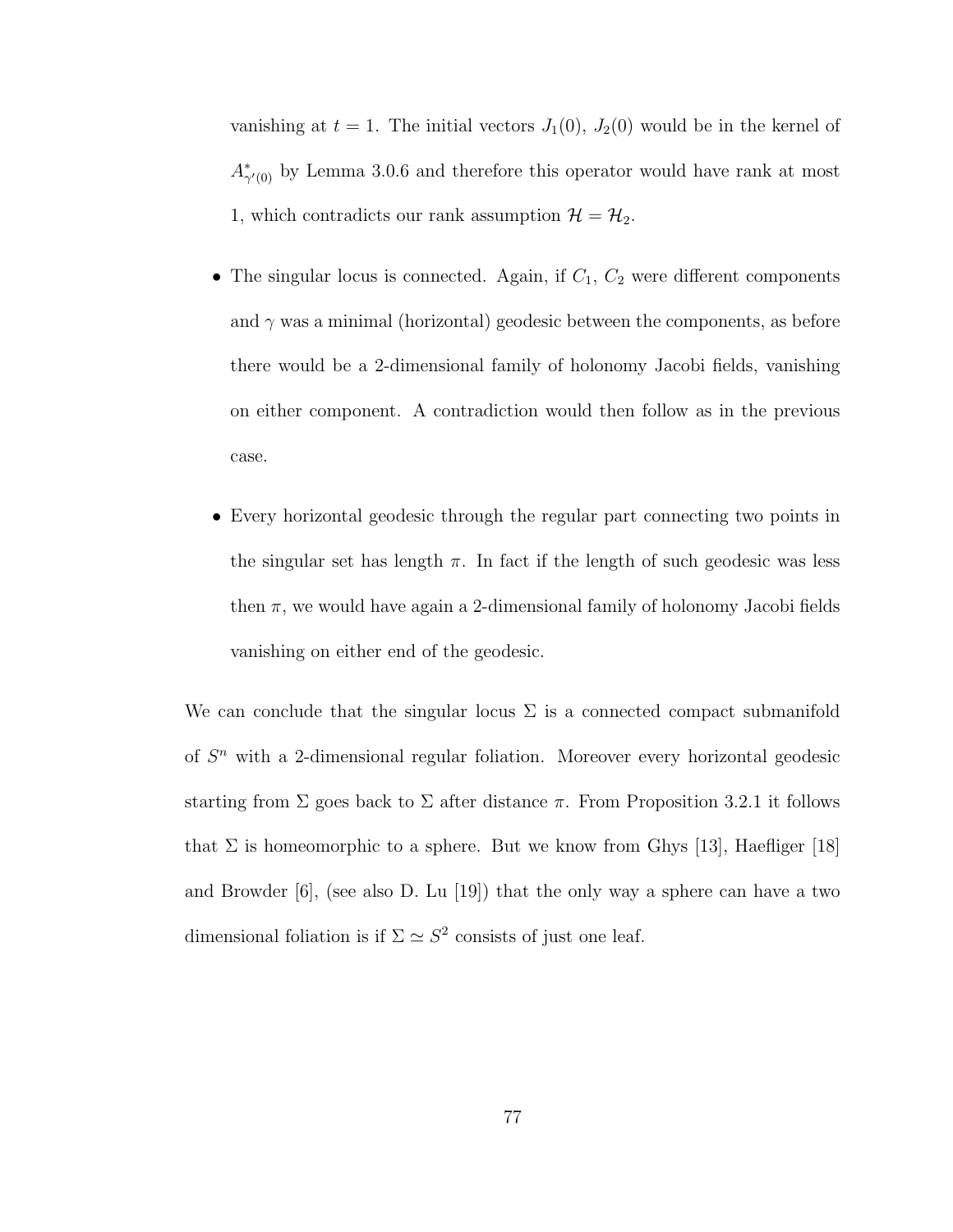### 4.6.1 Some restrictions on the dimension of  $S<sup>n</sup>$

The fact that the singular strata consist of one single (compact) leaf imposes many restrictions. First of all, the infinitesimal foliation at  $\Sigma$  is a regular one dimensional foliation on  $S^{n-3}$ . In particular  $n-3$  must be odd, and n must be even.

Moreover we can consider a (regular) leaf away from the focal locus of  $\Sigma$ , whose distance from  $\Sigma$  is not  $\pi/2$ . If we take a point p in such a leaf then

$$
S_x \neq 0, \qquad \forall x \in \mathcal{H}_p.
$$

In fact, suppose that  $S_x = 0$  for some x, and let  $v \in V_p$  be such that  $A_x^*v = 0$ . Then by Lemma 3.0.6 the holonomy Jacobi field along  $\gamma(t) = \exp_p(tv)$  meets  $\Sigma$  at distance  $\pi/2$ , which is a contradiction. Then the map

$$
S: \mathcal{H}_p \longrightarrow Sym^2(\mathcal{V}_p)
$$

$$
x \longmapsto S_x
$$

is injective as a map from an  $(n-3)$ -dimensional space to a 6-dimensional one. Therefore  $n-3 \leq 6$  and  $n \leq 9$ .

Thus the only possible spheres in case IV are  $S<sup>4</sup>$ ,  $S<sup>6</sup>$ , and  $S<sup>8</sup>$ . We now show that  $S^4$  and  $S^8$  cannot occur either, leaving  $S^6$  for the next paragraph. The case of  $S<sup>4</sup>$  is easy to rule out, since the foliation would have codimension one and therefore  $A \equiv 0$ , and we are not in case IV.

Suppose now we are in  $S^8$ , and fix a regular point p as before. We have dim  $H_p =$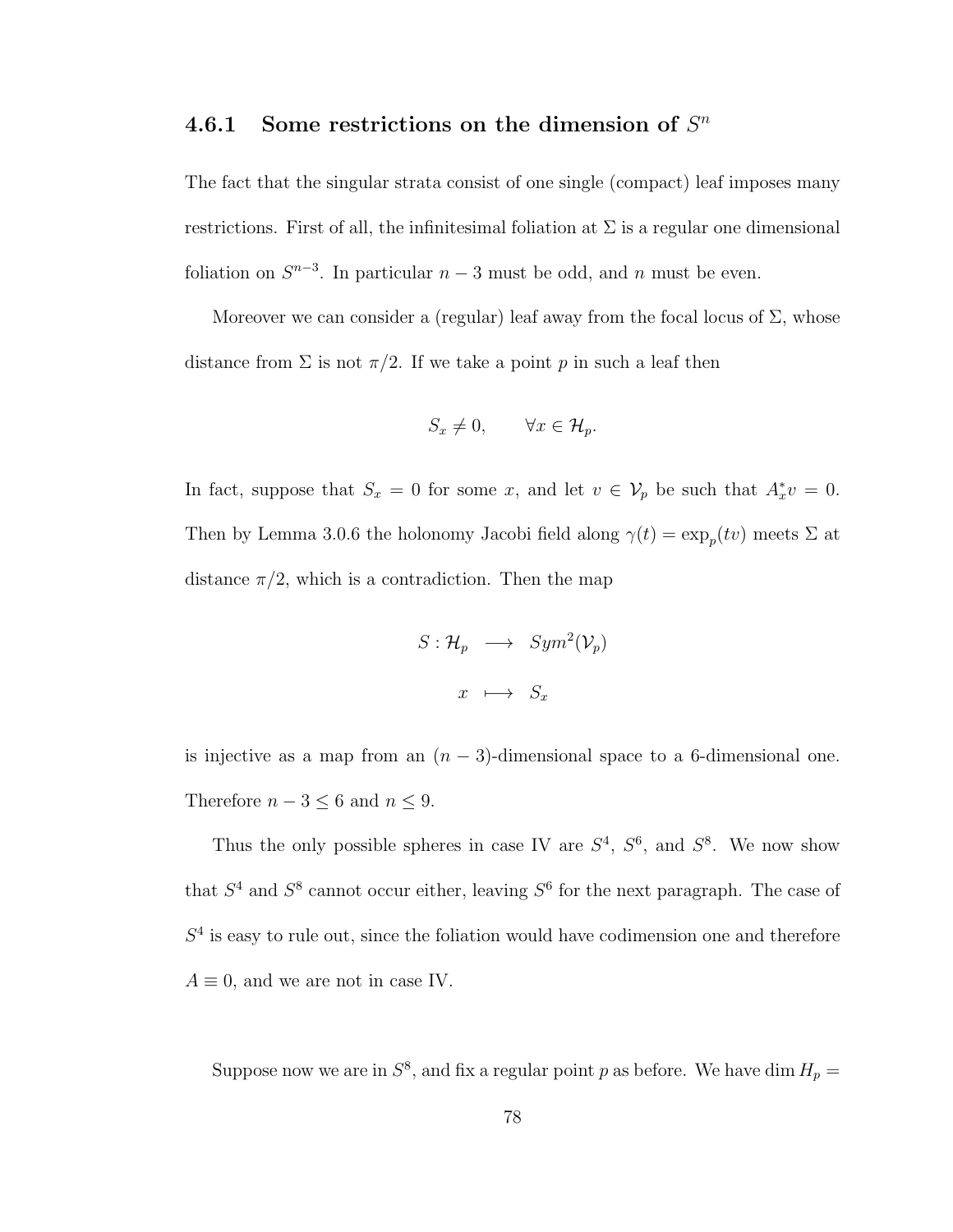5. For each  $v \in V_p$ ,  $A^v$  is a skew-symmetric endomorphism of  $\mathcal{H}$ , and hence  $A^v$  can have rank  $0, 2, 4$ . In particular every  $A^v$  has some kernel.

We will look more carefully at what possible ranks  $A^v$  can have. Suppose  $A^{v_0} = 0$ for some  $v_0$ , and pick another  $v_1$ , with  $x \in \ker A^{v_1}$ . This would mean  $A_x^* v_1 = A_x^* v_0 =$ 0 and this contradicts the fact that  $A_x^*$  has rank 2. Therefore, no  $A^v$  has rank 0.

Suppose now that  $rk A^{v_1} = rk A^{v_2} = 2$  for some  $v_1, v_2$  linearly independent. Then ker  $A^{v_1}$  and ker  $A^{v_2}$  intersect at some nonzero vector x, and again we would have a vector x such that  $rk A_x^* = 1 < 2$ . This again contradicts our rank assumption. Therefore dim  $\left\{v \mid \right\}$  $\operatorname{rk} A^v = 2$   $\leq 1$ .

Set  $\mathcal{V}_4 = \left\{ v \in \mathcal{V}_p \middle|$ rk  $A^v = 4$ , and consider  $\mathbb{P}(\mathcal{V}_4) \subseteq \mathbb{P}(\mathcal{V}_p)$ . From what was said so far,  $\mathbb{P}(\mathcal{V}_4)$  misses at most one point from  $\mathbb{P}(\mathcal{V}_p)$  (call it  $v_0$ ) and therefore has

dimension 2. Consider now the space  $E \subseteq \mathbb{P}(V_4) \times \mathcal{H}_p$  defined by

$$
E = \left\{ ([v], x) \middle| A^v x = 0 \right\}
$$

The first projection  $\pi_1 : E \to \mathbb{P}(\mathcal{V}_4)$  is a line bundle over  $\mathbb{P}(\mathcal{V}_4)$ , and therefore E has dimension 3, and the second projection to  $\pi_2 : E \to \mathcal{H}_p$  is not surjective. But then we can pick any x in the complement of  $\text{Im}(\pi_2) \cup \text{ker } A^{v_0}$ , and for such an x we would have  $rk A_x^* = 3 \neq 2$ . This contradicts the hypothesis of case IV, and therefore  $S^8$  cannor have such a foliation.

For  $S^6$  one can actually prove that the irreducible SU(2) representation on  $\mathbb{R}^7$ induces a foliation on  $S^6$  which satisfies the hypotheses of case IV. We want to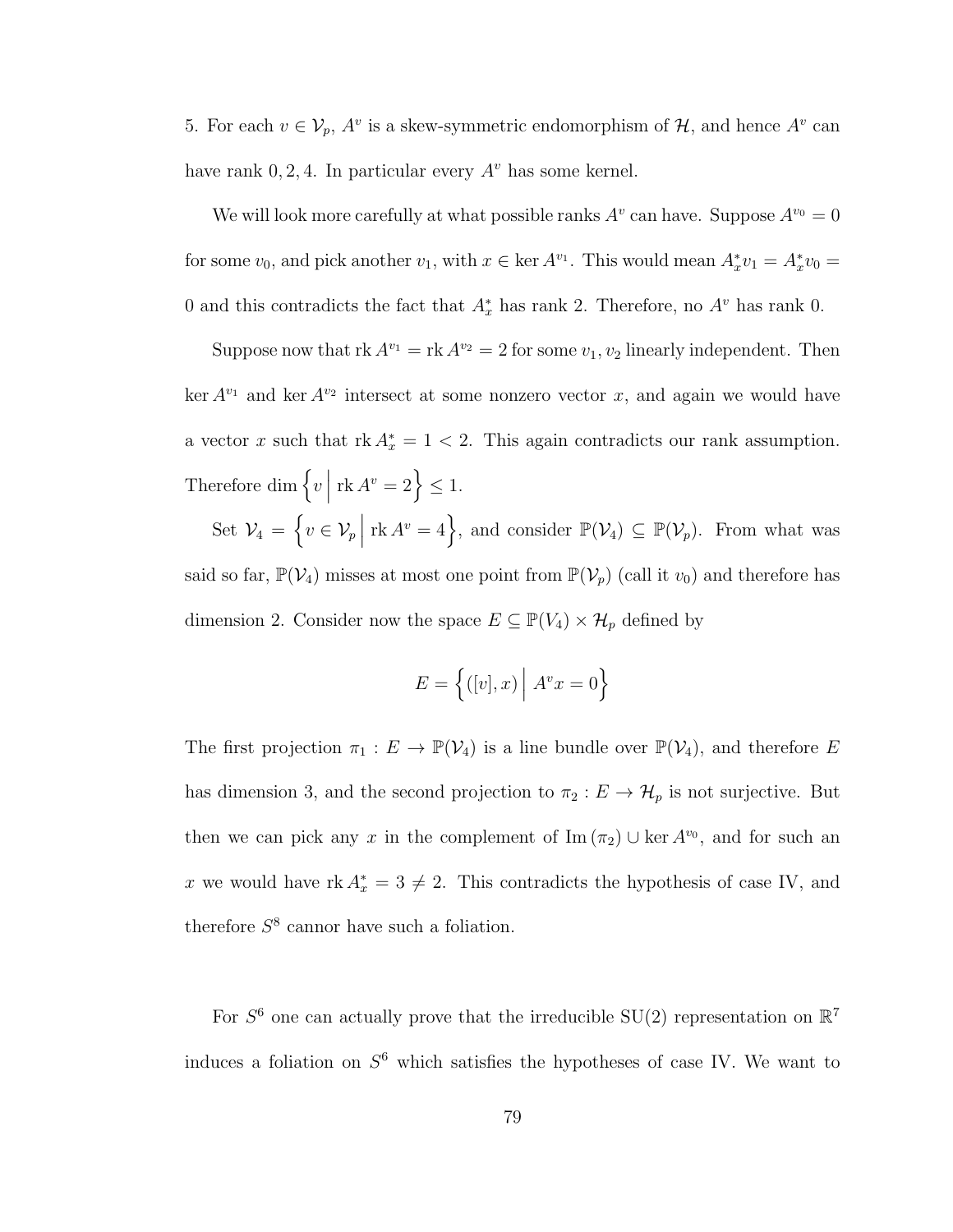prove that there are no other possible foliations on this sphere.

### 4.6.2 Foliations on  $S^6$  in case IV

Suppose we have a foliation on  $S^6$  that falls in case IV. At a regular point p, the horizontal space  $\mathcal{H}_p$  has dimension 3. Given  $v \in \mathcal{V}_p$  the skew-symmetric endomorphism  $A^v$  has rank 0 or 2. As in the discussion about  $S^8$ , the case rk  $A^v = 0$  can never occur, and therefore every  $A^v$  has rank 2. We then have a bijection

$$
\bar{\phi}: \mathbb{P}(\mathcal{V}_p) \longrightarrow \mathbb{P}(\mathcal{H}_p)
$$

such that  $x = \bar{\phi}(v)$  iff  $A_x^*v = 0$ . Actually, the map  $\bar{\phi}$  comes from a linear isomorphism  $\mathcal{V}_p \longrightarrow \mathcal{H}_p$ . In fact, consider the map

$$
\mathcal{V} \longrightarrow \wedge^2 \mathcal{H}_p \stackrel{*}{\longrightarrow} \mathcal{H}_p
$$
  

$$
v \longmapsto A^v
$$
  

$$
x \wedge y \longmapsto x \times y
$$

and call  $\phi: \mathcal{V}_p \to \mathcal{H}_p$  the composition. Notice that if we identify a vector  $x \wedge y \in$  $\wedge^2 H_p$  with the skey-symmetric map

$$
(x \wedge y)(z) := \langle x, z \rangle y - \langle y, z \rangle x,
$$

the second map in the composition sends  $\alpha \in \wedge^2 \mathcal{H}_p$  to a vector  $*\alpha \in \ker \alpha$ . In particular  $*\alpha$  spans ker  $\alpha$ , since every nonzero map in  $\wedge^2 \mathcal{H}_p$  has a one-dimensional kernel. Therefore

$$
A^v(\phi(v)) = A^v(*A^v) = 0.
$$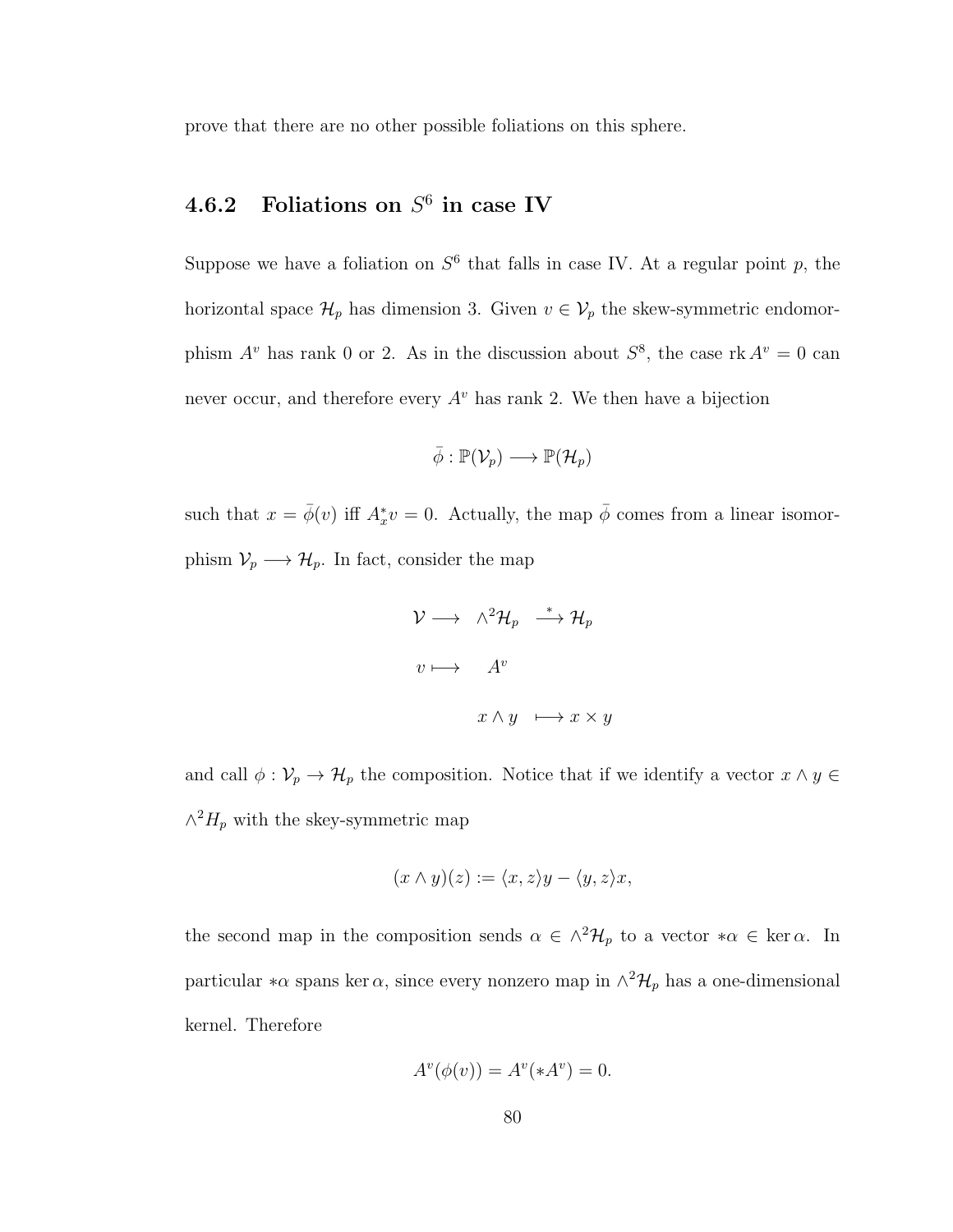Of course, we can think of  $\phi$  as taking vertical vector fields to horizontal ones. Set

$$
\mathcal{E}:=\phi^{-1}(\mathfrak{B}_\mathcal{L}),\quad \varphi:=\phi|_{\mathcal{E}}:\mathcal{E}\longrightarrow \mathfrak{B}_\mathcal{L},\quad \psi:=\varphi^{-1}:\mathfrak{B}_\mathcal{L}\longrightarrow \mathcal{E}
$$

where  $\mathfrak{B}_{\mathcal{L}}$  is the vector space of basic vector fields, in a neighborhood of p in  $\mathcal{L}_p$ . We want to prove  $\mathcal E$  satisfies the hypotheses of the Homogeneity Theorem 2.5.3. Namely, we will prove the following:

- 1.  $\varphi^*$  sends  $\mathfrak{B}_{\mathcal{L}}$  to  $\mathfrak{A}$ . In particular  $\mathfrak{A}$  has dimension 3.
- 2.  $\phi^{-1}(\mathfrak{B}_\mathcal{L}) = \mathfrak{A}$ , and therefore  $\mathfrak{A} = \mathcal{E}$ .
- 3.  $\langle V_1, V_2 \rangle$  is constant for any  $V_1, V_2 \in \mathcal{E}$ .
- 4.  $S_X \mathcal{E} \subseteq \mathcal{E}$ , for any  $X \in \mathfrak{B}_{\mathcal{L}}$ .
- 5.  $\mathcal E$  is a Lie algebra.

#### Proof of (1).

Consider  $\mathcal{V}_p$ ,  $\mathcal{H}_p$  with the inner product induced by the one in  $T_pS^6$ , and the product on  $\wedge^2 \mathcal{H}_p$ , given by

$$
\langle \alpha, \beta \rangle = \frac{1}{2} \sum_{i=1}^{3} \langle \alpha(e_i), \beta(e_i) \rangle
$$

where  $\{e_i\}$  is an o.n.b. of  $\mathcal{H}_p$ . It is easy to check that the ∗-operator is an isometry if  $\wedge^2 \mathcal{H}_p$  is endowed with this inner product.

It is also easy to check that  $\varphi^*(e_1 \times e_2) = A_{e_1}e_2$ , where  $e_1, e_2$  belong to an orthonormal basis of  $\mathfrak{B}_{\mathcal{L}}$ . In fact,

$$
\langle \varphi^*(e_1 \times e_2), V \rangle = \langle e_1 \times e_2, \varphi(V) \rangle = \langle * (e_1 \wedge e_2), *A^V \rangle
$$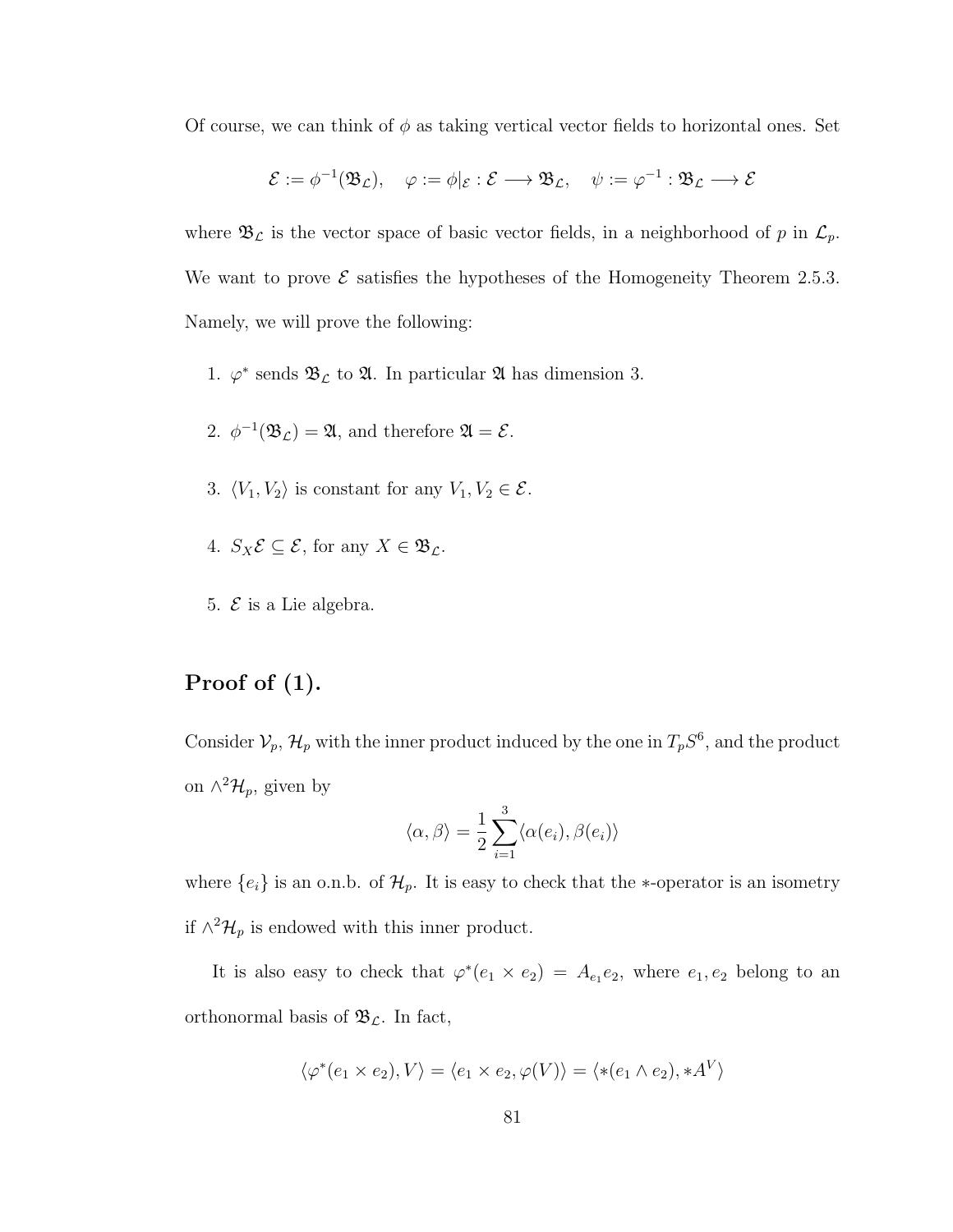Under the identification of  $\wedge^2 \mathcal{H}_p$  with  $\wedge^2 \mathcal{H}_p^*$  above,  $e_1 \wedge e_2$  sends  $e_1$  to  $e_2$ ,  $e_2$  to  $-e_1$ , and  $\mathfrak{e}_3$  to zero. The above inner product is then

$$
\langle e_1 \wedge e_2, A^V \rangle = \frac{1}{2} \bigg( \langle e_2, A^V e_1 \rangle - \langle e_1, A^V e_2 \rangle \bigg) = \langle A_{e_1} e_2, V \rangle
$$

Putting everything together,  $\langle \varphi^*(e_1 \times e_2), V \rangle = \langle A_{e_1} e_2, V \rangle$  and the claim is proved.

### Proof of (2).

We have to check that  $\langle \varphi(A_X Y), Z \rangle$  is constant for any  $X, Y, Z \in \mathfrak{B}_{\mathcal{L}}$ . Considering an orthonormal basis  $\{e_1, e_2, e_3\}$  of  $\mathfrak{B}_{\mathcal{L}}$ , it is enough to show that  $\langle \varphi(A_{e_1}e_2), e_k \rangle$  is constant for  $k = 1, 2, 3$ . But

$$
\langle \varphi(A_{e_1}e_2), e_k \rangle = \langle \varphi(A_{e_1}e_2), e_i \times e_j \rangle
$$

$$
= \langle A_{e_1}e_2, \varphi^*(e_i \times e_j) \rangle
$$

$$
= \langle A_{e_1}e_2, A_{e_i}e_j \rangle
$$

Since there are only 3 elements in the basis of  $\mathfrak{B}_{\mathcal{L}}$ , one of  $\{e_i, e_j\}$  is either  $e_1$  or  $e_2$ , and in that case we know that the inner product is constant.

#### Proof of (3).

This is an immediate consequence of  $\mathcal{E} = \mathfrak{A}$ .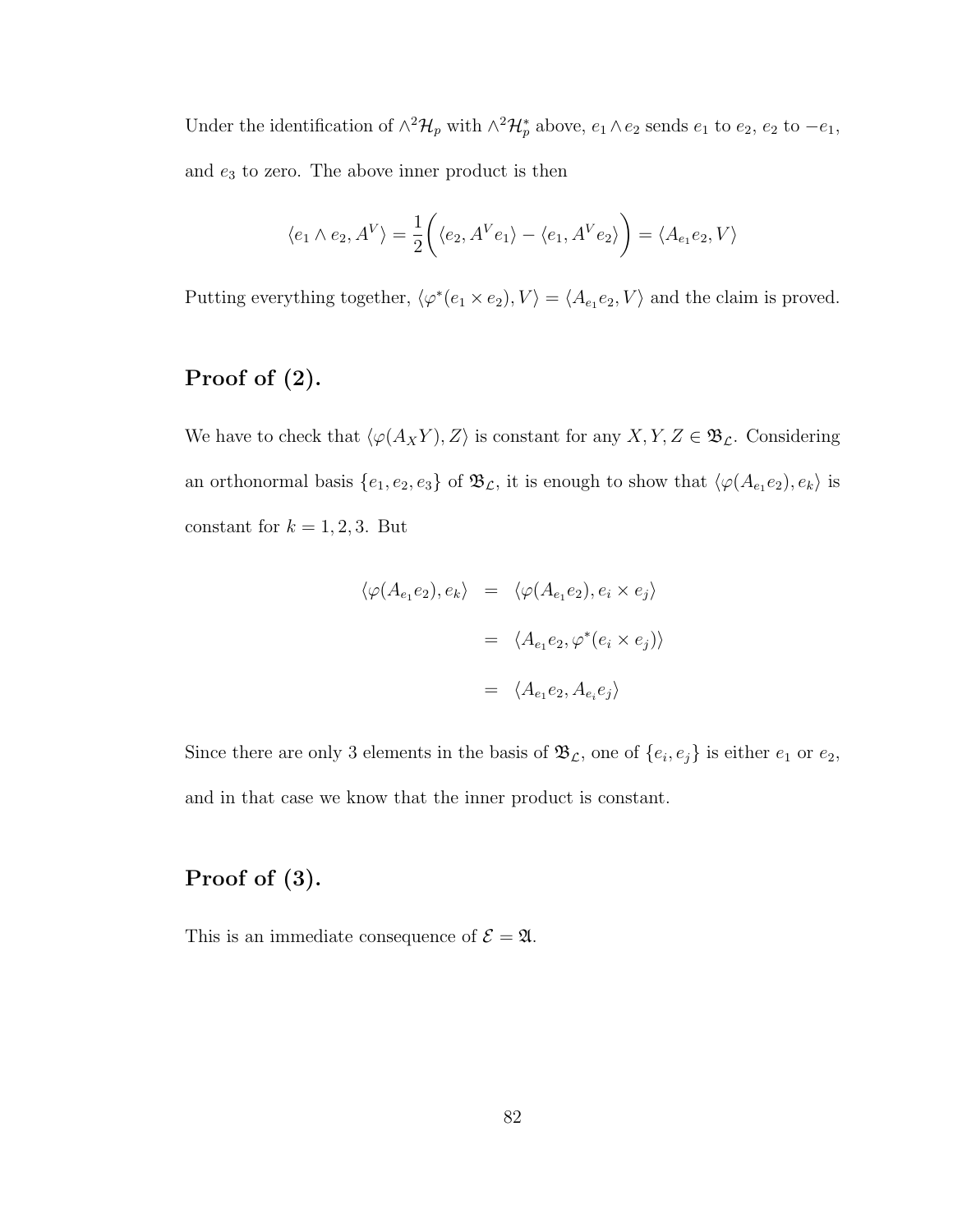#### Proof of (4).

Consider the self adjoint homomorphism  $\varphi \varphi^* : \mathfrak{B}_{\mathcal{L}} \to \mathfrak{B}_{\mathcal{L}}$ , and the orthonormal basis  $\{e_1, e_2, e_3\}$  of  $\mathfrak{B}_{\mathcal{L}}$  consisting of eigenvectors of  $\varphi \varphi^*$ . Then  $V_1 := A_{e_2}e_3$ ,  $V_2 :=$  $A_{e_3}e_1, V_3 := A_{e_1}e_2$  are orthogonal in  $\mathcal{E}$ . For example

$$
\langle V_1, V_2 \rangle = \langle \varphi^* e_1, \varphi^* e_2 \rangle
$$

$$
= \langle e_1, \varphi \varphi^* e_2 \rangle
$$

$$
= \lambda_2 \langle e_1, e_2 \rangle = 0
$$

Now, we want to show that  $S_X A_Y Z \in \mathcal{E}$  for  $X, Y, Z \in \mathfrak{B}_{\mathcal{L}}$ . It is easy to see that it is enough to prove that  $S_{e_1}V_1, S_{e_1}V_2 \in \mathcal{E}$ :

i) Say  $S_{e_1}V_2 = f_1V_1 + f_2V_2 + f_3V_3$ . Then

$$
f_2 = \frac{1}{\|V_1\|^2} \langle S_{e_1} V_2, V_2 \rangle = \frac{1}{\|V_2\|^2} \langle S_{e_1} A_{e_3} e_1, A_{e_3} e_1 \rangle
$$
  
= 
$$
\frac{1}{\|V_2\|^2} \langle S_{e_1} A_{e_1} e_3, A_{e_1} e_3 \rangle
$$

is constant, and the same holds for  $f_3$ . As for  $f_1$ , we know

$$
f_1^2 ||V_1||^2 + f_2^2 ||V_2||^2 + f_3^2 ||V_3||^2 = ||S_{e_1}V_2||^2
$$

and since everything except possibly for  $f_1$  is constant, then  $f_1$  must be constant as well, which means  $\langle S_{e_1}A_{e_1}e_3, A_{e_2}e_3 \rangle$  is constant. ii) Set  $S_{e_1}V_1 = g_1V_1 + g_2V_2 + g_3V_3$ . Then

$$
g_2 = \frac{1}{\|V_2\|^2} \langle S_{e_1} A_{e_2} e_3, A_{e_3} e_1 \rangle
$$
  
= 
$$
-\frac{1}{\|V_2\|^2} \langle S_{e_1} A_{e_1} e_3, A_{e_2} e_3 \rangle
$$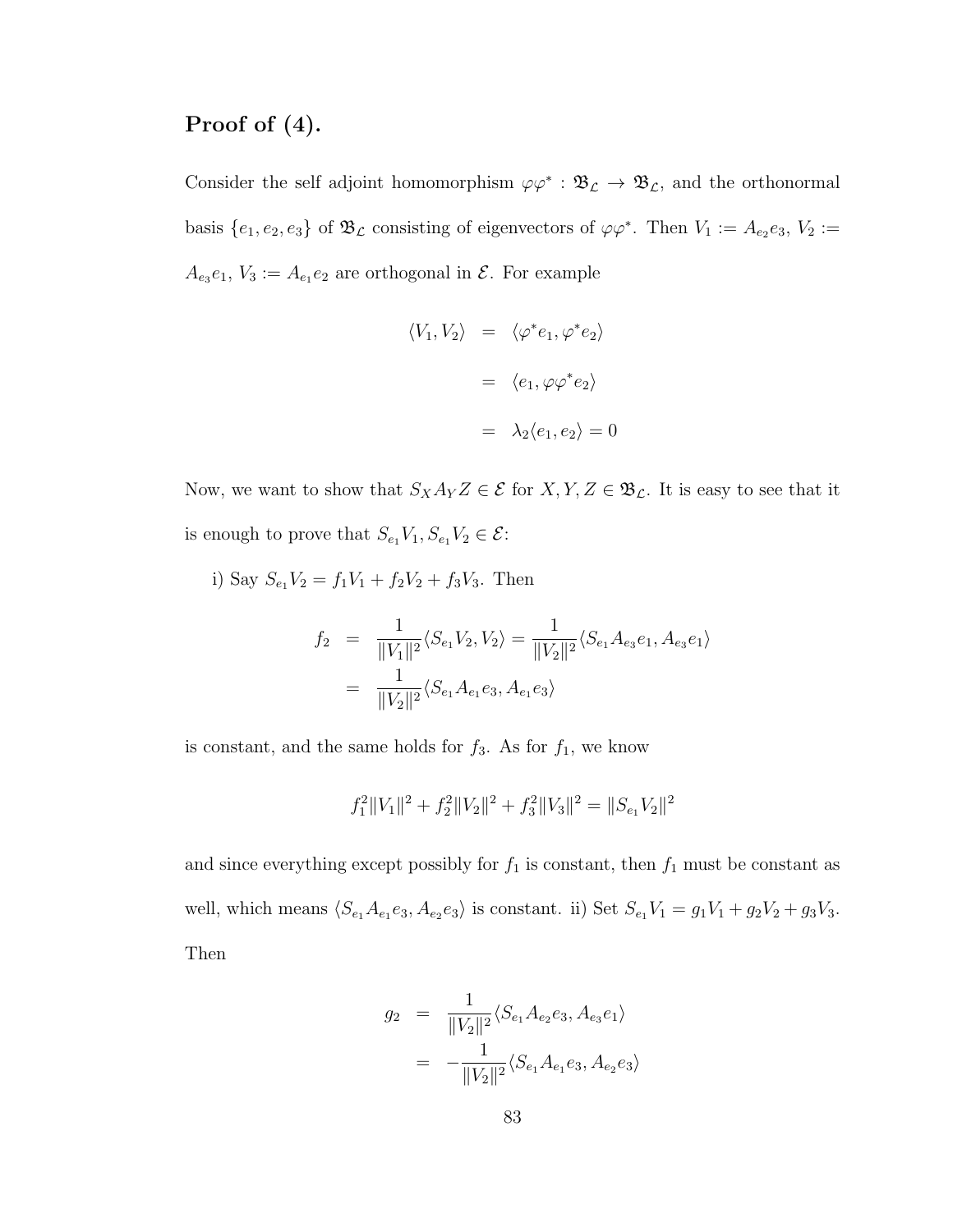which is constant, by the previous case. Finally, we see that  $g_1$  is constant as follows:

$$
||V_1||^2 g_1 = \langle S_{e_1} A_{e_2} e_3, A_{e_2} e_3 \rangle
$$
  
\n
$$
\stackrel{(*)}{=} \langle \nabla_{e_1}^v A_{e_2} e_3 + S_{e_2} A_{e_3} e_1 + S_{e_3} A_{e_1} e_2, A_{e_2} e_3 \rangle
$$
  
\n
$$
= \langle \nabla_{e_1} A_{e_2} e_3, A_{e_2} e_3 \rangle + \langle S_{e_2} A_{e_3} e_1, A_{e_2} e_3 \rangle + \langle S_{e_3} A_{e_1} e_2, A_{e_2} e_3 \rangle
$$
  
\n
$$
= \frac{1}{2} e_1 (||A_{e_2} e_3||^2) - \langle S_{e_2} A_{e_2} e_3, A_{e_1} e_3 \rangle - \langle S_{e_3} A_{e_3} e_2, A_{e_1} e_2 \rangle
$$

where in (∗) we used the formula in [17], pag.149. The last expression is a sum of constant terms: the first is constant since  $||A_{e_2}e_3||^2$  is a basic function, and  $e_1$  is a basic vector field. The last two terms are constant because of what we said in the previous case.

#### Proof of (5).

We use the Ricci equation. Notice first that for any  $V \in \mathcal{E}, X \in \mathfrak{B}_{\mathcal{L}}, \nabla_V^h X$  is basic: in fact for any other Y basic,

$$
\langle \nabla_V^h X, Y \rangle = \langle \nabla_X^h V, Y \rangle
$$
  
= -\langle A\_X^\* V, Y \rangle = \langle V, A\_X Y \rangle

and the last term is constant. In particular, we have that for any  $V_1, V_2 \in \mathcal{E}$ ,  $X \in \mathfrak{B}_{\mathcal{L}},$ 

$$
\nabla_{V_1}^h \nabla_{V_2}^h X = A^{V_1} A^{V_2} X \in \mathfrak{B}_{\mathcal{L}},
$$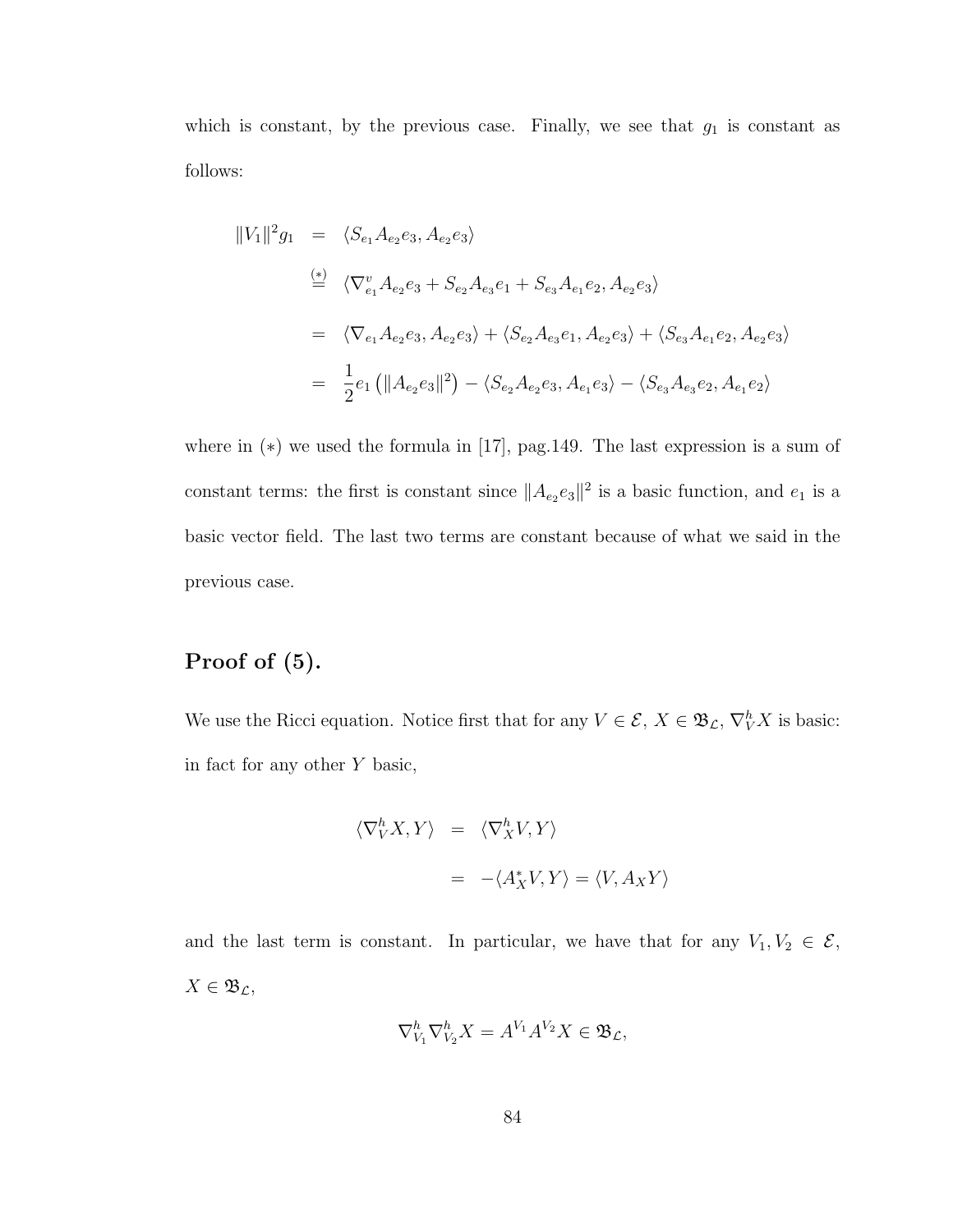and the Ricci equation for  $X, Y \in \mathfrak{B}_{\mathcal{L}}, V_1, V_2 \in \mathcal{E}$  becomes

$$
\langle A^{V_1} A^{V_2} X - A^{V_2} A^{V_1} X - A^{[V_1, V_2]} X, Y \rangle = \langle [S_X, S_Y] V_1, V_2 \rangle.
$$

We can rewrite this equation as

$$
\langle [V_1, V_2], A_X Y \rangle = \langle [S_X, S_Y] V_1, V_2 \rangle - \langle [A^{V_1}, A^{V_2}] X, Y \rangle.
$$

Now, the right hand side is constant for every  $X, Y$  basic, by what we said in the previous cases. And since the  $A_XY$  generate all of  $\mathcal{E}$ , we obtain that  $[V_1, V_2] \in \mathcal{E}$ .

 $\Box$ 

# 4.7 3-dimensional SRF on spheres: case V

Suppose that we are in case five, i.e. for every regular point  $p \in S<sup>n</sup>$  and every  $x \in \mathcal{H}_p$ ,  $A_x$  has rank 1. The first thing to note is the following:

**Lemma 4.7.1.** If  $\mathcal{H}_p = \mathcal{H}_{1,p}$  at some point p, then the subspace of  $\mathcal{V}_p$  generated by  $A_x y, x, y \in \mathcal{H}_p$ , is one dimensional.

Proof. Consider the map

$$
\Phi : \mathbb{P}(\mathcal{H}_p) \longrightarrow \mathbb{P}(\mathcal{V})
$$

$$
[x] \longmapsto [\text{Im } A_x]
$$

We need to show that the image of  $\Phi$  is a point, and in order to do so we will show that the differential  $\Phi_*$  vanishes everywhere. In fact, consider  $[x] \in \mathbb{P}(\mathcal{H})$ , and a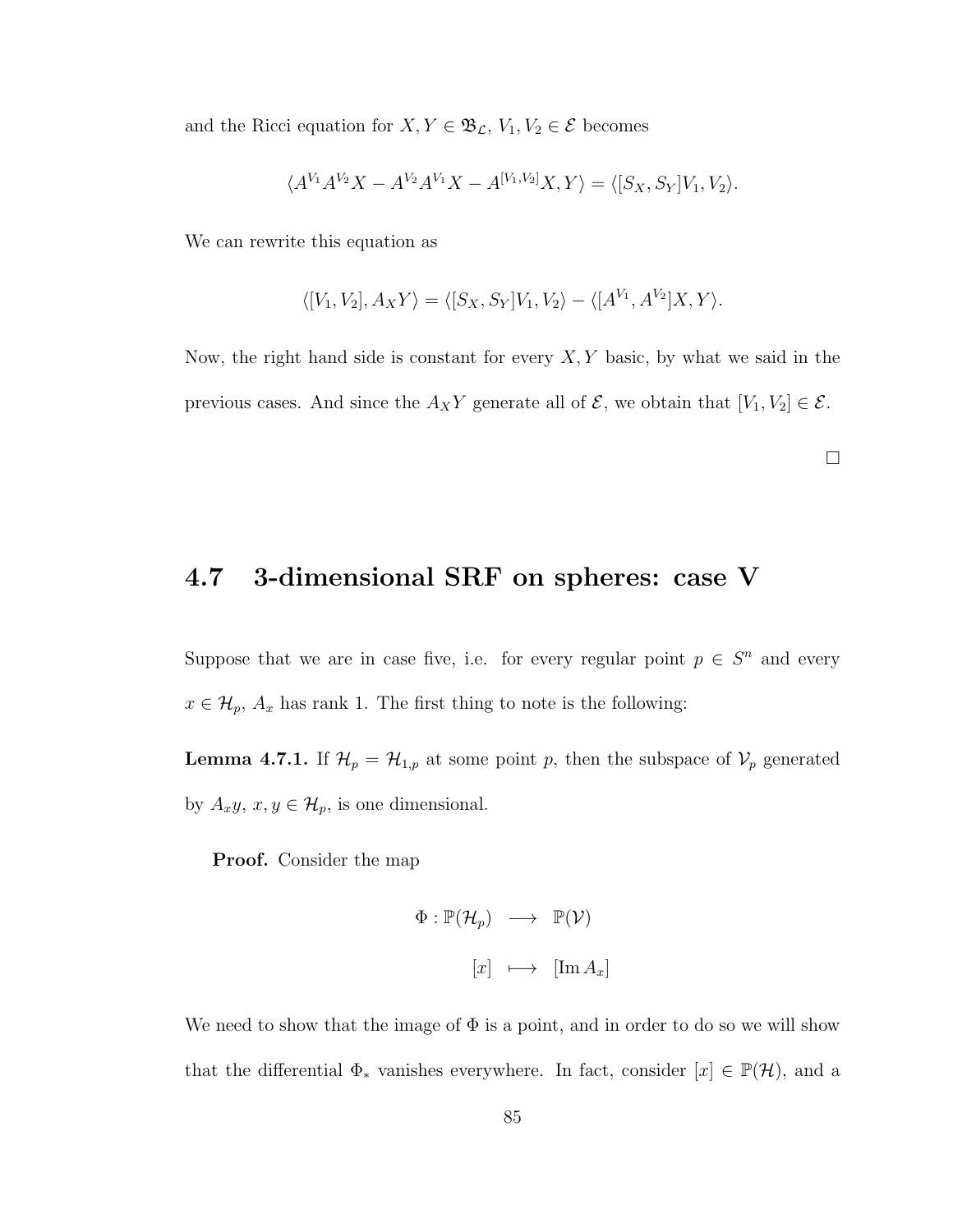curve  $[x(t)]$  around  $[x]$ . Let  $y \in \mathcal{H}_p$  such that  $A_x y \neq 0$ , and  $A_{x'} y \neq 0$  for any  $x'$  in a neighborhood of x in  $\mathcal{H}_p$ . In particular, around  $[x] \in \mathbb{P}(\mathcal{H}_p)$  we can see  $\Phi$  as

$$
\Phi([x(t)]) = [A_{x(t)}y] = [A_y x(t)]
$$

But notice that since  $A_y$  has rank one,  $[A_y x(t)]$  is constant, and this proves the lemma.

 $\Box$ 

Now let U be a unit length vector field which is given by  $A_x y$ . U is well defined up to a sign, and we can in general define it locally. We will now divide the discussion into two parts:

- We classify the SRF's in case V with  $\Sigma_1 = \emptyset$ : it turns out that the only possibility is  $S^5$ , with a homogeneous foliation arising from a reducible  $SO(3)$ action.
- we prove that there are no SRF's in case V with  $\Sigma_1 \neq \emptyset$ .

### 4.7.1 SRF's in case V with  $\Sigma_1 = \emptyset$

Consider a point p in the regular part of  $S<sup>n</sup>$ , let  $u := U_p \in V_p$ , and define  $v, w$ to be an orthonormal basis of  $u^{\perp} \cap V_p$ . We can now think of shape operators as 3 by 3 matrices, since the orthonormal basis  $\{u, v, w\}$  will be fixed from now on. Remember that since v, w are orthogonal to u,  $A_x^*v = A_x^*w = 0$  for any  $x \in \mathcal{H}_p$ . Notice that if a shape operator  $S_x$  happened to be of the form  $diag(a, b, b)$ , then the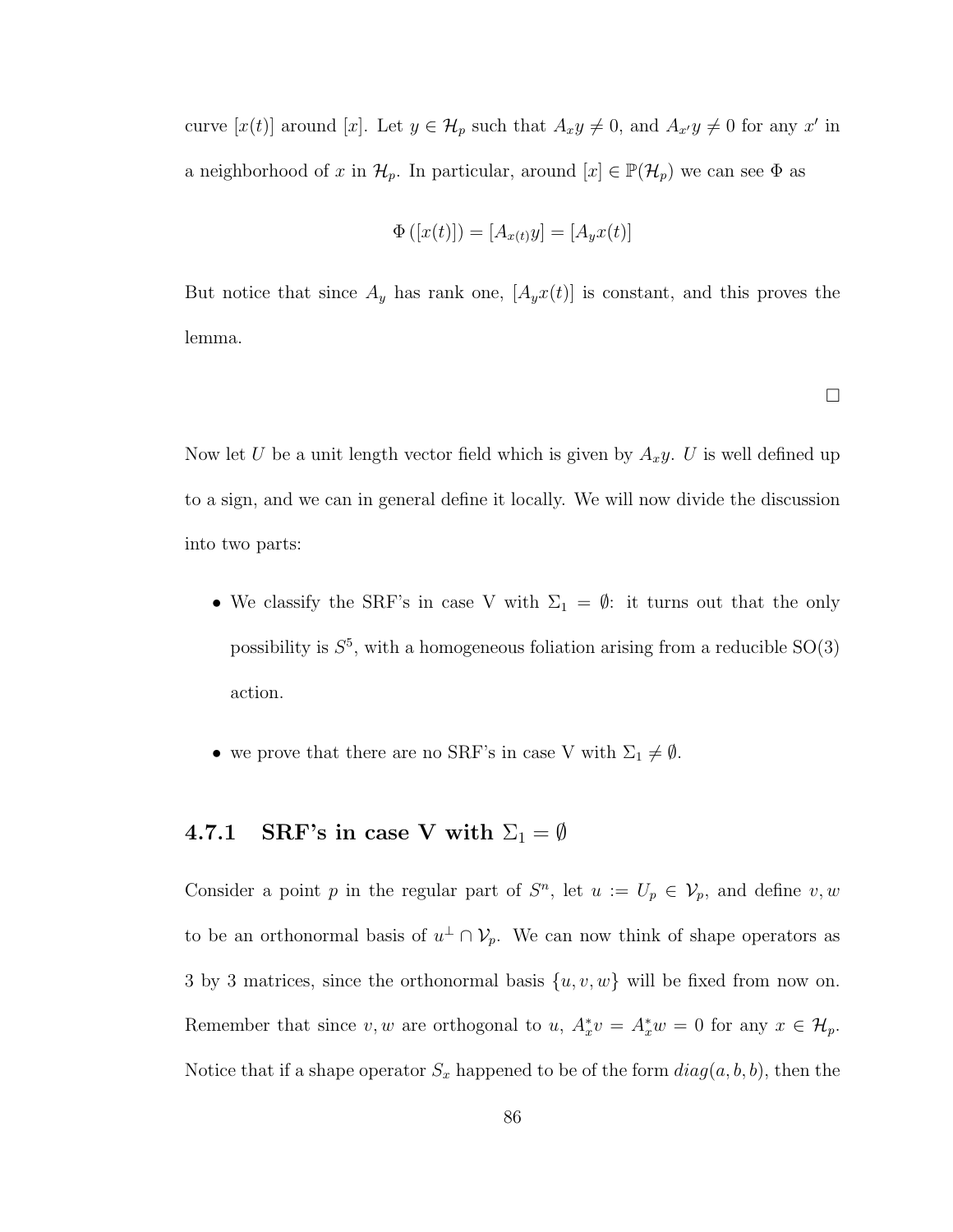holonomy Jacobi fields along  $\exp_p tx$  starting at p with initial values v, w, would both vanish at the same time, and therefore there would be a one dimensional leaf. Since $\Sigma_1 = \emptyset$ , then the image of the map

$$
S: \mathcal{H}_p \longrightarrow Sym^2(\mathcal{V}_p)
$$

$$
x \longmapsto S_x
$$

is at most a 4 dimensional space, complementary to the space generated by the matrices  $diag(a, b, b)$ . Also, since the zero matrix is such a matrix, the map  $x \mapsto S_x$ needs to be injective, and in particular dim  $\mathcal{H}_p \leq 4$ . Therefore,  $n \leq 7$ . Moreover, the map

$$
A^u: \mathcal{H}_p \longrightarrow \mathcal{H}_p
$$

$$
x \longrightarrow A_x^*u
$$

is nonsingular. In fact, if  $A_x^*u = 0$ , then  $A_x^*$  would be identically zero, and this cannot happen in case V. Since  $A^u$  is also skew symmetric, then necessarily the dimension of  $\mathcal{H}_p$  needs to be even. Equivalently,  $n = \dim \mathcal{H}_p + 3$  needs to be odd, and this restricts our attention to the cases  $n = 3, 5, 7$ . The case  $n = 3$  is trivial. We will first show that  $n = 7$  is not possible either, and this will leave us with  $S^5$ only.

So, assume we are on  $S^7$ . As usual, we fix a point p in the regular part of the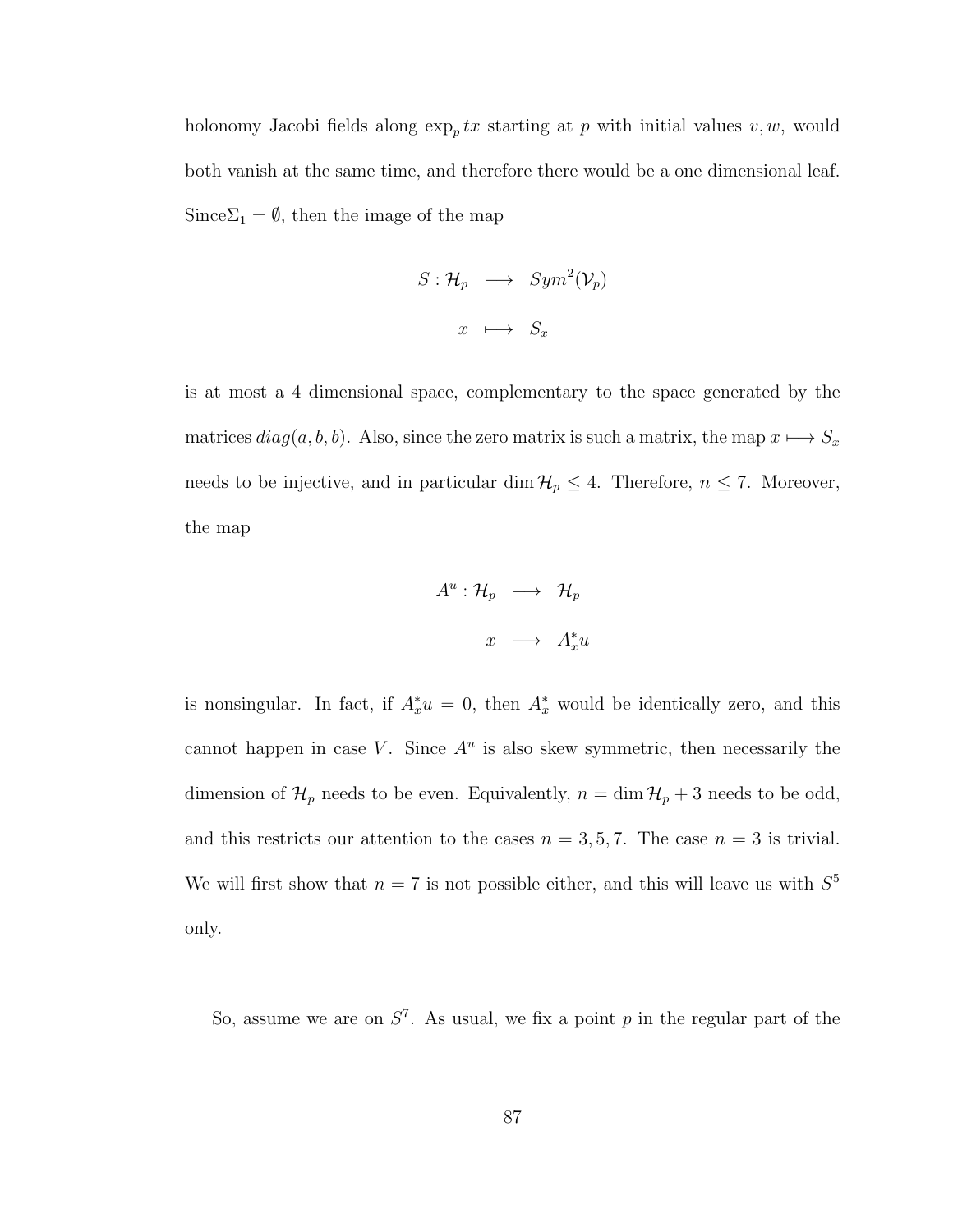foliation. First of all, define a two form

$$
\omega(x, y) := \langle A_x y, u \rangle = \langle A^u x, y \rangle
$$

on  $\mathcal{H}_p$ , where u is the vector defined before. As already explained this two form is non-degenerate. In particular, we can find a symplectic basis  $x_1, x_2, x_3, x_4$  such that

$$
\omega(x_1, x_3) = \omega(x_1, x_4) = \omega(x_2, x_3) = \omega(x_2, x_4) = 0, \omega(x_1, x_2) = \omega(x_3, x_4) = 1.
$$

Now consider an orthonormal frame  $U, V_1, V_2$ . This forms an orthonormal basis  $u = U_p, v_1 = V_{1,p}, v_2 = V_{2,p}$  at  $V_p$ . We already saw that  $A_X^* V_1 = A_X^* V_2 = 0$ . Using the Ricci equation we get

$$
\omega(x, y) \langle [w_1, w_2], u \rangle = \langle [S_x, S_y] w_1, w_2 \rangle, \qquad w_1, w_2 \in \mathcal{V}_p, x, y \in \mathcal{H}_p
$$

where  $[w_1, w_2] = [W_1, W_2]$  for some extensions  $W_i$  of  $w_i$  written as combinations of  $\{U, V_1, V_2\}$  with constant coefficients. Define

$$
\alpha(w_1, w_2) := \langle [w_1, w_2], u \rangle
$$

and hence

$$
[S_x, S_y] = \omega(x, y)\alpha.
$$
\n(4.7.1)

We will show that  $\alpha = 0$  from which it follows that  $[S_x, S_y] = 0$  and therefore  $\mathcal{H} \subseteq \text{Sym}^2 \mathcal{V}_p$  would be a 4-dimensional space of commuting symmetric matrices. That is impossible since there are at most 3-dimensional subspaces of commuting matrices in Sym<sup>2</sup> $\mathcal{V}_p$ .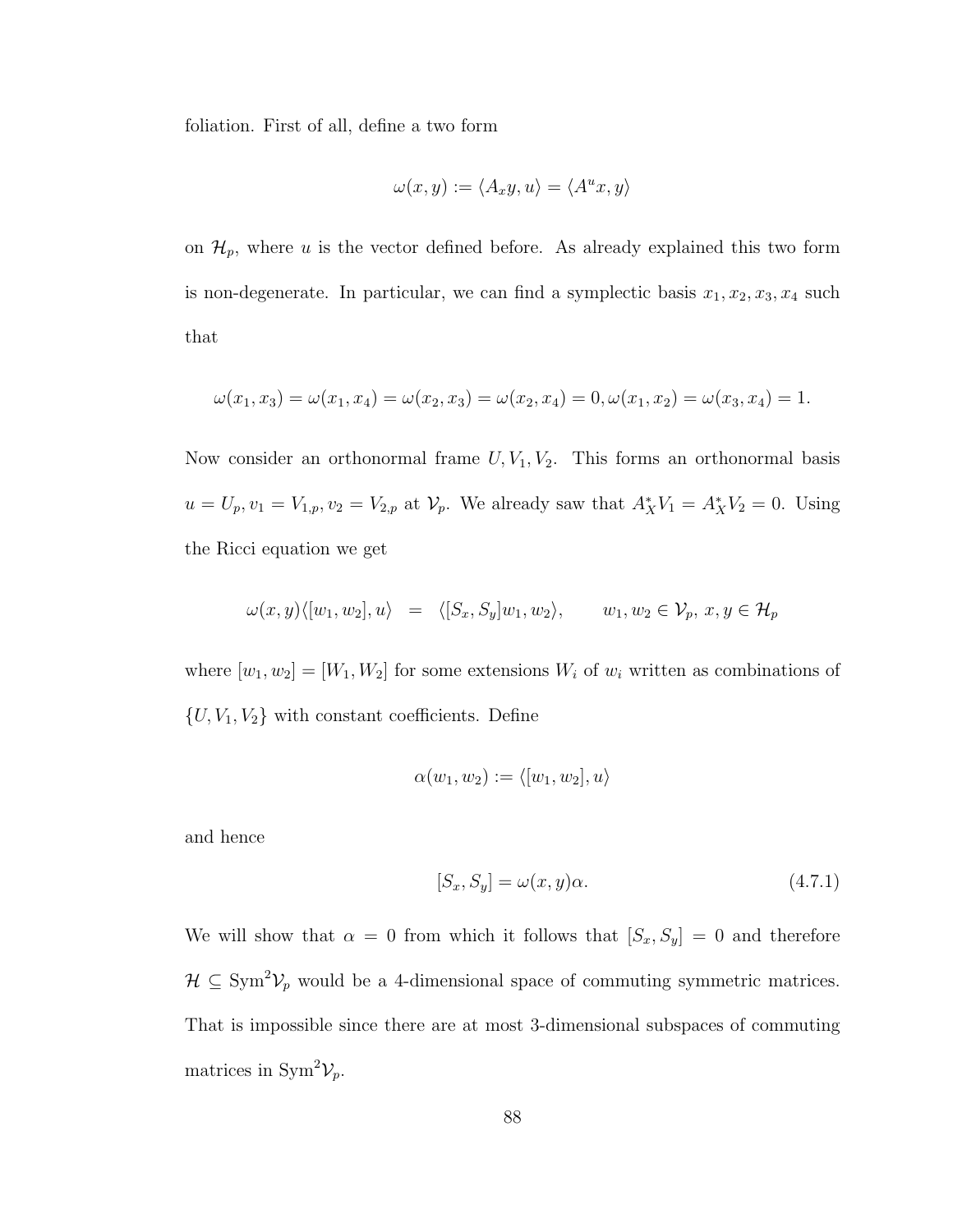Let us prove then, that  $\alpha = 0$ . From equation (4.7.1), it follows immediately that

$$
[S_{x_1}, S_{x_3}] = [S_{x_1}, S_{x_4}] = 0 \tag{4.7.2}
$$

and

$$
[S_{x_3}, S_{x_4}] = 0 \iff \alpha = 0. \tag{4.7.3}
$$

Suppose that, in some basis,  $S_{x_1}$  can be written as

$$
S_{x_1} = \left(\begin{array}{ccc} c_1 & 0 & 0 \\ 0 & c_2 & 0 \\ 0 & 0 & c_3 \end{array}\right)
$$

for distinct  $c_1, c_2, c_3$ . From equation (4.7.2) it follows then that  $S_{x_3}, S_{x_4}$  are diagonal as well, and therefore they commute and hence (4.7.3) implies  $\alpha = 0$ .

The only other possibility is that  $S_{x_1}$  is of the form

$$
S_{x_1} = \begin{pmatrix} c_1 & 0 & 0 \\ 0 & c_1 & 0 \\ 0 & 0 & c_2 \end{pmatrix}
$$

where  $c_1 \neq c_2$  (we ruled out already the possibility that  $c_1 = c_2$  since it would imply the existence of 1-dimensional leaves). Then  $S_{x_3}, S_{x_4}, [S_{x_3}, S_{x_4}]$  are of the form

$$
S_{x_3} = \begin{pmatrix} \overline{S}_3 & 0 \\ 0 & c_3 \end{pmatrix} \quad S_{x_4} = \begin{pmatrix} \overline{S}_4 & 0 \\ 0 & c_4 \end{pmatrix} \quad [S_{x_3}, S_{x_4}] = \begin{pmatrix} \overline{S}_3, \overline{S}_4 & 0 \\ 0 & 0 \end{pmatrix}
$$

for some symmetric matrices  $\overline{S}_3$ ,  $\overline{S}_4$ . From equation (4.7.1), it follows that  $[S_{x_1}, S_{x_2}]$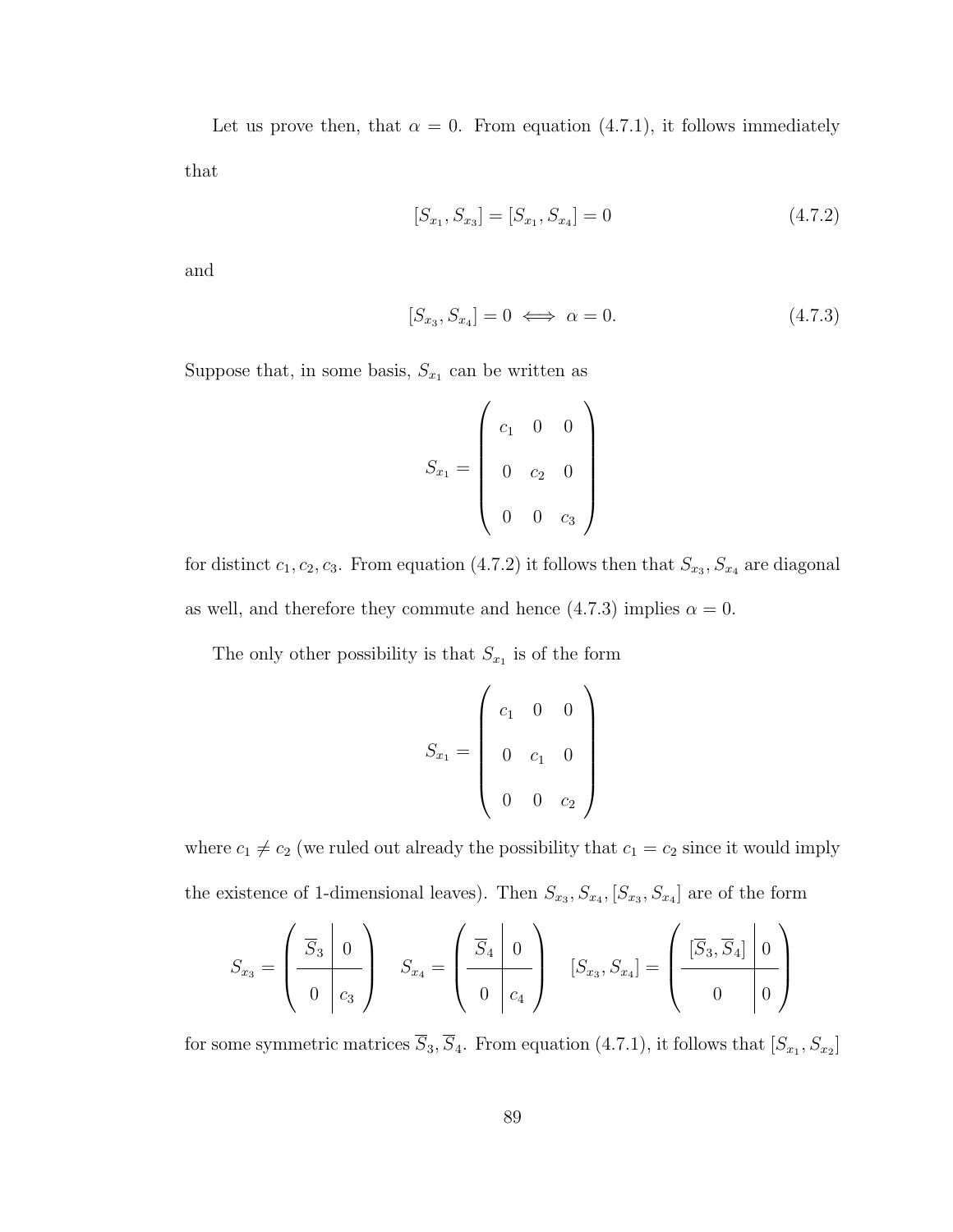is a nonzero multiple of  $[S_{x_3}, S_{x_4}]$ . The generic form of  $S_{x_2}$  is

$$
S_{x_2} = \left(\begin{array}{c|c}\n\overline{S}_2 & \underline{b} \\
\hline\n\underline{b}^T & d\n\end{array}\right)
$$

and we can compute  $[S_{x_1}, S_{x_2}]$  as

$$
[S_{x_1}, S_{x_2}] = \left(\begin{array}{c|c} 0 & (c_1 - c_2)\underline{b} \\ \hline (c_2 - c_1)\underline{b}^T & 0 \end{array}\right)
$$

Now, the only way  $[S_{x_1}, S_{x_2}]$  and  $[S_{x_3}, S_{x_4}]$  can be nonzero multiples of each other is when both are zero. But again, by (4.7.3) this means  $\alpha = 0$ .

# $\textbf{4.7.2} \quad \textbf{SRF's in case V with } \Sigma_1 = \emptyset \textbf{ on } S^5$

Suppose we are dealing with a SRF in  $S^5$ , falling in case V and without onedimensional leaves.

If a component of  $\Sigma_2$  has dimension k, then the infinitesimal foliation consists of a regular 1-dimensional foliation on  $S^{4-k}$ . In particular  $4-k$  is odd, and the only possibility is  $k = 3$ . Therefore the singular stratum consists of a (possibly disconnected) 3-dimensional manifold.

Moreover, the codimension is two and the foliation is infinitesimally polar. From [21] it follows that for every horizontal geodesic, the crossing number

$$
c := c(\gamma) = \sum_{p \in \gamma} \dim \mathcal{L}^{reg} - \dim \mathcal{L}_p
$$

is constant. In our case, c can be easily computed since by Lemma 3.0.6 it is twice the number of eigenvectors of  $S_{\gamma'(0)}$  that lie in ker  $A_{\gamma'(0)}^*$ . We have many restrictions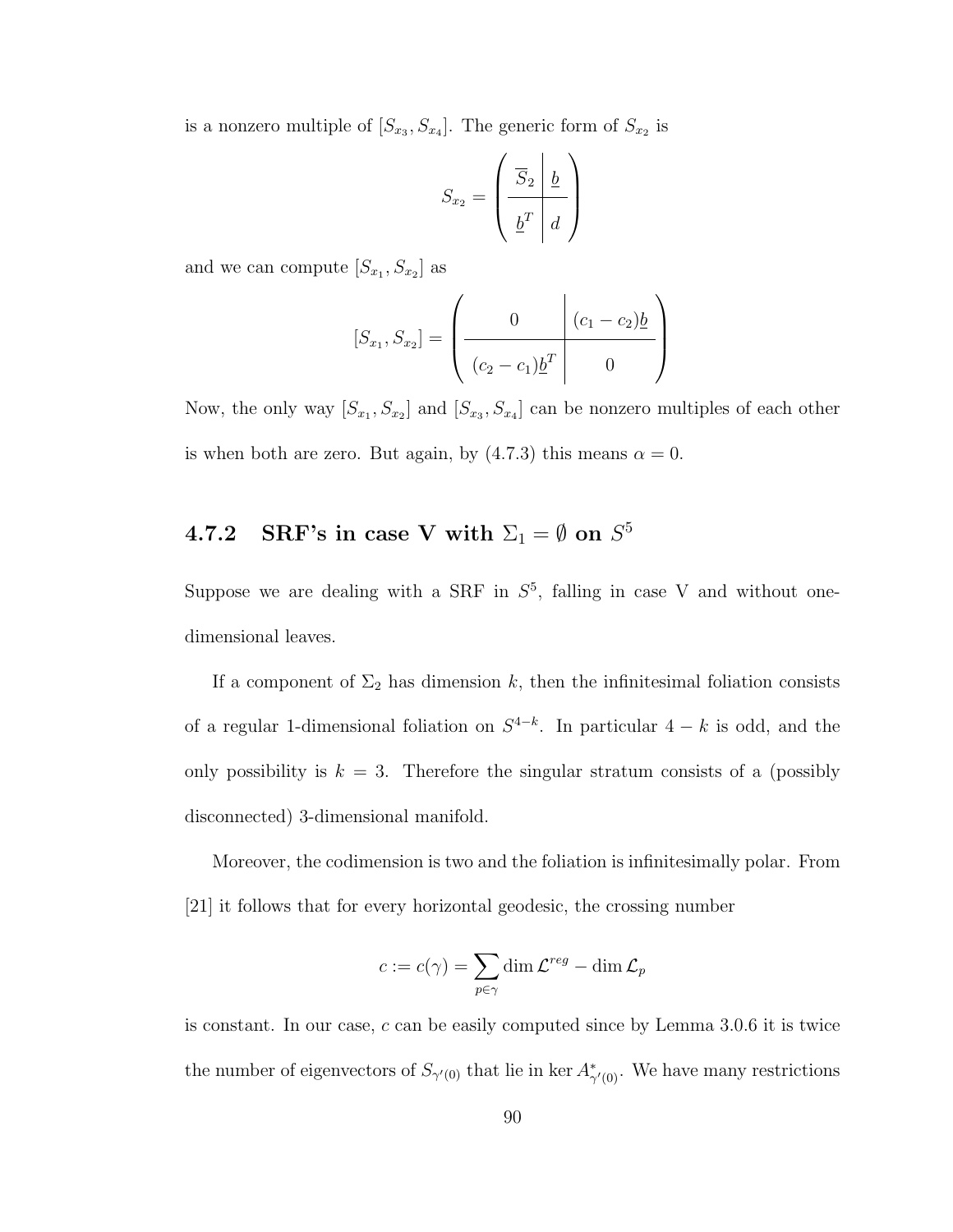for this number:

- $c$  must be even.
- Since every  $S_x$  has at most 3 eigenvalues,  $c \leq 6$ .
- If  $c = 6$ , then all the eigenvalues of  $S_{\gamma'(0)}$  are in ker  $A_{\gamma'(0)}^*$ . In other words,  $A^*_{\gamma'(0)} = 0$ , and this is not possible in case IV.
- If  $c = 2$  then every geodesic meets  $\Sigma_2$  in two, antipodal points. By Theorem 3.2.1,  $\Sigma_2 \simeq S^k$ . But since  $\Sigma_2$  has a 2-dimensional regular foliation, the only possibility is  $\Sigma_2 \simeq S^2$  which contradicts the initial observation that  $\Sigma_2$  is 3-dimensional.

Therefore, the only possibility is that  $c = 4$ . We actually claim that any horizontal geodesic meeting  $\Sigma_2$  perpendicularly, meets  $\Sigma_2$  again after every  $\pi/2$ . In fact, if  $\gamma$ is such a geodesic, parametrized in such a way that  $\gamma(0) \in \Sigma_2$ , then  $\gamma(t)$  and  $\gamma(-t)$ belong to the same leaf, since  $\gamma'(0)$  and  $-\gamma'(0)$  belong to the same infinitesimal leaf around  $\Sigma_2$ .

We now prove the following:

**Proposition 4.7.2.** The foliation has closed leaves, and  $\Sigma_2$  is foliated by totally geodesic spheres.

**Proof.** We first prove that the foliation has closed leaves. Suppose the foliation does not have closed leaves. Then the closure of the foliation is a 4-dimensional SRF on  $S<sup>5</sup>$ , and each regular leaf is an isoparametric hypersurface. By the theory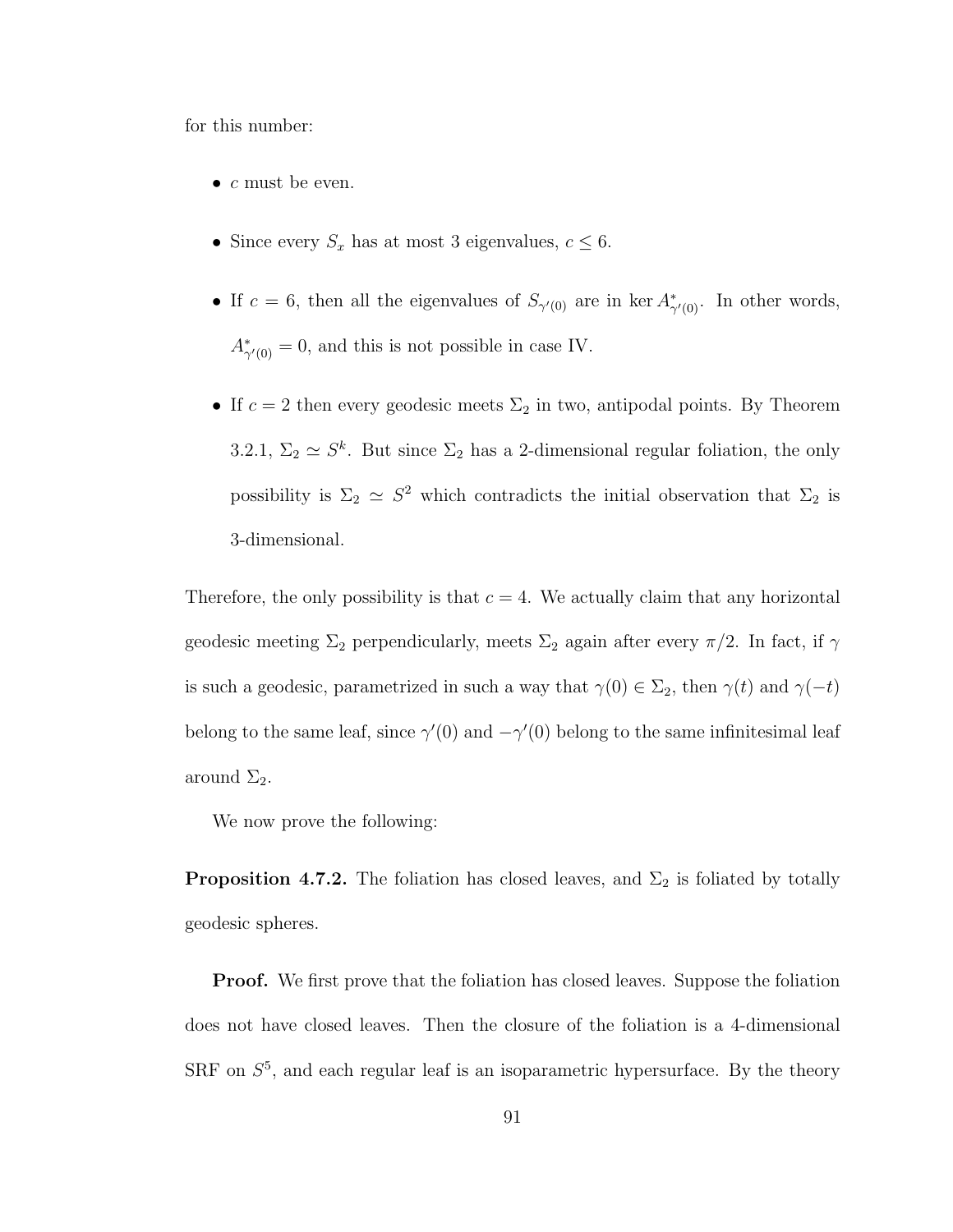of isoparametric hypersurfaces (see for example [7]) we know that the there are two singular leaves  $M^+, M^-$  f dimensions  $4 - m^+, 4 - m^-$  respectively, and the shape operator of any regular leaves has  $g \in \{1, 2, 3, 4, 6\}$  distinct eigenvalues, where  $g, m^+, m^-$  are related by the equation

$$
8 = 2(n - 1) = g(m^+ + m^-)
$$

Since  $M^+, M^-$  are closures of leaves, their dimension is at least 2, and therefore  $m^+, m^- \leq 2, m^+ + m^- \leq 4$ , and  $g = 8/(m^+ + m^-) = 2$  or 4. If  $g = 2$ , then  $m^+ = m^- = 2$  and it is known that the foliation is  $(S_1^2, S^2) \star (S_2^2, S^2)$ . This foliation is not the closure of any proper subfoliation. In fact if it were so, then the infinitesimal foliation  $\mathcal{F}_p$  at a point in one of the two  $\overline{\mathcal{F}}$ -singular  $S^2$  would have to be a dense foliations on  $\nu_p^1 S^2 = S^2$ , which we know does not exist. In the case  $g = 4$ , we have  $m^+ = m^- = 1$  and by a theorem of Cecil, Chi and Jensen ([8]) the only such foliation is given by the action of  $S^1 \times SO(3)$  on  $\mathbb{R}^6 = \mathbb{R}^3 \times \mathbb{R}^3$ , where  $SO(3)$  acts diagonally on each copy of  $\mathbb{R}^3$ , while  $S^1$  rotates them. This foliation has a singular leaf  $\mathcal{L}_s$  given by  $\mathbb{RP}^2$  with its canonical metric. Now, either the original foliation contains  $\mathcal{L}_s$  as a leaf, or the original foliation restricted  $\mathcal{L}_s$  is dense. We will show that it neither is. If  $\mathcal{L}_s$  is a leaf of the original foliation, then it is a regular leaf, and hence compact with finite fundamental group. But then all the leaves around  $\mathcal{L}_s$ are a finite cover of  $\mathcal{L}_s$ , and therefore the foliation has closed leaves. If  $\mathcal{L}_s$  is foliated by dense leaves, this dense foliation lifts to  $S^3$  via the double cover  $S^3 \to \mathcal{L}_s = \mathbb{RP}^3$ , and gives a regular foliation on the round sphere with dense leaves. But by the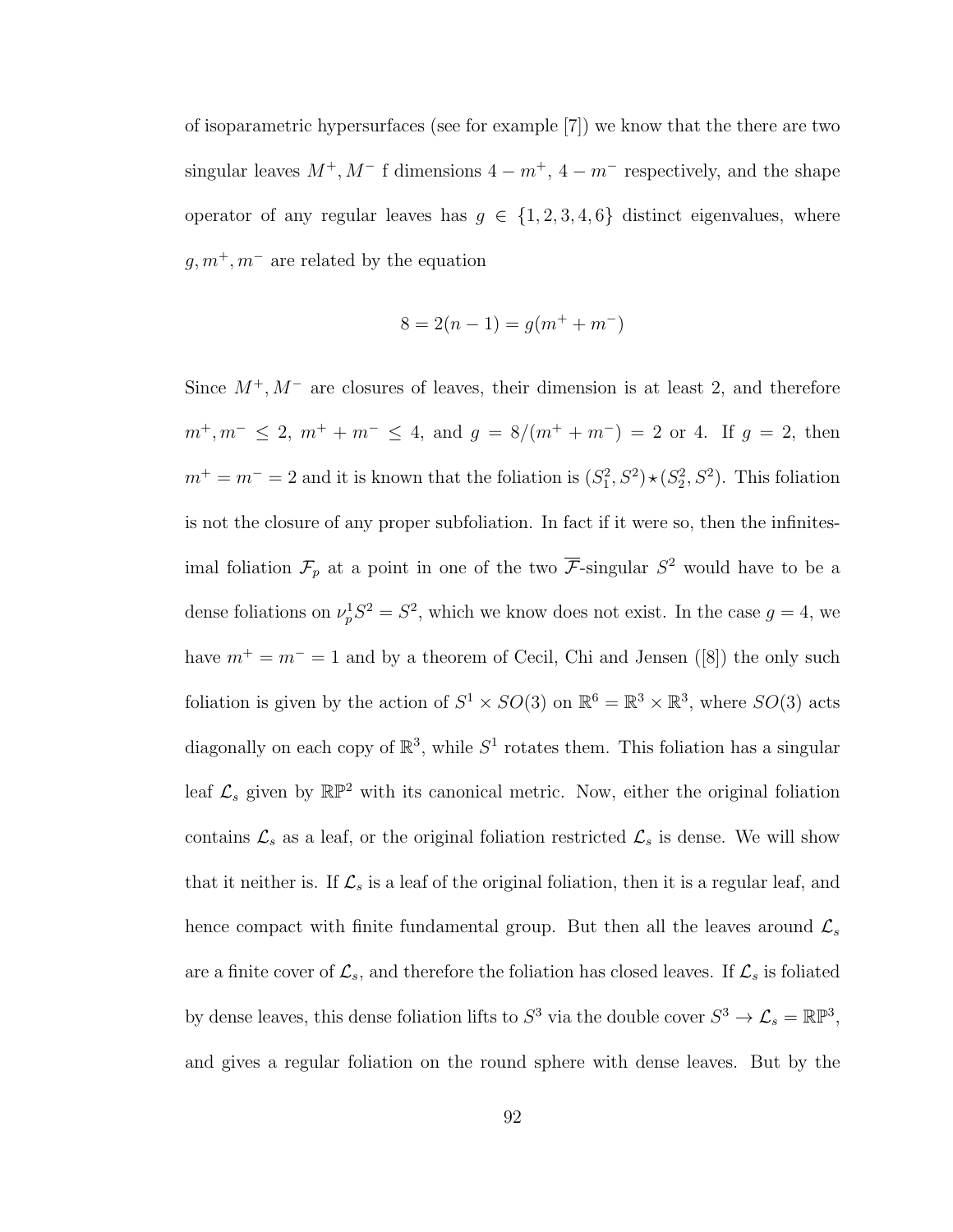work of Grove and Gromoll [16] there are no such foliations.

We now prove that the leaves in  $\Sigma_2$  are totally geodesic. Fix a regular point p, a horizontal vector x, and the splitting  $\mathcal{V}_p = \langle U_p \rangle \oplus \langle U_p \rangle^{\perp}$ , where U is the unitlength local vector field  $A_X Y$  for some  $X, Y$  orthogonal frame of  $H$ . As we said, the geodesic  $\gamma(t) = \exp_p tx$  meets the singular strata 4 times, and in particular there are 2 eigenvectors of  $S_x$  in ker  $A_x^* = \langle U_p \rangle^{\perp}$ . but this space is 2-dimensional, so  $\langle U_p \rangle^{\perp}$  is totally spanned by eigenvectors of  $S_x$ . Therefore  $U_p$  is an eigenvector of  $S_x$ . Since we choose p and x arbitrarily, the vector field U is always an eigenvector of every shape operator.

Fix now a unit-length horizontal geodesic  $\gamma(t)$ , let  $X(t) := \gamma'(t)$ ,  $Y(t)$  a horizontally parallel unit-length vector field perpendicular to X, and define  $T(t) :=$  $A_{X(t)}Y(t)$ . T is clearly parallel to the vector field U defined before, but it does not have constant norm: call  $f(t) := ||T(t)||^2$ . From the discussion above, there is a function  $\lambda(t)$  such that  $S_{X(t)}T(t) = \lambda(t)T(t)$ . From the equations (see [17], p. 44,194) :

$$
\begin{aligned} (\nabla_X^v A)_X Y &= 2S_X A_X Y \\ (\nabla_X^v S)_X T &= S_X^2 T + R(T, X)X - A_X A_X^* T \end{aligned}
$$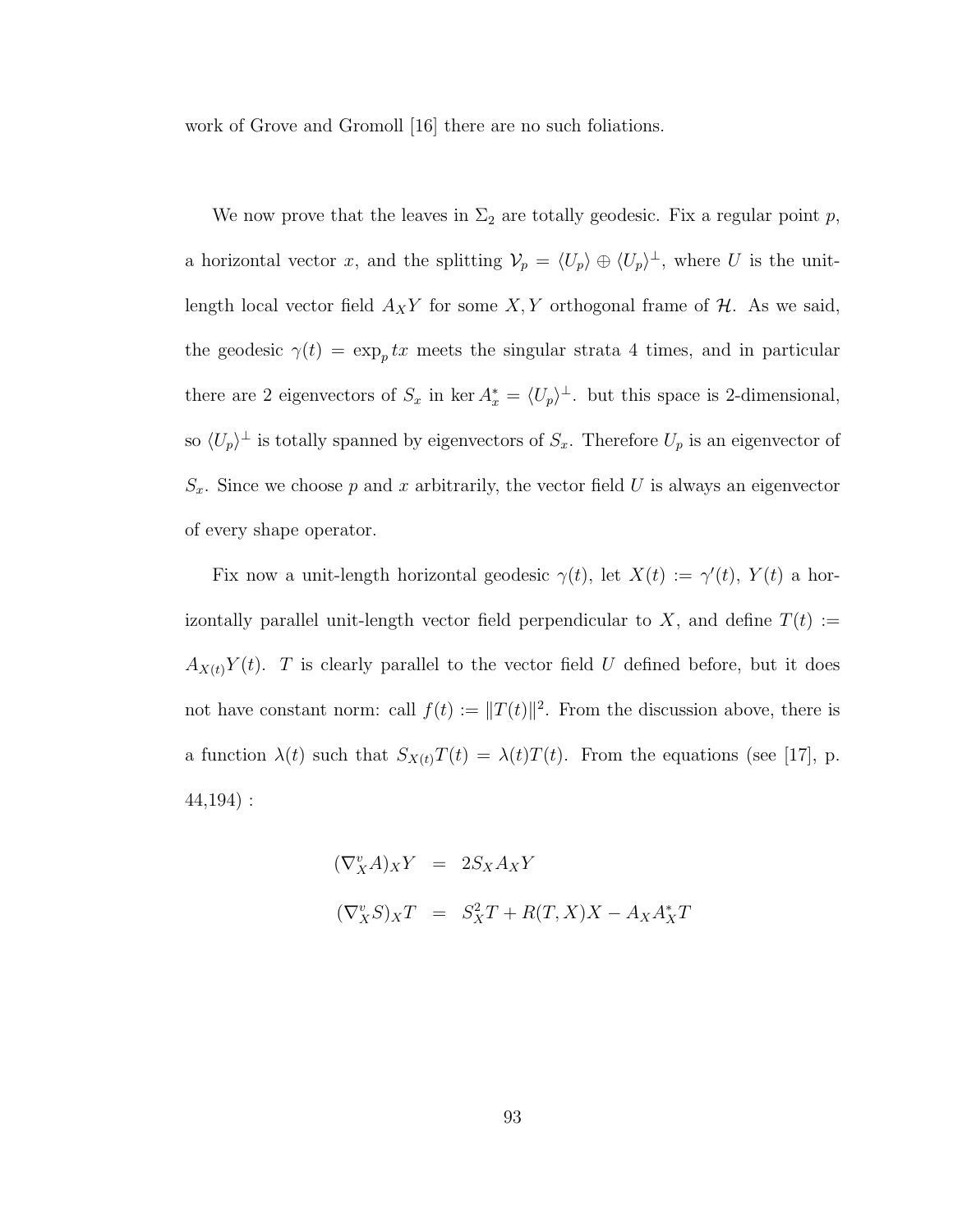we get:

$$
T' := \nabla_X^v T = \nabla_X^v (A_X Y) = 2S_X (A_X Y) = 2S_X T = 2\lambda T
$$
  
\n
$$
f' = X \langle T, T \rangle = 2 \langle T', T \rangle = 2 \langle 2\lambda T, T \rangle = 4\lambda \langle T, T \rangle = 4\lambda f
$$
  
\n
$$
\lambda' T = (\nabla_X S)_X T = S_X^2 T + R(T, X)X - A_X A_X^* T = \lambda^2 T + T - A_X A_X^* T
$$

As for the last term in the last equation, notice that  $\langle A_X^*T, X \rangle = 0$  and  $\langle A_X^*T, Y \rangle =$  $\langle T, T \rangle = f$ , so  $AX^*T = fY$  and

$$
A_X A_X^* T = f A_X Y = f T.
$$

Summing up, we get a system of nonlinear differential equations

$$
\begin{cases}\nf' = 4\lambda f \\
\lambda' = \lambda^2 + 1 - f\n\end{cases}
$$

We have two kinds of solutions. One is the constant solution  $f \equiv 1, \lambda \equiv 0$ . The others have the form

$$
\begin{cases}\n\lambda(t) = \frac{\sin 2t}{c + \cos 2t} \\
f(t) = \frac{c^2 - 1}{(c + \cos 2t)^2}\n\end{cases}
$$

when the initial conditions are  $h(0) = 0$ ,  $f(0) = f_{min} = \frac{c-1}{c+1}$ . Notice that the solutions have the following properties:

- they are periodic with period  $\pi$ .
- If  $f(0)$  is a minimum, then  $f(\pi/2)$  is a maximum and there are no other critical points in between.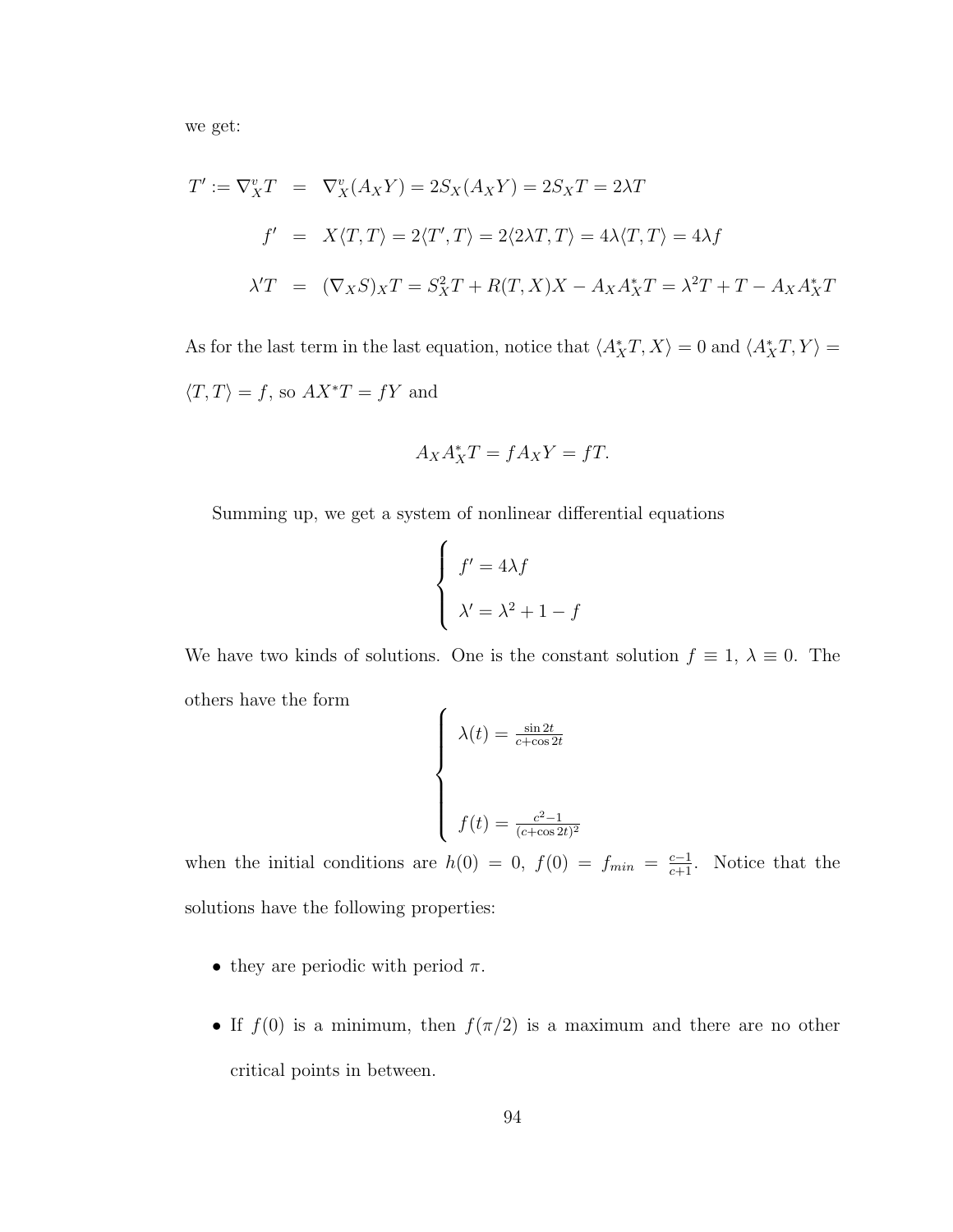- $f_{min} \cdot f_{max} = 1$ . In particular the lower  $f_{min}$  is, the higher is  $f_{max}$
- $\bullet$   $\ f$  is symmetric around every critical point.

Now consider the orbit space  $\Delta := S^n / \mathcal{F}$ . Since we are assuming that the leaves are closed,  $\Delta$  is a metric space and by [21] is an orbifold (of dimension 2). By a result of Lytchack ([20], corollary 1.7) and Alexandrino ([2], corollary 1.4), since the foliation is closed and  $S<sup>n</sup>$  is simply connected there are no exceptional leaves, and therefore the regular part of  $\Delta$  is a manifold. Moreover, by looking at the infinitesimal foliation at a singular leaf, we see that the tangent cone at a singular point  $\bar{p}_s$  of  $\Delta$  is a cone over a quotient of  $\nu_p^1 \Sigma / \nu_p^1 \mathcal{F}$ , under a group of isometries that preserves the foliation. In this case  $(\nu_p^1 \Sigma, \nu_p^1 \mathcal{F})$  is just a 2-sphere foliated by parallel small circles, and all isometries different from the identity fix the equator. In this way, the tangent cone of  $\Delta$  would be a right corner, and one of the sides would consist of regular leaves. But these leaves would have to be exceptional, and we know that there are none. Therefore the tangent cone at  $\bar{p}_s$  is just  $Cone(\nu_p^1\Sigma/\nu_p^1\mathcal{F})=Cone([0,\pi])=\mathbb{R}\times\mathbb{R}^+$ , which means  $\overline{p}_s$  is (topologically) a boundary point. Therefore  $\Delta$  is topologically a manifold with boundary, where the boundary corresponds to  $\Sigma_2/\mathcal{F}|_{\Sigma_2}$ . Since the curvature of  $\Delta$  is positive and the boundary is totally geodesic, it follows by Gauss-Bonnet that the boundary is connected, and therefore the same is true for  $\Sigma_2$ . Moreover,  $\Delta$  is diffeomorphic to a disk.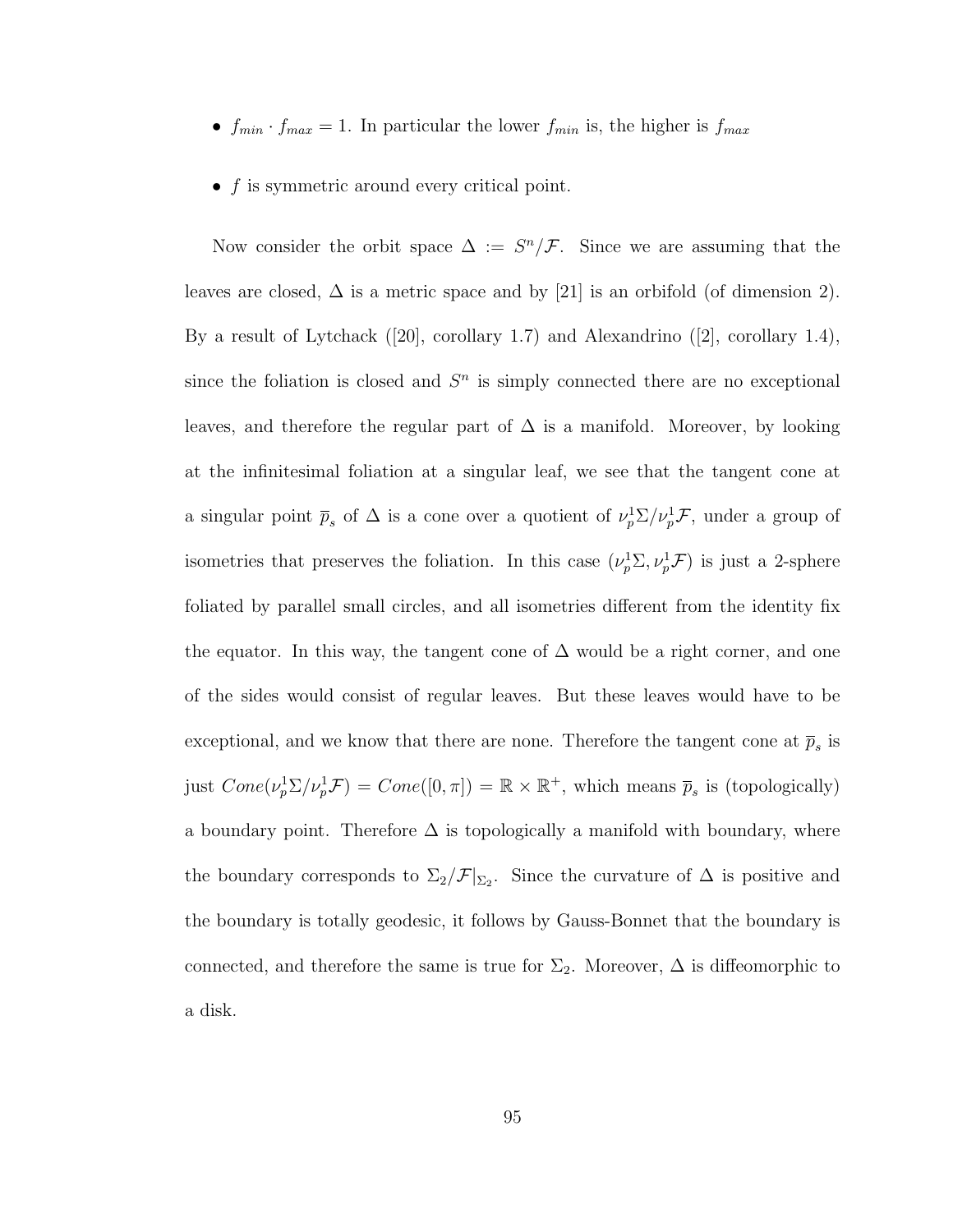By O'Neill's formulas the curvature of the quotient is given by  $k_{\overline{p}} := 1+3||A_xy||^2$ , where  $\{x, y\}$  are an orthonormal basis of  $\mathcal{H}_p$  at some point p over  $\bar{p}$ . Consider now a geodesic  $\overline{\gamma}$  in  $\Delta$  starting at the boundary and leaving the boundary perpendicularly. This corresponds to a horizontal geodesic starting at  $\Sigma_2$  and leaving  $\Sigma_2$ perpendicularly. By what we said before, such a geodesic meets  $\Sigma_2$  again after  $\pi/2$ , and the leaves it meets at times t and  $-t$  are the same. In the quotient, it means that  $\overline{\gamma}$  meets the boundary of  $\Delta$  again after  $\pi/2$ , and  $\overline{\gamma}(t) = \overline{\gamma}(-t)$ . If  $k(t)$  denotes the curvature of  $\Delta$  at  $\overline{\gamma}(t)$ , we have that  $k(t) = 1+3f(t)$ , where  $f(t)$  is the function defined above. Since  $\overline{\gamma}(t) = \overline{\gamma}(-t)$ , then  $f(t) = f(-t)$  and  $f(0)$  is a critical point. But then all the other critical points are achieved after multiples of  $\pi/2$ , and at all these points  $\overline{\gamma}$  is at the boundary of  $\Delta$ . This implies that all the critical points of the curvature are attained at the boundary. Moreover, if the minimum of the curvature of  $\Delta$  is attained at  $\bar{p}$ , then for every geodesic  $\gamma$  starting at  $\bar{p}$ ,  $\gamma(\pi/2)$ attains the maximum of the curvature of  $\Delta$ .

Let  $\gamma_1$  be the geodesic leaving  $\bar{p}_{min}$  perpendicularly, and let  $\bar{p}_{max} := \gamma_1(\pi/2)$ . We claim that every geodesic starting at  $\bar{p}_{min}$  goes to  $\bar{p}_{max}$  at time  $\pi/2$ . Suppose not, and say that there is a geodesic  $\gamma_2$  starting at  $\overline{p}_{min}$  and ending at  $\overline{q} \neq \overline{p}_{max}$  at time  $\pi/2$ . Let  $\gamma_0$  be the minimizing geodesic between  $\overline{p}_{max}$  and  $\overline{q}$ . Since  $\gamma_1$  hits the boundary of  $\Delta$  perpendicularly,  $\langle -\gamma'_1(\pi/2), \gamma'_0(0) \rangle > 0$ . But then, since  $sec(\delta) > 1$ , by Toponogov's theorem the length of  $\gamma_2$  would be strictly less than  $\pi/2$ , which is a contradiction.

Therefore all the geodesics starting at  $\bar{p}_{min}$  end up at  $\bar{p}_{max}$  at  $\pi/2$ . In particular,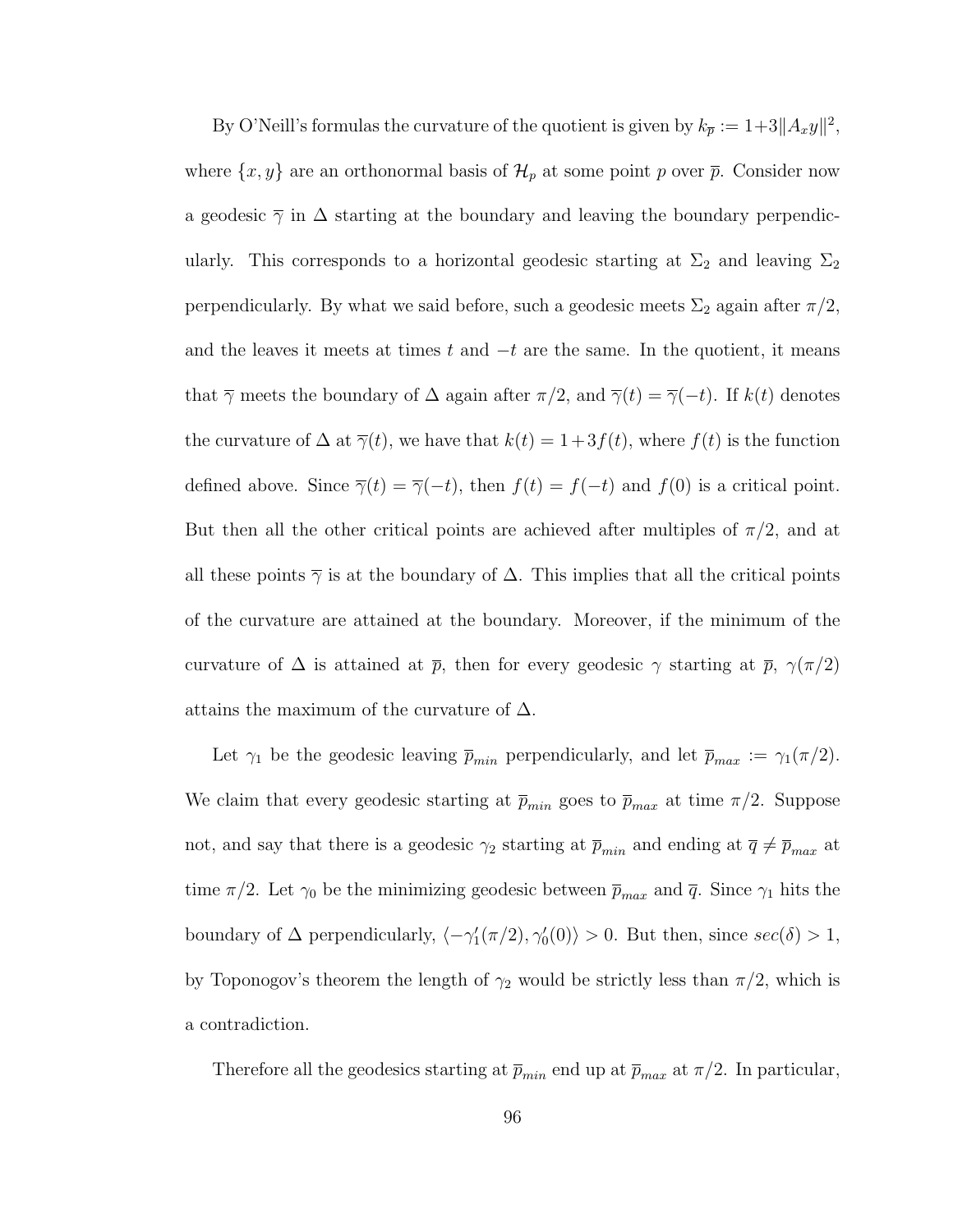the orbifold cover  $\tilde{\Delta}$  of  $\Delta$  is a 2-sphere with a rotationally symmetric metric. Let  $g = h(t)d\theta^2 + dt^2$  be the metric around  $\bar{p}_{min}$  along any unit length geodesic  $\gamma$ . We know that

$$
-\frac{h''(t)}{h(t)} = \sec(\gamma(t)) = 1 + 3f(t) = 1 + 3\frac{c^2 - 1}{(c + \cos 2t)^2}
$$
  
 
$$
h(0) = h(\pi/2) = 0
$$
  
 
$$
h'(0) = -h'(\pi/2) = 1
$$

Using the initial conditions  $h(0) = 0, h'(0) = 1$  we obtain the solution

$$
h(t) = \frac{\sqrt{1+c} \cdot \sin(2t)}{2\sqrt{\cos(2t) + c}}.
$$

Using now the condition  $h'(\pi/2) = -1$  we obtain  $1 = \sqrt{\frac{c+1}{c-1}} =$ √  $\overline{f_{min}}$ . But since  $f_{min}f_{max} = 1$ , then  $f_{max} = 1$  as well, and f is constantly 1. Therefore, the curvature of  $\Delta$  is constantly 4, and  $\Delta = S^2(\frac{1}{2})$  $\frac{1}{2})/\mathbb{Z}_2.$ 

As a consequence of this, for every point  $\bar{p}$  in the boundary of  $\Delta$ , every geodesic starting at  $\bar{p}$  ends at a point  $\bar{q}$  which does not depend on the geodesic chosen.

In  $S<sup>n</sup>$  this means that every horizontal geodesic starting from a point  $p \in \Sigma_2$ meets the same leaf  $\mathcal{L}_q$  after time  $\pi/2$ , and vice versa. As a consequence, the normal 2-sphere  $\nu_p^{\pi/2}(\mathcal{L}_p)$  exponentiates to a totally geodesic 2-sphere, contained in  $\mathcal{L}_q$ . By dimension reasons,  $\mathcal{L}_q$  is a totally geodesic 2-sphere, and by symmetry the same is true for  $\mathcal{L}_p$ . In particular,  $\Sigma_2$  is foliated by totally geodesic spheres.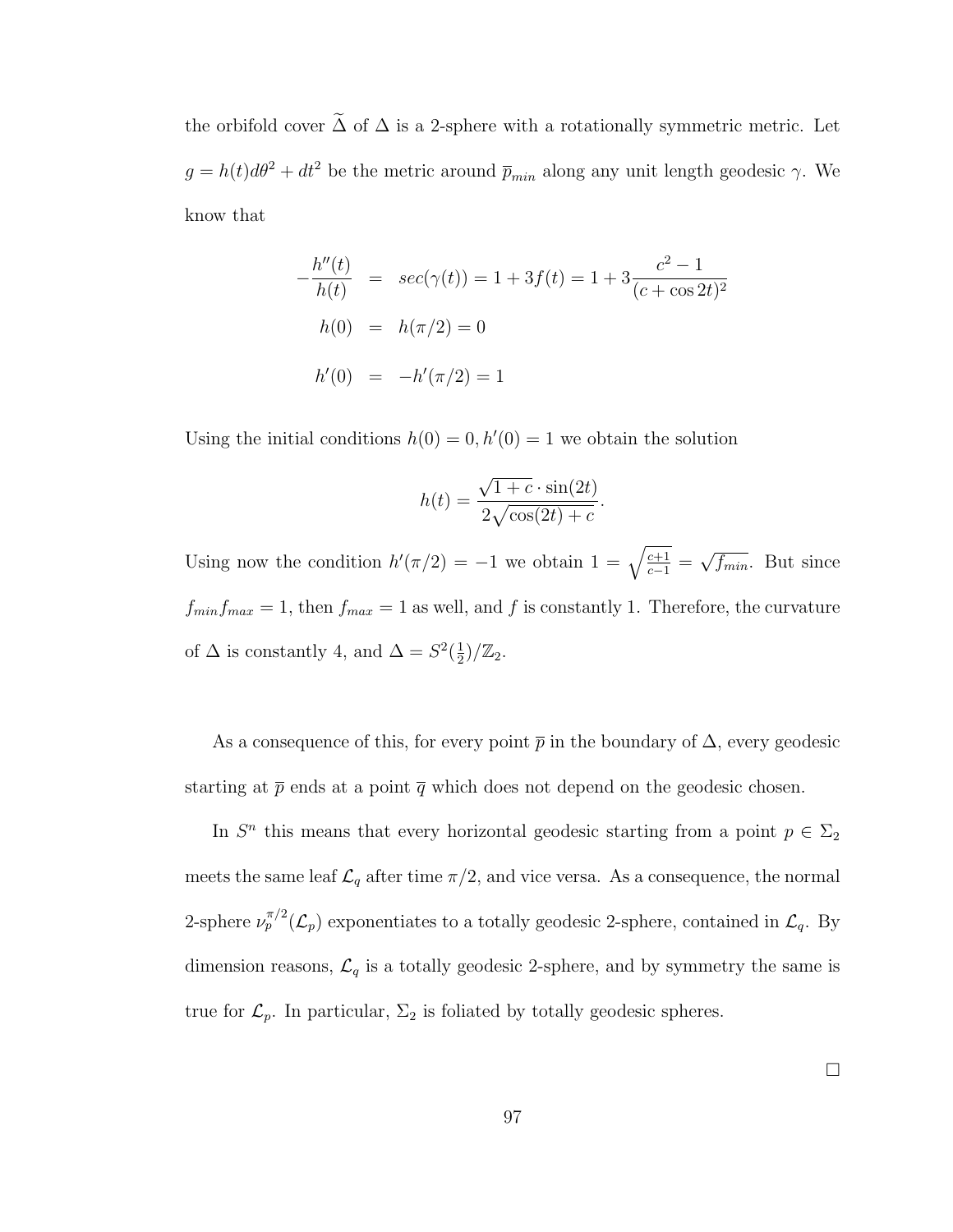The result above says in particular that  $\Sigma_2$  is a (minimal) ruled submanifold of  $S<sup>5</sup>$ . From the discussion in paragraph 3.3 and [5], one can check that, up to rigid transformation, the only possibility for  $\Sigma_2$  is to be the image of the map

$$
S^2 \times S^1 \longrightarrow S^5
$$
  

$$
(v, \theta) \longmapsto (v \cos \theta, v \sin \theta)
$$

and the foliation on  $\Sigma_2$  is given by the images of the  $S^2 \times {\theta}$ , as  $\theta$  varies in  $S^1$ . This is isometric to the singular stratum of the homogeneous foliation induced by the diagonal action of SO(3) on  $\mathbb{R}^6 = \mathbb{R}^3 \times \mathbb{R}^3$ ,

$$
A \longmapsto \left(\begin{array}{c|c} A & 0 \\ \hline 0 & A \end{array}\right)
$$

Since the foliation has codimension 2, it is totally determined by its singular stratum, together with its foliation. In particular, our foliation is isometric to the homogeneous foliation described above.

# 4.7.3 SRF's in case V with  $\Sigma_1 \neq \emptyset$

Consider  $S^n \subseteq \mathbb{R}^{n+1}$ . As we said, given a component C of  $\Sigma_1$ , we can write

$$
C=S^n\cap H
$$

where the H is a linear subspace of  $\mathbb{R}^{n+1}$ . Take

$$
S_0 := C = S^n \cap H, \quad S_1 := S^n \cap H^{\perp}.
$$

Notice the following: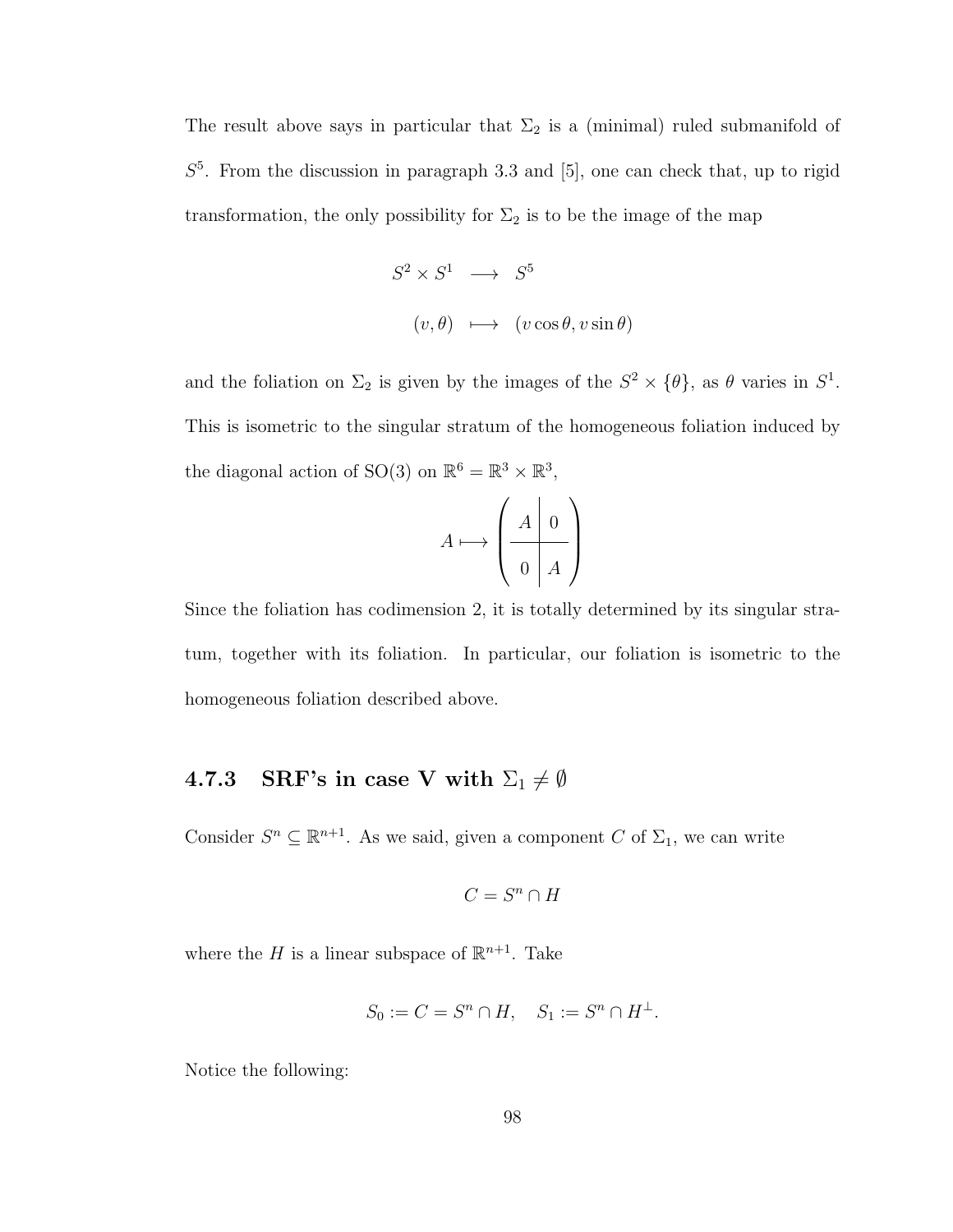- $S<sup>n</sup>$  is isometric to the spherical join  $S_0 \star S_1$ .
- The foliation in  $S<sup>n</sup>$  preserves  $S<sub>0</sub>$  and therefore preserves  $S<sub>1</sub>$ .

If the foliation in  $S_1$  is 2-dimensional, then the foliation on  $S<sup>n</sup>$  is the join

$$
(S^n, \mathcal{F}) = (S_0, \mathcal{F}|_{S_0}) \star (S_1, \mathcal{F}|_{S_1})
$$

It is easy to see that this foliation is homogeneous (under an isometric  $\mathbb{R}^3$ -action), but it does not fall under case V. In fact, let  $\gamma : [0, \pi/2] \to S^n$  be a minimizing geodesic from a point  $p_0 \in S_0$ , to a point  $p_1$  in a 2-dimensional leaf in  $S_1$  and which goes through 3 dimensional leaves. By 3.0.8  $A_{\gamma'(t)} = 0$  for all  $t \in (0, \pi/2)$ .

The only possibility left is that there is some 3-dimensional leaf in  $S_1$ , so we can consider a point in such a leaf. We are now going to prove that  $S_1$  falls into case V as well.

Notice that we can think of  $\mathcal{H}_p$  as a subspace of  $\mathbb{R}^{n+1}$ . Under this identification, there is a splitting

$$
\mathcal{H}_p = H \oplus (\mathcal{H}_p \cap T_p S_1).
$$

If  $x \in H$ , then  $\exp_p\left(\frac{\pi}{2}\right)$  $(\frac{\pi}{2}x)$  lies in  $S_0$ . Take now a vertical vector  $v \in V_p$ , and consider  $J(t)$  the holonomy Jacobi field satisfying  $J(0) = v$ . We can choose v so that  $J(\pi/2) \neq 0$ . Then  $J(\pi/2)$  spans the vertical space of the (one dimensional) leaf at  $\exp_p\left(\frac{\pi}{2}\right)$  $(\frac{\pi}{2}x)$ , and therefore  $J'(\pi/2) \in H$ . Now, we know that  $J(t) = J(0) \cos t +$  $J'(0)$  sin t, so

$$
J(\pi/2) = J'(0) = -S_x v - A_x^* v = -A^v x.
$$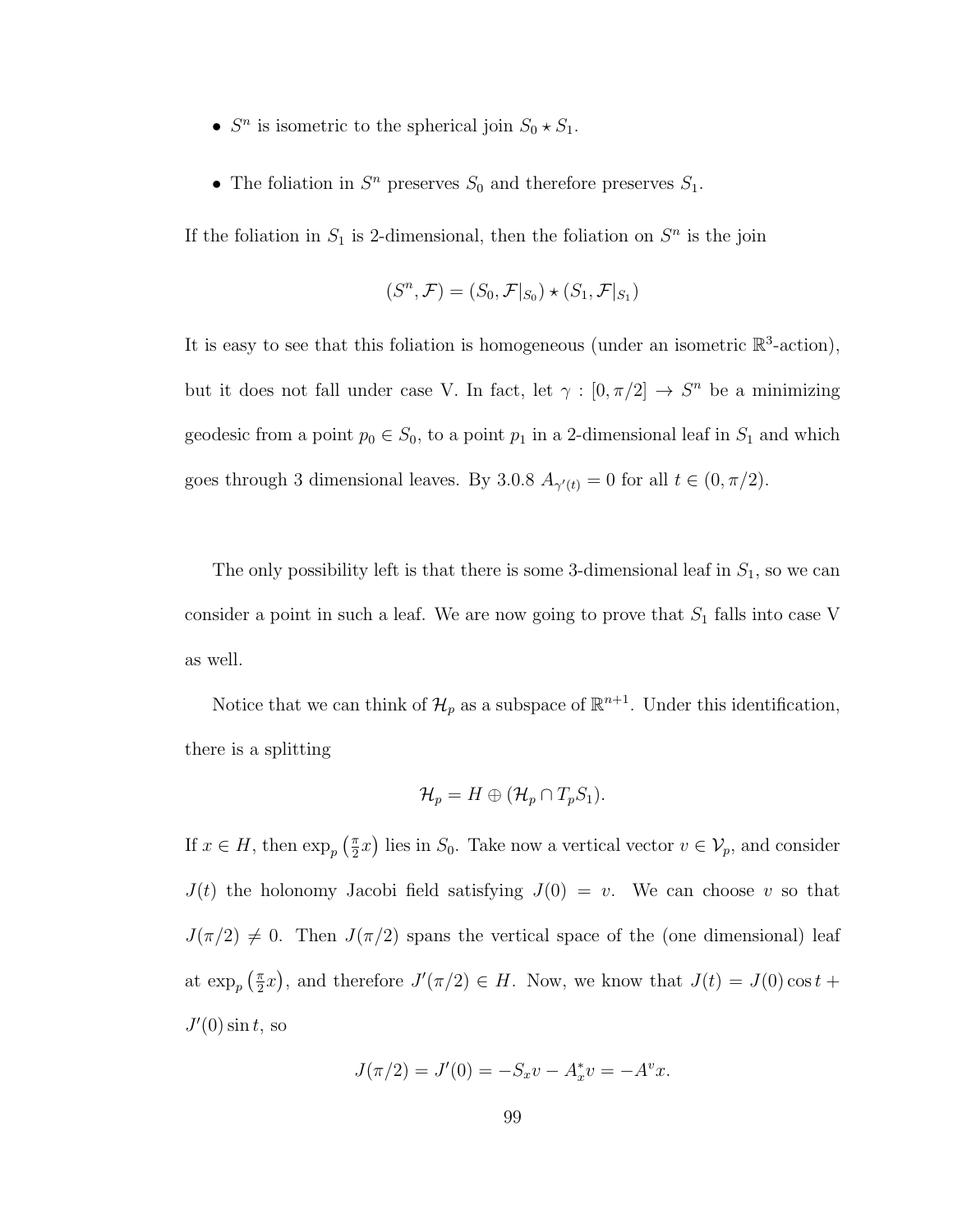where we used the fact that  $S_x = 0$  for  $x \in H$ . It follows from this, that the skewsymmetric endomorphism  $A^v: \mathcal{H}_p \to \mathcal{H}_p$  preserves H, and therefore it preserves  $\mathcal{H}_p \cap T_pS_1.$ 

Now consider  $S_1$ . The horizontal distribution at a point  $p \in S_1$  is exaclty  $\mathcal{H}_p \cap T_pS_1$ . Given a horizontal vector  $x \in \mathcal{H}_p \cap T_pS_1$ , the A<sup>\*</sup>-tensor of  $S_1$ ,  $\overline{A}_x^*$  $\int_x^{\pi}$  is the projection of the  $A_x^*$ - tensor of  $S^n$ , onto  $\mathcal{H}_p \cap T_p S_1$ :

$$
\overline{A}_x^* = pr_{\mathcal{H}_p \cap T_p S_1} A_x^*
$$

But as we said before,  $A_x^*$  already belongs to  $\mathcal{H}_p \cap T_pS_1$ , therefore  $\overline{A}_x^* = A_x^*$ , and in particular they have the same rank. Since we know that in our case  $A_x^*$  has always rank 1, the same must be true for  $\overline{A}_x^*$  $\int_x^{\infty}$ , and  $S_1$  falls into case V.

Suppose  $(S^n, \mathcal{F})$  is a foliation in case V, in which  $\Sigma_1$  has  $k > 0$  components. We just proved that we can find another foliation  $(S_1, \mathcal{F}|_{S^1})$  in case V, in which  $\Sigma_1$  has  $k-1$  components. Continuing, we know that there is a foliation in case V, with  $\Sigma_1$ connected. We will show that this situation can never happen, and therefore the only possibility in case V is that  $\Sigma_1 = \emptyset$ .

So consider the case  $(S^n, \mathcal{F})$  and  $\Sigma_1 = S^m$ . Then the subsphere  $S^{m'} = S^{n-m-1} \subseteq$  $S^n$  at distance  $\pi/2$  from  $\Sigma_1$  is preserved by the foliation, and  $(S^m, \mathcal{F}|_{S^m})$  is again in case V, with  $\Sigma_1 = \emptyset$ . From section (4.7.1) we know that the only possibility is  $(S^5, SO(3))$ . In particular, regular leaves are quotients of  $S^3$ . Consider one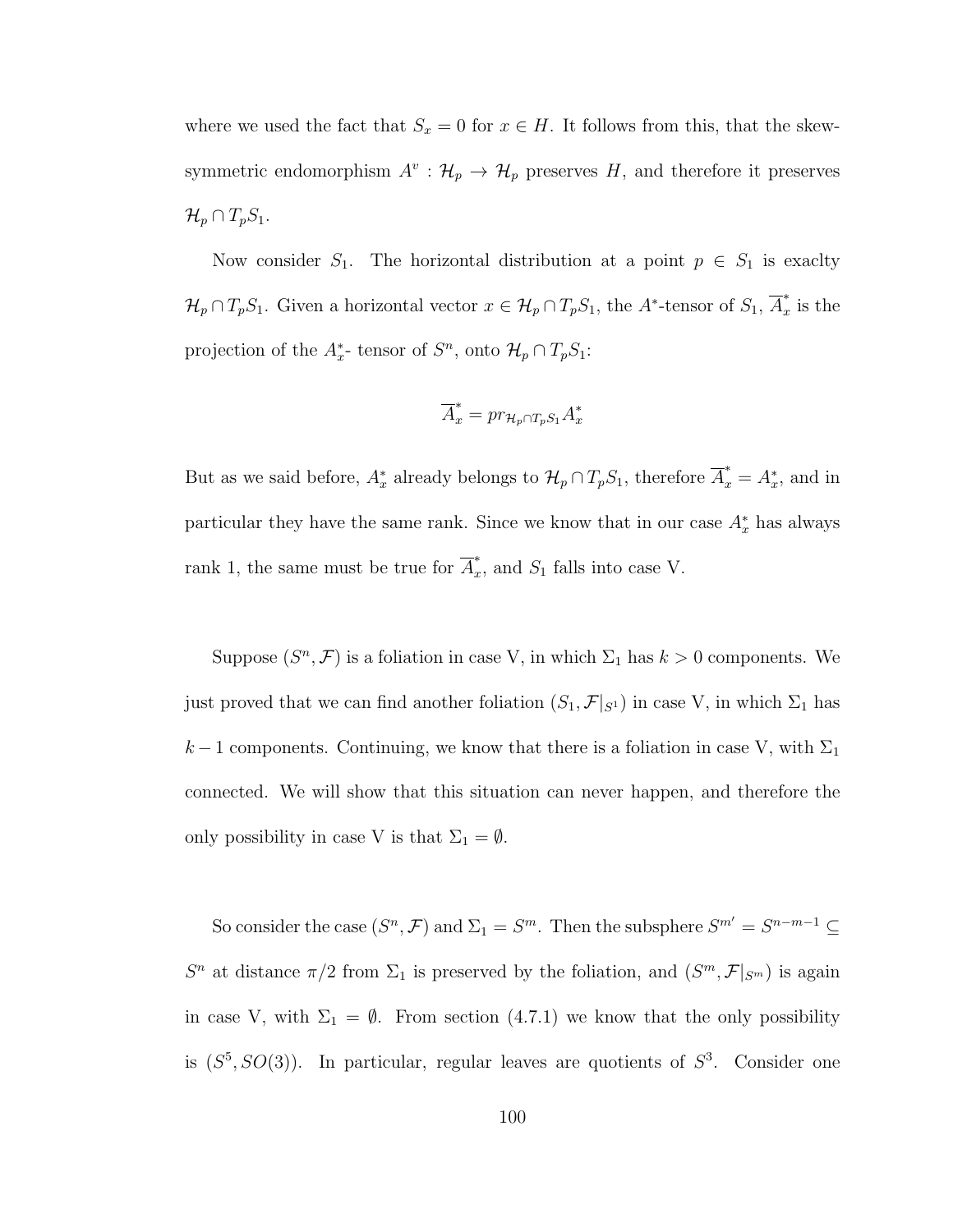such leaf,  $\mathcal{L}$ , with trivial holonomy (we know there exists at least one such leaf) and consider now a horizontal geodesic joining  $p \in \mathcal{L}$  to some leaf  $\mathcal{L}_0 \subseteq \Sigma_1$ . Let  $x = \gamma'(0)$ . Since the holonomy of  $\mathcal L$  is trivial, there exists a global basic field X with  $X_p = x$ , and the map  $q \to \exp_q(\pi/2X_q)$  defines a submersion  $\mathcal{L} \to \mathcal{L}_0$ . But this is a contradiction, since there are no Riemannian submersions from  $S<sup>3</sup>$  to a 1-dimensional manifold.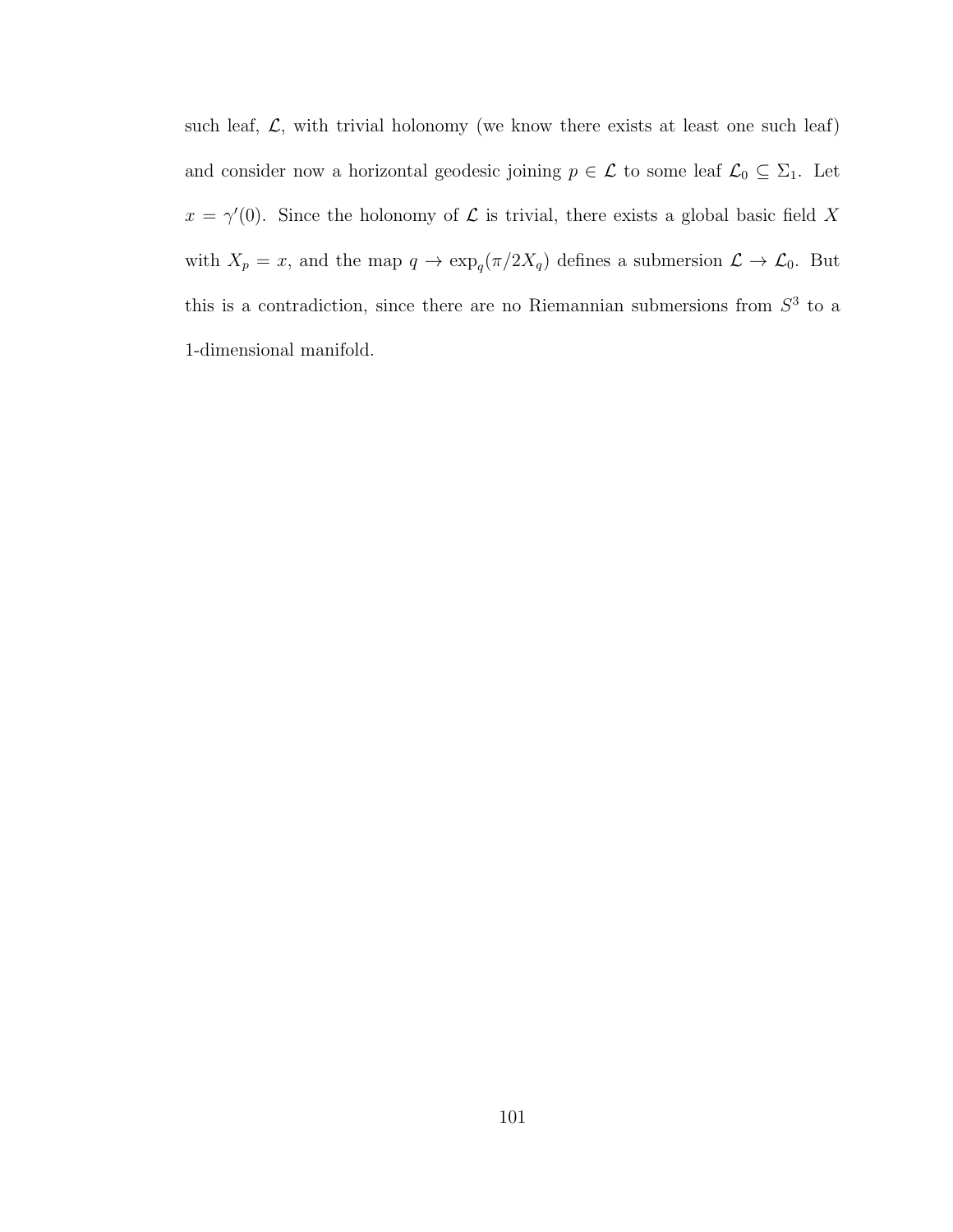## Bibliography

- [1] Marcos M. Alexandrino. Proofs of conjectures about singular Riemannian foliations. Geom. Dedicata, 119:219–234, 2006.
- [2] Marcos M. Alexandrino. On polar foliations and fundamental group. 2011.
- [3] Marcos M. Alexandrino and Alexander Lytchak. On smoothness of isometries between orbit spaces. 2012.
- [4] Marcos M. Alexandrino and Marco Radeschi. Isometries between leaf spaces. 2012.
- [5] J. M. Barbosa, M. Dajczer, and L. P. Jorge. Minimal ruled submanifolds in spaces of constant curvature. Indiana Univ. Math. J., 33(4):531–547, 1984.
- [6] William Browder. Higher torsion in H-spaces. Trans. Amer. Math. Soc., 108:353–375, 1963.
- [7] Thomas E. Cecil. Isoparametric and Dupin hypersurfaces. SIGMA Symmetry Integrability Geom. Methods Appl., 4:Paper 062, 28, 2008.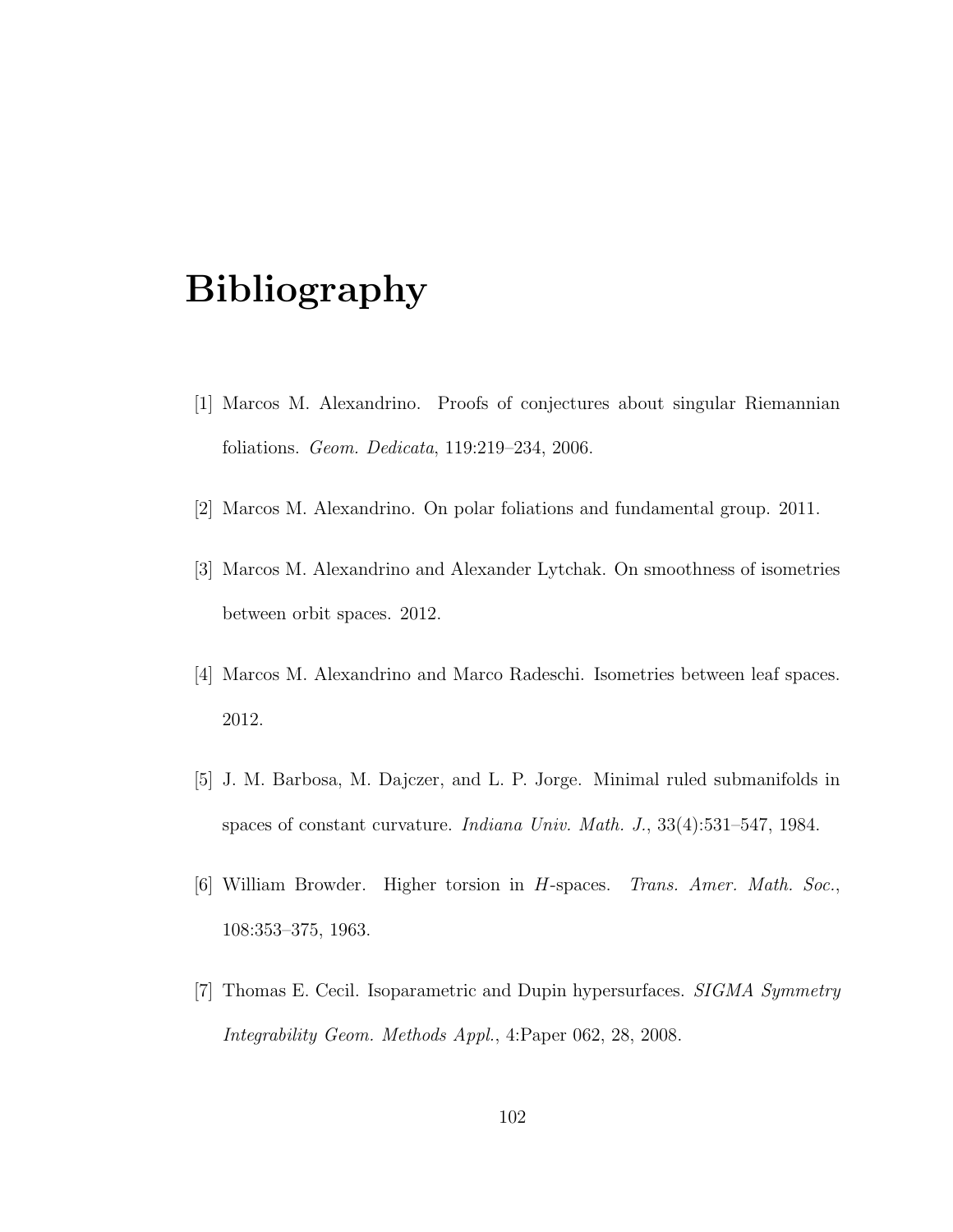- [8] Thomas E. Cecil, Quo-Shin Chi, and Gary R. Jensen. Isoparametric hypersurfaces with four principal curvatures. Ann. of Math.  $(2)$ , 166 $(1)$ :1–76, 2007.
- [9] Sergio Console and Carlos Olmos. Submanifolds of higher rank. Quart. J. Math. Oxford Ser. (2), 48(191):309–321, 1997.
- [10] J.-H. Eschenburg and McKenzie Y. Wang. The initial value problem for cohomogeneity one Einstein metrics. J. Geom. Anal., 10(1):109–137, 2000.
- [11] Dirk Ferus, Hermann Karcher, and Hans Friedrich M¨unzner. Cliffordalgebren und neue isoparametrische Hyperflächen. Math. Z., 177(4):479–502, 1981.
- [12] Anna Fino and Luigi Vezzoni. Some results on cosymplectic manifolds. Geom. Dedicata, 151:41–58, 2011.
- [13] Etienne Ghys. Feuilletages riemanniens sur les variétés simplement connexes. Ann. Inst. Fourier (Grenoble), 34(4):203–223, 1984.
- [14] Claudio Gorodski and Alexander Lytchak. On orbit spaces of representations of compact lie groups. 2012.
- [15] Detlef Gromoll and Karsten Grove. A generalization of Berger's rigidity theorem for positively curved manifolds. Ann. Sci. Ecole Norm. Sup.  $(4)$ , 20(2):227–239, 1987.
- [16] Detlef Gromoll and Karsten Grove. The low-dimensional metric foliations of Euclidean spheres. J. Differential Geom., 28(1):143–156, 1988.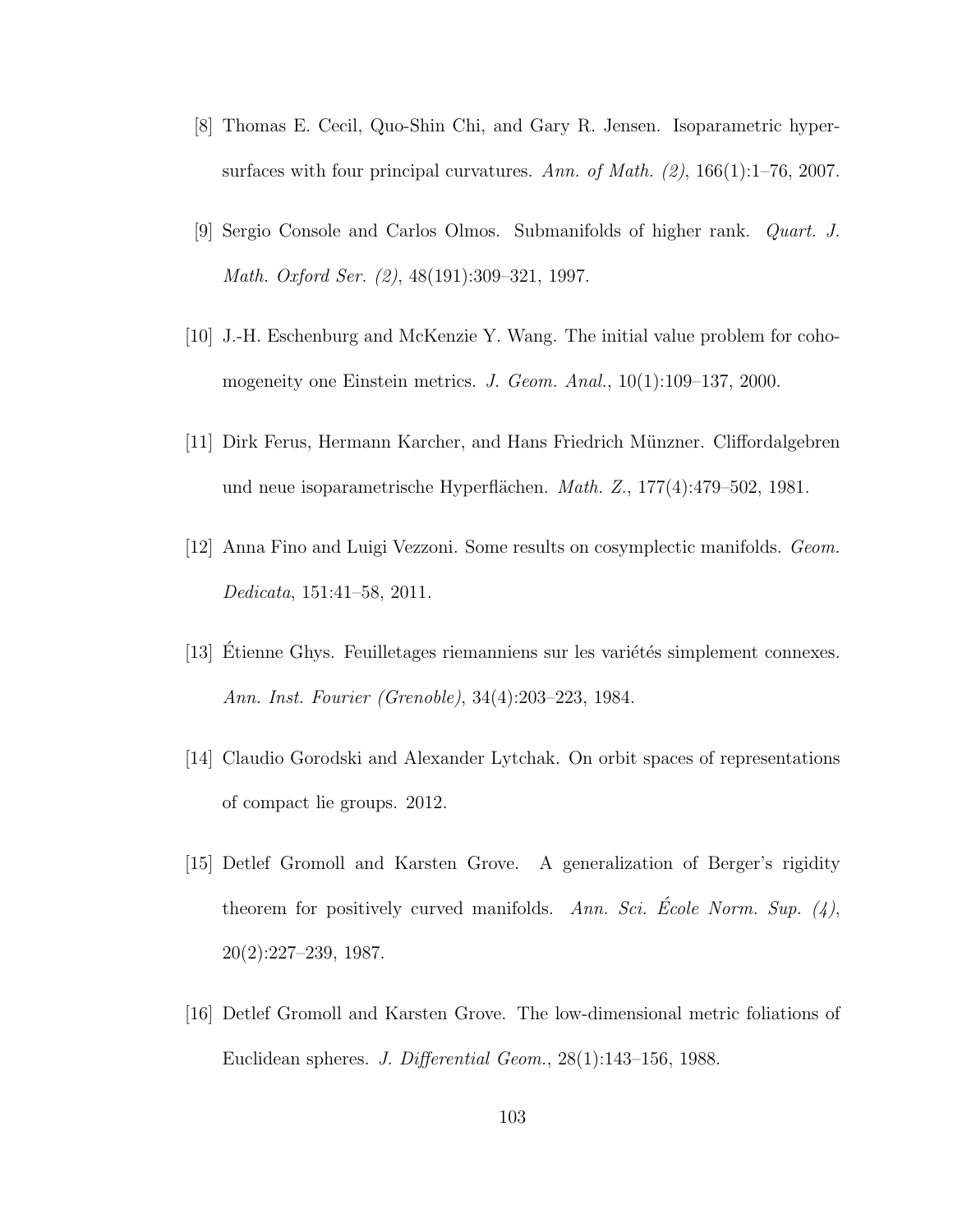- [17] Detlef Gromoll and Gerard Walschap. Metric foliations and curvature, volume 268 of Progress in Mathematics. Birkhäuser Verlag, Basel, 2009.
- [18] André Haefliger. Groupoïdes d'holonomie et classifiants.  $Ast\acute{e}risque$ , (116):70– 97, 1984. Transversal structure of foliations (Toulouse, 1982).
- [19] Duojia Lu. Homogeneous foliations of spheres. Trans. Amer. Math. Soc., 340(1):95–102, 1993.
- [20] Alexander Lytchak. Geometric resolution of singular Riemannian foliations. Geom. Dedicata, 149:379–395, 2010.
- [21] Alexander Lytchak and Gudlaugur Thorbergsson. Curvature explosion in quotients and applications. J. Differential Geom., 85(1):117–139, 2010.
- [22] Pierre Molino. Riemannian foliations, volume 73 of Progress in Mathematics. Birkhäuser Boston Inc., Boston, MA, 1988. Translated from the French by Grant Cairns, With appendices by Cairns, Y. Carrière, É. Ghys, E. Salem and V. Sergiescu.
- [23] Hans Friedrich Münzner. Isoparametrische Hyperflächen in Sphären. Math. Ann.,  $251(1):57-71$ , 1980.
- [24] Barrett O'Neill. The fundamental equations of a submersion. Michigan Math. J., 13:459–469, 1966.